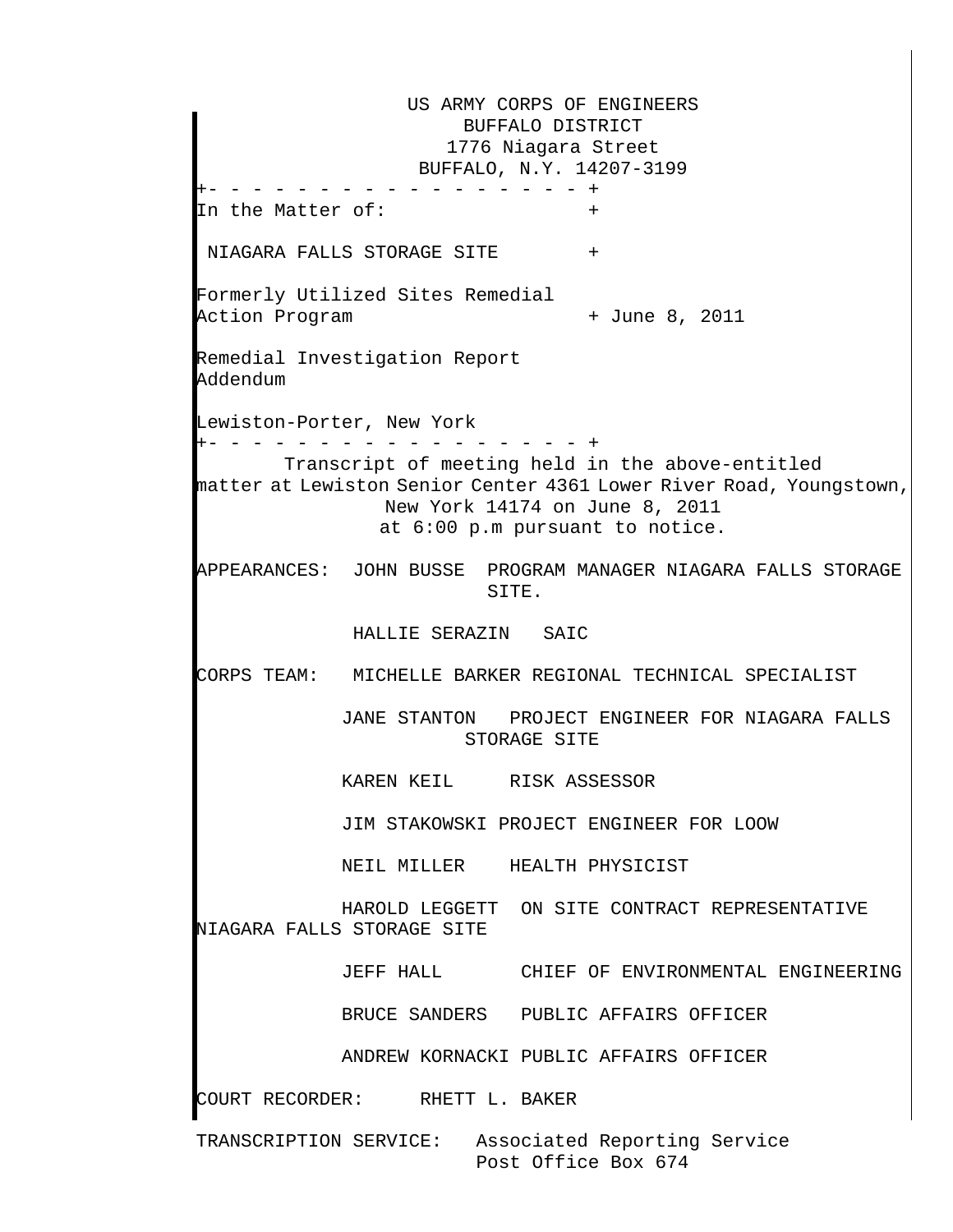## 229 West Genesee Street Buffalo, New York 14201-0674 (716) 885-2081 Proceedings recorded by electronic sound recording, transcript produced by transcription service.

## INDEX

| SPEAKERS                     | PAGE |
|------------------------------|------|
| ARLEEN KREUSCH               | 3    |
| JOHN BUSSE                   | 3    |
| HALLIE SERAZIN               | 4    |
| ERIC EVANS                   | 9    |
| DAVID KULIKOWSKI             | 17   |
| ERIC EVANS                   | 21   |
| JERRY WOLFGANG               | 23   |
| HALLIE SERAZIN               | 23   |
| DR. KAREN KEIL               | 24   |
| AMY WITRYOL                  | 26   |
| JIM STACHOWSKI               | 27   |
| NONA MCQUAY                  | 30   |
| ANN ROBERTS                  | 32   |
| DR. WILLIAM BOECK            | 34   |
| DAVE KULIKOWSKI              | 35   |
| MICHELLE BARKER              | 42   |
| TIM MASTERS                  | 45   |
| <b>JANE STATEN</b>           | 60   |
| ANN ROBERTS                  | 62   |
| GUY <mark>ZAZAKZACZEK</mark> | 90   |
|                              |      |

DR. WILLIAM BOECK 94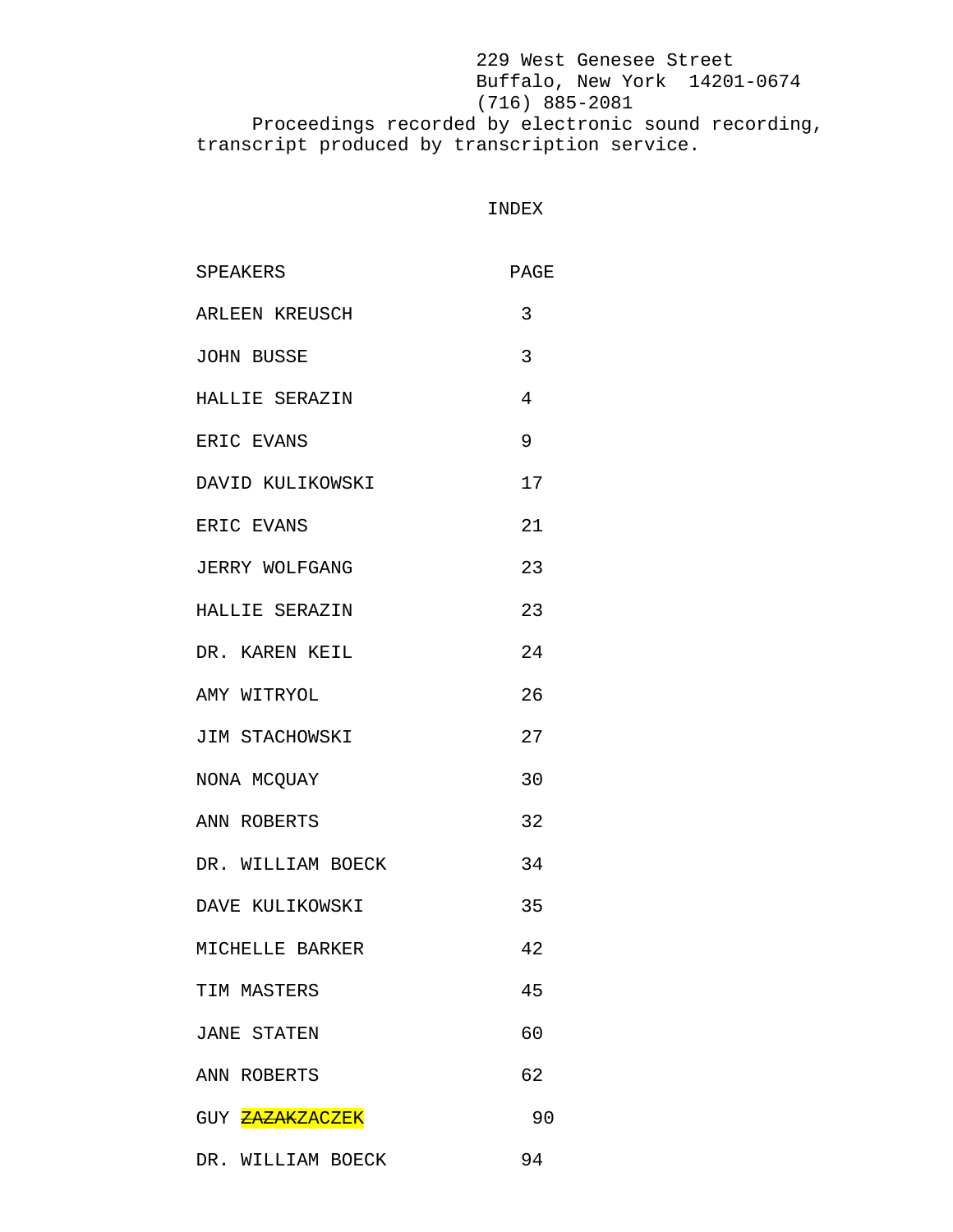## P R O C E E D I N G S

ARLEEN KREUSCH: Please take your seat. Make sure you've filled out your name plate so that we know who you are. There's markers here and there throughout the room. If you did not sign in we would like it if you could because we use the information on the sign-in sheets for our mailing list and our electronic mailing list. Everyone should have received a folder. If you did not, please make sure you go and get one at the sign-in table. And we have copies of tonight's presentation. And I've been told to let you know that the slide numbers may be off -- There's also a comment card, if you would like to –- if you have any questions tonight, you can fill out the comment card. And we have a copy of the fact sheet that's on the remedial investigation report addendum that we're going to be talking about tonight. I would also like to let you know that there are emergency exits where you came in at the sign-in table, and two in the back and the restrooms are on my right. And now I would like to introduce Mr. John Busse who is the program manager for the Niagara Falls Storage Site and LOOW.

MR. JOHN BUSSE: Thanks, Arleen. I want to thank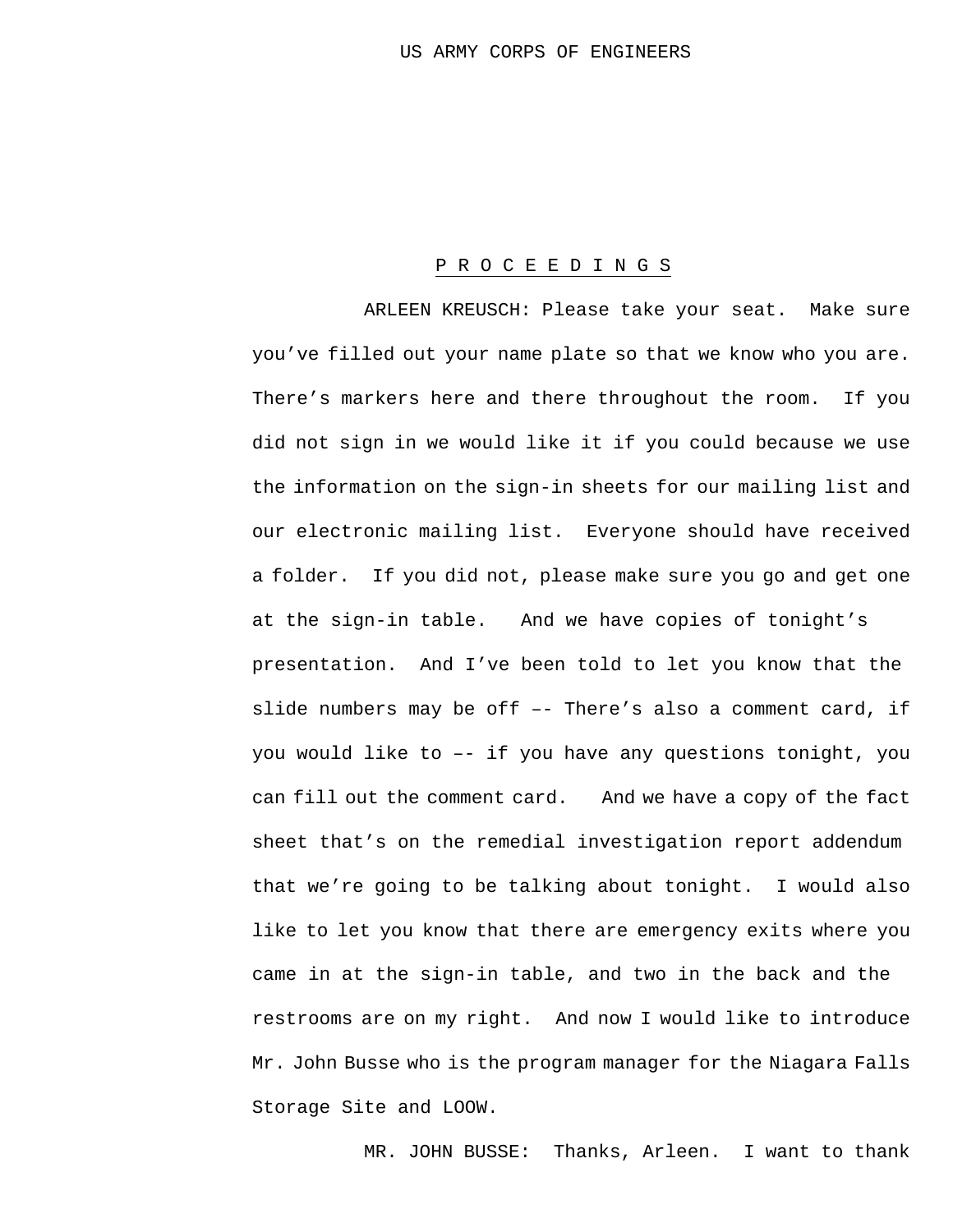everybody for coming out tonight. I know it's a beautiful night. We've had a lot of rain lately so I do thank you. Tonight we're going to talk about the RIR Addendum and the report that we recently released. This report was prepared in response to the several stakeholder and community comments we got on the 2007 release. So I hope that you found that, -- or find that, our report adequately addressed several of the comments that were received and hopefully have met your needs. At this time I'd like to just introduce the Corps team. Go around the room here, I guess. We have Michelle Barker, our regional technical specialist, Jane Staten, project engineer for Niagara Falls Storage Site, Karen, Dr. Karen Keil, our risk assessor, Jim Stakowski, the project engineer for LOOW, Neil Miller, health physicist, Harold Leggett, our on-site con rep at the Niagara Falls Storage Site, Jeff Hall, chief of environmental engineering, and did I forget anyone? We have Arleen and Natalie, our outreach specialists, Bruce Sanders, our public affairs officer, as well as Andrew Kornacki in the back, a public affairs officer, as well as Robert Berkshire, strategic planner. Sorry. Sorry about that. So without further ado, I'd like to turn over the presentation to Hallie Serazin from SAIC to get it started.

HALLIE SERAZIN: Good evening. The purpose of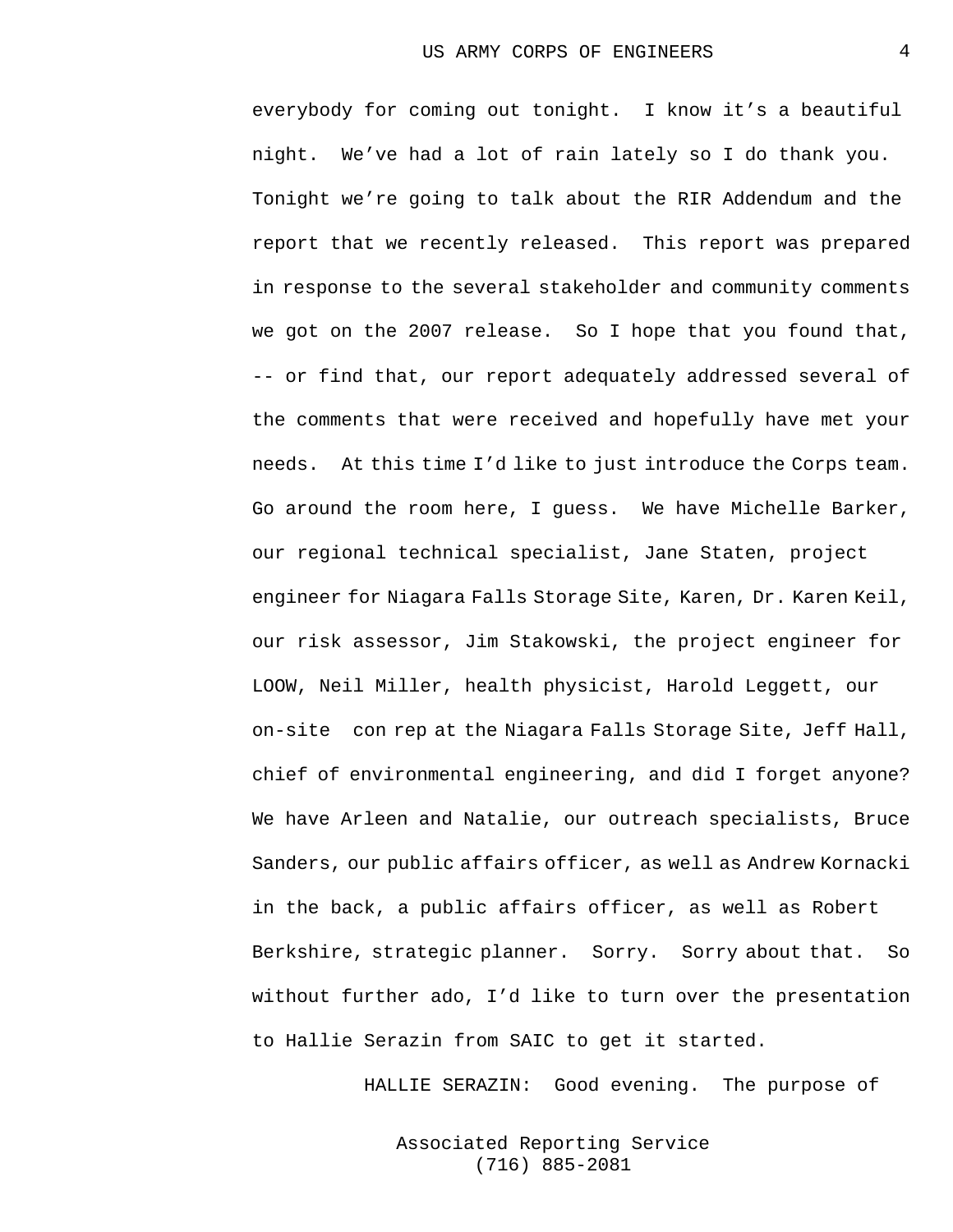today's workshop is to present a brief overview of activities conducted for the RI Addendum and key findings of that investigation. The RI Addendum covers work that was conducted at the site to provide more information on the type and distribution of contamination in groundwater, to provide more information on the potential for off-site migration, to confirm that the interim waste containment structure is functioning as designed, and to further investigate the possibility for plutonium and other fission products at the site. Finally we will present a brief summary of ongoing and future activities related to the Niagara Falls Feasibility Study.

We will begin by reviewing where the NFSS is in the Comprehensive Environmental Response Compensation and Liability, or CERCLA, Act process. We will then move on to present RI Addendum results for three groundwater areas of interest, and those are the Baker-Smith Area, the Acidification Area and the IWCS Area. Questions will be taken from the audience following the presentation of each topic. At the conclusion of the presentation we will invite you to come up and take a look at posters which show information from both the RI and the RI Addendum and while you're reviewing the posters the NFSS project team will be available to respond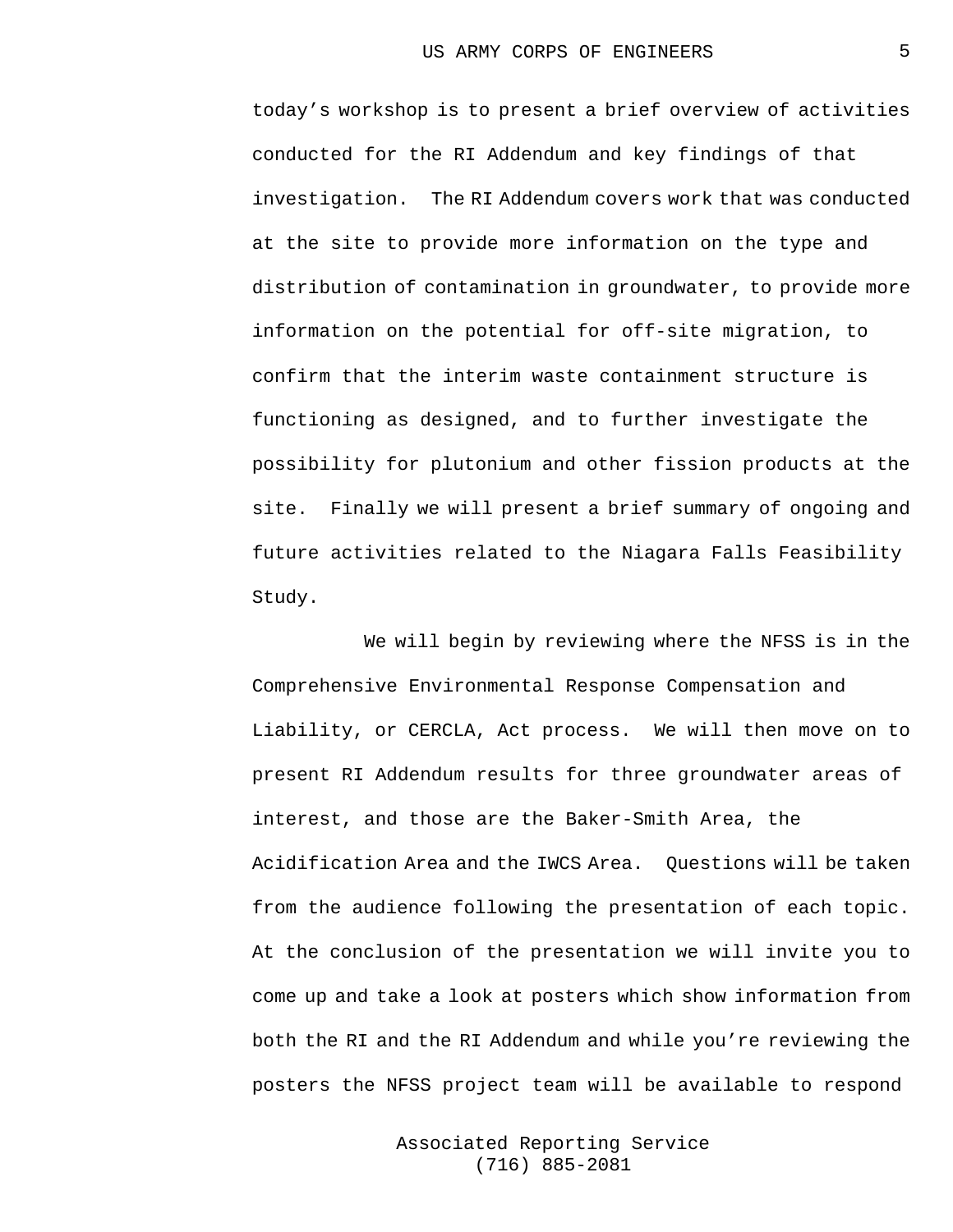directly to your questions. You may also submit questions using the comment cards in your packet, or you can email us, and we'll give you that address at the tail end of the presentation.

So let's start with some site history. In 1942 the US Government acquired approximately 7,500 acres of land here in northwestern New York State and constructed a TNT production plant known as the Lake Ontario Ordinance Work or LOOW. Production of TNT at the LOOW was short-lived and ended a year later in 1943. In 1944 the Manhattan Engineer District was granted use of a portion of the LOOW for storage of radioactive residues. Residues are the material leftover after processing uranium ore which was -- the uranium was removed and used in the atomic bomb, in construction of the atomic bomb. The radioactivity comes from the natural decay of uranium in that ore.

The decision to store radioactive residues on a portion of the LOOW created the Niagara Falls Storage Site and between 1944 and 1954 the (Manhattan Engineer District) MED and its successor agencies periodically shipped radioactive residues and materials to the Niagara Falls Storage Site, which is shown here on the slide in blue. Just to orient you, here's the NFSS, the brown or tan area is the LOOW and we're meeting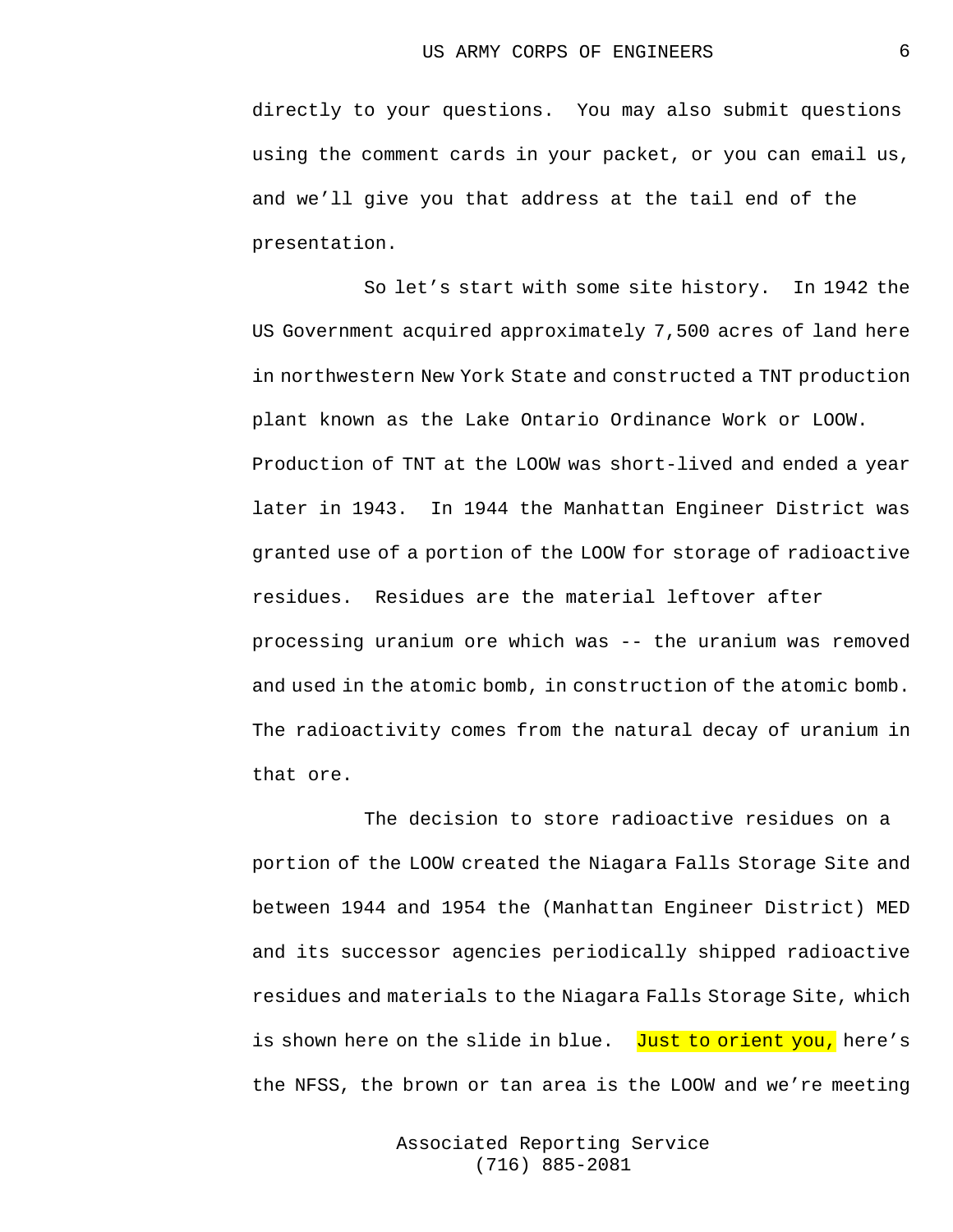here tonight right around here, at the Lewiston Senior Center. The Corps is required by law to comply with CERCLA in conducting Formerly Utilized Sites Remedial Action Program cleanup work. The CERCLA program lays out a systematic process for identifying, investigating and cleaning up hazardous waste sites. This graphic shows where we are in that process. The purpose of the RI is to define the nature and extent of contamination and to evaluate potential risks to human health and the environment.

The next step in the CERCLA process is the Feasibility Study. During the Feasibility Study multiple remedial alternatives to address the contamination will be evaluated. Multiple remedial alternatives will be considered so that the best one can be selected. Several technical memoranda are currently being produced as part of the initial Feasibility study efforts for the IWCS operable unit. An RI report for the Niagara Falls Storage Site was issued in 2007. Additional RI efforts were conducted to address areas where more data was needed and to address stakeholder comments. The findings of these additional efforts are presented in the RI Addendum and are the main topic of tonight's workshop.

The NFSS RI included sampling results for soil, surface water, sediment and groundwater. The report also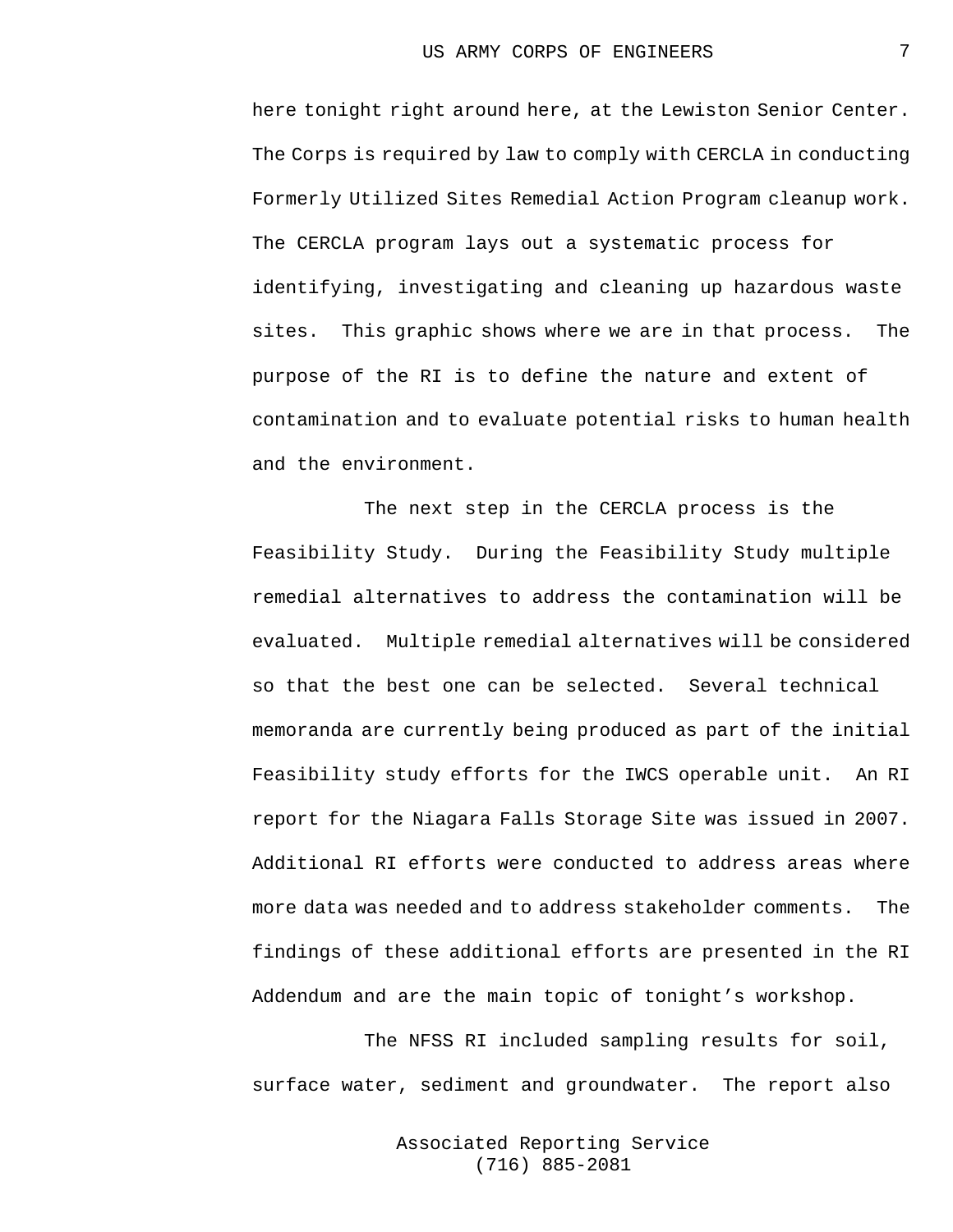included a baseline risk assessment and a groundwater contaminant fate and transport model. The RI was used to decide where more information was needed to understand current conditions as well as to prepare for evaluating remedial alternatives. The additional information needed was obtained through investigations conducted during 2008 and 2009 and the results from that most recent investigation were compiled and evaluated and presented in the RI Addendum which was released in April of 2011.

Comments on the 2007 RI submitted by the local, state, and federal regulatory agencies as well as the community cover a wide range of topics and form the basis for the RI Addendum investigations. These photos show soil sampling and well installation conducted during the RI Addendum field work. Responses to the stakeholder comments on the RI have been posted on the project website. The address for the project website is in your meeting materials and will also be posted later.

Tonight we will be discussing the key RI Addendum topics which were selected based on public comments as well as topics that have the greatest potential impact for human health and the environment. These topics are listed on the slide. The Corps would like you to be aware of additional RI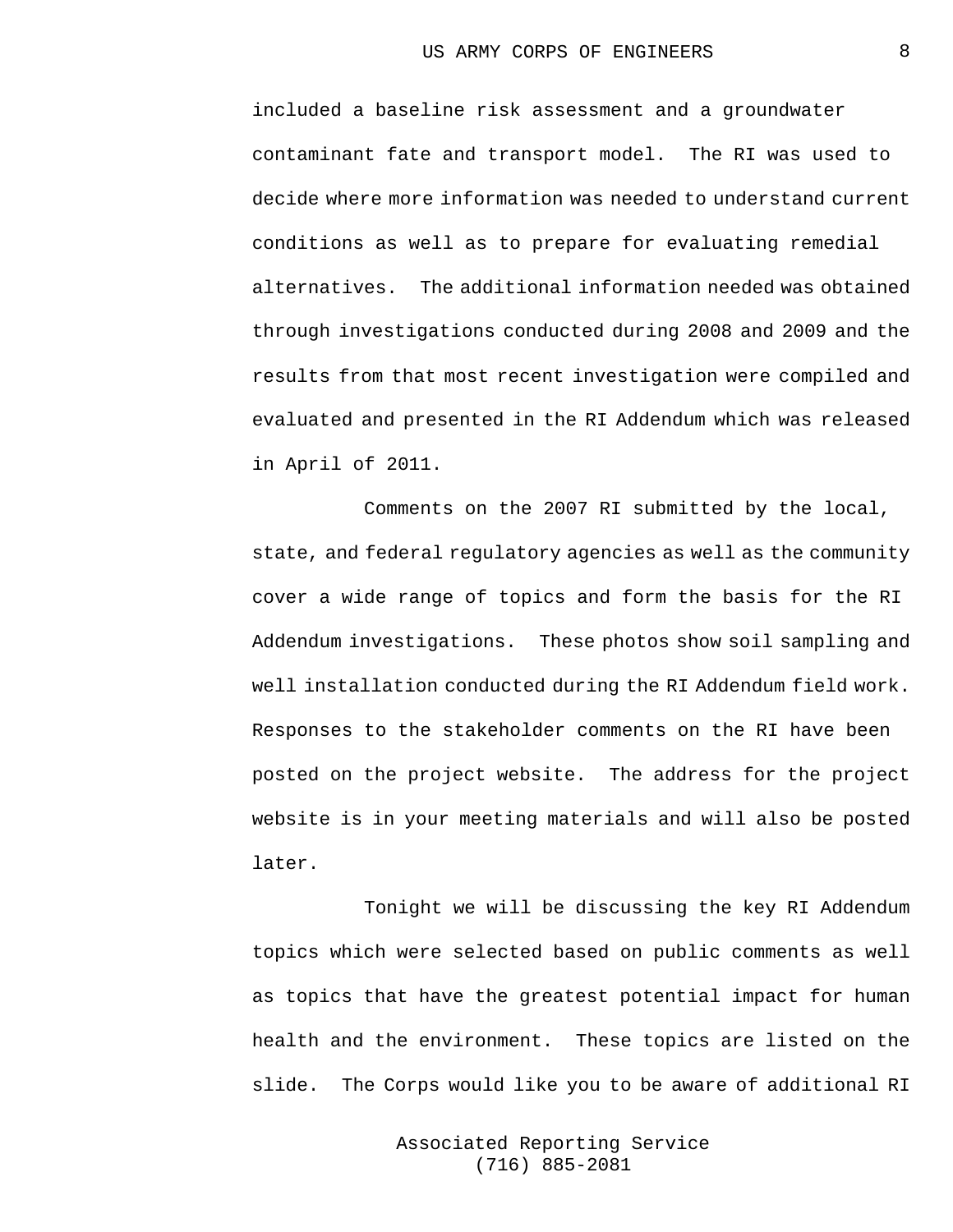Addendum topics that will not be covered in detail during tonight's presentation but that are covered in the RI Addendum document. These topics include additional evaluation of the Niagara Falls Storage Site background data sets, screening of recent Environmental Surveillance Program data, review of radiological results from samples collected during the LOOW Underground Utilities Remedial Investigation, review of railroad ballast, building core and road core samples and presentation of supplemental documentation requested by RI reviewers.

Let's begin by taking a look at the nature and extent of groundwater contamination. First, Eric Evans representing Hydro Geologic, or HGL, will present a hypothetical example of groundwater modeling that shows the predicted behavior of contaminants in groundwater over time. Eric will also be presenting groundwater modeling results for each of the groundwater areas of interest as we proceed through the presentation topics. Eric.

JOHN BUSSE: In my excitement to get things started I failed to introduce the team that helped us put together the reports. From SAIC we have Hallie Serazin who you already met. Eric Evans from HGL. Dave Kulikowski from AVESI Mr. Stephen Connor from SAIC, Ellen Rager from SAIC and then Laurie Obloy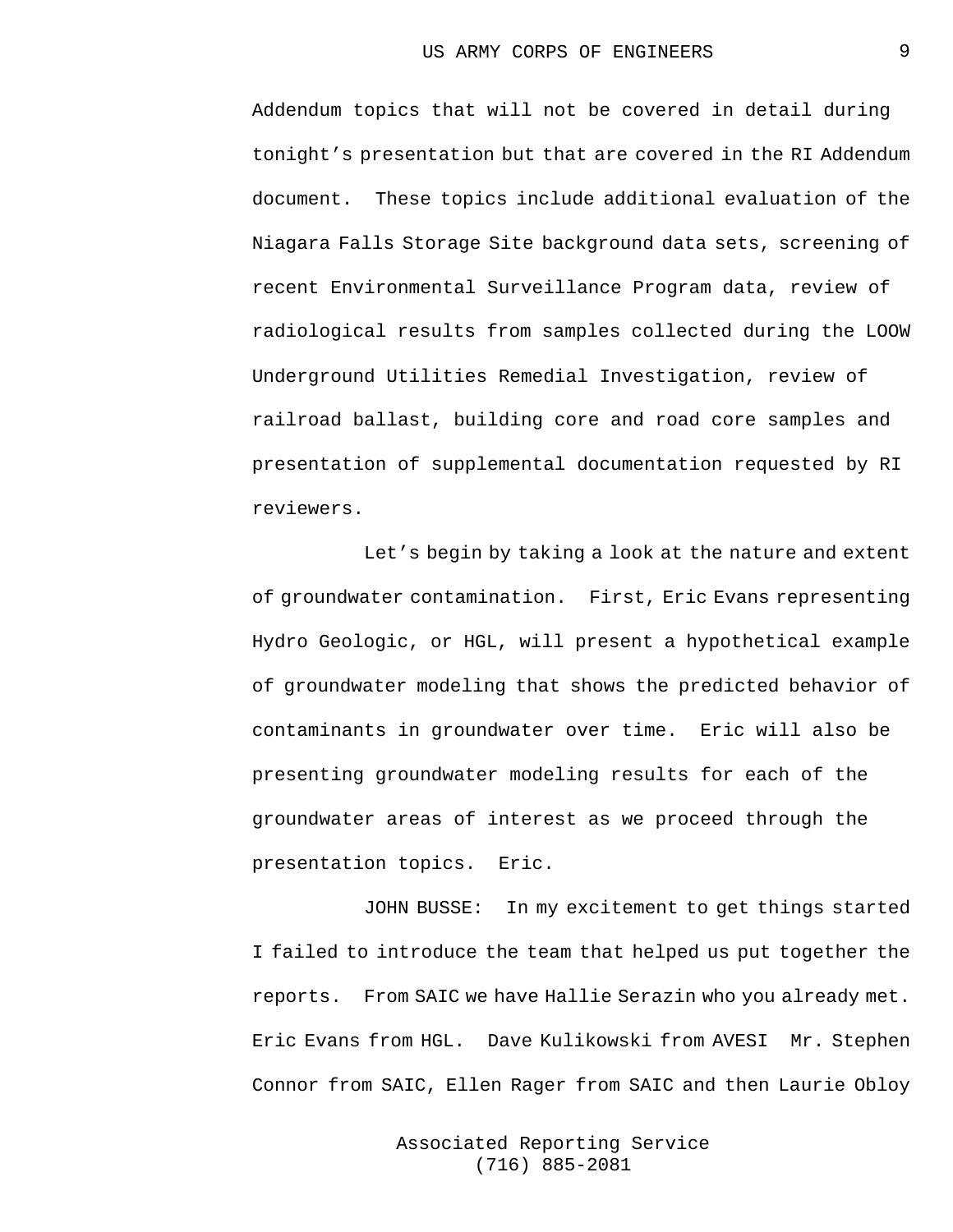from SAIC, in the back as well. So I apologize for that.

ERIC EVANS: Thanks. Now, there are several different mechanisms that result in groundwater contamination. One of the most common methods that can result in groundwater contamination is when rain water intersects waste materials that are either on the land surface or buried in the shallow subsurface. When the rain water hits waste materials that can dissolve, contaminants in the waste and the rain water, either then can run off to surface water bodies, evaporate,  $or$  a portion of it migrates down to the water table and can impact clean groundwater. And the water table is just the location within the ground where below that particular location all the void spaces in the rocks, and in the soil, are filled with water. So I'm going to show just a real brief animation that kind of demonstrates some of the processes that are present when groundwater contamination occurs. What you're going to see on the animation, it's a hypothetical site. I forgot to point that out. It's nothing similar to the Niagara Falls Storage Site. The materials underneath the site are sands, very permeable, very different than the clay materials that are very impermeable beneath the Niagara Falls Storage Site.

It's also a hypothetical wood treating site. So as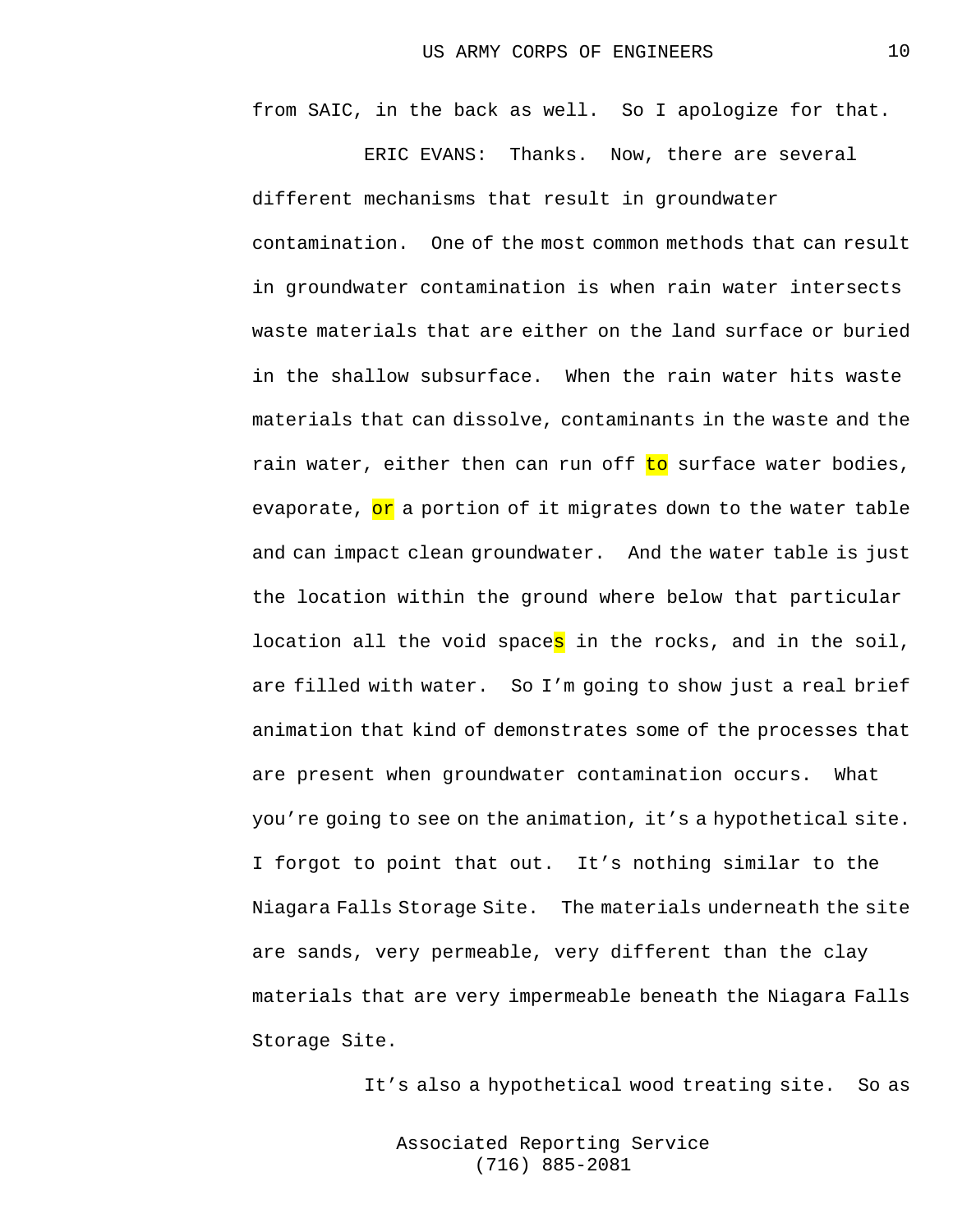rain hits the surface, you can see all the arrows that represent surface water runoff. So you could see the surface water was running off and impacting this ditch and this creek right here. As animation shifts, you can see a slice into the subsurface. So remember there is waste in subsurface here, and here, and as rain hits the ground some of it infiltrates into the subsurface, picks up contamination. It moves primarily vertically, typically in the unsaturated portion of the subsurface. Once it hits the water table which is defined as this plane right here, it has a more horizontal component of flow which is seen in the slides, mixing with clean water. A plume is developing in this case. In this hypothetical example, the plume eventually migrates over to the surface water body where it's captured by the surface water. Next slide.

Now, at the Niagara Falls Storage Site we developed a groundwater model that simulates a lot of the processes that were described on the previous slide, and what we use, we typically use groundwater models for a couple different reasons. One, when we want to gain a better understanding of groundwater flow or contaminant migration at a particular site, we'll develop a model and use it for, to give us a better understanding. The other time we typically use models is when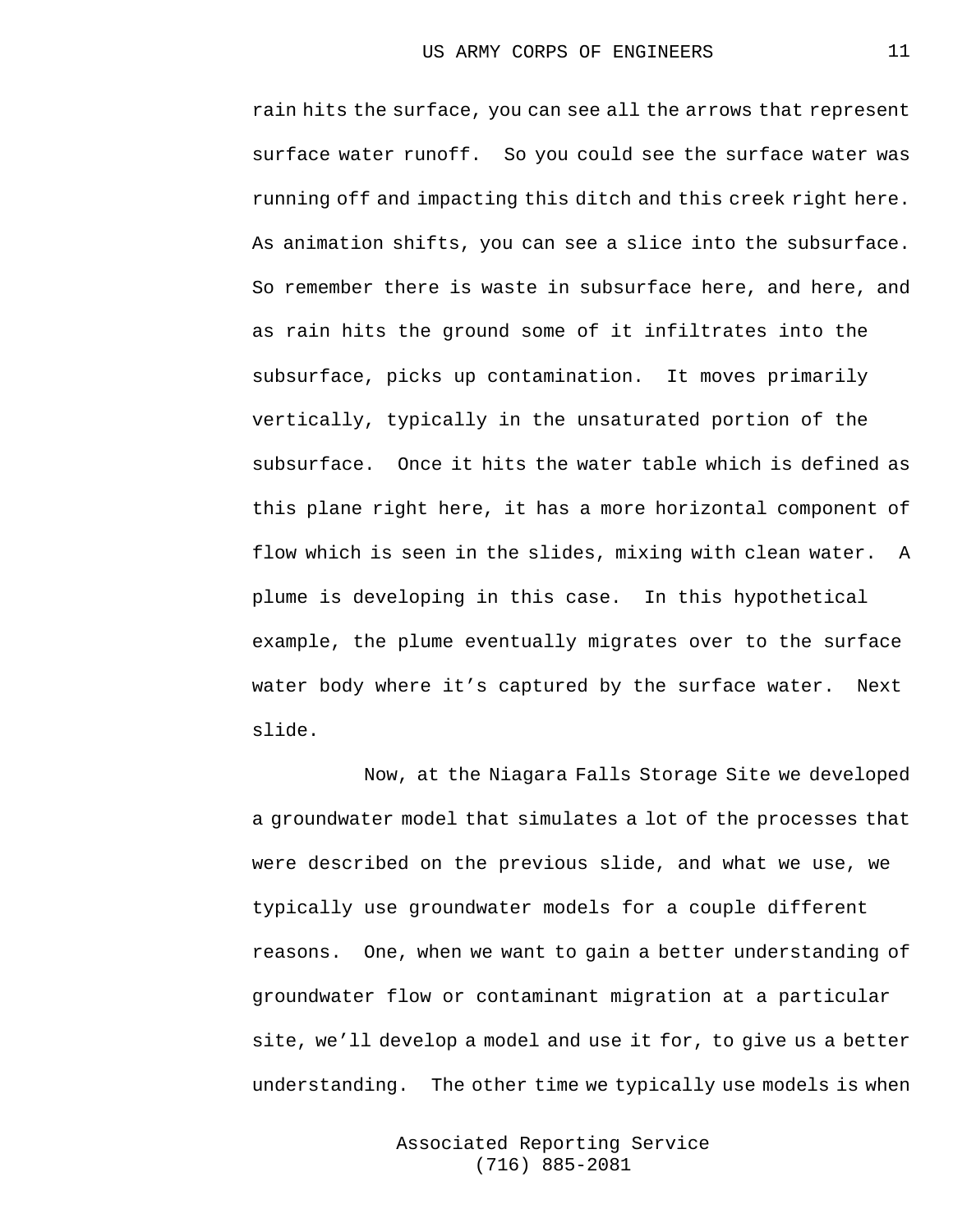we want to make predictions into the future. So I'm going to spend I guess the next four or five slides describing the groundwater model that we developed for the Niagara Falls Storage Site and the surrounding area. We've described this before at previous public meetings so this is just going to be an overview. But we developed a groundwater model that simulates groundwater flow and contaminant transport for a 38,000 acre area, which extends to Lake Ontario. First of all, the Niagara Falls Storage Site is right there. Lake Ontario is on one edge of the model. We have the Niagara River along the western edge. The Niagara escarpment is down here, and this is just the groundwater flow path. When we construct the model, we construct it using something called a MOD HMS (SIC), which is a piece of groundwater modeling software. We have to overlay a grid onto the site. It's called a computational grid. And at each grid element, that's what shown in this kind of gray area, you can't make out the little elements of the grid very well, but the center of each computational element in the grid, the model calculates groundwater elevations, groundwater velocities, contaminant concentrations at each of those cells. And you notice that the coloring is a little bit different right around the Niagara Falls Storage Site and that's because the grid spacing is a lot finer in that area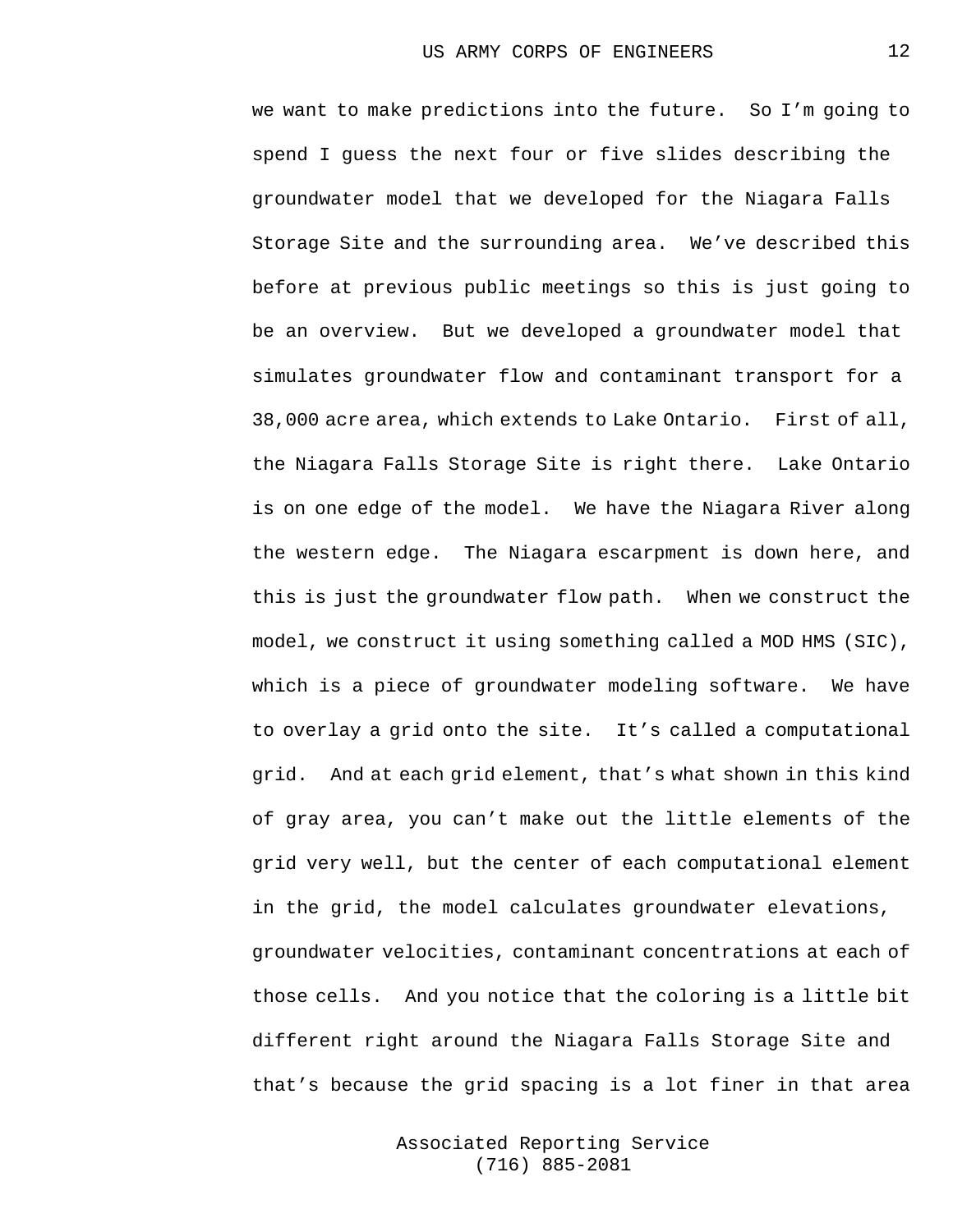because we need a lot higher resolution in this area of interest. So the grid spacing is for 25 feet in that area.

Now, the model was originally completed in 2007. We recently updated it to incorporate new data that was collected as part of the additional RI work that was recently performed, and I'll talk a little bit about that going forward. Next slide.

Now, the model, it simulates flow and transport in three dimensions, so it's critically important to really understand the subsurface geology. Groundwater moves differently through clay as compared to sand. It moves -- all things being equal, groundwater moves a lot faster in sand and gravel than it will in clay. So it's really important to know what the subsurface materials are like, what the geometry is like through the various geologic units, what's the elevation. Needed all that to develop the model. At the Niagara Falls Storage Site the two most, I guess, critical units in terms of groundwater flow and contaminant transport are these upper two units. We have the upper clay till, and this is just a strata column, it just shows the geologic units in kind of a cross sectional view and this is a three dimensional view of that. So we have the upper clay till or UCT and the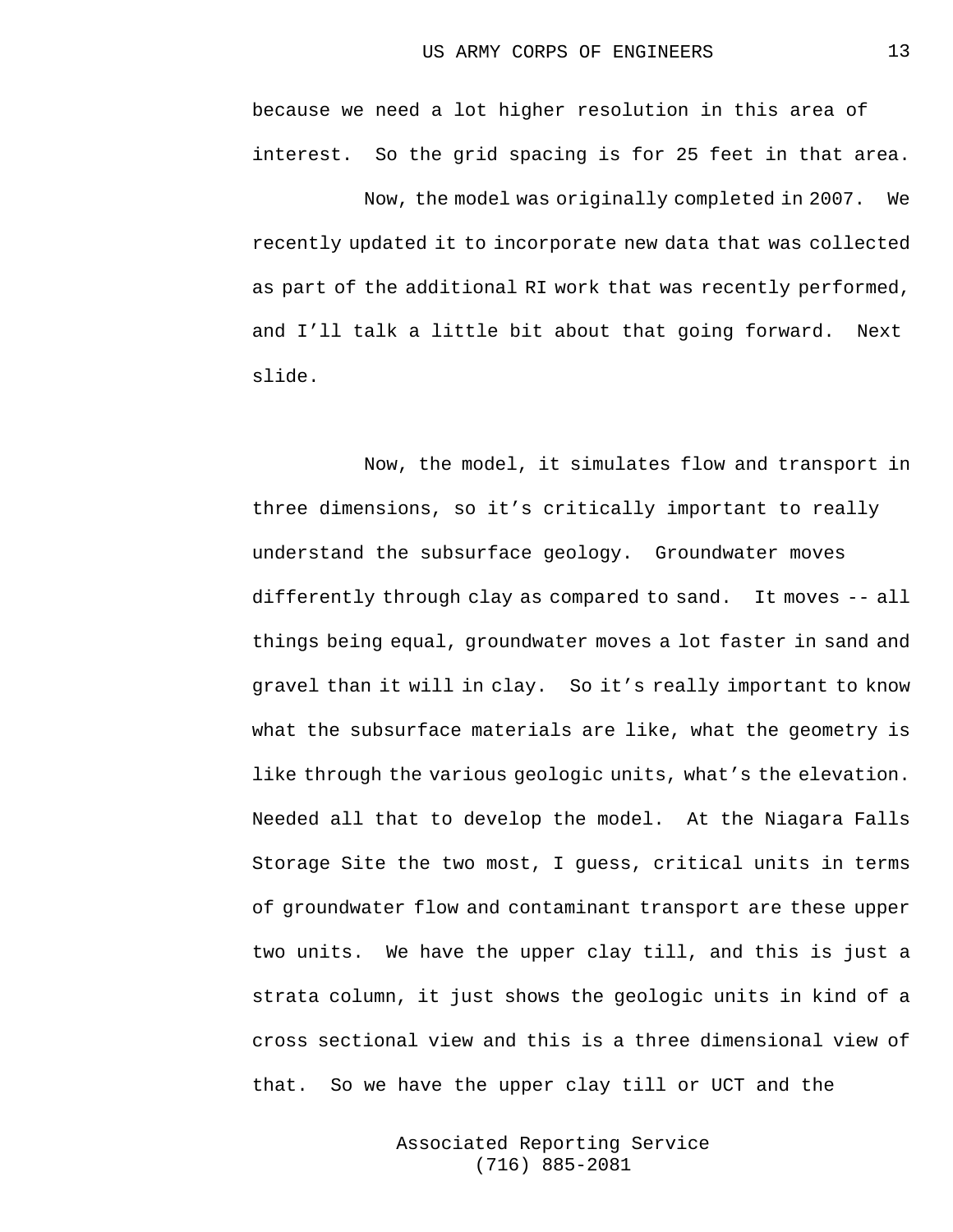glacial lacustrine clay, or GLC. Both these are predominantly clay. Water doesn't move through there very quickly. The upper clay till has some sand lenses that are discontinuous within it. The glacial lacustrine clay is what we call an aquitard. It's a very impermeable unit that really restricts the flow of groundwater between two units, being this upper clay till unit and this –- (inaudible) –lower water-bearing zone traveling here below. Next slide. As I mentioned we have a computational grid which we do these calculations, and all the different calculations on, and there is a spatial component which you saw on the one slide. But there is also a vertical component, so there are different layers of the model, and essentially there are four layers of the model and they represent the different geologic units in the subsurface.

Once the model was constructed we also –- we verified its accuracy using actual site specific data, mainly water level information that we got from  $-$ - (inaudible)  $-$ to demonstrate that it was accurately predicting site conditions. Then we used it to perform several predictive simulations. We used the model to do several baseline scenarios, and baseline, I mean that's current conditions. Our baseline simulations involve simulating a wide range of contaminants. Assuming that the maintenance on the cap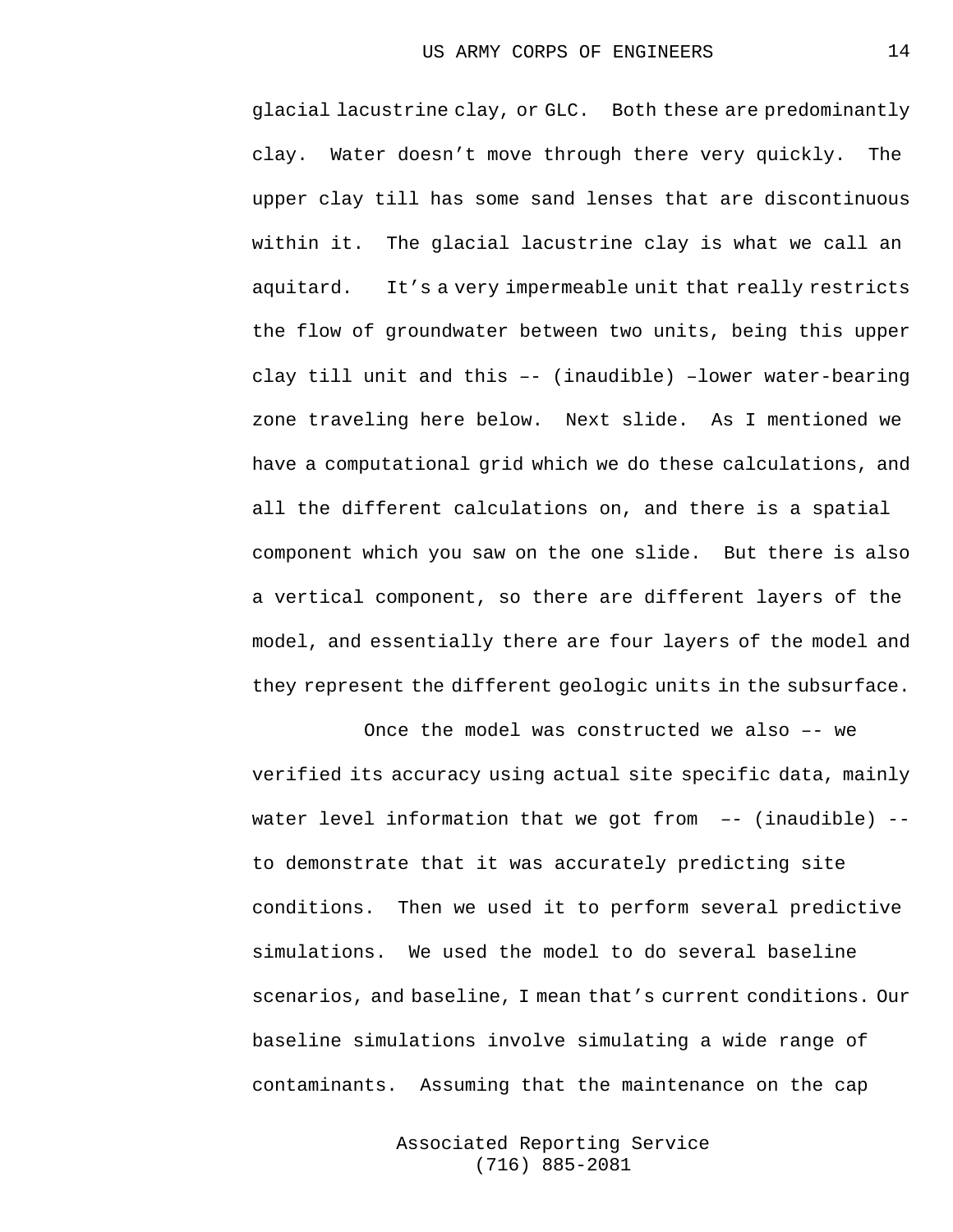continues as it continues today. Somebody's out there mowing the cap, compacting and fixing, making sure there is no subsidence.

We also did several hypothetical worst case scenario simulations such as inadvertent penetration of IWCS. Somebody comes out there, jumps over the fence with a drill rig and drills several holes in the cap and underlying concrete. That's what that simulation is. Earthquake disrupts both the clay cap and underlying unit below, and then we simulated what would happen if the cap was breached, if there was a large scale breach of the cap that wasn't contained. Going forward we'll also be using the model to do predictive simulations as part of the Feasibility Study. We can use the model now, it's constructed to evaluate "what if" scenarios for the development and evaluation of remedial alternatives focused on the Niagara Falls Storage Site.

Now, in terms of the updates to the model, there's three main sets of revisions that we made to the model based on new RI data. As Hallie mentioned, we have a lot of new water quality data that were collected recently and that's in the IWCS, the Acidification Area and the Baker-Smith Area. So we have a lot better understanding of what the contaminant distribution is in those three areas. So we've updated the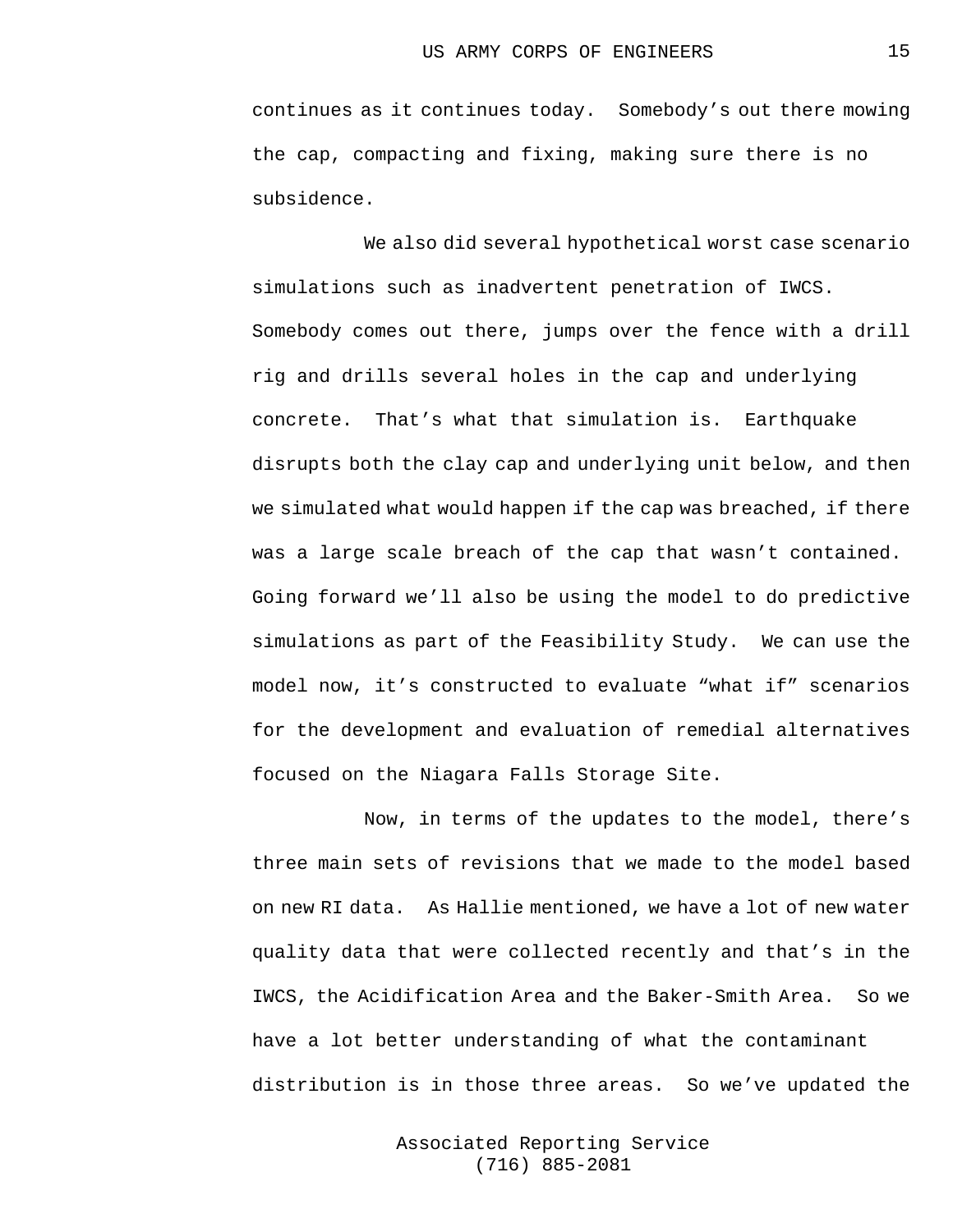model to reflect that new data. That's one of the things that need to be inputted for the model. We need to know what the current water quality is, what the contaminant concentrations are right now. So some of the maps that we'll be showing later on showing contaminant distribution we input into the model, and that was kind of a starting point for our simulations.

We also did some additional work focused on some of the sand lenses in the upper clay till. That's been an issue of concern; those sand lenses serve as preferential pathways for groundwater flow and contaminant transport from IWCS or other areas of the site. We did a statistical study as part of our initial work on the project and we used all the data collected from bore holes, looked at how the sand lenses were distributed across the site, used statistical technique to evaluate how interconnected these sand lenses are. Based on that Statistical study the sand lenses on average are interconnected at lateral distances from 15 to 20 feet. We also looked at a lot of geologic data in the form of cross sections and found that that was like, that was probably the case based on the information that we had.

Recently we had a lot more bore hole data in those areas that I discussed before so we revised our cross sections using that new data and evaluated whether that was in agreement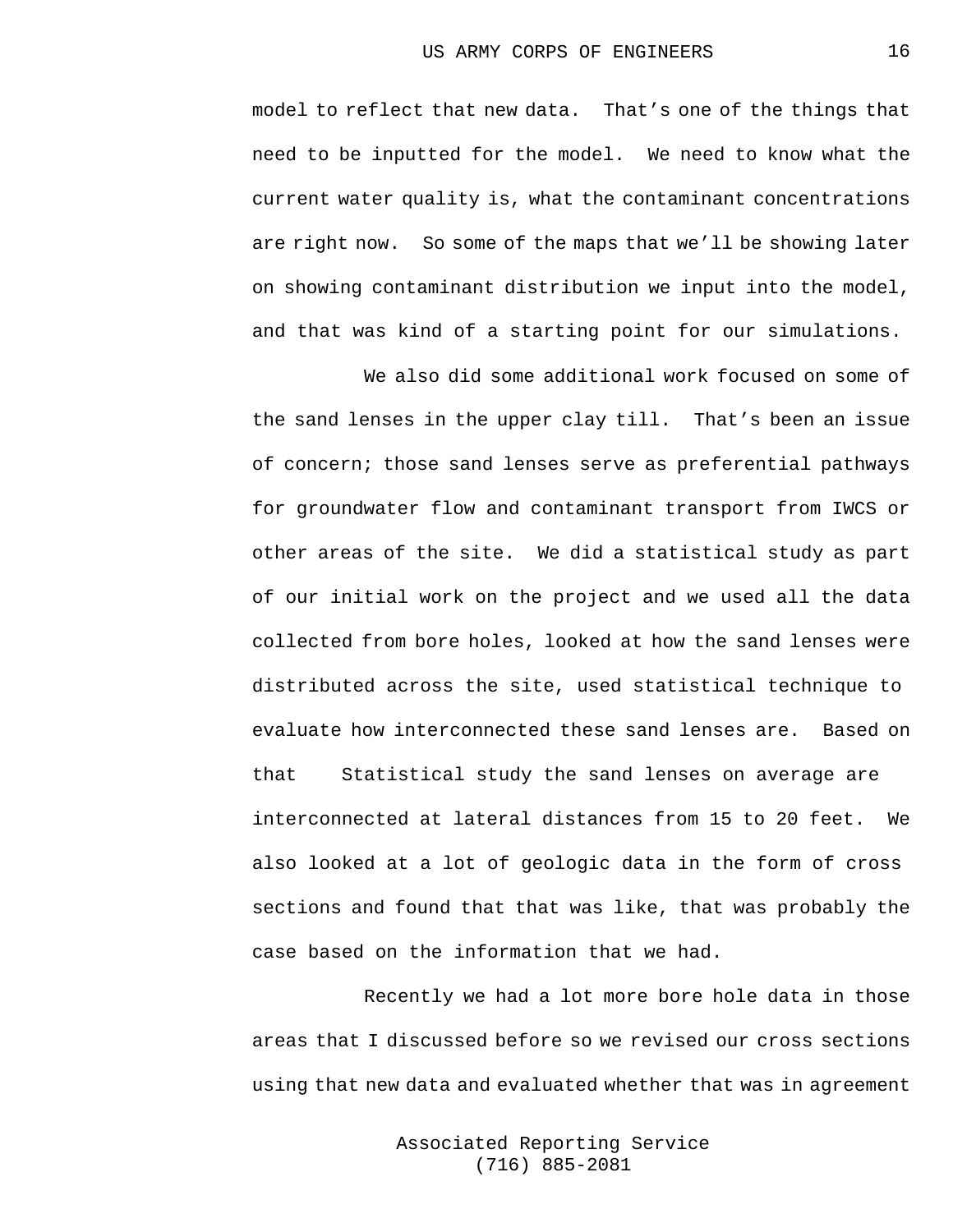with our previous conclusion or whether we needed to adopt our original hypothesis.

We also looked at some data that, geologic data that were collected when they did the trenching of the clay dike around IWCS. There was a geologist out there that was writing descriptions of what he saw as a trench for the soils in that area. And what we found from both cross-sections and the observations of the excavations during the dike construction is that our previous hypothesis about the sand lens continuity is correct. We don't think that they're interconnected over very great distances. They seem to be fairly isolated features of the subsurface and are not pathways for contaminant migration over great distances.

But nonetheless, in the model revision we did incorporate some of the sand lens data into the model so in areas where we did see a sand lens we represented that sand lens in the model as a higher hydraulic lens, they're typically fairly small because they're not very –- (inaudible) --

Finally, the last update that we did is, we revised how we simulated the solvents, PCE, TCE, DCE, vinyl chloride in the Acidification Area. Initially we just represented them in the model by initializing the contaminate distribution.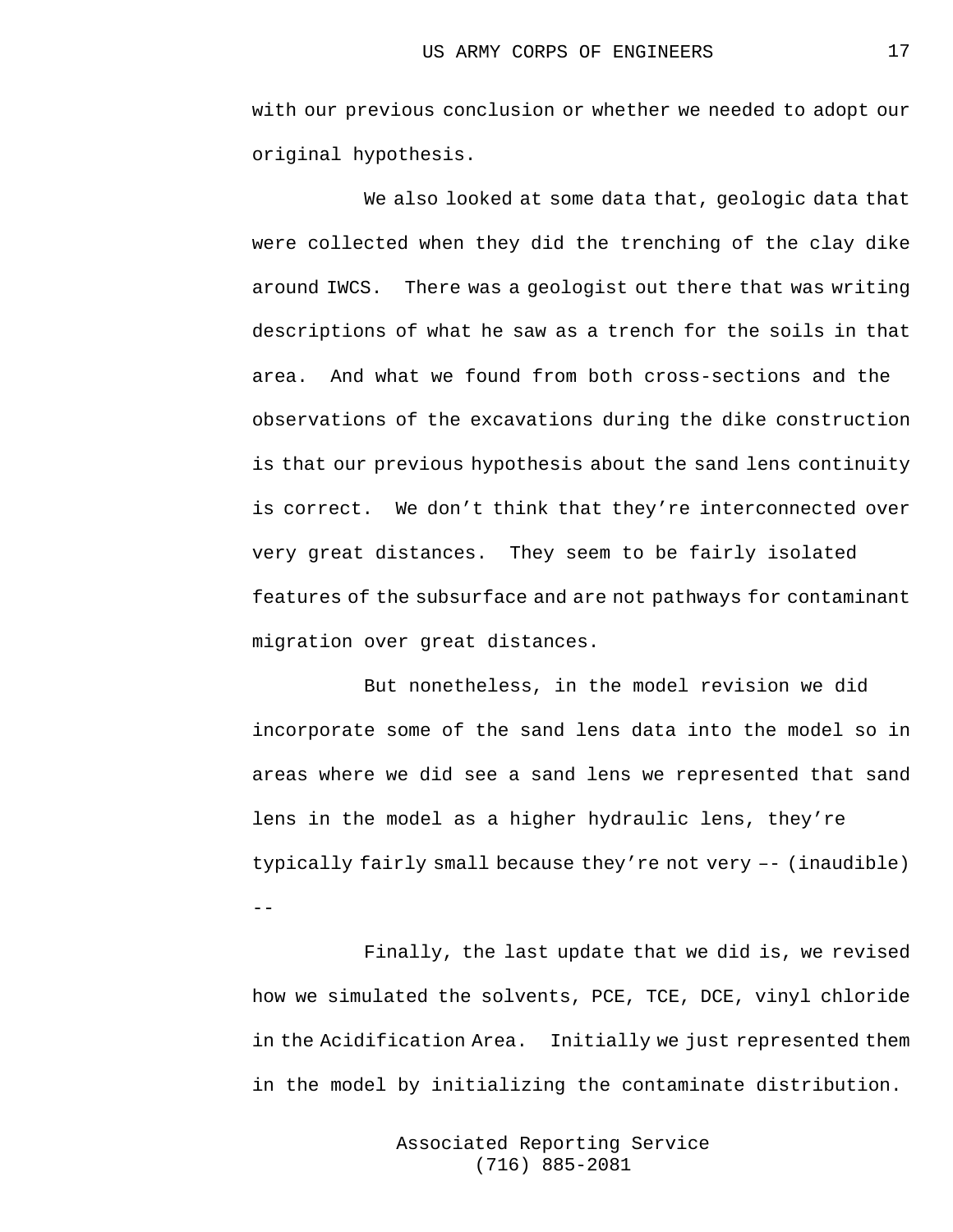Now we represent these solvents by assigning a constant concentration source term in the model. I'll explain that a little bit more when we go through an animation on the Acidification Area. Next slide. I'll turn it over to Dave Kulikowski.

DAVE KULIKOWSKI: A data gap that was identified in the RI report was the extent of groundwater contamination along the northern and the western boundaries of the site. So this slide shows the general areas of interest where additional field investigation was conducted; that was in 2009 and 2010. So we looked at the Baker-Smith Area, we looked at the Acidification Area, and the IWCS Area. So although groundwater is not used for drinking water at the site, groundwater samples are compared to drinking water standards as a way to identify areas where contamination is a concern. Now, as we move forward in the presentation we'll be referring to areas of groundwater contamination rather than calling them groundwater plumes. We received a comment from the New York State Department of Environmental Conservation stating that the contamination in a well was more of a point source and  $\frac{f}{f}$ a collection of these points does not constitute a plume. Rather it makes up an area of contamination. So no more plumes from now on, just areas of contamination. Next slide.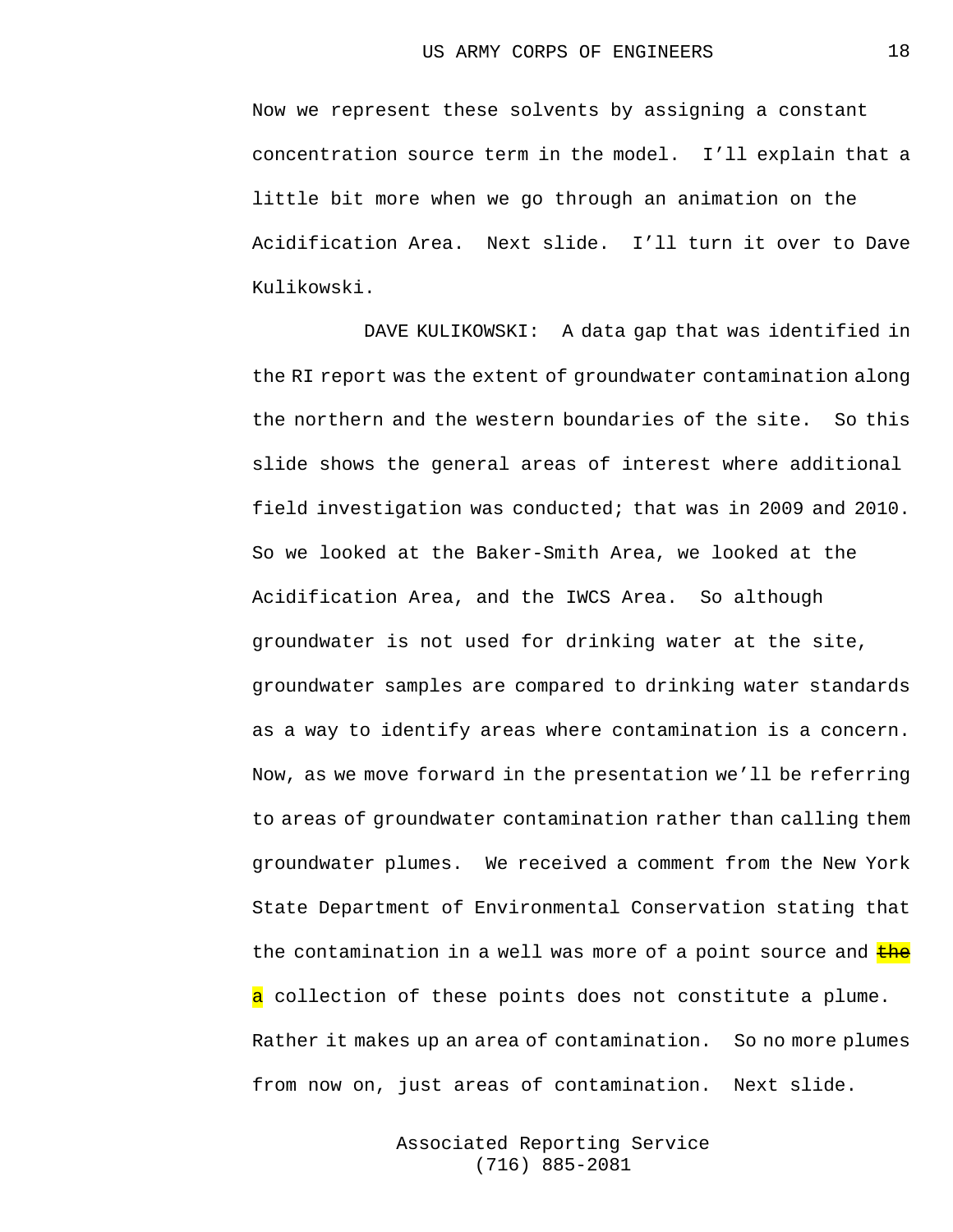To enhance our understanding of groundwater contamination in the three areas of interest, the Corps completed the following tasks. First of all, 23 temporary wells were installed in the three groundwater areas of interest. Groundwater sampling results collected from these temporary well points and in addition to other site characteristics were used to determine which well locations should be converted to permanent monitoring wells. The resulting 10 permanent monitoring wells are being used to monitor groundwater quality and ensure the protection of human health and the environment.

Secondly, soil and groundwater sampling was conducted in all three investigated areas to further refine the extent of groundwater contamination. Shown in the picture on this slide, soil borings were scanned for radioactivity prior to sampling. Additionally, soil gap samples were collected to address potential on-site exposure to organic solvents in soil and groundwater. Third, the extent of groundwater contamination was updated based on newly acquired groundwater sample results. And finally, the groundwater flow and transfer model was updated to further evaluate the extent of groundwater contamination. Next slide.

The Baker-Smith Area right here is located in the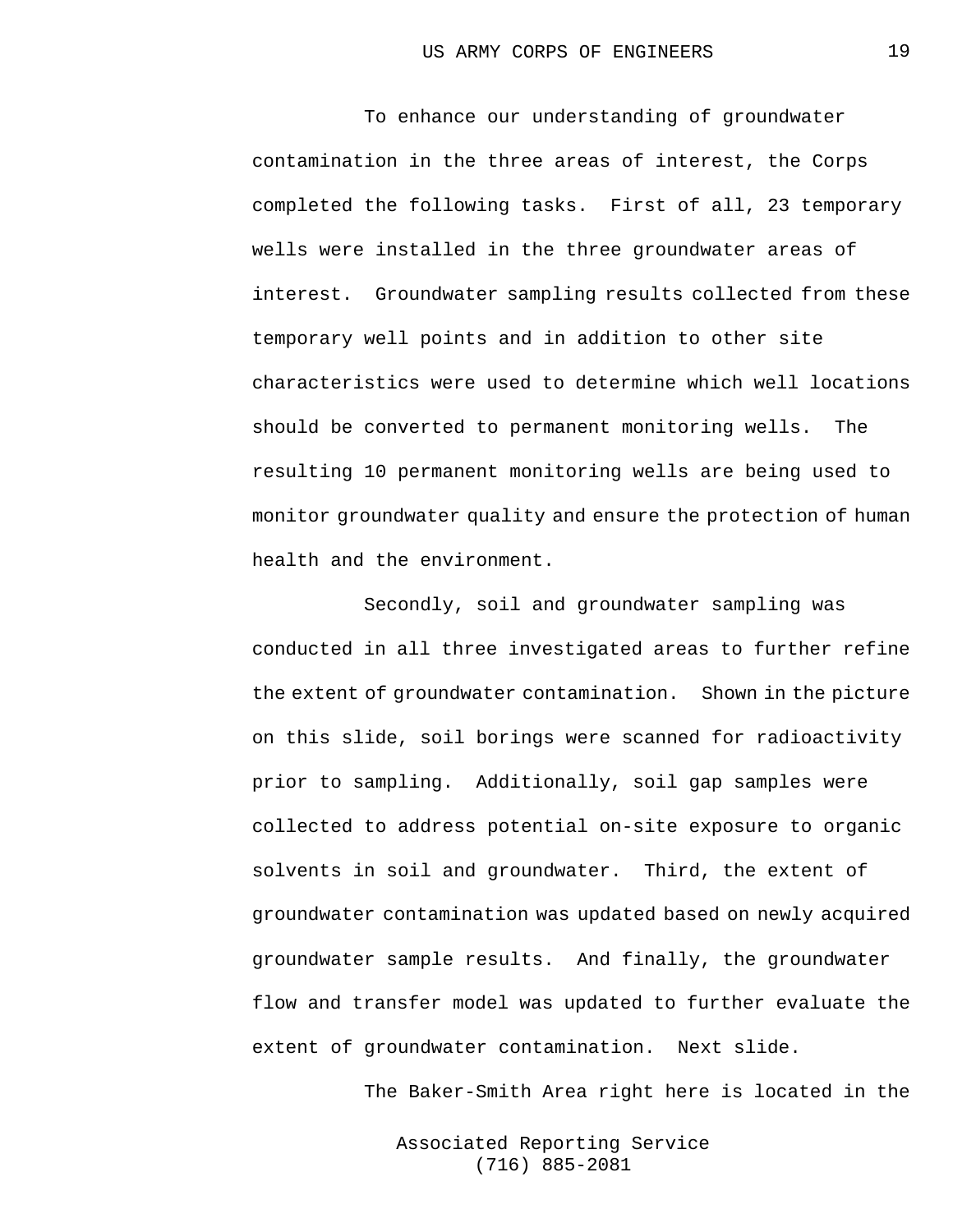northwest corner of the NFSS Site. During LOOW operations a pipe shop and a machine shop, a welding shop, and a storehouse were located in the Baker-Smith Area. The area was later used as a residue storage area for L30, K65 and old atomic power laboratory waste. It's currently the area bordered by the NFSS perimeter fence to the north and to the west. This figure shows the groundwater contamination area identified during the 2007 RI. The blue dots, those identify the existing RI wells that were used to produce this contamination area. Next.

So, six new sampling locations in the Baker-Smith Area were installed as temporary well points to further refine the extent of contamination of groundwater. Three well locations, shown as the dark green bordered circles right here, those were converted to permanent monitoring wells, and they can be used to monitor the area of groundwater contamination along the northern property boundary in the future. The three remaining new locations, those are the bright green dots, those were temporary well points. Next slide.

So by comparing the area of groundwater contamination shown on the previous slide, which was more of this circular area that we had, with the updated area of groundwater contamination, you can see that the area of dissolved total uranium in groundwater at the Baker-Smith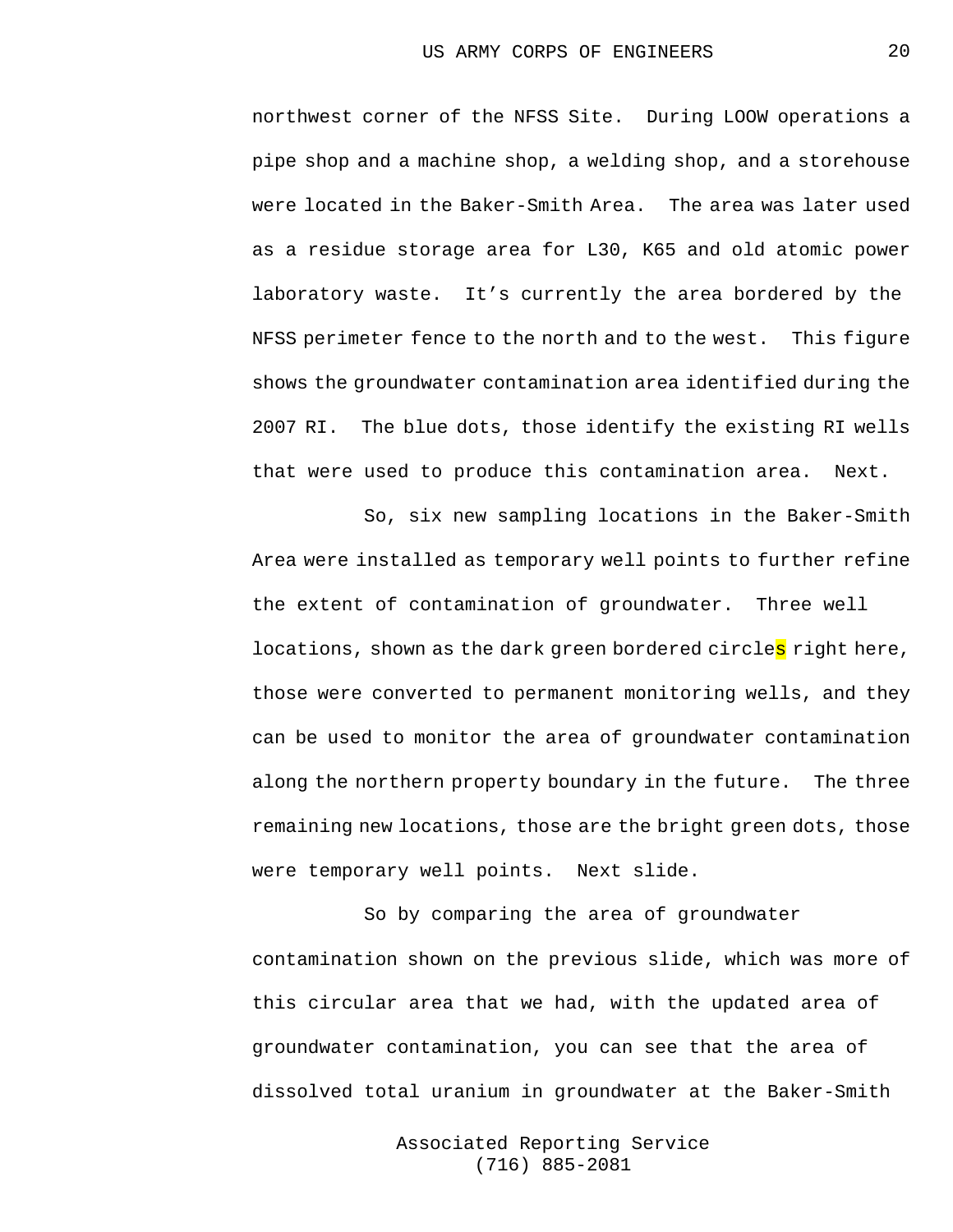Area, it's actually a little more narrow than once thought, and it doesn't extend as far as to the south as we had it before. So on this figure, and all of the groundwater quality maps in this presentation, the hollow and filled circles represent groundwater that meets the drinking water standards. The hollow circles are below the background level and the filled circles are above background but they're below the drinking water standard. And then the filled triangles, those show the ones that were above the drinking water standards.

So during the RI, the sampling results indicated that dissolved total uranium is present in groundwater in one well to the northwest of the property boundary. It is at a concentration of 37.5 micrograms per liter, and that's above the background level of 16.7 micrograms per liter and slightly above the uranium safe drinking water standard of 30 micrograms per liter. Also, concentrations of developed total uranium slightly above the drinking water standard were observed at the other wells along the northern property boundaries, the new ones that we put in, we had higher concentrations.

Now, three monitoring wells that were installed, they're approximately 620 feet north of the NFSS property boundary, they were sampled in July 2009 as part of the LOOW Phase 4 Remedial Investigation. Uranium in these wells were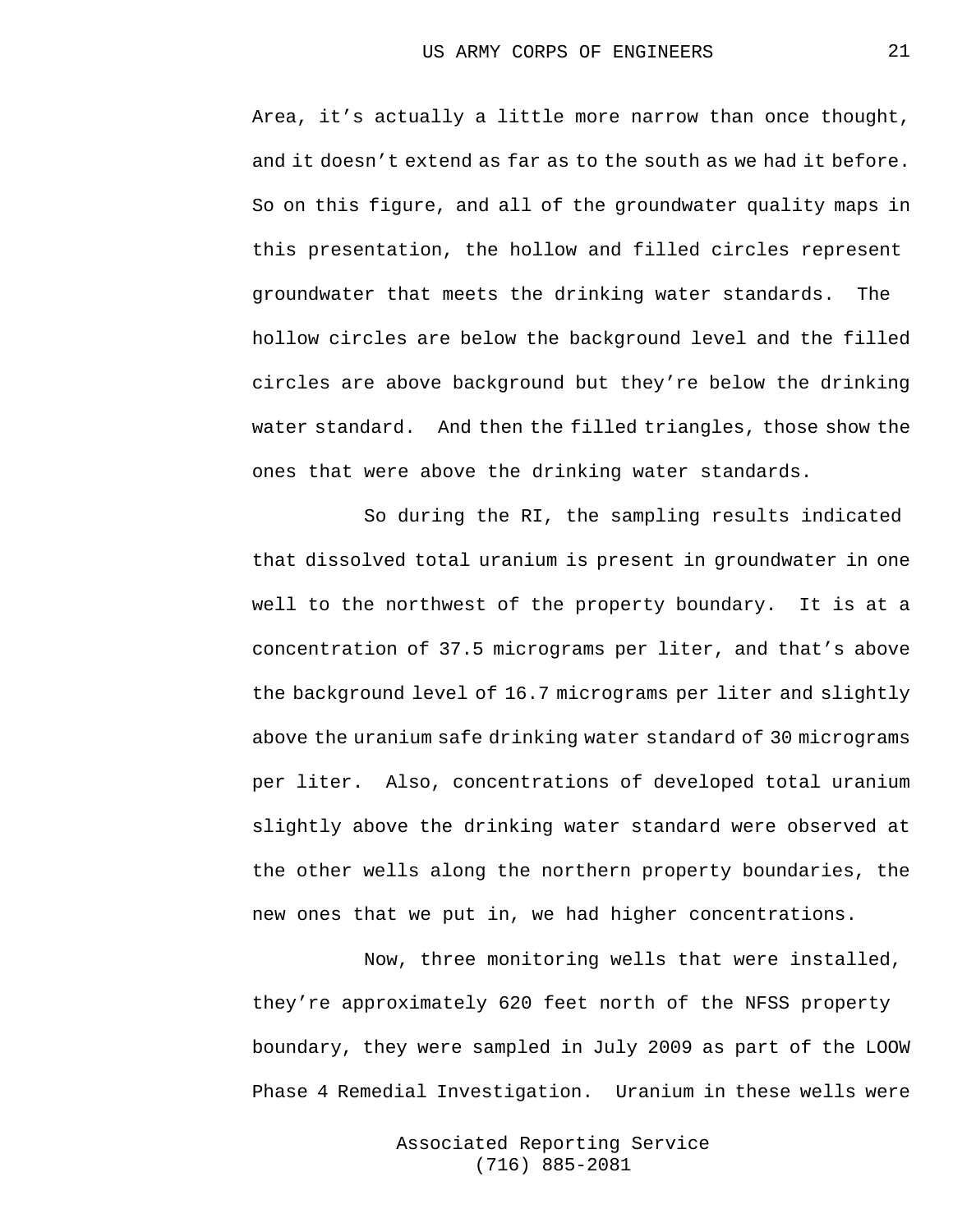below background and the safe drinking water standard. So based on this information it can be inferred that uranium contamination of groundwater is bounded to within the Town of Lewiston property, the former LOOW wastewater treatment plant property area. Now, remember groundwater is not a source of drinking water in this area and measures are underway to restrict public access to this area as well. And the Corps plans to perform additional field activities in support of continuing monitoring of groundwater contamination for the Baker-Smith Area. Now I'm going to turn it back over to Eric and he's going to show a model of the area.

ERIC EVANS: I'm going to show an animation showing some modeling results for uranium 238 and the shape of, the distribution of U238 is a little bit different than the map that Dave previously showed. That was for total uranium. In the groundwater model we actually have to simulate the various uranium isotopes because the model simulates both radioactive decay and ingrowth. So as uranium decays another radio isotope concentration goes up. So in order to simulate that process we have to simulate the individual isotopes.

So just to kind of set up the animation, this is a map view showing initial uranium 238 distributions. We have the property boundary here. Color scale showing the range of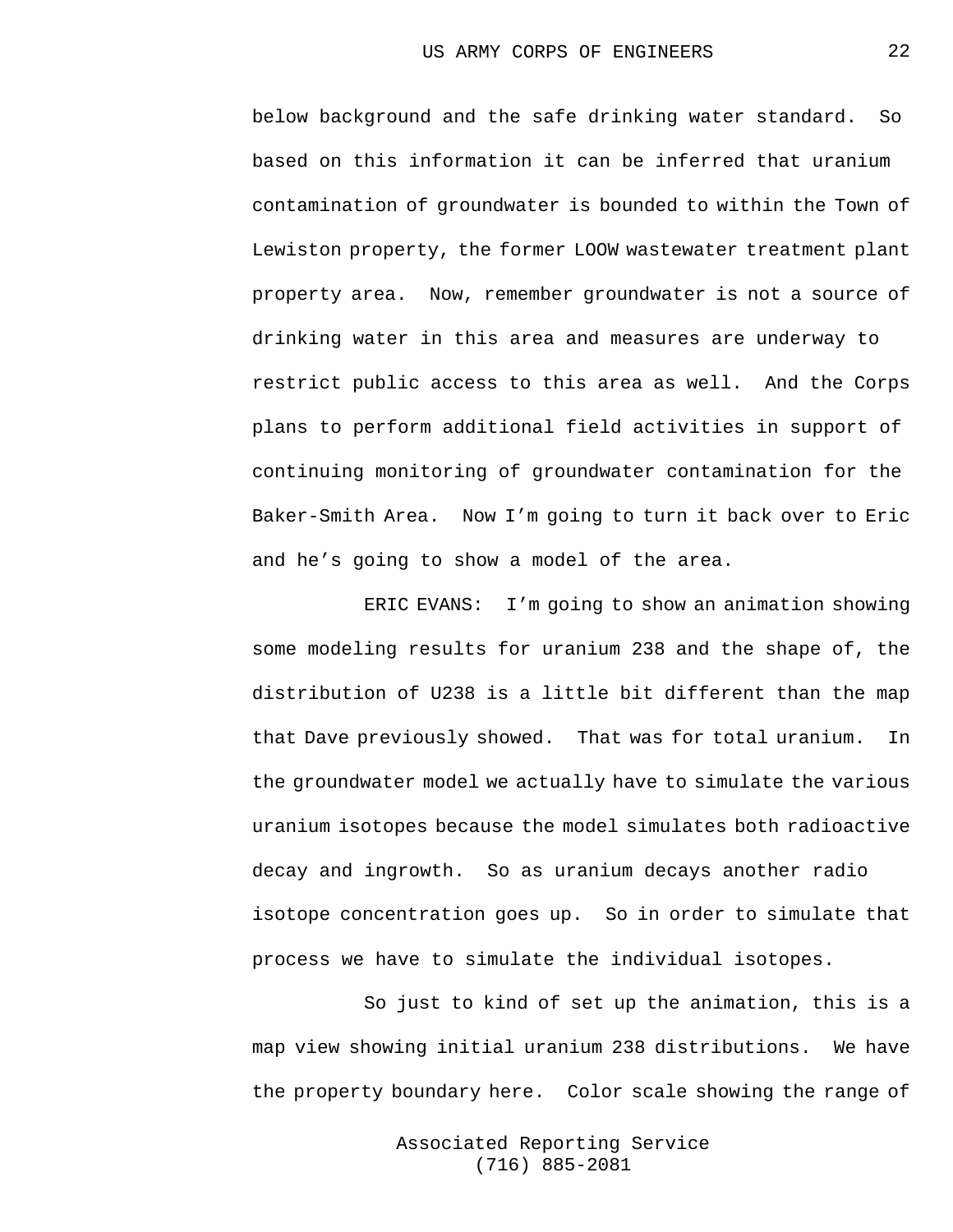concentration going everywhere from .5 to 500 picocuries per liter, groundwater flow just to the northwest, and then we have a time counter right here. And the simulations, all the simulations that we performed go out to 10,000 years. This animation shows the entire time period. Some of the other ones I'm going to show later in the presentation have been truncated. But you'll see that this is a fairly boring animation. There is not much plume improvement. You have to look at it very, very closely. Over the course of zero to 10,000 years the model is predicting that the lateral movement of uranium, it's very slight. And this is because of a couple reasons. One, groundwater flow in this area is very slow. It flows through the clay at a very slow rate. And also the clay materials within the upper clay till absorb uranium. The uranium will absorb somewhat onto the clay particles. So what the model predicts is, we don't anticipate to see much significant plume growth pertaining to the property boundary. And I think with that we can have an open discussion.

ARLEEN KREUSCH: Does anyone here have any questions on the Baker-Smith Area?

JERRY WOLFGANG: (Totally inaudible because he is not on a microphone)

ARLEEN KREUSCH: Could you repeat that question,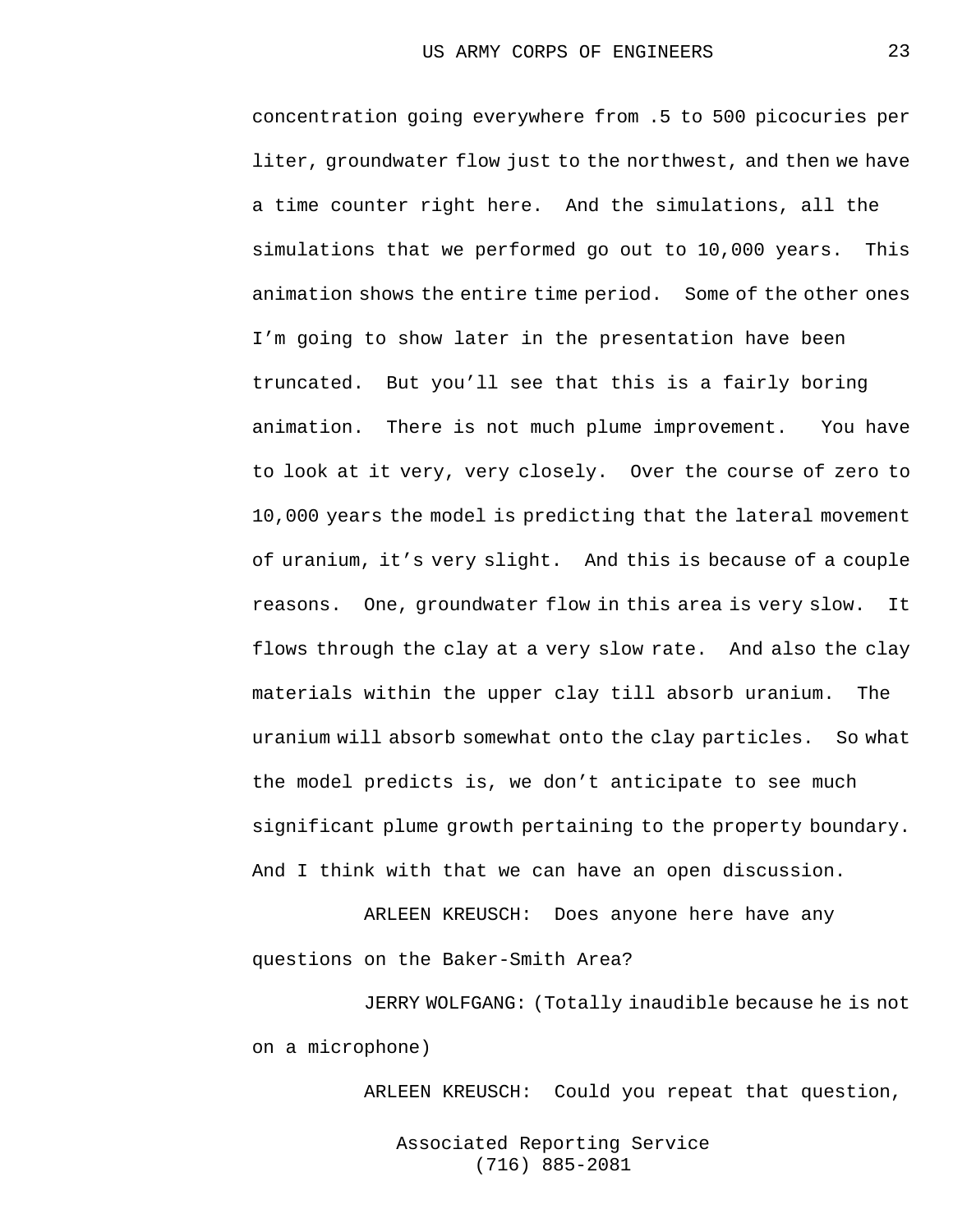please, and could you state your name so that the Court Recorder can hear you?

JERRY WOLFGANG: Yeah. Jerry Wolfgang, (Inaudible) --of the Town of Lewiston. If I remember correctly when those pipes were sealed by the highway commissioner a number of years ago at that treatment plant site, there was a complete cutting off of any flow to the river at that point, and they were sealed. Is it possible that that's within your area?

MS. HALLIE SERAZIN: No. If you're referring to the Town of Lewiston wastewater treatment plant –

JERRY WOLFGANG: Right.

MS. HALLIE SERAZIN: –- that's actually north of the Baker-Smith Area. Those three additional wells that we installed are actually off the NFSS property but they were installed as part of that investigation which is currently ongoing. As far as pipelines that ran to the river from the wastewater treatment plant, some of that work was investigated as part of the LOOW underground utilities remedial investigation or the LOOW UURI and some of that data, some of the samples that were collected for the LOOW report were split. The Corps team for Niagara Falls went out and split some of those samples and did radiological analysis for those samples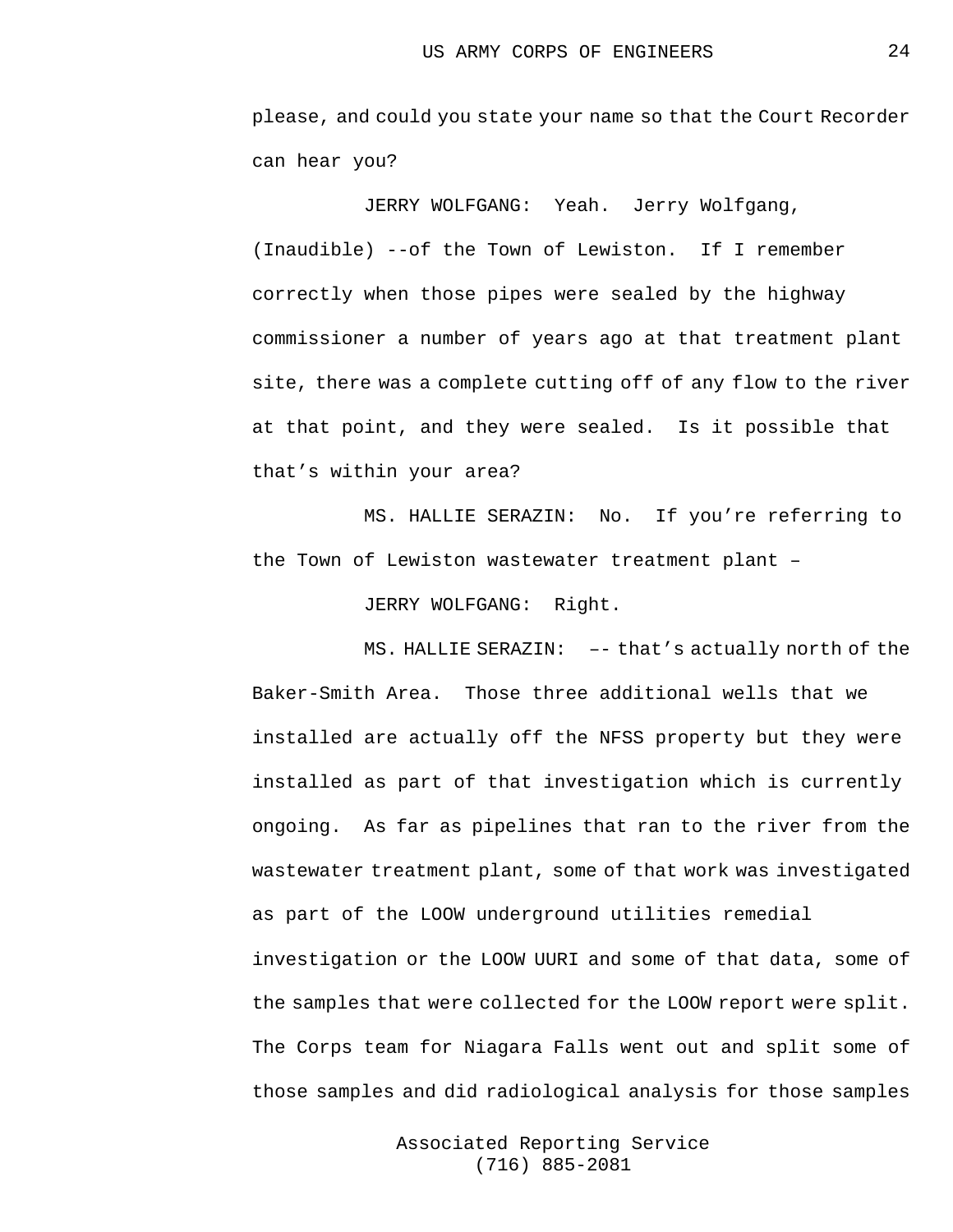and results of that are reported in the RI Addendum. So you could go back out to the report and look for that data. There was nothing that would be a real red flag. But you know, you're welcome to go out and investigate further.

JERRY WOLFGANG: Thank you.

ARLEEN KREUSCH: Do we have copies of that report here tonight, no?

HALLIE SERAZIN: RI Addendum.

ARLEEN KREUSCH: Could someone show Mr. Wolfgang where he needs to look for the report later, after the meeting? DR. KAREN KEIL: I just want to add, I don't -- there

is no pipeline traversing to that area from --

HALLIE SERAZIN:: Through the Baker-Smith, right. It would be further north, right.

DR. KAREN KEIL: Further north and further to the east but not through that area –

ARLEEN KREUSCH: That was Dr. Karen Keil.

TIM MASTERS: Didn't he say though when he was talking, the last gentleman, that the three wells that were placed to the north where the last site was, that that area had unsafe drinking water?

HALLIE SERAZIN: There is currently one well associated with the Baker-Smith Area off the NFS property which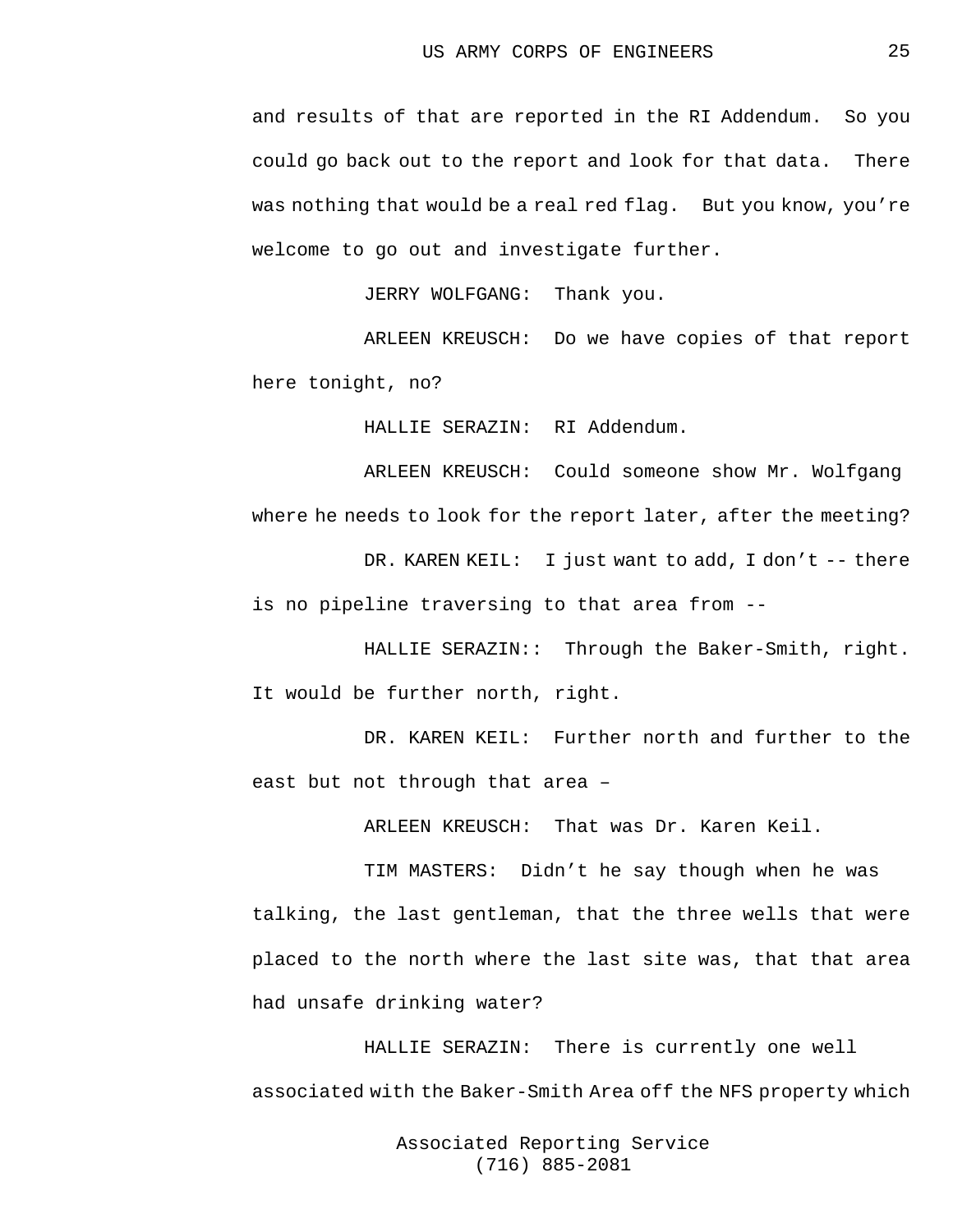does exceed the drinking water. It would be north of the fence line.

TIM MASTERS: (Inaudible not on microphone)

HALLIE SERAZIN: The three wells to the -- north, the three, the three ones at the top were all below background, so in fact we know that that area of contamination has been bounded to the north. It does not extend that way.

ARLEEN KREUSCH: Can we go back to that map, just explain again?

HALLIE SERAZIN: Okay. So it's these three up here and you can see that they're open circles indicating less than background.

ARLEEN KREUSCH: Which one is the one that's above drinking water standards?

HALLIE SERAZIN: This is the one that's above the drinking water standard-- there's two right in that vicinity but only one is off the site of the property. And I might point out that groundwater is not used as a drinking water source in this area. Yes.

AMY WITRYOL: Amy Witryol just to follow up on Mr. Wolfgang's questions. I have a couple. First of all, just to clarify, the north side of the Baker-Smith Area is property now owned by the Town of Lewiston, correct?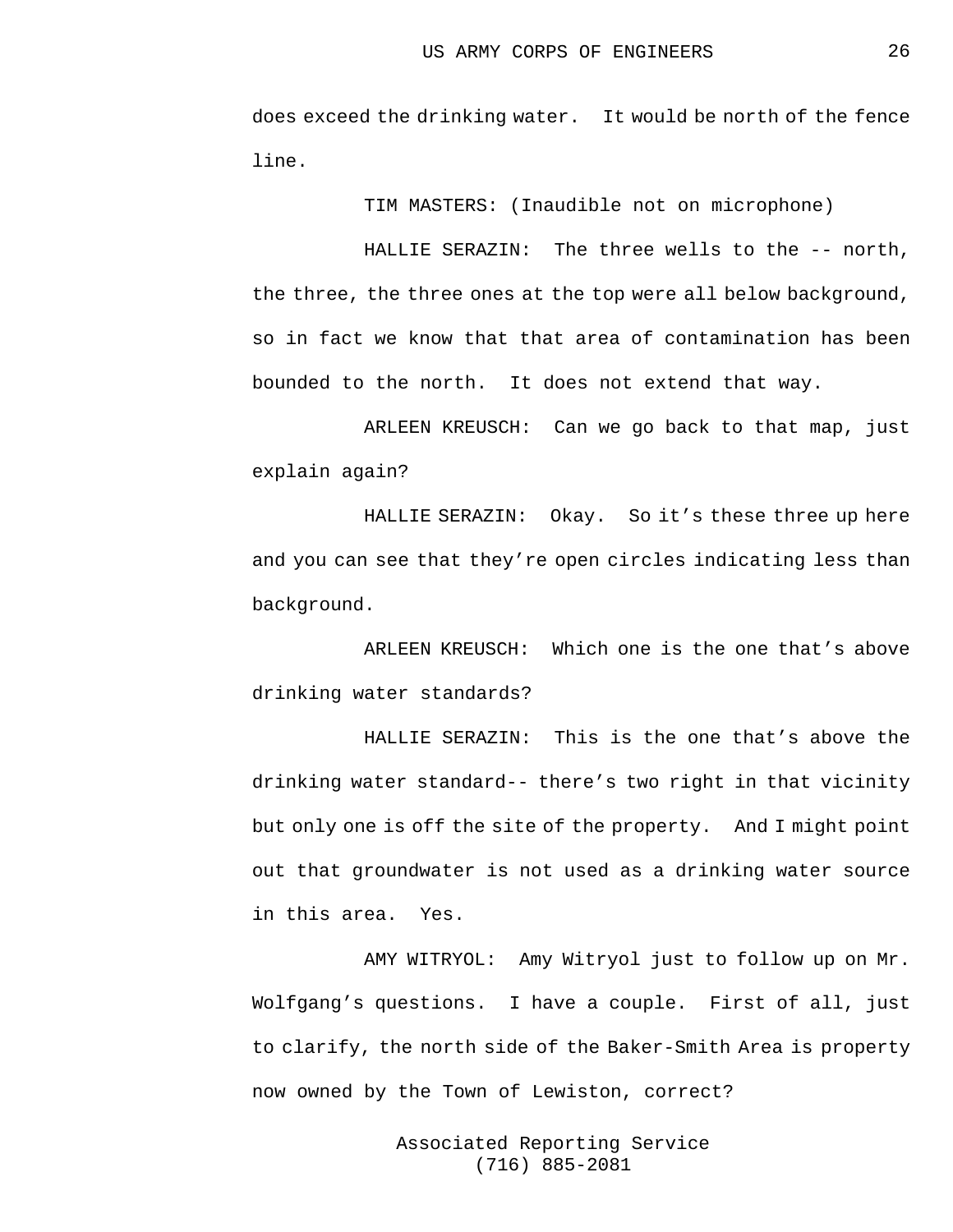UNIDENTIFIED VOICE: Yes.

AMY WITRYOL: It's a vicinity property.

UNIDENTIFIED FEMALE VOICE: That's correct.

AMY WITRYOL: Okay. The FUDS investigation that's winding up with respect to the health and safety protocol from the FUDS investigation, were there any detections of any elevated radiation in groundwater or soil or surface water, any media on the Town of Lewiston site in this past year?

HALLIE SERAZIN: Jeff, would you like to address –- I can't speak to that myself.

AMY WITRYOL: Okay. So none of the, nothing in the investigation, no investigative waste water, nothing was elevated.

UNIDENTIFIED MALE VOICE: Correct.

AMY WITRYOL: Okay. The next question was regarding the background levels. The drinking water standard for uranium to the best of my recollection is about 10 times higher than the background level established by the Department of Energy on the site. So to suggest to us that only detections above the safe drinking water standard are reflective of contamination from former Department of Energy or Department of Defense use is a comment that I would strongly object to. That's not how we establish background. And it doesn't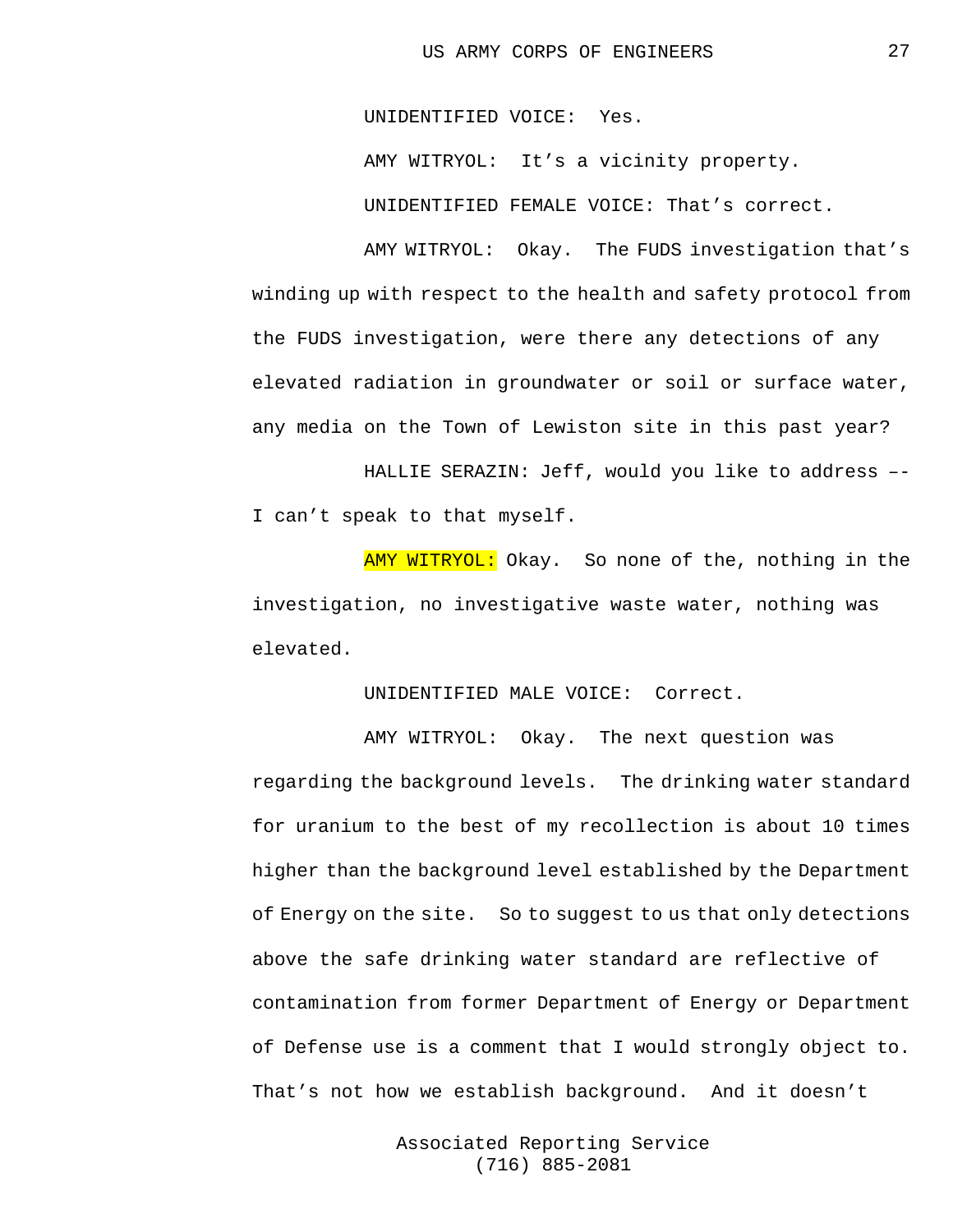certainly help in establishing what's happening to contamination on the site in terms of tracking the migration. But again, just to reconfirm, with respect to the entirety of the FUDS investigation in the past year on the Town of Lewiston site, no elevation of radiation of any kind in any media there or equipment used in that investigation was detected. Just want to be sure.

JIM STACHOWSKI: No, there wasn't.

AMY WITRYOL: Okay.

JIM STACHOWSKI: And during the investigation there was continuous monitoring for worker safety.

ARLEEN KREUSCH: Right. Jim, you're not going to show up on the tape for the meeting if you don't use the mike. This is Jim Stachowski. Thank you.

JIM STACHOWSKI: The short answer to your question, Amy, is no, there wasn't any elevated radioactive measurements or radio nuclides detected. And I did want to state further that during the investigation as part of the health and safety protocol that the contractor uses, there's continuous monitoring of the work area and of the soil cores. And the results of that work also did not show elevated readings.

AMY WITRYOL: Okay. So the water, the equipment used on the site, nothing had any elevated radiation at all.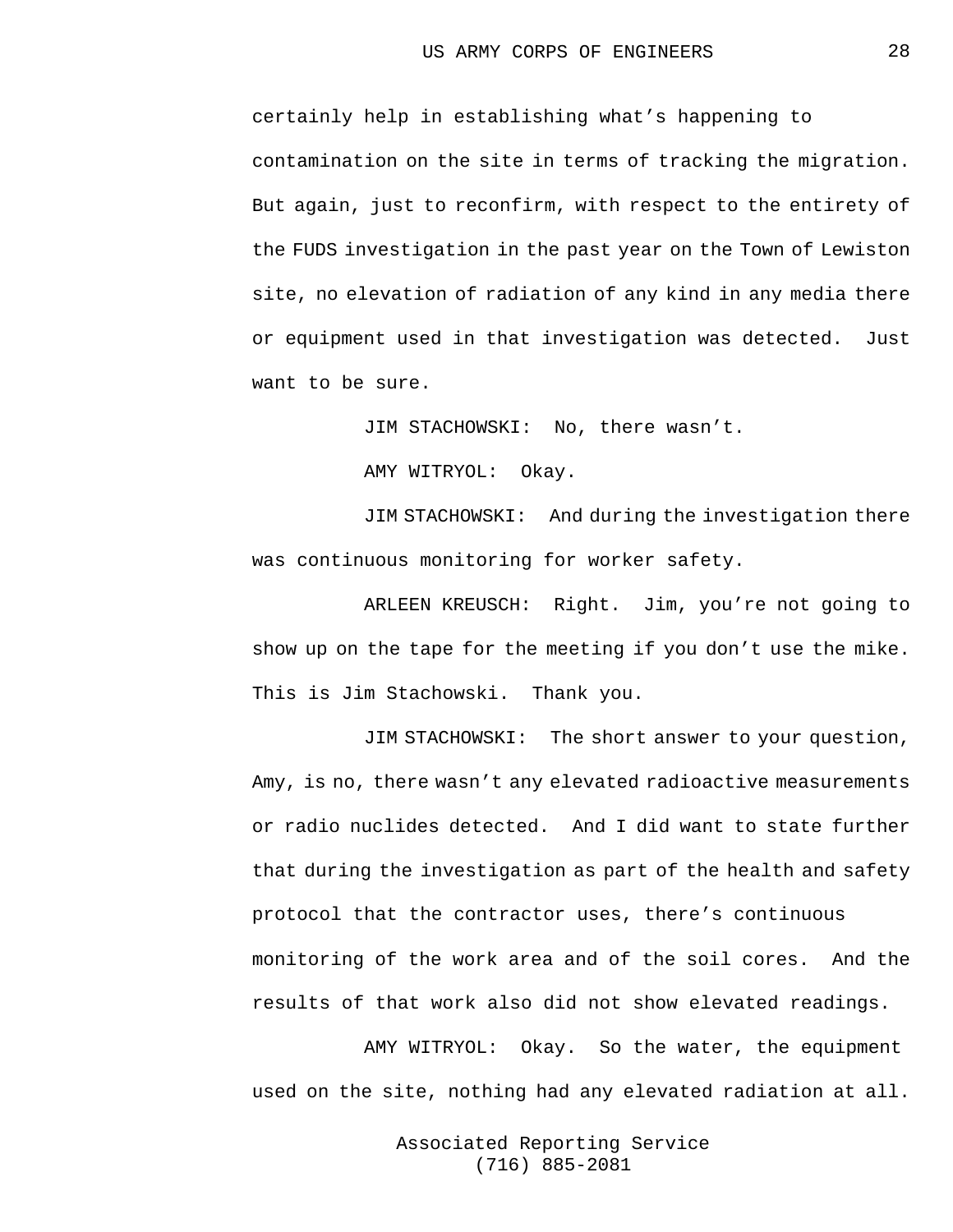JIM STACHOWSKI: Correct.

AMY WITRYOL: Okay.

HALLIE SERAZIN: Amy, I'd like to address the first part of your statement.

AMY WITRYOL: Yes.

HALLIE SERAZIN: The background level is indicated here. The background level for total uranium in background groundwater for the Niagara Falls Storage Site is 16.7(micrograms per liter).

AMY WITRYOL: Okay.

HALLIE SERAZIN: And then the drinking water standard is 30 (micrograms per liter). So it's roughly twice, not five times. But beyond that, I don't think we're suggesting that an exceedence of the maximum, or the maximum contaminant level or a drinking water standard is really the only way to delineate an area of impact. We're using that as a benchmark value. We're not saying that anything below that is insignificant. In fact, that's why we included the background values in this plume -- or not plume, I'm sorry, area of contamination delineation.

AMY WITRYOL: Well, thank you for that clarification but I would also take issue with the background level of 16.7 (micrograms per liter).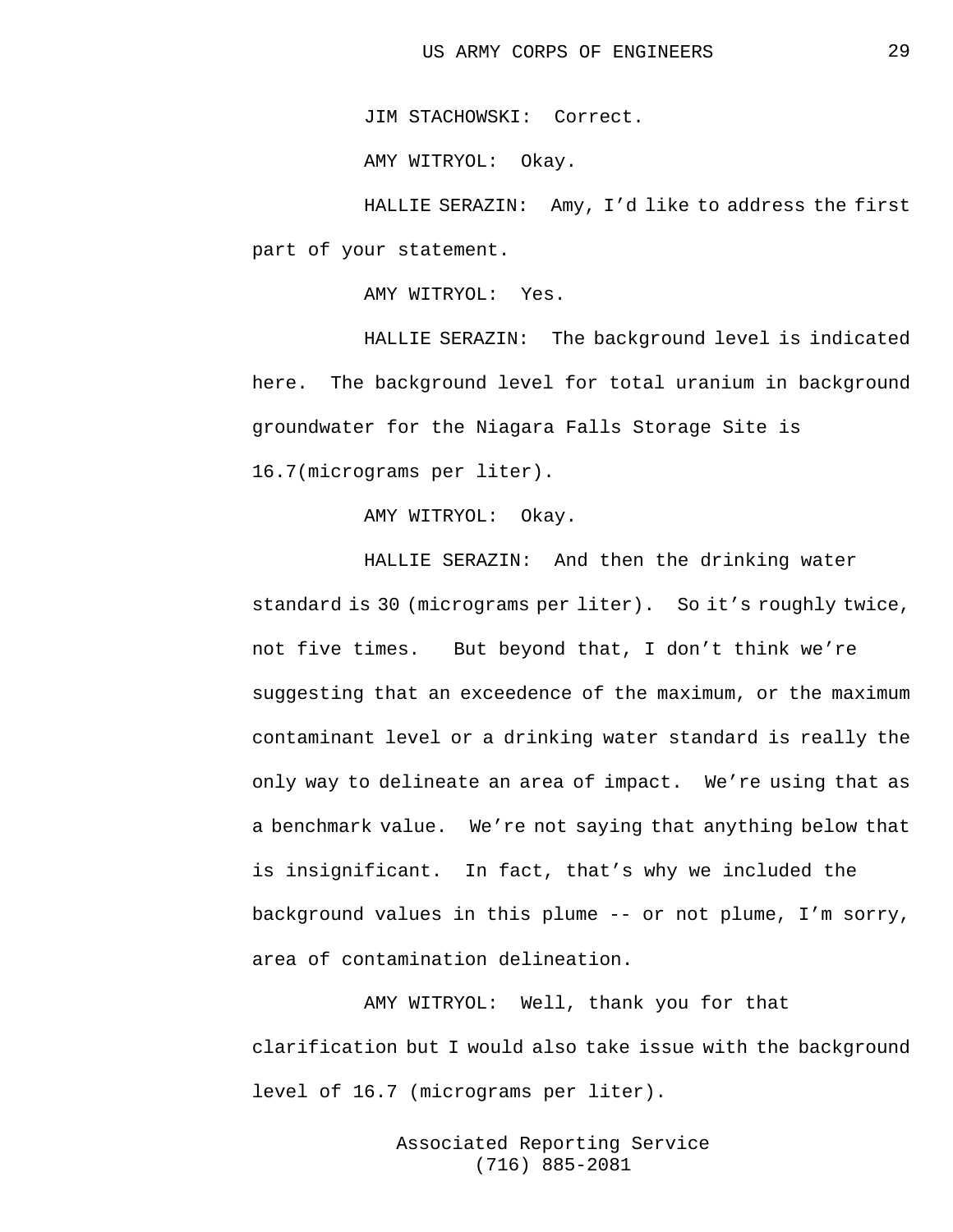HALLIE SERAZIN: Well, that's another issue.

AMY WITRYOL: Well, it's a very important issue in terms of determining contamination and migration on this site now and in the future because the Department of Energy was at something like 3 picocuries per liter and early on in this investigation, I think just a few years ago, the Army Corps added and impacted well to its background analysis and came up with 9, so it's quite surprising to see now that we're up to 16.7.

HALLIE SERAZIN: The measurement that you're quoting is picocuries per liter?

AMY WITRYOL: I'm pretty sure it was picocuries.

HALLIE SERAZIN: That would not be a measure for total uranium. That would be a measure for a specific isotope of uranium.

AMY WITRYOL: No, it was for total dissolved uranium to the best of my recollection. But you know, I don't have the -- I didn't bring any reports with me, but certainly I was surprised to see a background level that high compared to what we've seen previously from the Corps and what we saw from the Department of Energy long before this all started, before contamination developed to the extent that it's developed now. I'll put it that way.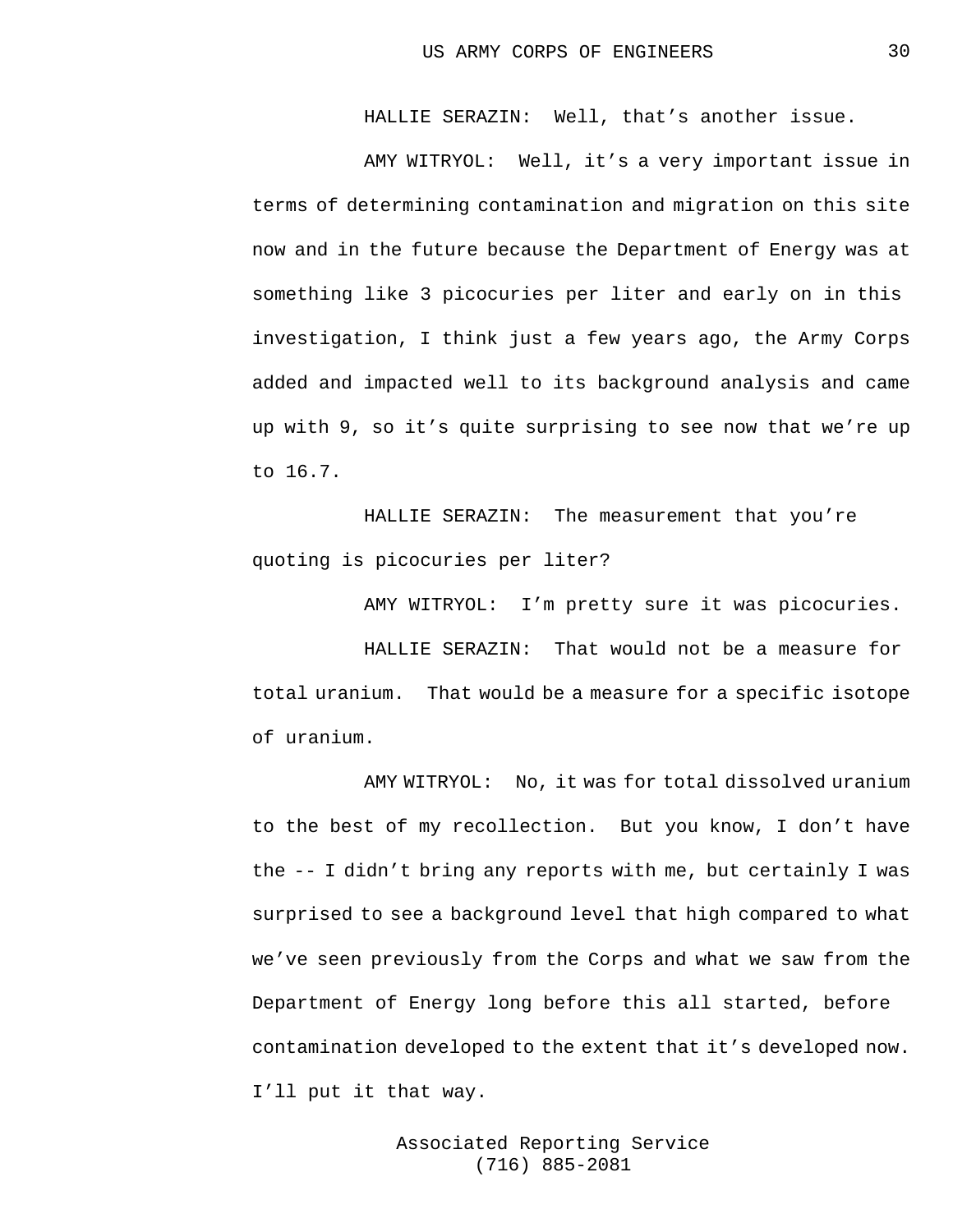KAREN KEIL: Yes, I think –- (Inaudible not on microphone) --

AMY WITRYOL: I remember the (Restoration Advisory Board) RAB submitted a document on that and I don't recall where the response was memorialized.

KAREN KEIL: (Inaudible)

AMY WITRYOL: Right. Well, we'll take a look at it and if there's a reasonable explanation, great, but I would flag that as an issue of concern and significant question.

ARLEEN KREUSCH: Nona McQuay.

NONA McQUAY: Yes. I'm Nona McQuay, speaking on behalf of the Town of Lewiston, a member of the RAB. I am questioning the Baker-Smith Area, am I correct, that that is within the Town of Lewiston boundary? Are these maps oriented north-south?

HALLIE SERAZIN: Yes, they are. The Baker-Smith Area is actually part of the 191-acre Niagara Falls Storage Site, so it would be government owned.

NONA McQUAY: It's government owned.

HALLIE SERAZIN: It would be owned by the Department of Energy, yes.

NONA McQUAY: Except for the small area north of the boundary line?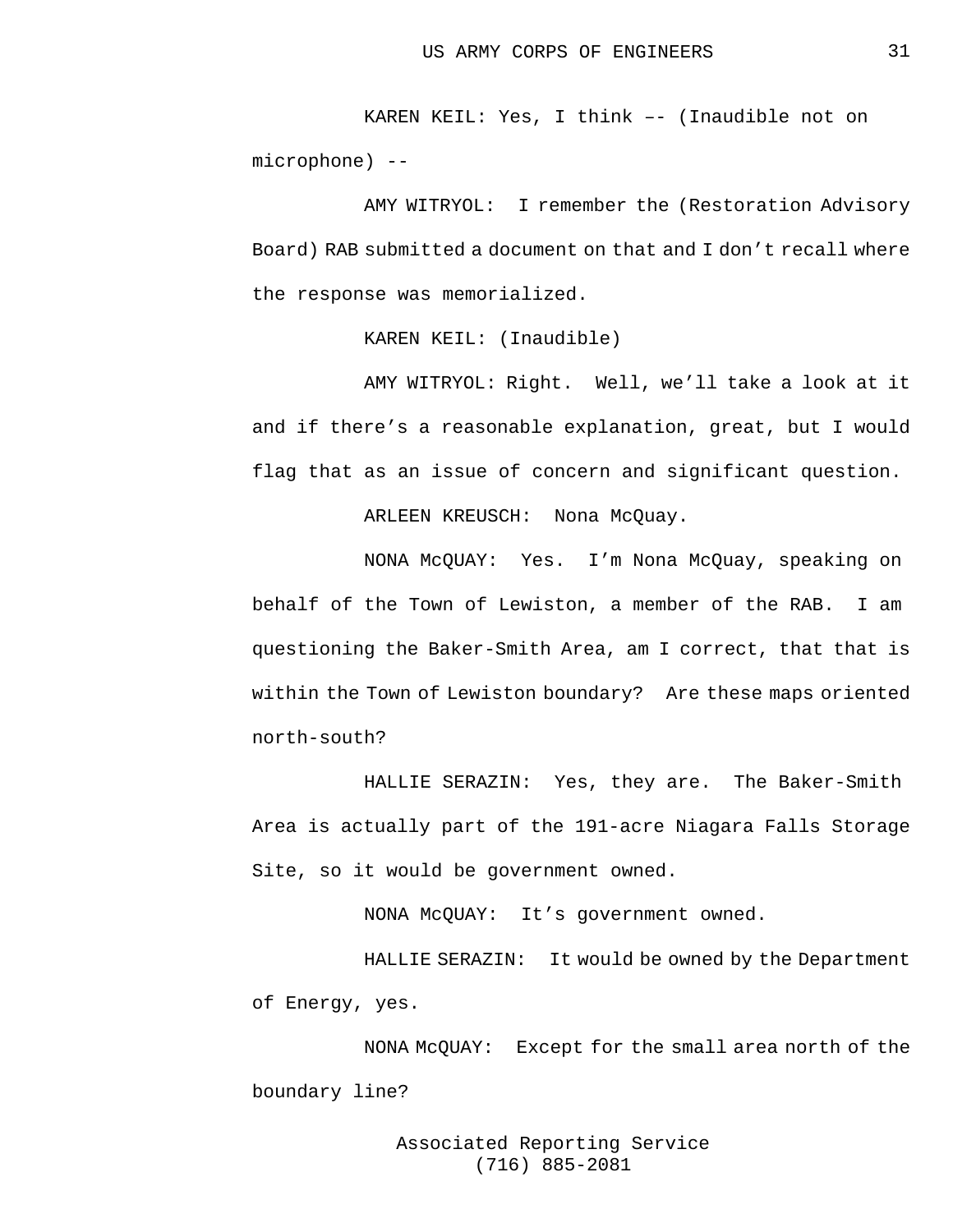HALLIE SERAZIN: No. That dark line that you see here is the boundary for the Niagara Falls Storage Site.

NONA McQUAY: Right. My question is, given that this, and I'm going to call it a plume, but I understand your area of contamination is unlikely to change over the next 10,000 years and it is above drinking standards. The speaker who talked about it mentioned a way to control public access and prevent this being used for drinking water. Could that speaker give more details on how that will happen?

JOHN BUSSE: What we're currently doing now is we have a project ongoing working with the Town of Lewiston basically to make the site more secure, putting up fences to restrict access to that property. We're taking out some of the structures, removing some of the structures, putting grates over some of the structures. Keep in mind that this site is still being investigated under FUDS, and will be further addressed at a later time, but we are doing, restricting access to the site in coordination with the Town of Lewiston.

NONA McQUAY: Will there be any signage or it's just restricted access?

JOHN BUSSE: There will be signage. Fencing has already been placed up. There's barbed wire on the fence as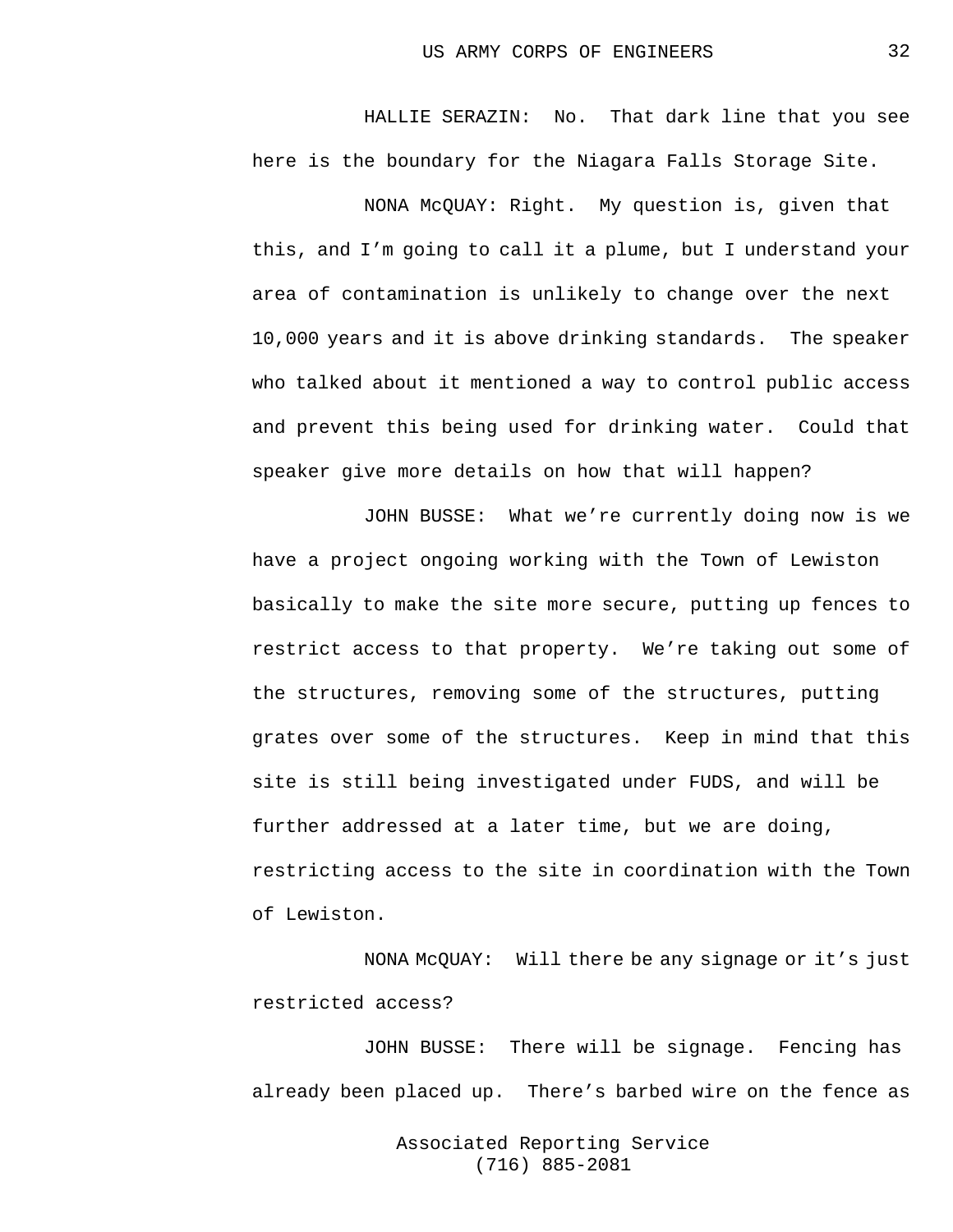well. We're doing our best to keep people out of that area. NONA McQUAY: Thank you. JOHN BUSSE: You're welcome.

KAREN KEIL: Can I just clarify? I

was going to –- say that when it was part of the former LOOW, that was one area that was part of the TNT plant area. The Niagara Falls Storage Site now, so that Baker-Smith area, it straddles the border between Niagara Falls Storage Site and the Town of Lewiston property. So maybe that's where some of the confusion is. So you're right, it is partly on both properties. The area that was formerly known as the Baker-Smith Area.

ARLEEN KREUSCH: Ann Roberts.

ANN ROBERTS: Ann Roberts. Just to add to that, Nona, half of the property owned by the Town of Lewiston is actually in the Town of Porter. So Baker-Smith straddles the NFSS and what Lewiston owns, but the property that Lewiston owns, it straddles Porter and Lewiston.

ARLEEN KREUSCH: Ann, a last question and then we'll move on in the presentation.

ANN ROBERTS: I'm conscious that I shouldn't really take up too much time because I did have an opportunity to speak with the Army Corps last week over the phone, but I couldn't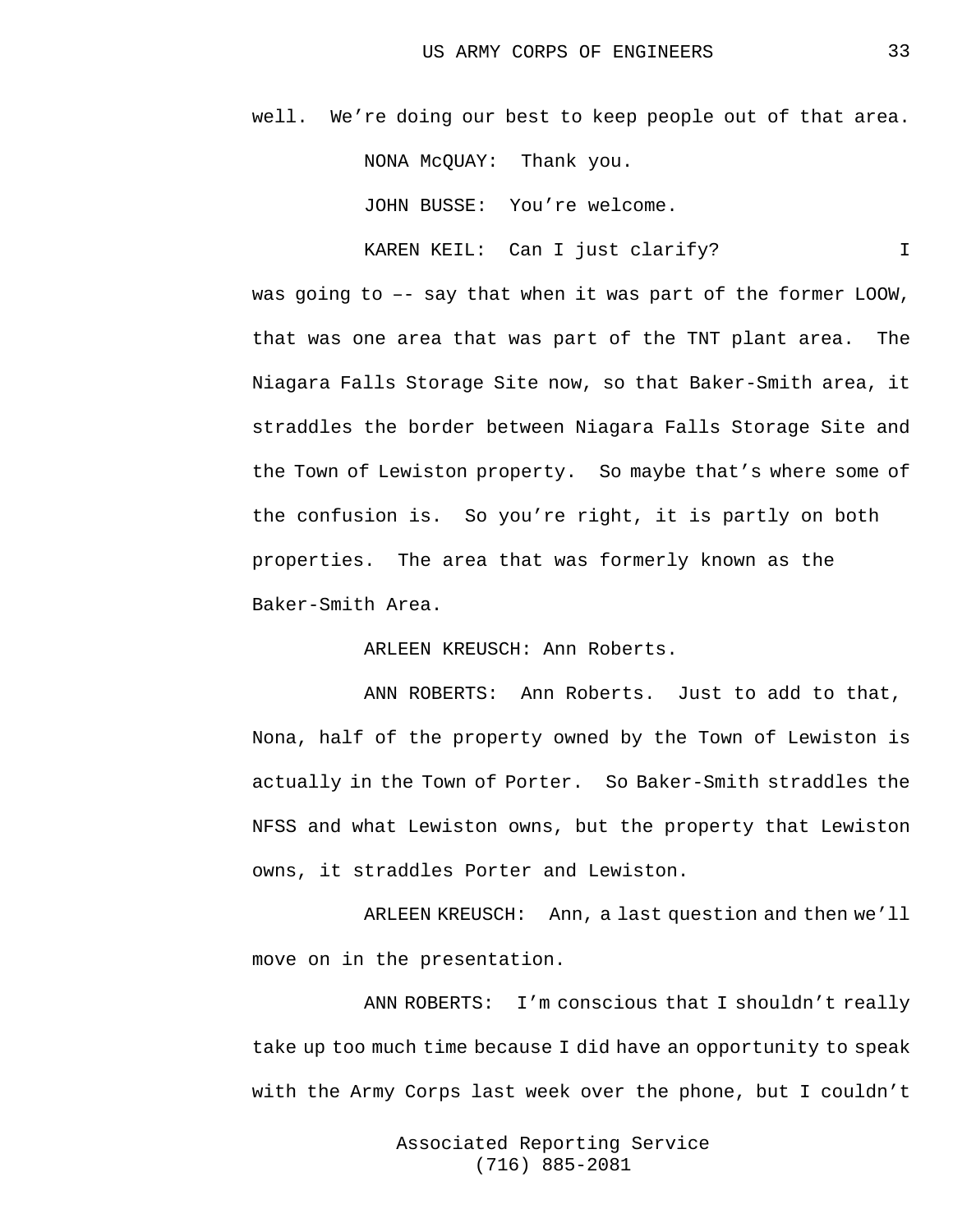help just making a comment. The levels of the uranium in groundwater that you're looking at here, I think the highest you're quoting is 35 (micrograms per liter), but south of the interim waste containment structure, the RI detected levels of about a thousand (micrograms per liter). And that particular area has not been investigated. The RI Addendum did not do any further sampling. So the area south and east of the interim waste containment structure, the levels of uranium are far in excess and as far as I'm concerned it's suggestively pitch (sic).

ARLEEN KREUSCH: Okay. Is this about the Baker-Smith Area, because we've got other topics --to cover.

ANN ROBERTS: No, I was only making a comment but I want people to realize, and I don't want to take up time, but if I look at what you've produced for the RI and I look at what you produced for the RI Addendum there is a vast difference in terms of where people's focus should be on leakage. If somebody – anybody would like a handout afterwards to show what the area of concern is. Basically there are three points which are of the order a thousand micrograms per liter.

HALLIE SERAZIN: Ann, we do intend to cover that a little later.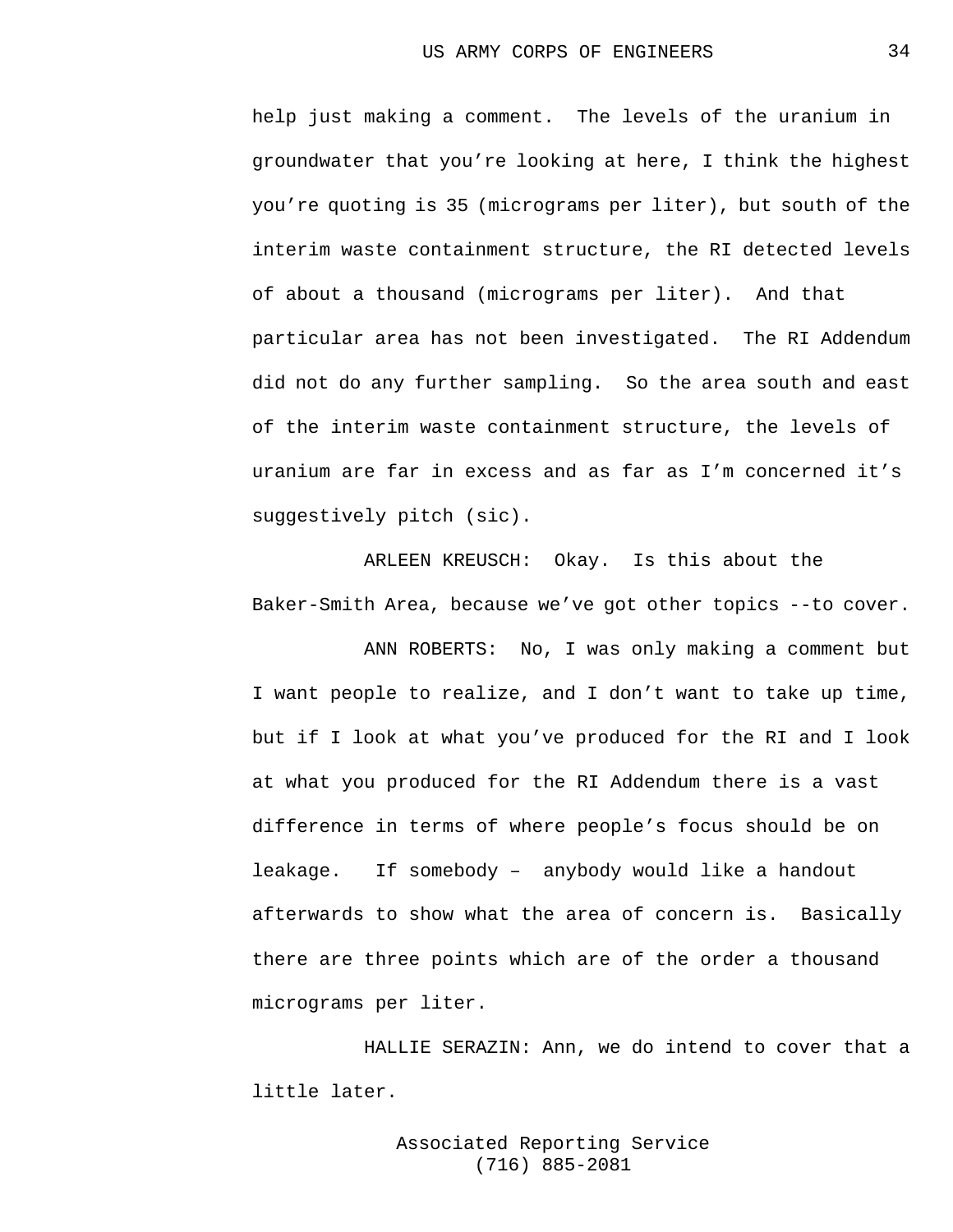ANN ROBERTS: Right, right, but I just want people to realize that when we're talking about low levels of uranium in that particular area, there are levels of a thousand (micrograms per liter) south that haven't been investigated.

HALLIE SERAZIN: And I think this warranted further investigation just due to its proximity to the site boundary, but yes, we will address your concern for the IWCS vicinity as well.

ARLEEN KREUSCH: Okay. Let's move on with the presentation. Dr. Boeck?

DR. BOECK: Just a reference back to the previous slide. On the left-hand side there, there are some hashed in areas, what do those represent?

HALLIE SERAZIN: Those are former structures like the foundations from former buildings.

DR. BOECK: And what are the two parallel ones inside that area of interest?

HALLIE SERAZIN: Are you talking about these ones down here?

> DR. BOECK: No. Up, crossing the borderline. HALLIE SERAZIN: These two specifically? DR. BOECK: Yes.

HALLIE SERAZIN: Do you know that?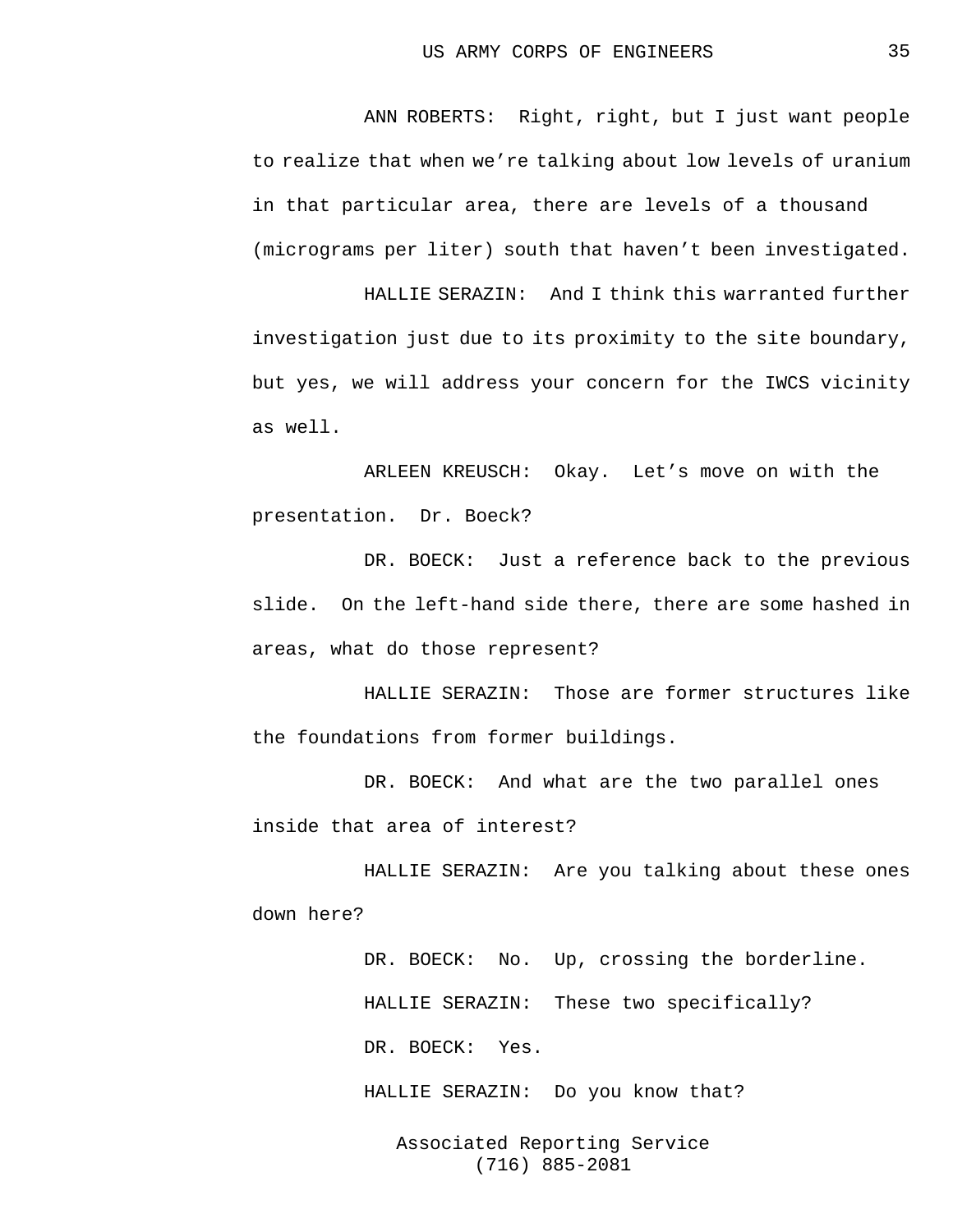DR. BOECK: They're railroad siding. This is where they loaded and unloaded material including uranium materials. That's an obvious place to look for contamination and spills.

HALLIE SERAZIN: Yeah, and so it makes sense. Thank you.

ARLEEN KREUSCH: Okay. Thank you. Now we'll move on to the next part of the presentation.

DAVE KULIKOWSKI: And now we're moving on to the Acidification Area. So the Acidification Area is shown in the upper left of this 1944 photo. It's located along the north central portion of the NFSS property. During LOOW operation materials related to the manufacture of TNT were stored in this area. In the 1950s uranium rods were stored in nearby buildings. So as part of the RI Addendum activities groundwater, soil and soil sampling were conducted in this area to further investigate the presence of dissolved uranium and also organic solvents. And although the source of the organic solvents was not established their presence may be due to past storage activities of the military or the Atomic Energy Commission. So as you can see in this photo, this area of the NFSS was heavily industrialized and contamination currently observed here is likely the result of these past site operations.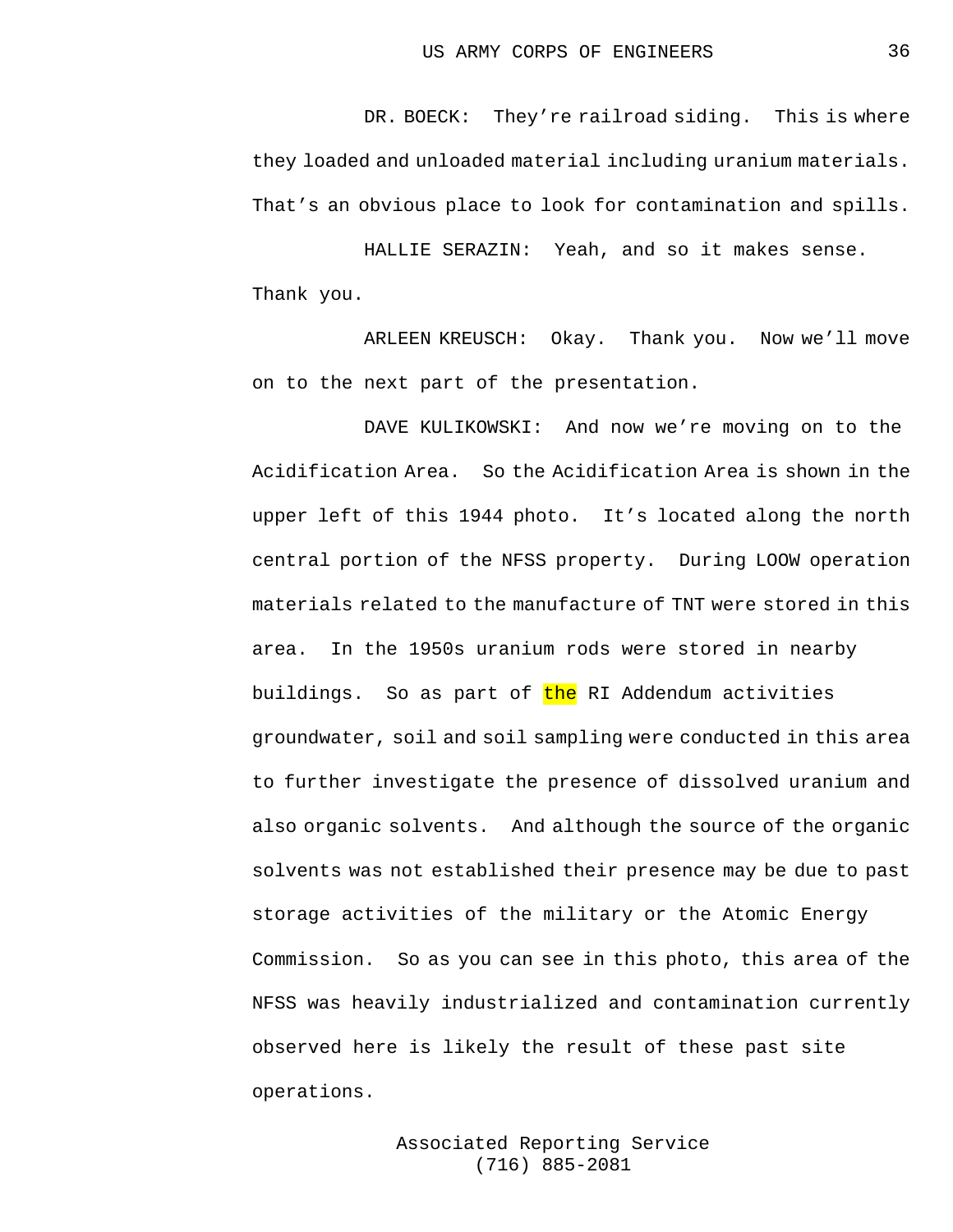This figure shows the dissolved total uranium groundwater contamination identified during the 2007 RI. The blue dots identify the existing RI wells used to define the extent of the contamination, so using all of these dots this was the extent of the dissolved total uranium. So we did additional studies in the RI Addendum. Next slide.

Eight new sampling locations were installed in the Acidification Area to further refine the extent of contamination. Six were installed as temporary well points. Those are the green dots. And then the two well locations shown as green quartered dots were converted to permanent monitoring wells, and again, these can be used to monitor future groundwater contamination. Next slide.

So here's the updated distribution of dissolved total uranium in groundwater. So during activities conducted for the RI Addendum the area of local dissolved total uranium contamination was identified in groundwater along the northern property boundary. So it will be identified, we had this one down here before, now we've identified this one when we put the new wells in.

All our sampling results indicate that the dissolved total uranium, at its present level, is greater than the background level of 16.7 micrograms per liter, and the safe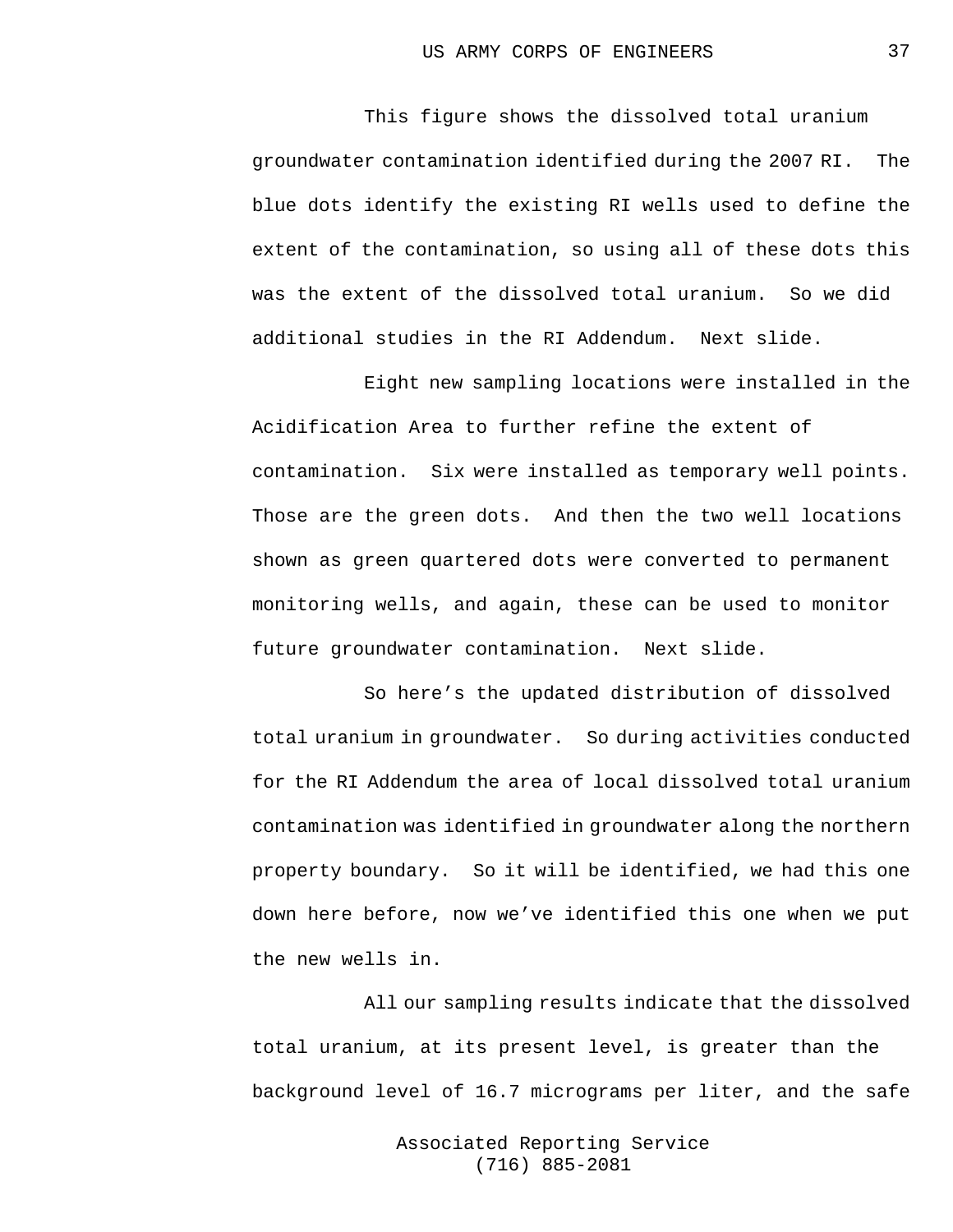drinking water standard of 30 micrograms per liter in these two areas of groundwater contamination. So again on this figure the hollow and filled circles represent groundwater that meets the drinking water standard. The hollow circles are below the background and then the filled circles are above background but below the drinking water standard. The triangles show groundwater above the drinking water standard. None of the uranium samples collected in the Acidification Area were more than double the drinking water standard. So the northwestern extent of this groundwater contamination is not known. However, groundwater is not used as a source of drinking water and if public access is restricted to the north of this area by the Chemical Waste Management, CWM Chemical Services, the Corps does plan to perform additional field activities in support of continued monitoring of groundwater contamination in this area. Next slide.

Now I'm moving on to organics. During the 2007 RI the southeast to northwest trending area of organic compound contamination in groundwater was identified in this area. So here's our organic plume. This localized area of groundwater contamination contains organic solvents including tetrachlorethylene which is also known as PCE and its degradation products from the natural breakdown of PCE.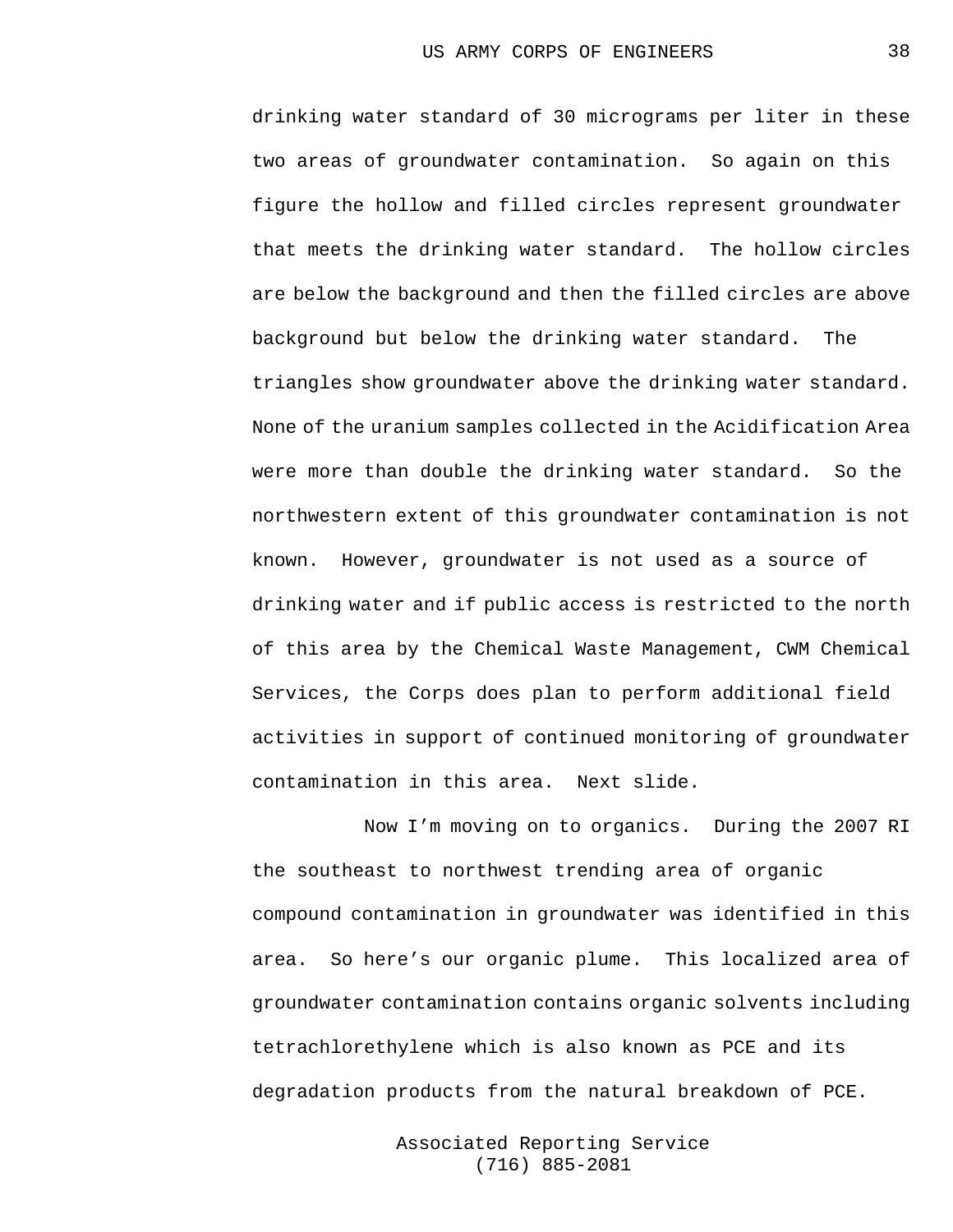Groundwater contaminated by PCE and its degradation products that were above this drinking water standard is within the NFSS site boundaries. So this figure, this shows the PCE groundwater contamination identified during the 2007 RI. The blue dots identify the existing RI wells and then these are the new dots. So let's move on to the new interpretation. Remember the old groundwater area was like this and now it's extended out a little bit with the additional points. So the current distribution of PCE in groundwater is shown here. On this figure the hollow circles, now they're below the drinking water standard, which is 5 micrograms per liter, and the filled circles are above the drinking water standard.

The reason we use the drinking standard, there's no background level for PCE. The RI Addendum sampling results indicate that PCE and its degradation products are present in both surface and subsurface soil within the boundary of the groundwater contamination area. So they're also in the soil. The source of this organic groundwater contamination is near the central portion of the acidification area so it's high there, where a visible dense non aqueous liquid was observed during sampling activity. Basically when they pulled the soil core out they said it was a black smelly oily sheen on the soil. You could tell that it degraded because it was black, it was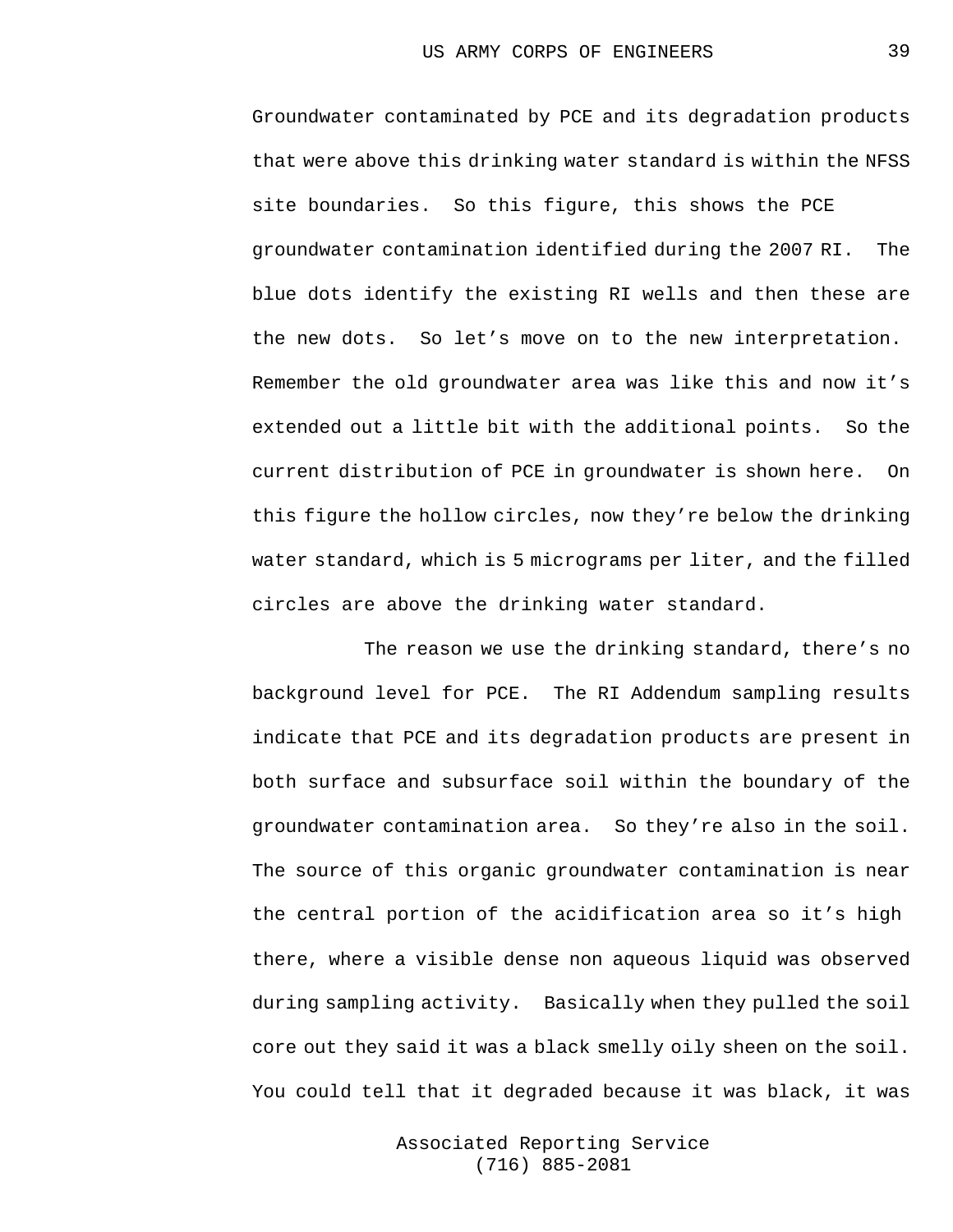broken down, so it's degraded PCE. So the area of organic compound groundwater contamination extends to within approximately 150 feet of the northern property boundary but it does not extend offsite.

So the Corps currently monitors the organic compound groundwater contamination through the Environmental Surveillance Program by collecting semi-annual groundwater samples from monitoring wells north of the groundwater - contaminated groundwater area. So again, it's important to note that groundwater is not used as a source of drinking water and CWM Chemical Services property is located to the north where public access is restricted. In the future the Balance of Plant Feasibility Study will address the remedial alternatives for the source of the organic contamination. Now I want to turn it back over to Eric for a graphic representation.

ERIC EVANS: We did model simulations for the PCE and also the other solvents in this area. As Dave indicated, PCE is found commonly with other solvents or can be found with other solvents, but also it degrades under natural conditions into other solvents such as TCE, DCE and vinyl chloride. And all those are found at this location. And that degradation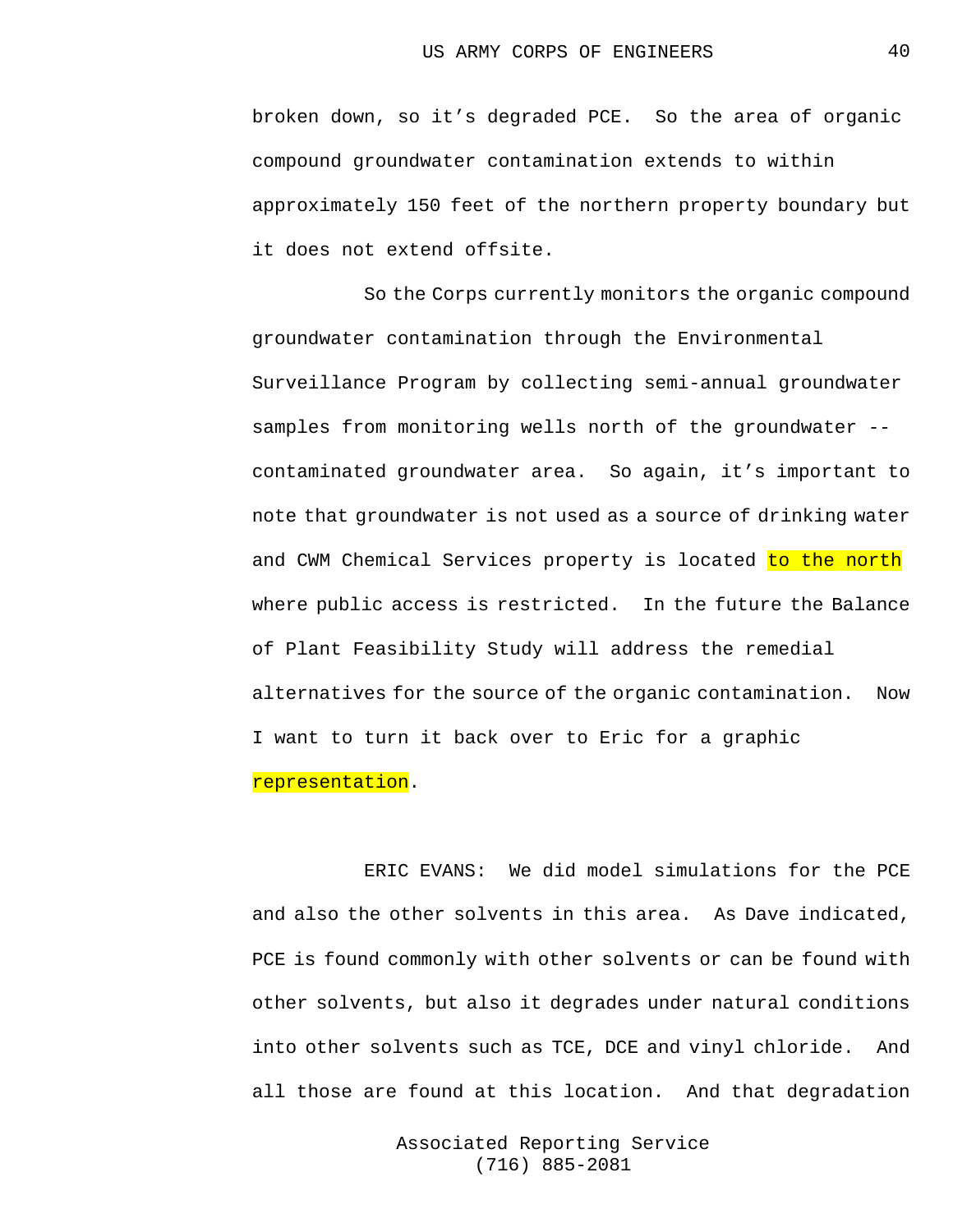occurs typically through microbial activity in the subsurface. So the simulations we updated as part of the recent modeling efforts, and as I indicated before, we changed how we simulated the source of contamination in this area. Dave indicated what they found with the drilling is they found pretty much pure TCE – excuse me, PCE, that wasn't dissolved in the groundwater. It was PCE in its pure form, pure solvent form. And as groundwater goes around pure PCE it will slowly dissolve it and then the dissolved portion of it would migrate away and it would slowly deplete the pure PCE source form. But in our model, the way we represent it is we assume that the PCE source would always be present in the ground over the 10,000 year simulation. It's always going to have a contribution to dissolve groundwater contamination in that area, and the primary reason why we set up the model run that way is we wanted to see what the maximum potential extent of PCE contamination could be in an area of acidification, well, in the Acidification Area. So to show, this particular animation is going to show the,  $\frac{1}{2}$  the model simulation through the 500 years. After around 180 years there's not really a any change in the different concentrations. This animation we're going to show again a map view showing the PCE concentration. We have a color scale here, the PC concentration on the color scale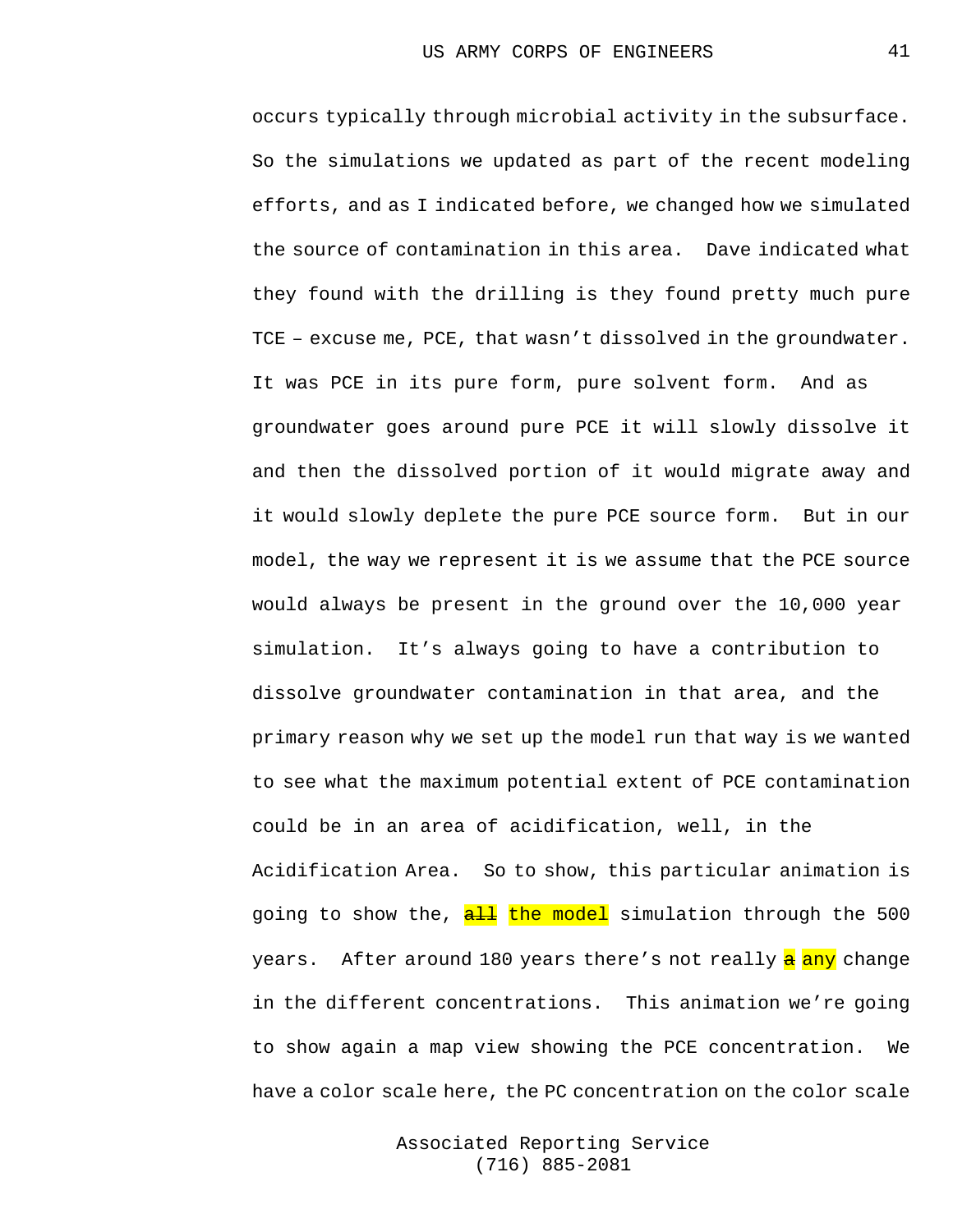ranges from .5 to 500,000 micrograms per liter. This is very high. We also have cross sections A to A prime and B to B prime that basically slices through the subsurface along this line and along this line. So it's taking a look through the ground surface along these slices. And again, groundwater flows to the northwest. What we see initially, the groundwater plume contracts and then once we get to about 180 years, this is what we see. We have the source of contamination right in here which is where they found the DNAPL or the pure product. You can see pure product. And the plume no longer migrates. So basically it's because the groundwater velocity is so low in this area, the rate of degradation limits the plume -- excuse me, well, the plume movement after it gets to this location right here. So we don't expect to see the lateral migration, significant lateral migration of the PCE. We see the same thing for the other solvents that are present in this area. We do see a little bit of vertical migration at this location of these cross sections at the highest concentration area. At the end of the simulation, after 500 years we do see low levels on the order of 5 ppb or 5 micrograms per liter along this line and a little bit higher in the Glacio Lacustrine clay along this line right here, that area here. At this point I think we have another discussion.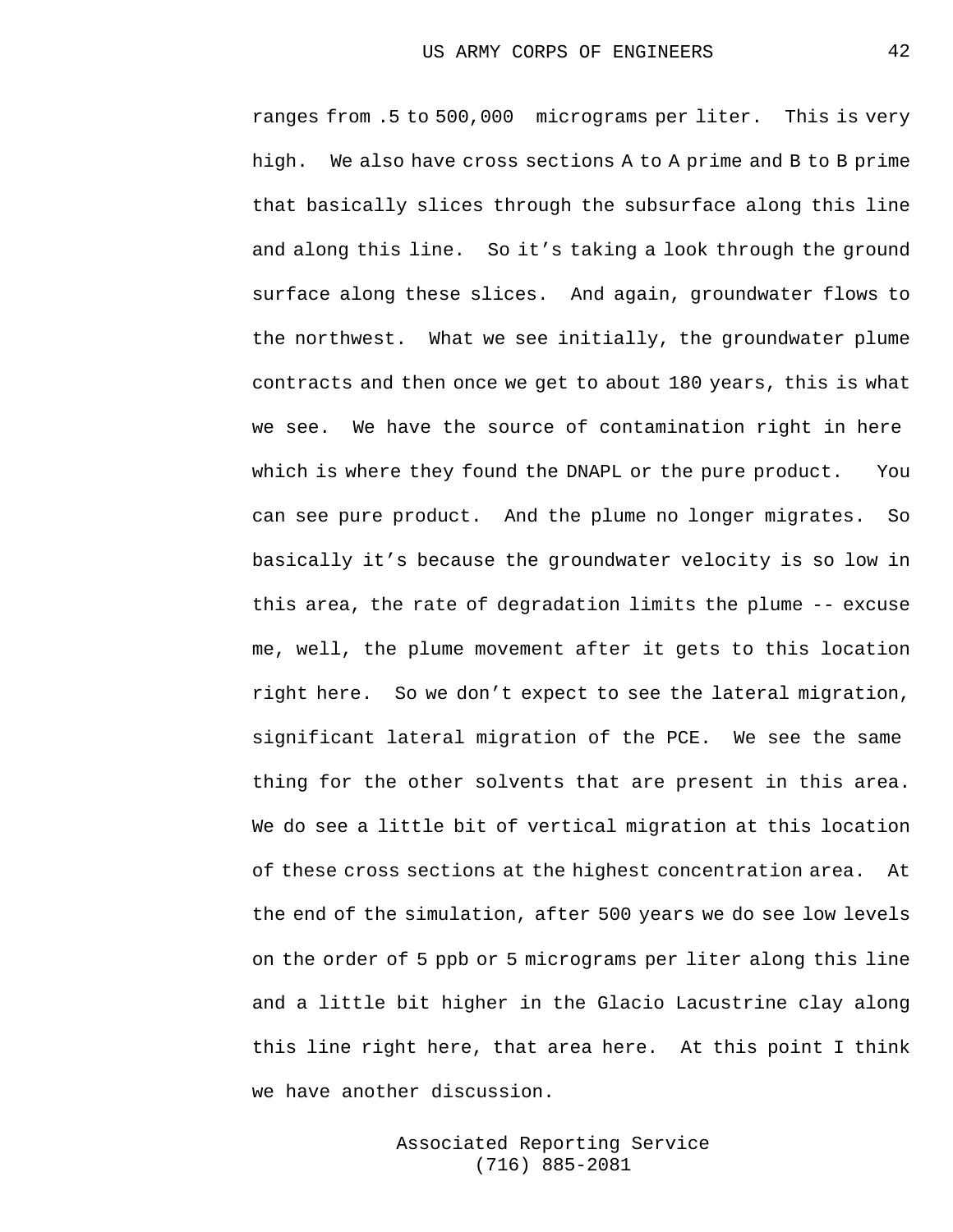ARLEEN KREUSCH: Okay. Please let me remind you all that you need to say your name before you speak so that the Court Recorder hears the question. Does anyone have any questions on the Acidification Area part of the presentation? Ann Roberts.

ANN ROBERTS: Very briefly. Is there any more information about the role of those pipelines. Is there any interaction between the groundwater plume area, the Acidification Area, the underground sewers, et cetera, because there does seem to be quite a dense network of pipelines there.

HALLIE SERAZIN: I'm not aware of pipelines in this area.

ANN ROBERTS: Looking at the map, there's plenty of pipelines shown.

MICHELLE BARKER: Michelle Barker. Yes, there are a lot of pipelines in that area. A lot of the acid sewer lines, the sanitary line. It's very densely populated with those lines, and as part of the remedial investigation we did sample a lot of the manholes associated with those lines. Unfortunately I don't recall at this minute what was found. I think maybe minute in one of the manholes, but that is something that we would look at during the RI to see if there is any interaction between the two, and I apologize for not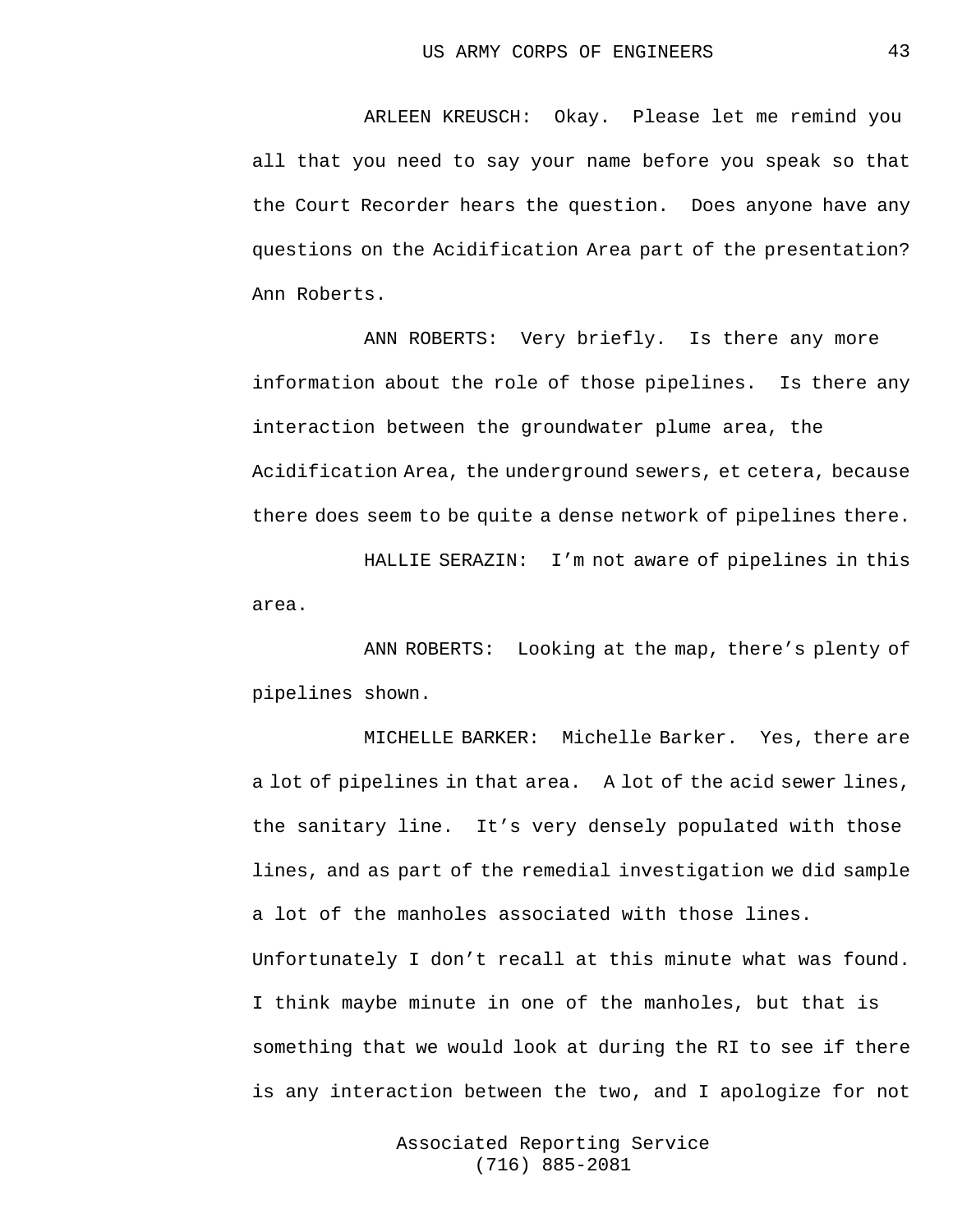knowing offhand what those results were.

HALLIE SERAZIN: That was not the focus of the RI Addendum, the pipelines themselves. We were trying to delineate the plume.

ANN ROBERTS: Right. But from memory what the RI report said was that it appeared to be some interaction between the correlation between the plume and where the pipelines were. So I just wondered whether that had been factored into your RI Addendum investigation. I think my concern really is that you keep talking about modeling for groundwater movement but from previous occasions when I've asked, does the groundwater model take into account the underground pipelines?

DAVE KULIKOWSKI: It does not. During the RI Addendum we did place points -- actually go back another - yes. We were looking for -- we placed points to track some of these pipelines -- there was like a pipeline and we thought, well, maybe there's a sand channel going up that way and we'll be able to get the PCE before it goes off site. So we did put that northern point in. But that one turned out to be clean. And the dirtiest ones were things to the northwest. So we did take pipelines into account with the placement of those points, and we found that there was no conduit. We thought for sure we'd find one up to the north but we did not. We were surprised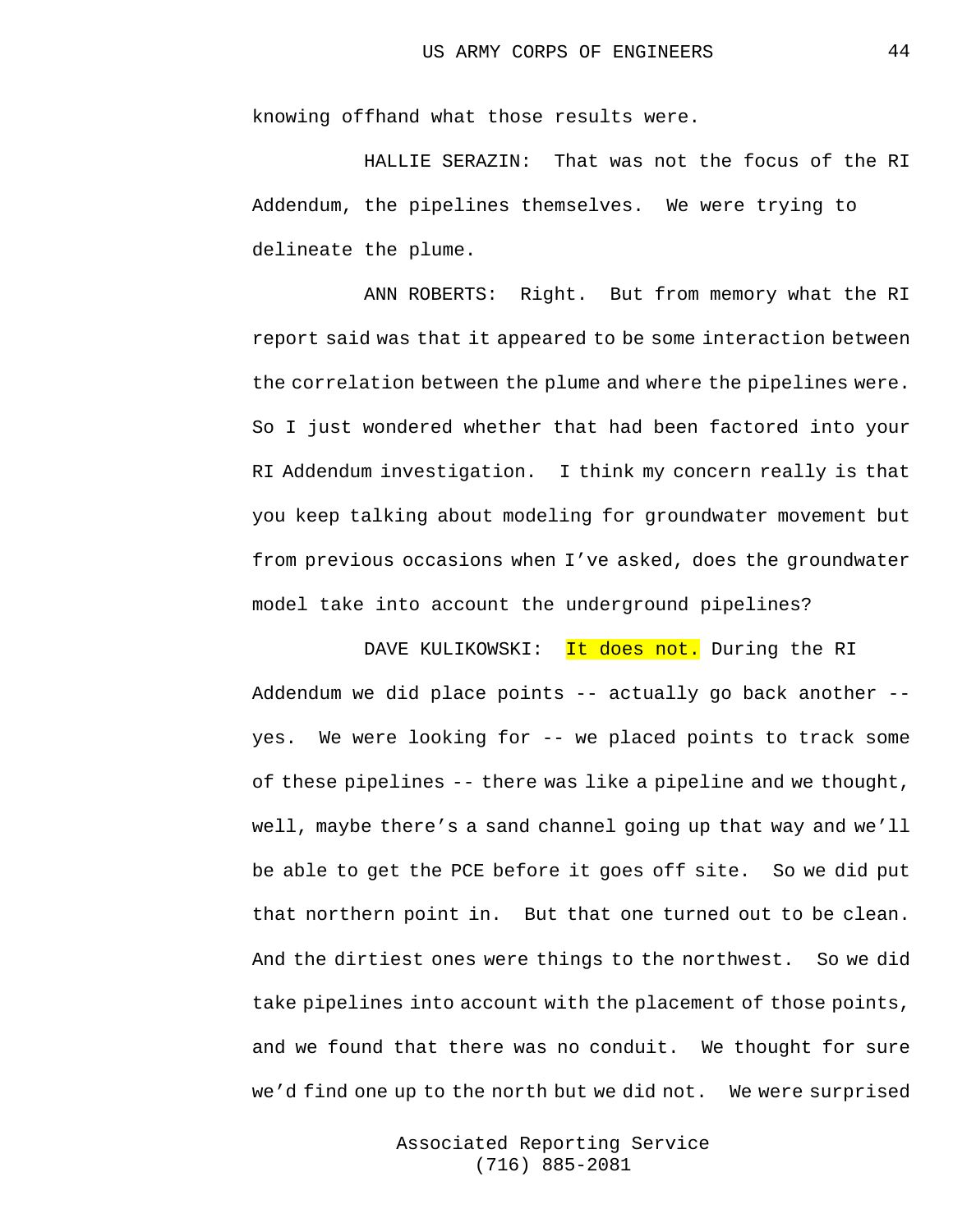to find everything going that way, which is more of a groundwater control than a pipeline control.

ANN ROBERTS: Thank you.

HALLIE SERAZIN ARLEEN KREUSCH: Dr. Boeck.

DR. BOECK: Could we go back one slide? I see a lot of open circles on that slide, and that indicates that the uranium is less than background. How is it there are no samples at background level, if that's in fact the real background for this site?

DAVE KULIKOWSKI: You mean there's no samples at 16.7 (micrograms per liter), is that --it?

DR. BOECK: No. If this is really the background of the site and these locations are uncontaminated, how come they're not at background?

MICHELLE BARKER: I think I understand what he is saying. So the background is 16.7 (micrograms per liter)so you would expect them to either be at background or above background. The way we develop the background data set is, there's always a range, natural variability with background, and even though we say background is 16.7 (micrograms per liter), I believe we calculated it at the 95% upper tolerance limit of that data set. So there will be some variability and I think that reflects the variability of our background data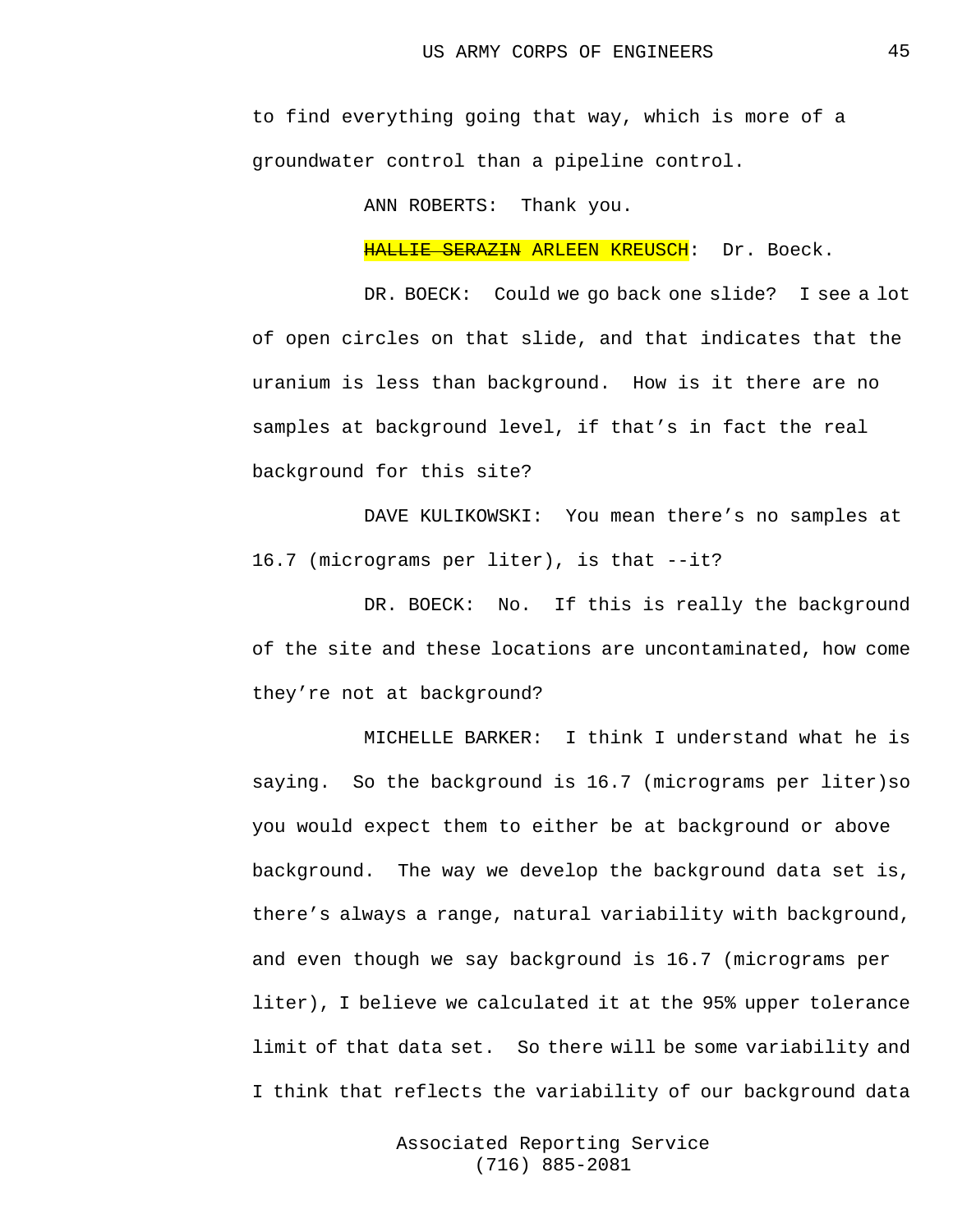set, as many are.

KAREN KEIL: That's the upper end of the background. Obviously there's everything from non-detect up to that 16.7 (micrograms per liter). It's the upper end of the background. That's the line we were drawing, from the upper end of the background end, you know, impacted by the site.

DR. BOECK: Okay. So this would be the extreme end of the background.

HALLIE SERAZIN KAREN KEIL: Yes.

DR. BOECK: Thank you.

ARLEEN KREUSCH: Additional questions? Mr. Masters.

MR. TIMOTHY MASTERS: When you made that model, just out of curiosity, if I put a hundred foot high mountain on the right side of your site and an 80 acre lake on the left side of your site, will that affect groundwater migration

ERIC EVANS: It could. I mean, sure. If you had, groundwater flow is governed by pressure differences, so if you have a mountain where you have water levels –

MR. MASTERS: Well, I believe that's what we're building right now. And we've got a mountain getting bigger and I have a clay mine immediately to the left, that's almost 80 acres.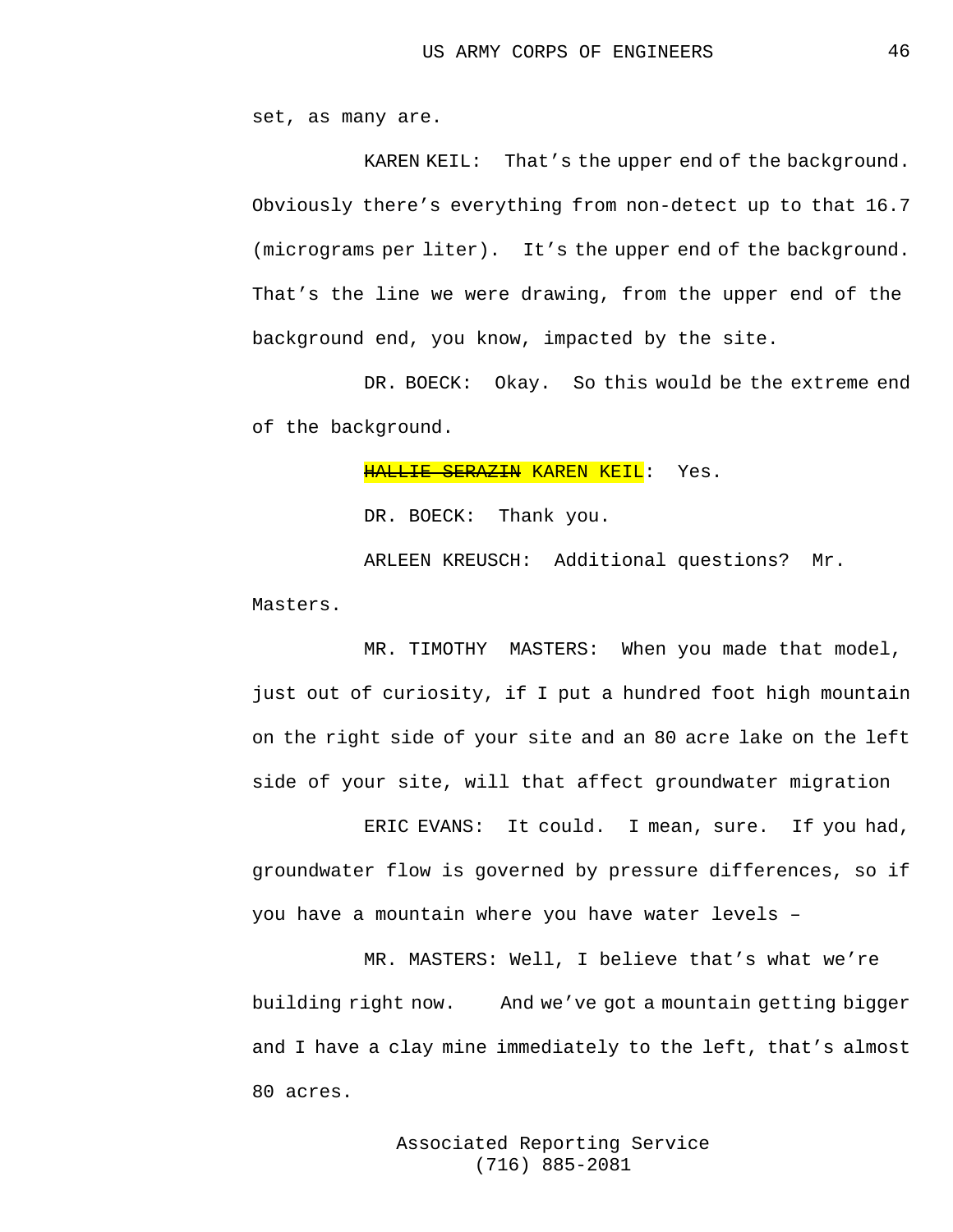ERIC EVANS: It really, it depends on whether they're letting the water build up. I mean, if you -- you have to build up water in that mountain. If you have a mountain that the water level in the mountain is at the same level it was before you built the mountain it's not going to have an impact. And it depends, on the same token it depends on whether you're pumping water from that lake. I mean, if it's just a lake and it's just a reflection of the water table, it's not going to change the pressure difference across the mountain or the lake. It's just going to -- you have to pump the water down and then it will increase groundwater velocity.

MR. MASTERS: Right. What happens is, whenever they have to take clay out of the mine, if the lake is full and they put four six-inch pumps out there to take the level down to nothing and then start mining the clay. Then it's just constant back and forth. That's why I'm curious, did you enter that equation into your model?

ERIC EVANS: We didn't, we didn't look at that difference. I know we looked at some pumping over at the CWM at different points in time and the pumping over there didn't make much difference in terms of --

MR. MASTERS: Well, I'm not talking about CWM, I'm talking about the yard mine that's directly west of your site.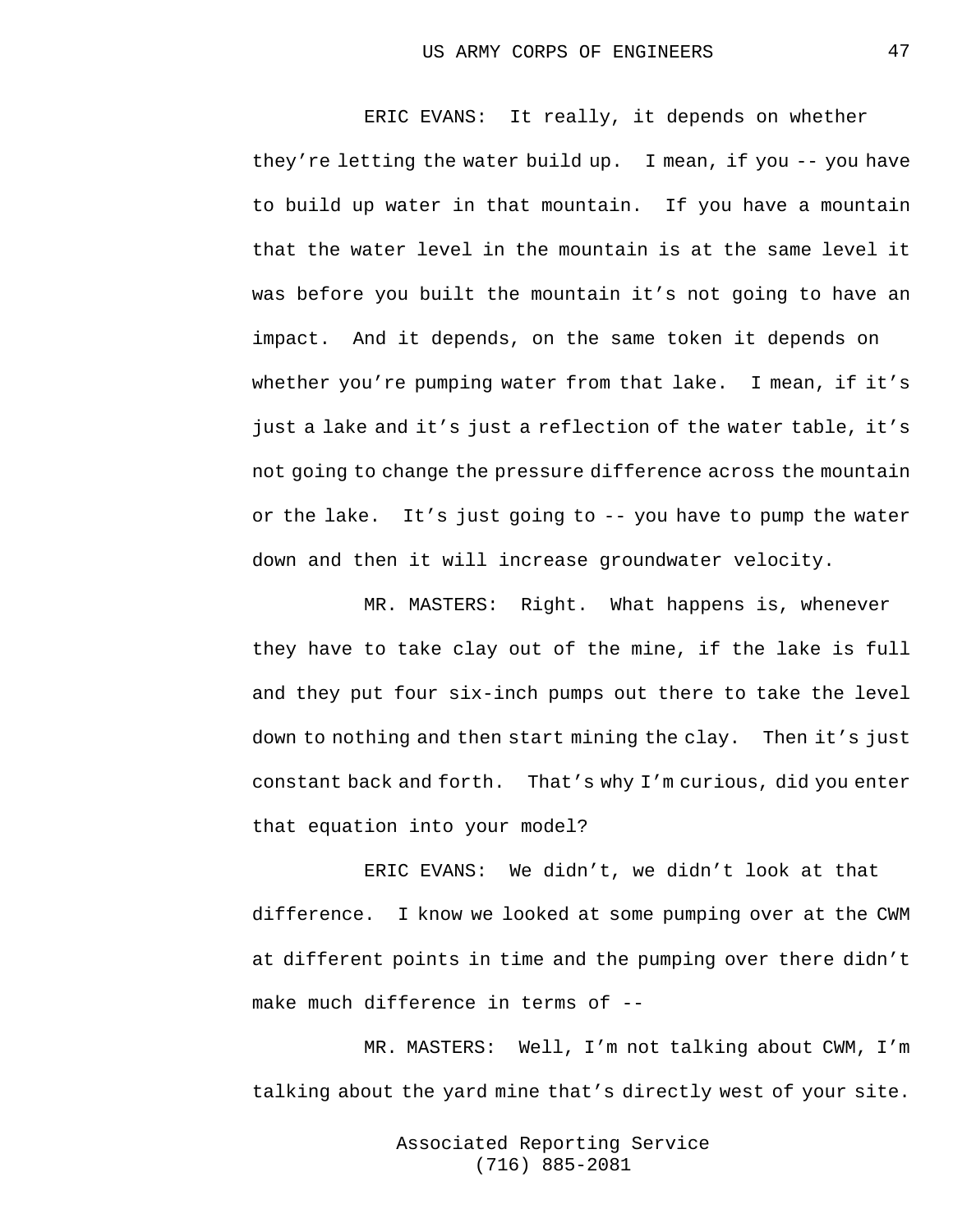## ERIC EVANS: Okay.

MICHELLE BARKER: We do collect water levels every quarter on the site as part of the Environmental Surveillance Program. And what we've noticed about the interaction in that western area of the site when it's dry out, there is obviously some water in there and it acts as a recharge point. We've noticed that what it does is, it slightly redirects groundwater flow in that western area from the northwest a little north, but it hasn't been a contributor as far as the actual gradient of the flow or with the speed of the flow in that area, and similar to when we looked at Modern and the potential impacts associated with Modern pumping, the pumping has more of a localized impact associated with it. So anything further away, we don't see that variability but in some of the water level maps. We have noticed a slight shift in that groundwater flow direction in that area.

ARLEEN KREUSCH: Additional questions? Okay. Let's move on to the next part of the presentation.

AMY WITRYOL: Arleen, just one clarification on the -- the 95% variability, how is that established on background and does that mean that the low and high ends are somewhere between 1.6 and 30 picocuries per liter?

KAREN KEIL: You take the distribution of all the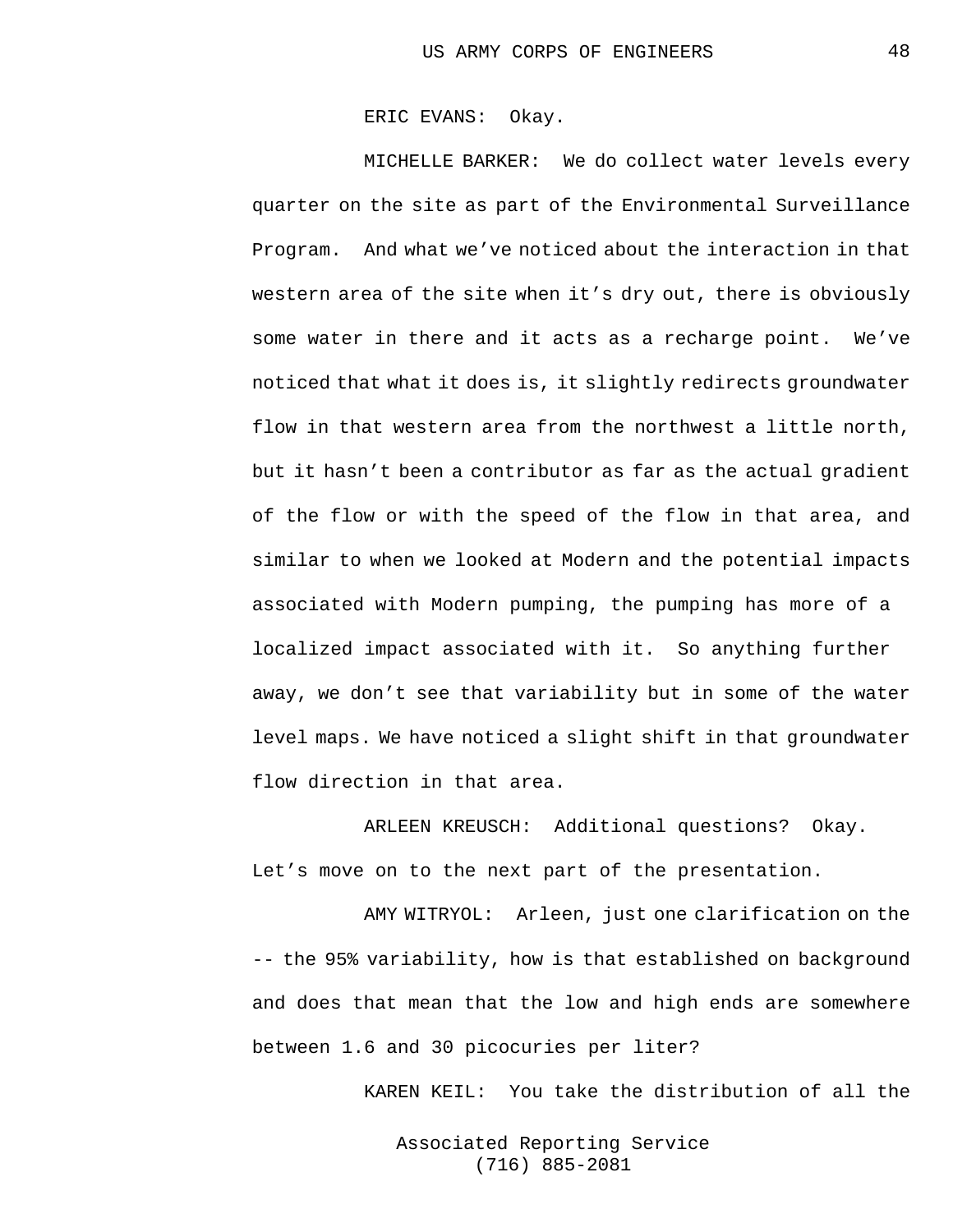background samples, it's roughly a bell curve, and you look at the 95<sup>th</sup> percentile at the upper end. It's a calculated value so it's depending on how many data points you have, and the variability between them. The calculated value can be above the maximum value in background, in which case we use the maximum –- (inaudible) –- in background, in which case  $-$ (Inaudible)-- background. So it's the lower of the 95<sup>th</sup> percentile of the –- (inaudible) -- or (Inaudible) -- So in some cases it can be the upper, the greatest detection found in the groundwater in our background reference data check.

AMY WITRYOL: Do you know what the range was offhand?

KAREN KEIL: I don't know. I mean a few, probably a few, more than a few  $-$  (inaudible)  $-$  16.7 might have been closer. It's table 13.1 of the RI.

HAROLD SPECTOR: What I was saying about the UTL, 95% UTL is supposed to represent a value –- (inaudible – ARLEEN KREUSCH: That was Harold Spector.

KAREN KEIL: (Inaudible) --

ARLEEN KREUSCH: Okay. Let's start the next area of the presentation.

DAVE KULIKOWSKI: All right. Now moving on to the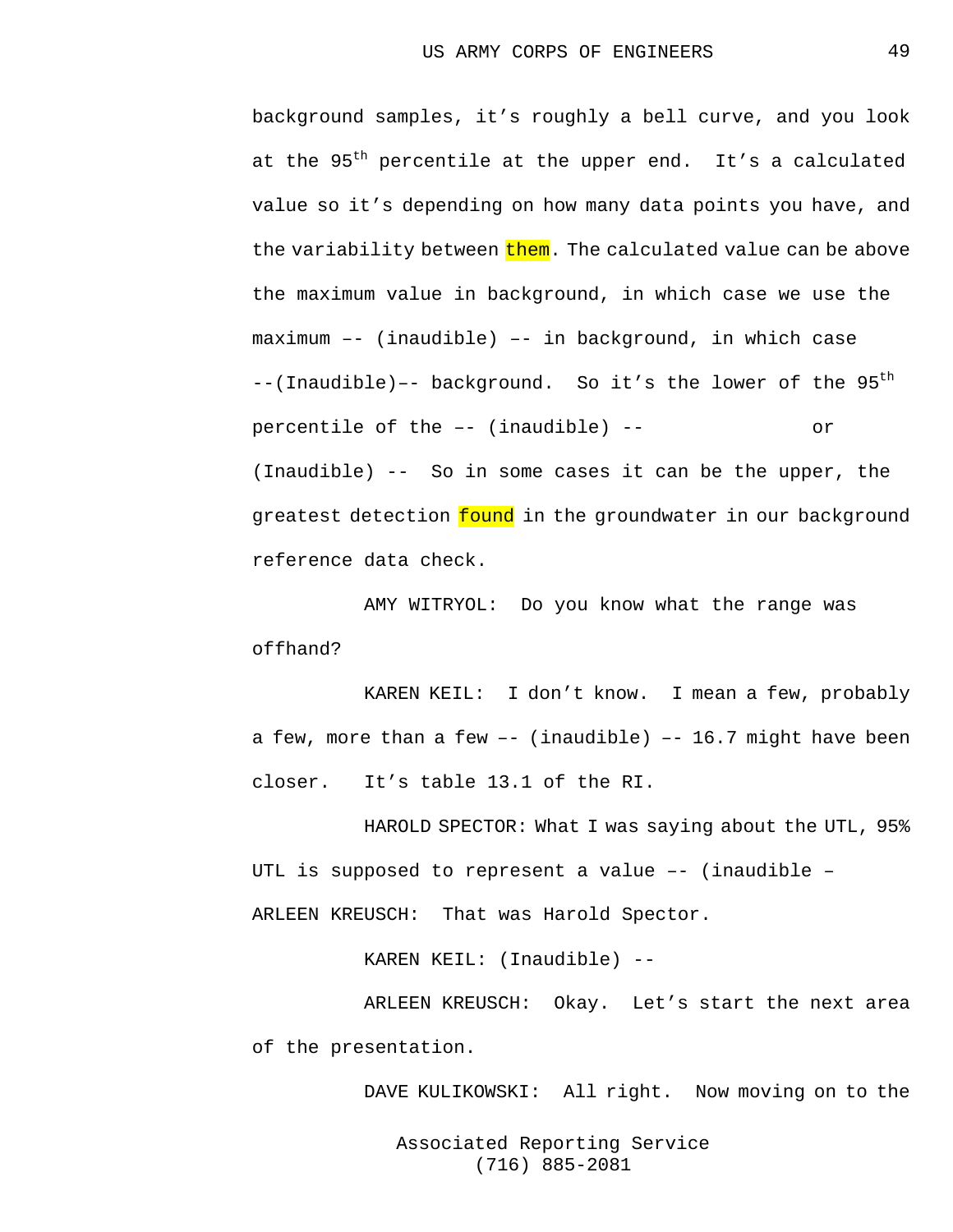IWCS. So this slide shows the area of dissolved total uranium present in groundwater near the IWCS defined in the 2007 RI. And the blue dots are all of the RI wells. Basically we had a plume here. We had an area of groundwater contamination on the west side not reaching the west drainage ditch, and that was a main focus of concern. We had this northern area and then the southern area. And this is where the real high concentrations are down here, so we had this southern plume, all right. Next slide.

During the RI Addendum field activities four temporary well points and five current monitoring wells were installed in the vicinity of the IWCS and you can see the green dots are the temporary wells. Here's one. Then you run up this side and then the monitoring wells are here, and there's one to the south. And speaking of the south, in our initial interpretations pipeline water samples were used to estimate the extent of dissolved total uranium in groundwater in this southern plume. However, it appears to be a poor approximation  $\frac{1}{t}$  tool because the pipeline doesn't show what's in the groundwater. So for this reason sample data collected from pipelines and manholes have been excluded from the updated groundwater results and we'll show that on the next slide.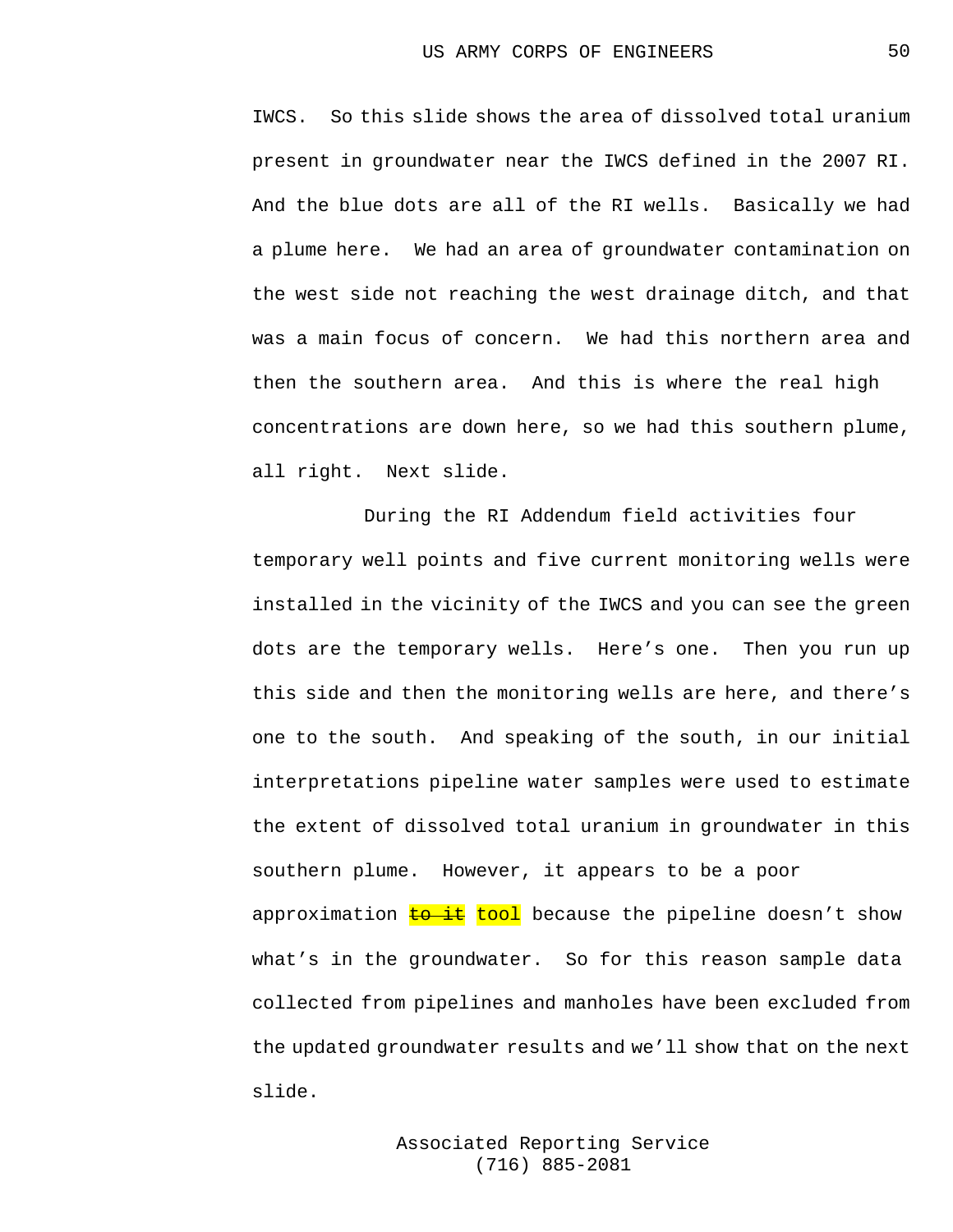So this slide shows the current understanding of where dissolved total uranium occurs in groundwater. So again on the circle, the circles, the filled and hollow circles represent groundwater that meets the drinking water standard. The hollow circles are below background. Filled are above background but below the drinking water standard. And the triangles are groundwater that's above the drinking water standard.

The extent of groundwater contamination along the west side of the IWCS is well characterized and delineated using densely spaced sampling points. So along this area here we have a lot of points to define that area. And the groundwater contamination on the west side of the IWCS identified during early phases of the RI, it remains unchanged, so that area of contamination pretty much stayed the same. The concentration of the uranium detected in the wells and temporary well points between the IWCS and the west drainage ditch in this area are less than **on your** or near background. And then recent surface water sampling results from 2008 to 2010 indicate that dissolved total uranium concentrations are currently below the background level at three sampling locations along the west drainage ditch.

Now we're going to move to the southern area. By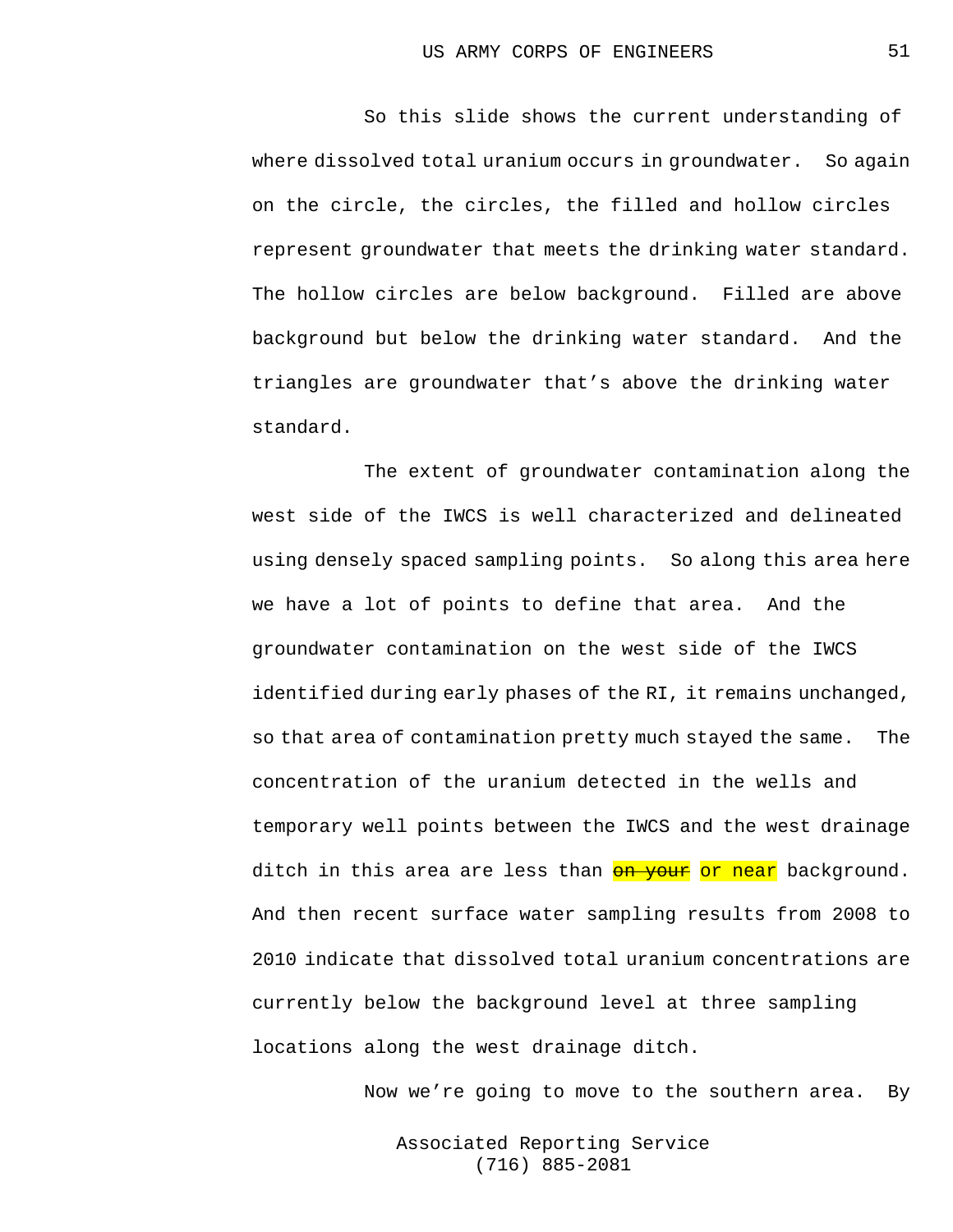excluding the pipeline data that we said was a poor approximation tool, dissolved total uranium in groundwater south of the IWCS is now interpreted to be more constrained to the southern portion of the IWCS, in their former building 409.

RI Addendum sampling results indicate that the dissolved total uranium groundwater contamination extends further to the northwest. However, contamination does not extend to the west drainage ditch. So this area of contamination was once two individual points, two individual areas and now they're coalescing into one because we put additional points in there.

Available site operation information and environmental investigative data indicate that groundwater contamination **near** surrounding the IWCS is the result of historic site operations and past waste storage practices. Most of the soil contamination that contribute to the current groundwater contamination was removed in the remedial efforts performed by the Department of Energy in the 1980s suggesting that waste stored inside the IWCS is not contributing to groundwater contamination. This will be discussed later in the presentation.

So one of the focuses of the RI Addendum, based on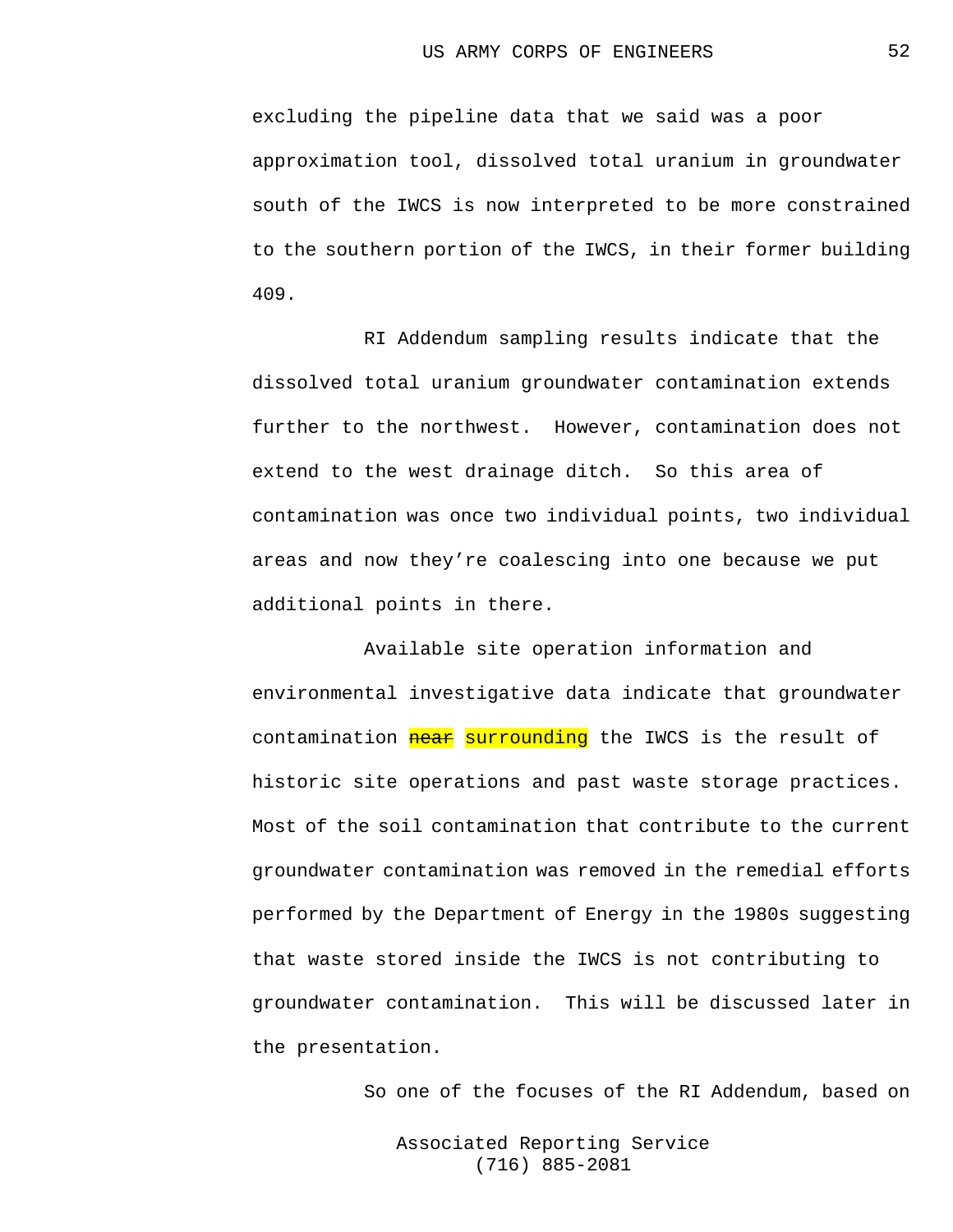comments, not a lot of people -- you know, we had these high concentrations but not a lot of comments, wanted to look at this area down here, so we focused attention here, we focused attention here. So moving forward we know there's high concentrations here, but remember, groundwater is moving in a northerly direction so we didn't expect to find a lot of contamination on the southern boundary. So although data indicated that the IWCS is performing as designed, the Corps does intend to install additional monitoring wells south of the IWCS as part of the field work for the Balance of Plant Feasibility Study. Specifically the Corps would like to further investigate the area of one sampling point that's at TWPA33 exhibiting elevated concentration of uranium in groundwater. That's that high spot down there that Ann was saying was around a thousand (micrograms per liter). Last week the Corps had a conference call with some members of the community and asked these community members to identify locations south of the IWCS where they would like to see additional wells installed. These community members readily accepted the Corps' offer, and the Corps looks forward to receiving their input. So this is still an area of concern. We did not focus here during the RI but this could be the next area of focus. And now Eric is going to model the area.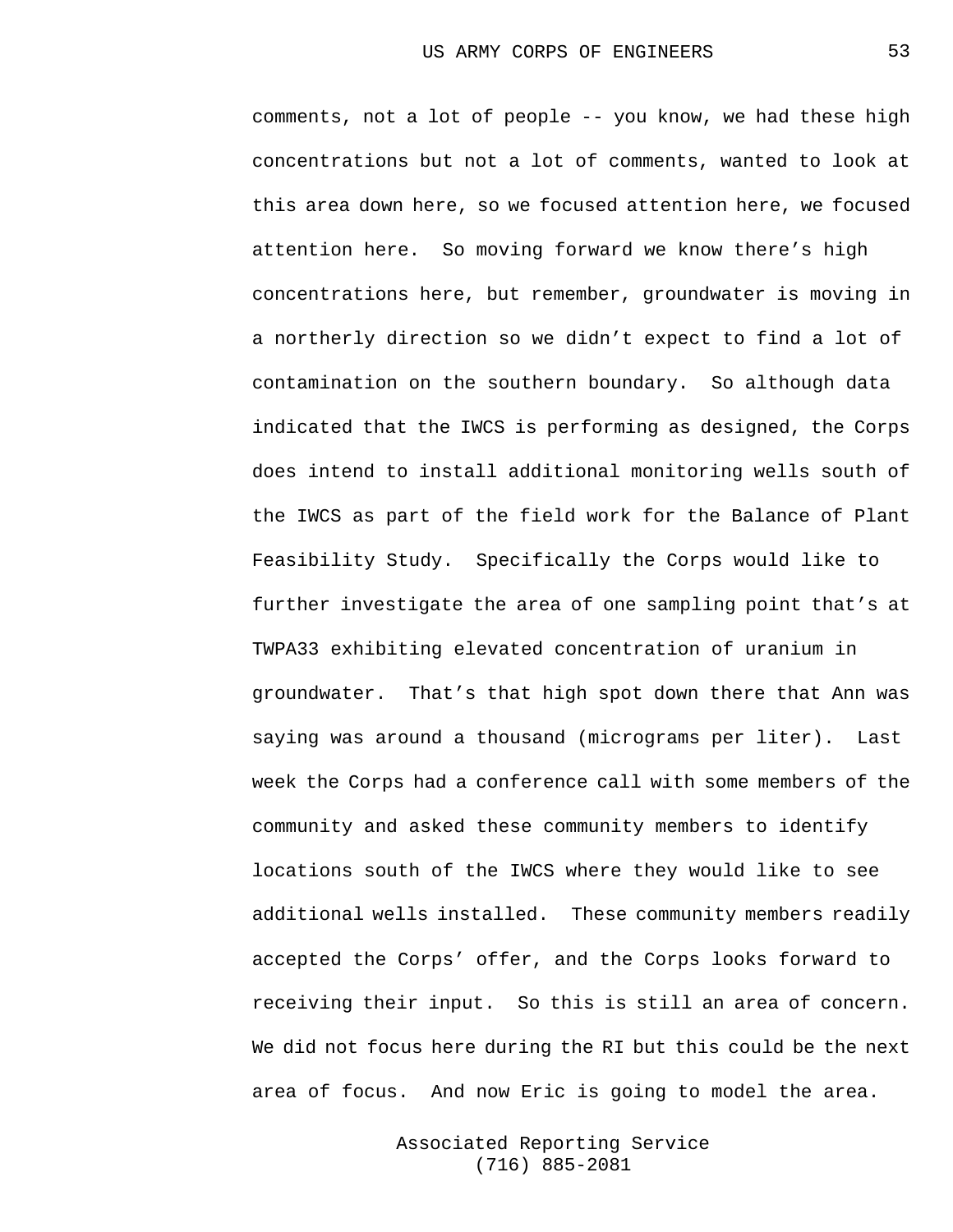ERIC EVANS: I'm going to show animation that illustrates the results of a simulation that we did for U-238, in this area. There are three sources of uranium contamination, three different ways contaminants can get introduced into the model. One, we have contamination that currently exists in groundwater right now, as shown right here. The model also simulates contamination that is coming from soil, that represents that. And we also simulate contaminants flushed from IWCS. So that's the third. Now, the distribution of U-238 that's shown on this slide here, it represents our revised understanding of U-238 based on data collected during the recent RI work. And the simulation I'm about to show through this animation goes on for again 10,000 years. Groundwater flow is to the northwest. Also I have two cross sections, B to B' which is this one, and then another cross section that goes east-west that's right here (A to A'). So it's going to show what's happening vertically. Color scale goes from .5 to 500 picocuries per liter. And then we have a time counter up here in this part of the figure. So when we begin the animation I think what you're going to see is fairly high concentrations starting to develop under the IWCS with time, although the IWCS is effective at mitigating the release of contaminants. The model does predict that with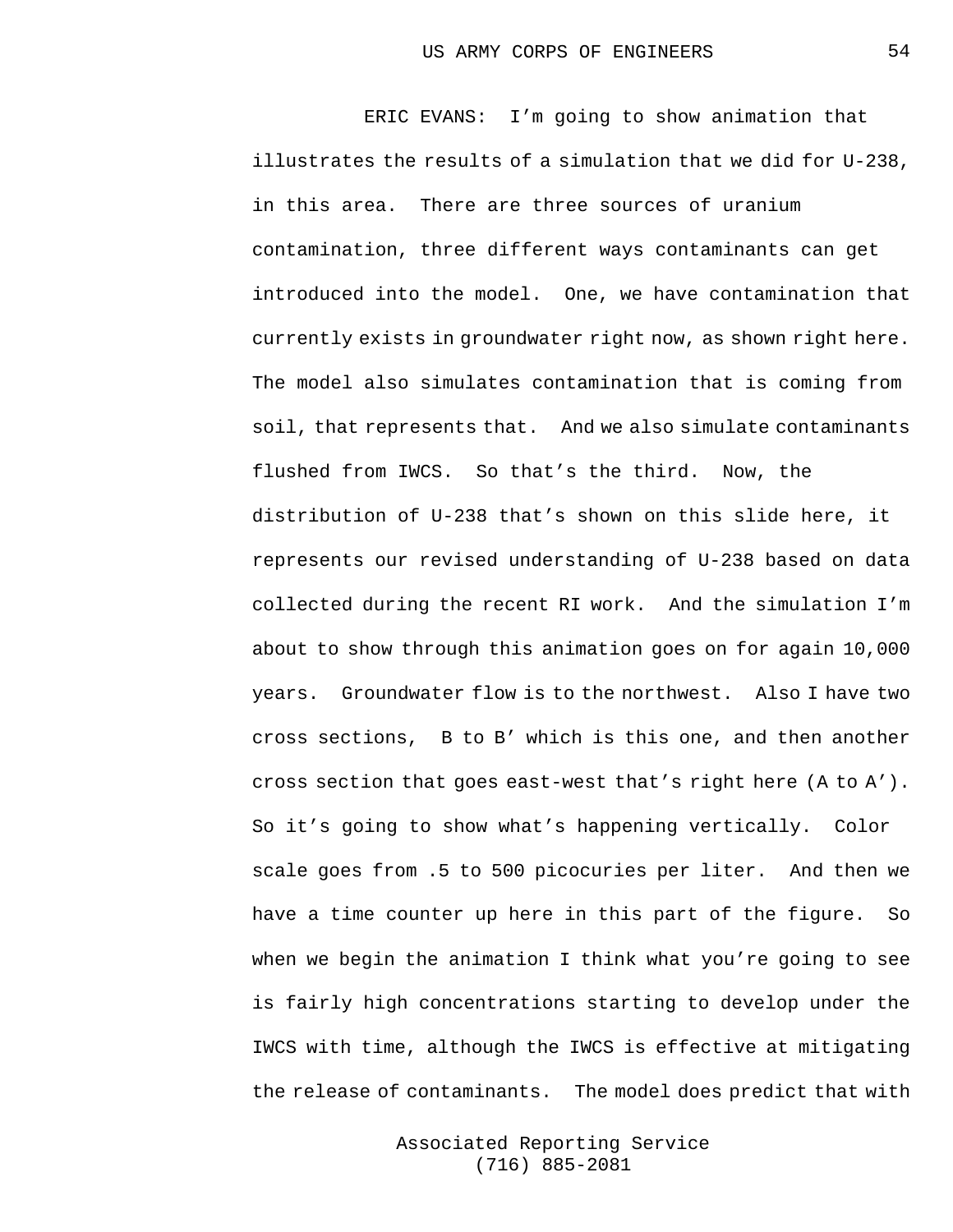time there will be some small amount of infiltration through the cap and the model does predict that there will be some contamination occurring at the water table under the IWCS. I'm going to pause it in a couple places. So this shows, this is at 150 years. So between 100 and 150 years we start seeing a little bit of uranium 238 showing up beneath IWCS. Initially it's a fairly low concentration. So at about 250 years we start seeing a little bit higher concentration directly below the IWCS. And right now it looks like it's moving laterally from here to here. That's not really what's happening. What's happening is that we have vertical migration through the IWCS that's carrying U-238 down to the water table vertically.

ARLEEN KREUSCH: Okay. Before you move any further, the Court Recorder just let me know they need to change the tape so can you hold for just one second?

ERIC EVANS: Sure.

(Off the record.)

ARLEEN KREUSCH: Okay, go ahead.

ERIC EVANS: So now at 400 years you start seeing some significantly higher concentrations being developed probably on the order of 500 picocuries per liter right in this area. So far the models are predicting that the U-238's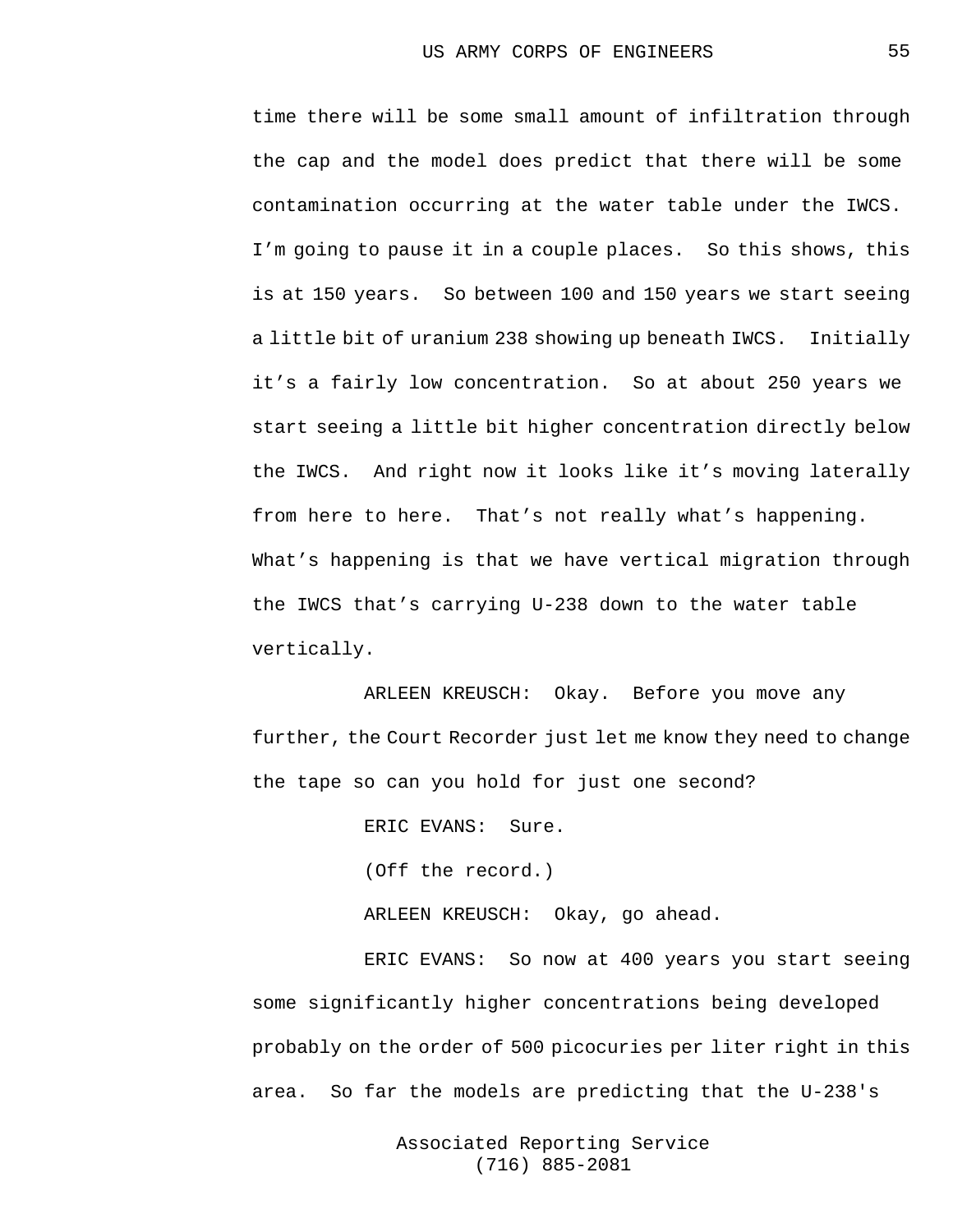contained in the upper clay till at the top layer of the model. So now I'm just going to let it run out through -- wait, I think -- yeah, run out through 10,000 years, and you can see that the concentrations continue to get higher in groundwater right below the IWCS. But note, throughout the simulations you don't see much migration laterally. What the model is predicting is that groundwater right beneath IWCS will continue to be impacted but the lateral migration is fairly slow. And this is again primarily due to the fact that the clays are very tight, groundwater velocities are real slow, and the clay also retards or slows the movement of uranium in groundwater. So it's close to the end of the simulation. You do see at the end, you do see a little bit of vertical migration into the deeper units. So the model does predict that there will be impact to groundwater on the property but based on the fact that it's not predicting migration outside the property boundary, the model is predicting that there is not an imminent threat associated with the releases from IWCS within this time period. So I think there's another question period.

ARLEEN KREUSCH: Any questions? Amy, I'm sorry.

AMY WITRYOL: I notice that the slides on the existing areas, slides 31 and 32 are in black and white, and the modeling are in the color coding. I'll never forget when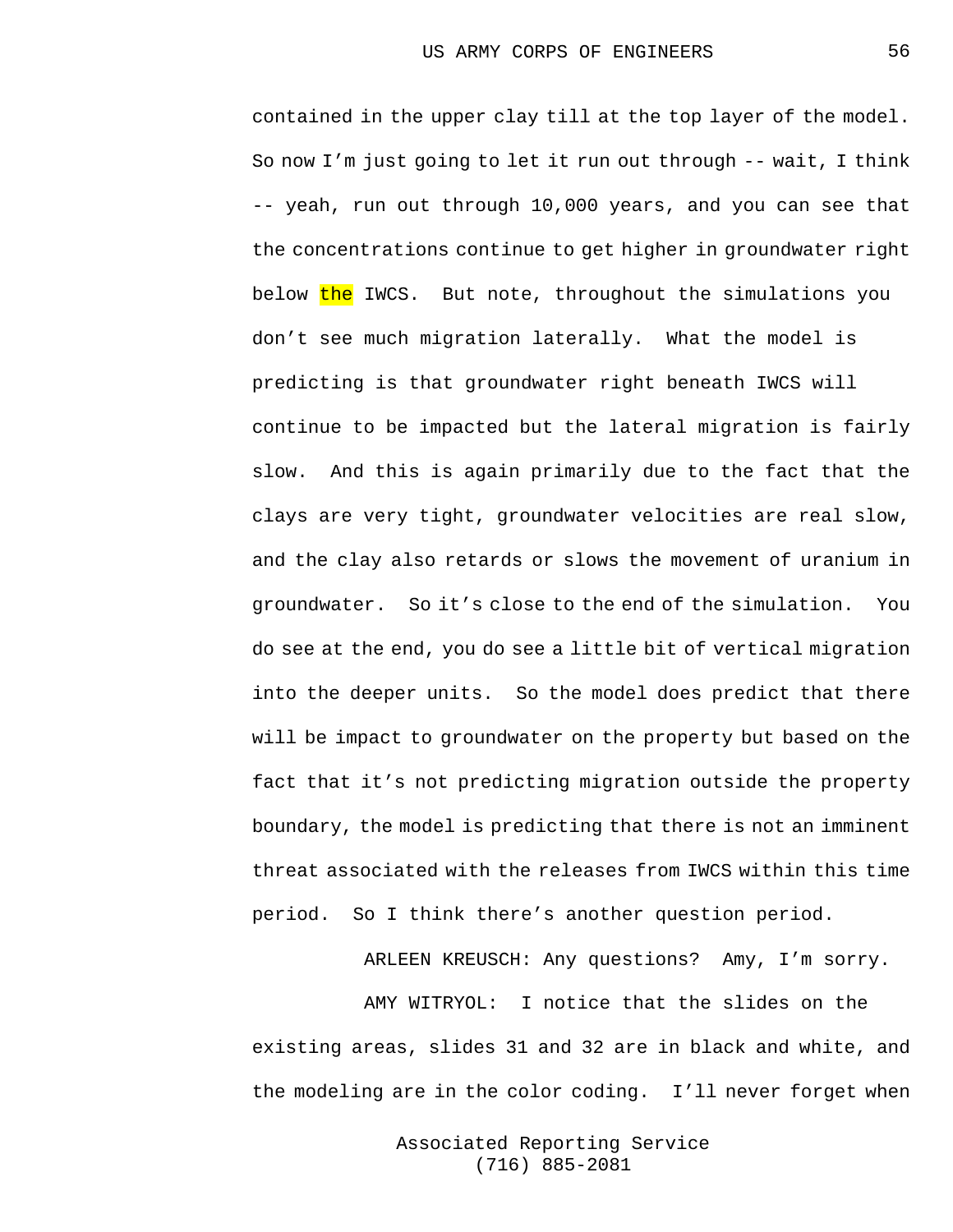I first opened up the Remedial Investigation and pulled out the color coded plumes so that I could see the variations in the detection levels very clearly, and I'm sorry that the public tonight doesn't have the same sort of illustration until we look at the theoretical modeling. I'm also very troubled by the comment that there was an investigation done in the addendum on the south side of the cell because there weren't a large number of comments. If we knew that's what it would have taken, we certainly would have been happy to walk around petitions, so on and so forth. But I think between Ann Roberts and the EPA, if I recall correctly, there were questions about the south area of the cell and the need to investigate it, and I do remember very clearly that the public never had an opportunity to see or comment on sampling an analysis plan that was used to prepare this report until after the field work started. And finally, I'd like some clarification on why the pipelines are considered, quote, unquote, a poor approximation tool. If groundwater contamination is actually moving because of these pipelines, if that's the reality, I'm not understanding why we would want to remove reality from the modeling.

DAVE KULIKOWSKI: Okay. Let me go back to your comment about the comments. There were a lot of public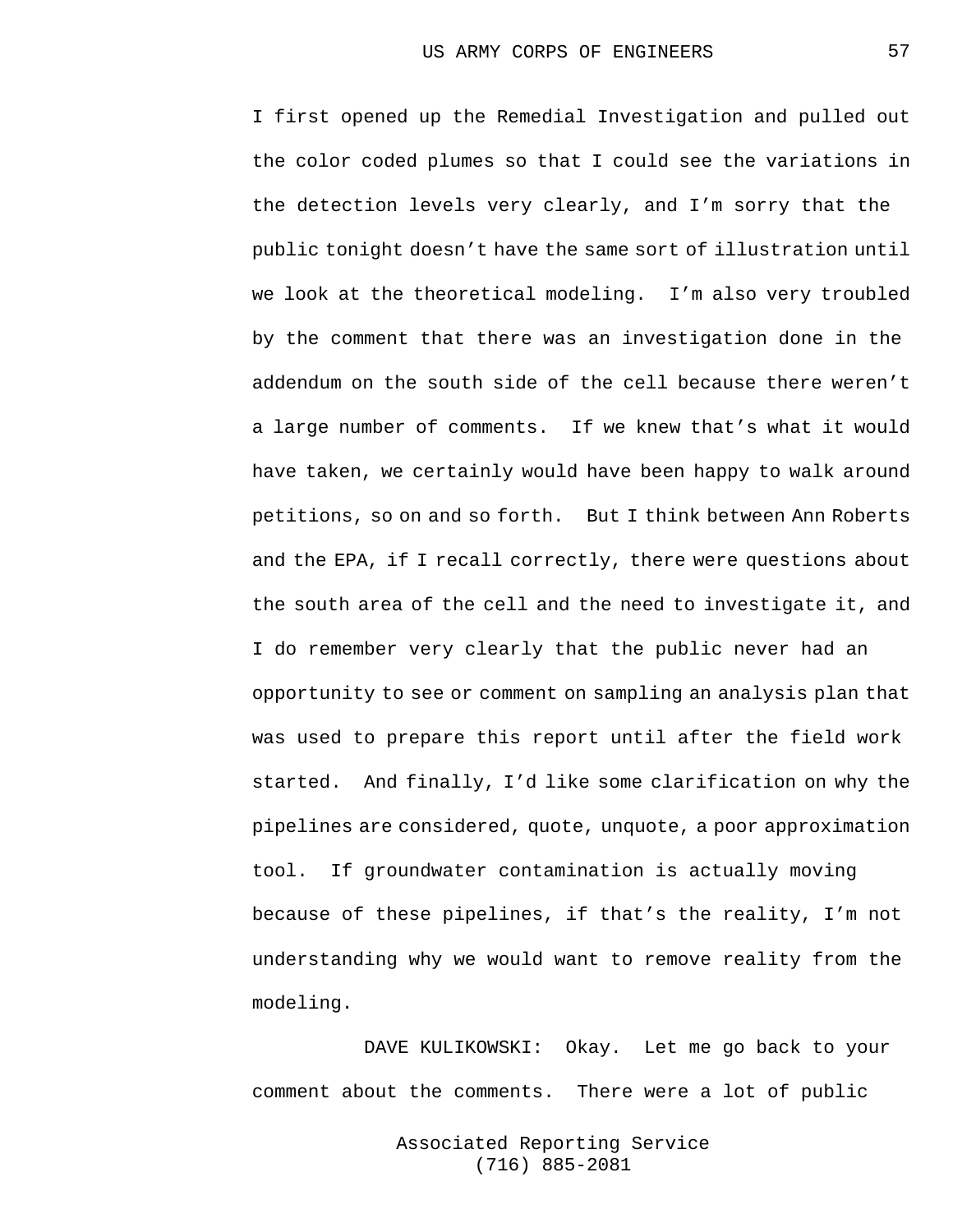comments on the pipelines of the IWCS. There was a major, major set of comments. And, but there weren't a lot of comments regarding migration off-site to the south. So that's what I'm saying there. So our investigation, we didn't put any wells to the south to see if it was going, but we did put, we had like -- could you go back to the slide of the investigative work. And go back again.

All right. So we did investigate the area. I'm going to point these out. There was a concern with this well that we left a data point out, and I'm going to say it was 22 micrograms per liter and why didn't we connect these points together. Well, we put a data point in between those to address that comment. So we did that one. There was pipeline comments here, and so we put a point in here. We put a monitoring well in to monitor that. And so, that's all I was saying in terms of comments. We didn't address this to the south. We know there's a lot of contamination and we know there are a lot of pipelines.

Now, getting to the point about removing pipelines from the plumes. If you look at it in terms of, you're sampling groundwater, and then you're sampling a pipeline. It's almost like sampling two different media, and it's like we were mixing media. And so we wanted to remove the pipeline water which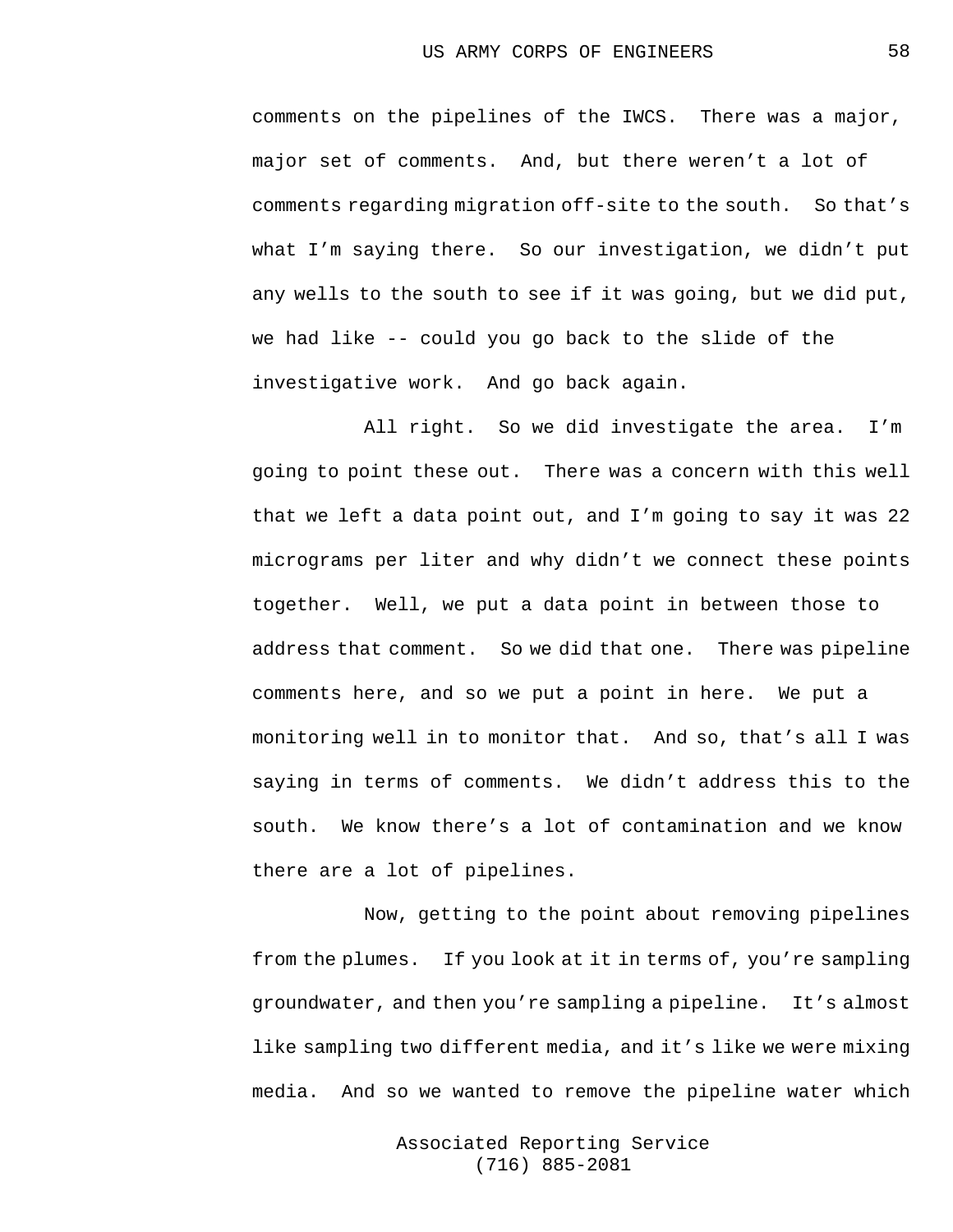was considered pipe water. It was manhole water. But then you have groundwater. When you sample groundwater there's a whole process of sampling. You know, you do three purge volumes and you make sure the water is -- you know, you do the three purge volumes and then you put it through a filter and all that. But when we sample surface water it's a different process. So it's like comparing almost like apples and oranges. So we've removed those. Now, we're not forgetting about them. We know that those still exist. But that's why we removed them from the plume interpretation.

AMY WITRYOL: Well, is the purpose of the modeling to determine what might happen or is this something from the Barbizon School of Modeling? I'm just not understanding, you know, I can appreciate the point that groundwater moves differently with or without pipelines, but to exclude it from a model that's supposedly going to be a tool to predict how contamination travels in this community is -- I'm still bewildered if not dumbfounded by that. And again, I just want to clarify, my question is, relative to the number of comments is, you know, if you knew the south part of the cell was a problem and that we've got dense pipelines, I'm not understanding why that didn't get investigated in this Addendum which is all we've got going into the Feasibility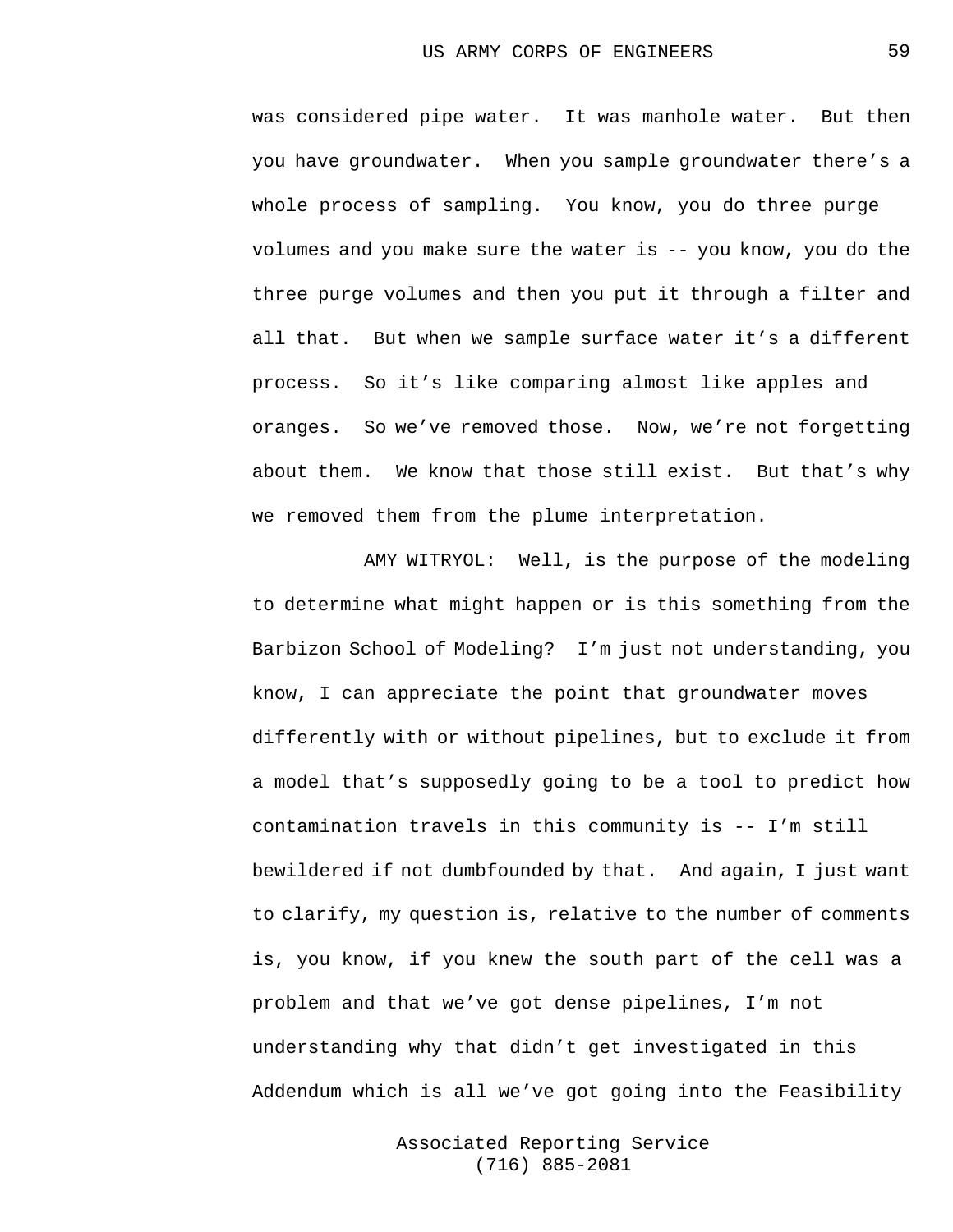Study analysis and then on to the record of decision. Right?

ERIC EVANS: Okay. The model doesn't, it wasn't set up to simulate those three pipelines. Given the scale of the model, it's just not meant for that particular purpose. Now, if there was a pipeline that was below the water table, and wasn't sealed on either end, or there was some sort of a gravel pack around the pipe, the model would not simulate some fine scale transport that might occur along that pipeline because, really, it was focused on getting the general characteristics on the Niagara Falls Storage Site but also looking at what would be transported off site for great distances. When we first put the model together, we didn't really know whether plumes would be developed that were much more significant than what we see right now. So that's why the model extends out to such a large area. But to actually simulate such a small feature like a pipeline, the model is not capable of doing that. It has to be addressed by other means. Sampling.

AMY WITRYOL: So if a member of the community were to ask, where do we go in the Remedial Investigation Addendum to look at how contamination on the site might move over a period of time, given the reality of the site, pipelines and all, where would they go in the RI Addendum to find that?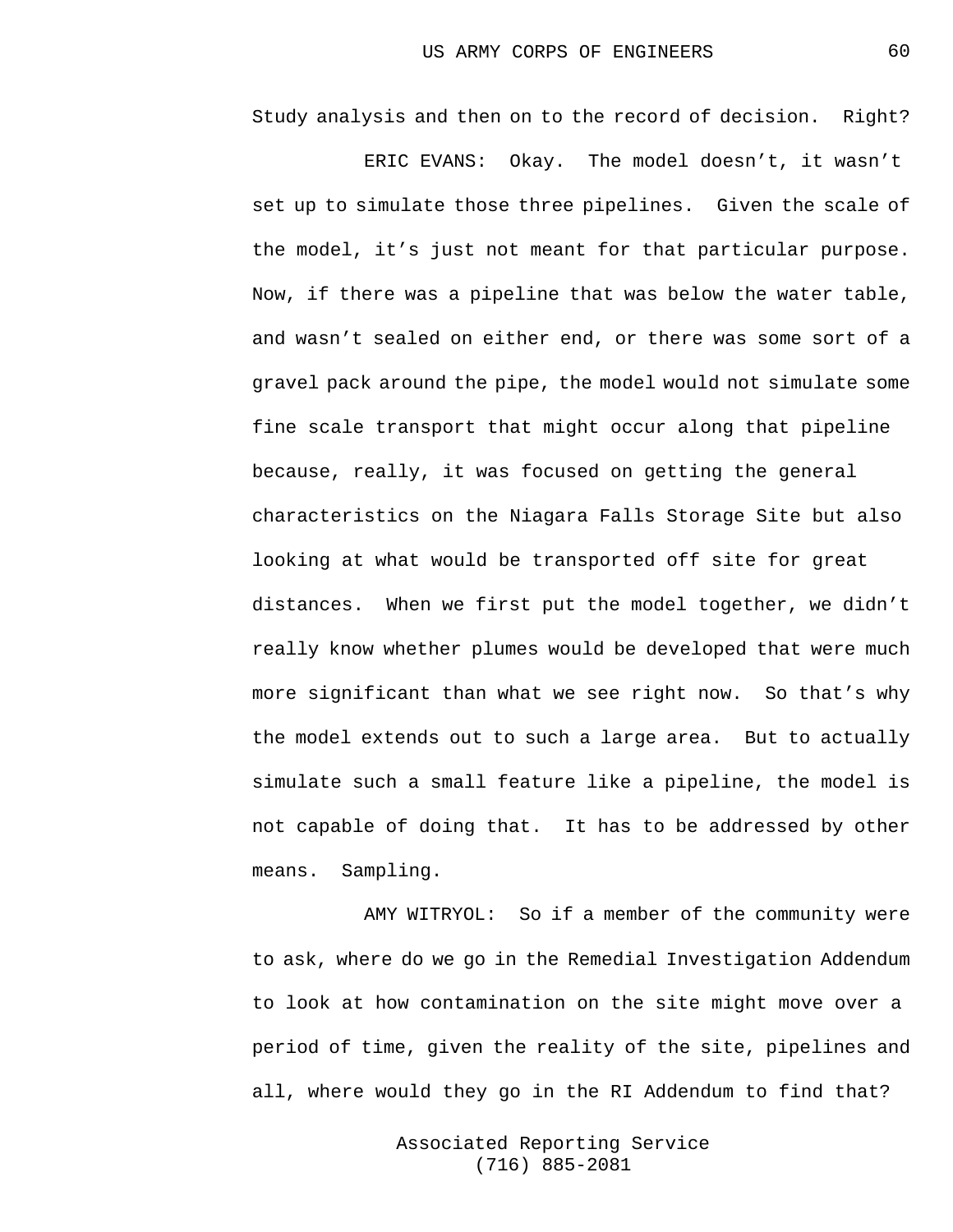MICHELLE BARKER: I think one of the answers that might be helpful, and this actually came out of the LOOW underground utility investigation that I know you're familiar with. I'm not sure in hindsight after the LOOW investigation of the pipelines that we would have modeled the pipelines because there is no bedding material, per se, around (pipelines) that would create this sort of transport that you're talking about. Also I guess in the RI where we show the impact of the pipelines is, we assumed in there that whatever was in the lines was already in the groundwater and contaminated it. So that's about the most conservative you can be with the pipelines is to assume that whatever we found within the lines still impacts the area, around it. It was actually in groundwater ready for transport. So we assumed it leaked, whatever was in there leaked out in the RI. But after we received the LOOW report we realized that that bedding material is not anything really to be concerned about. So that's why maybe in hindsight we wouldn't even have included it, if we could, in the model because it wasn't a pathway for consideration and we had already addressed it leaking in the RI.

AMY WITRYOL: So just to be sure I understand. At this juncture you don't consider the pipelines a pathway,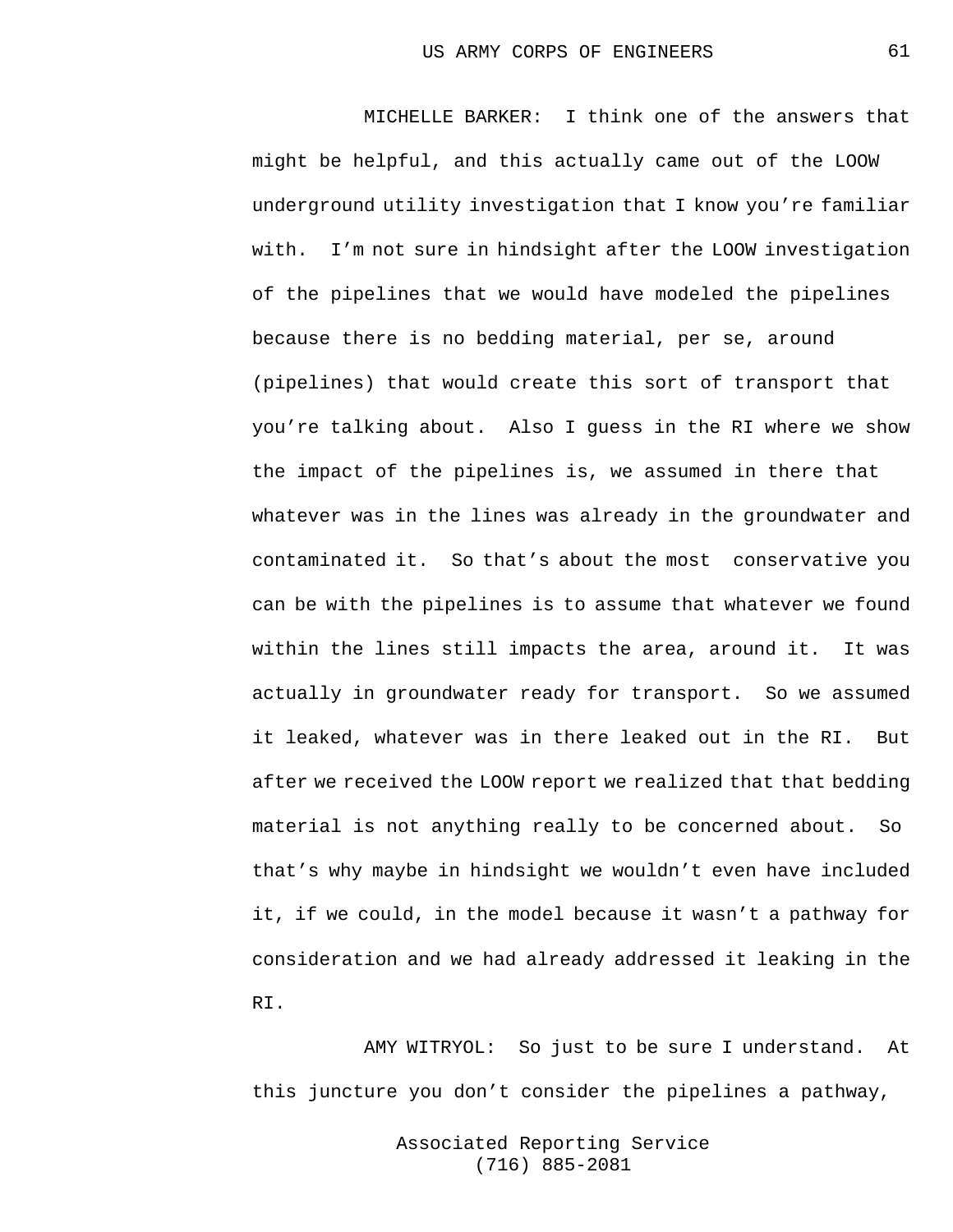because there's no bedding?

MICHELLE BARKER: I'm just saying that transport around the pipeline is, if you're not going to have, as Eric mentioned, sand or gravel or some way where it can actually follow the line, then what's left is what's within the line. So in the RI we assumed whatever was in the line was in groundwater already. So I think that's a conservative assumption based on the information that we have acquired so far.

JANE STATEN: This is Jane Staten. I just wanted to tell you, also I think we mentioned it but maybe you didn't hear, we plan to do additional field work as part of the planned Feasibility Study and we'll be investigating the pipelines and we'll be drilling installing some wells south of the IWCS.

AMY WITRYOL: Well, if there's additional work being done during the Feasibility Study and in combination with the Addendum and the RI, it changes the picture in terms of the Corps' conclusion as to whether or not the cell is leaking. From a process standpoint, I see I missed the earlier slide about going through the CERCLA process but is that, you know, going to be taken into consideration before the record of decision?

JANE STATEN: I think we've established that based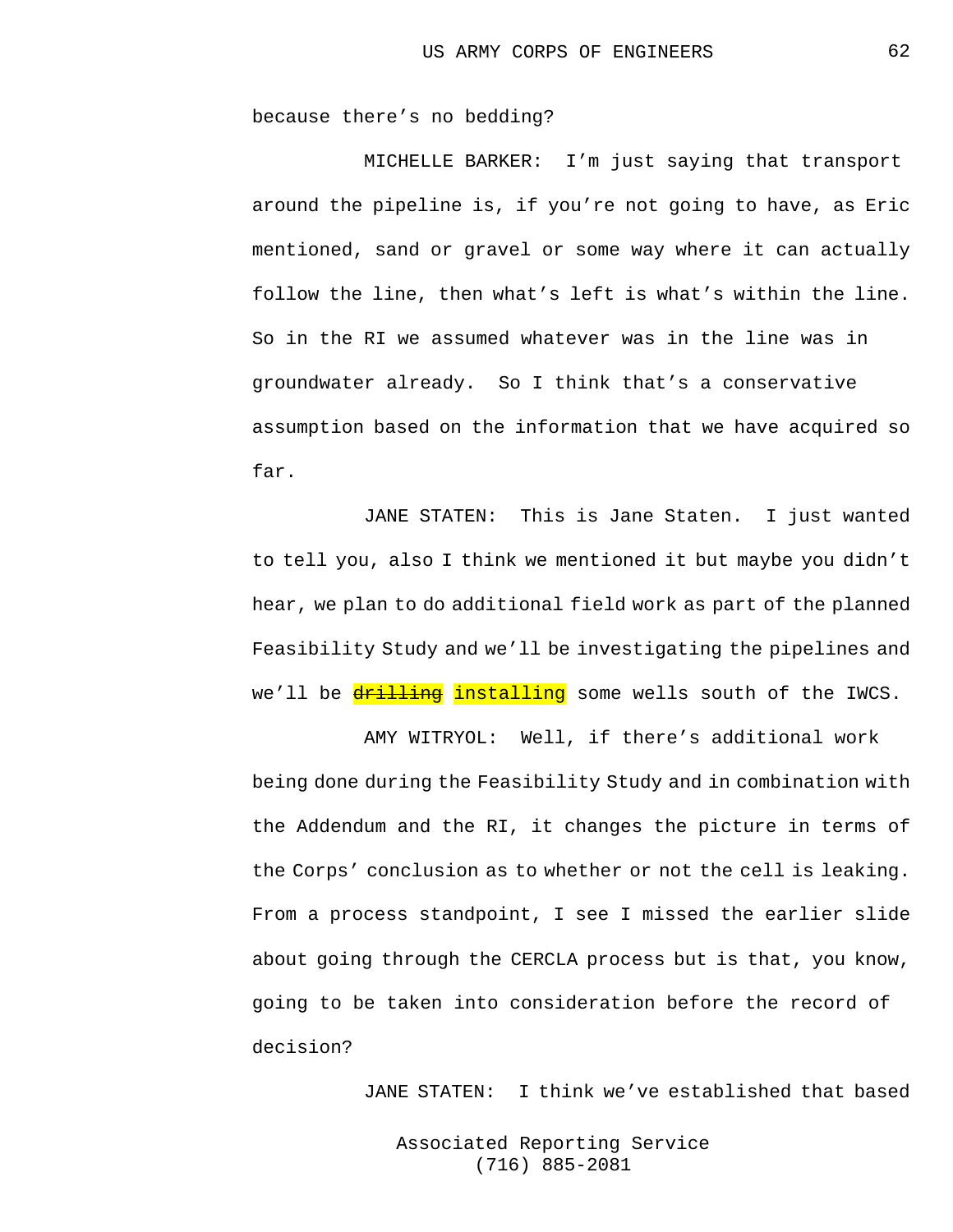on our current data that the cell is performing as designed. These additional wells will be used to determine the source areas south of the cell. It's an area that was used for storage of contaminated material historically and --

AMY WITRYOL: So regardless of that outcome of that investigation it's not going to alter the Corps' belief that the cell is leaking. I'm assuming that when you say it's operating as designed, that the Corps believes that the cell is not leaking.

MICHELLE BARKER: That's correct. Just to add to that, too, though, we do have the surveillance program and the Corps is continually gathering data so we will constantly assess that data on a routine basis to ensure as kind of an additional measure of protection. So it's not just that we're done. You know, there's going to be additional data that's acquired that we'll incorporate into the process as we go.

KAREN KEIL: One more thing about why we do not focus on the southern end of the IWCS. We focus on the northern and western ends because in the RIR Addendum we were looking at bounding any contamination that may look like it was maybe moving off site. And, based on groundwater flow coming from the southeast to the northwest, we were focused on seeing further, the drowngrade downgradient end of that.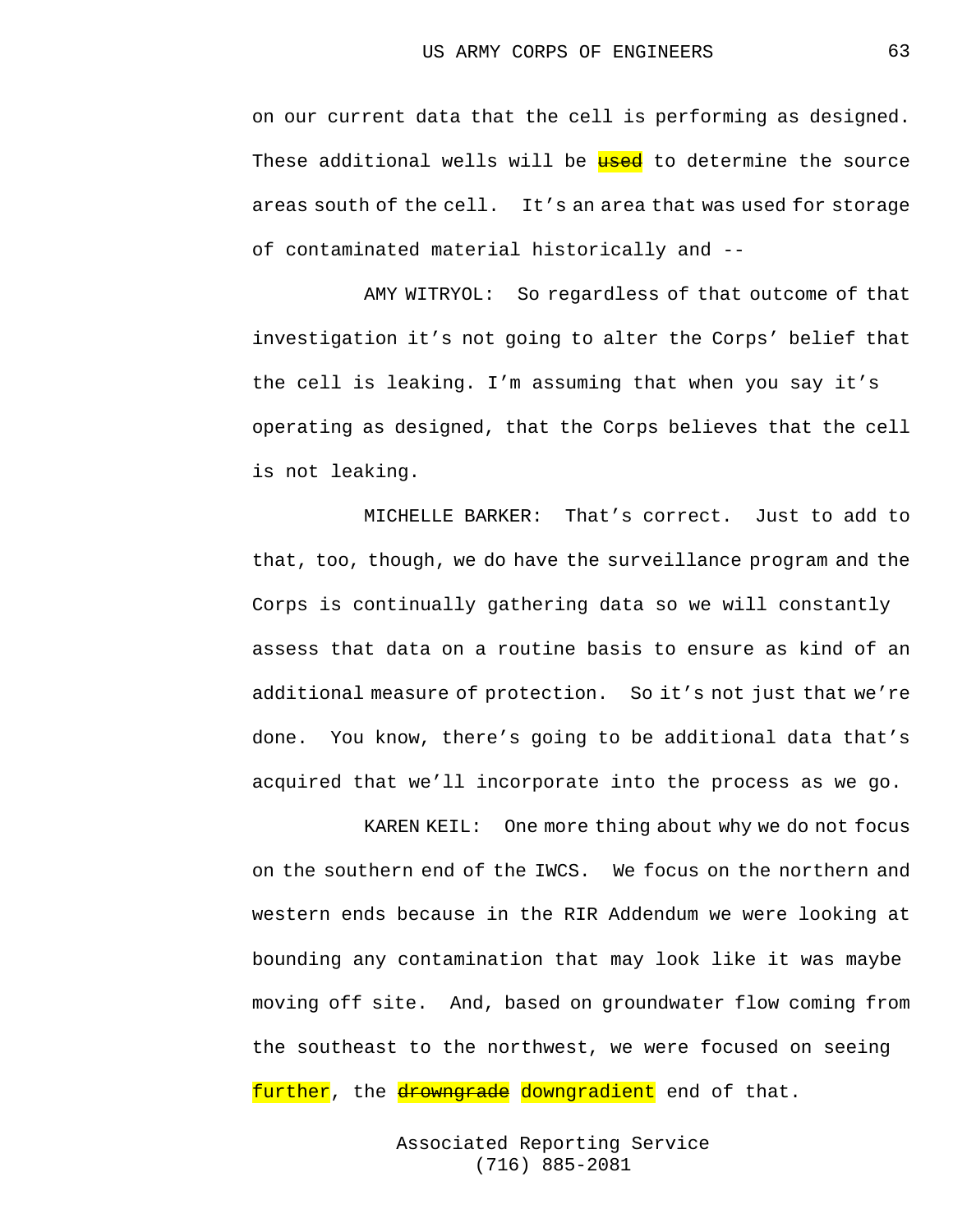AMY WITRYOL: The wells on the south side wouldn't necessarily be going northwest. They may be going towards the central drainage ditch, but I'm going to let others speak. But we've certainly had a lot of discussion in the past under the remedial investigation in terms of the questions about whether or not the cell is leaking. And I haven't heard or seen anything tonight that in my mind fills those gaps or those questions. I'll just leave it at that.

ARLEEN KREUSCH: Ann Roberts.

ANN ROBERTS: I'll make it quick. The groundwater, the direction of the flow south of the IWCS, would that not be to the east toward the central drainage ditch? Your actual environmental surveillance shows it going to the east.

JANE STATEN: There is a high spot on the east side there.

ANN ROBERTS: So my concern is, you have a sample which is very high in uranium and groundwater at that point would flow east, but you haven't done any sampling to the east to track that contamination, and then the environmental surveillance also shows that another well on the east of the IWCS is now becoming contaminated. I think it's up to about 320 picocuries per liter. And that's downgrading to the pipeline, the sanitary sewer. So there seem to be three points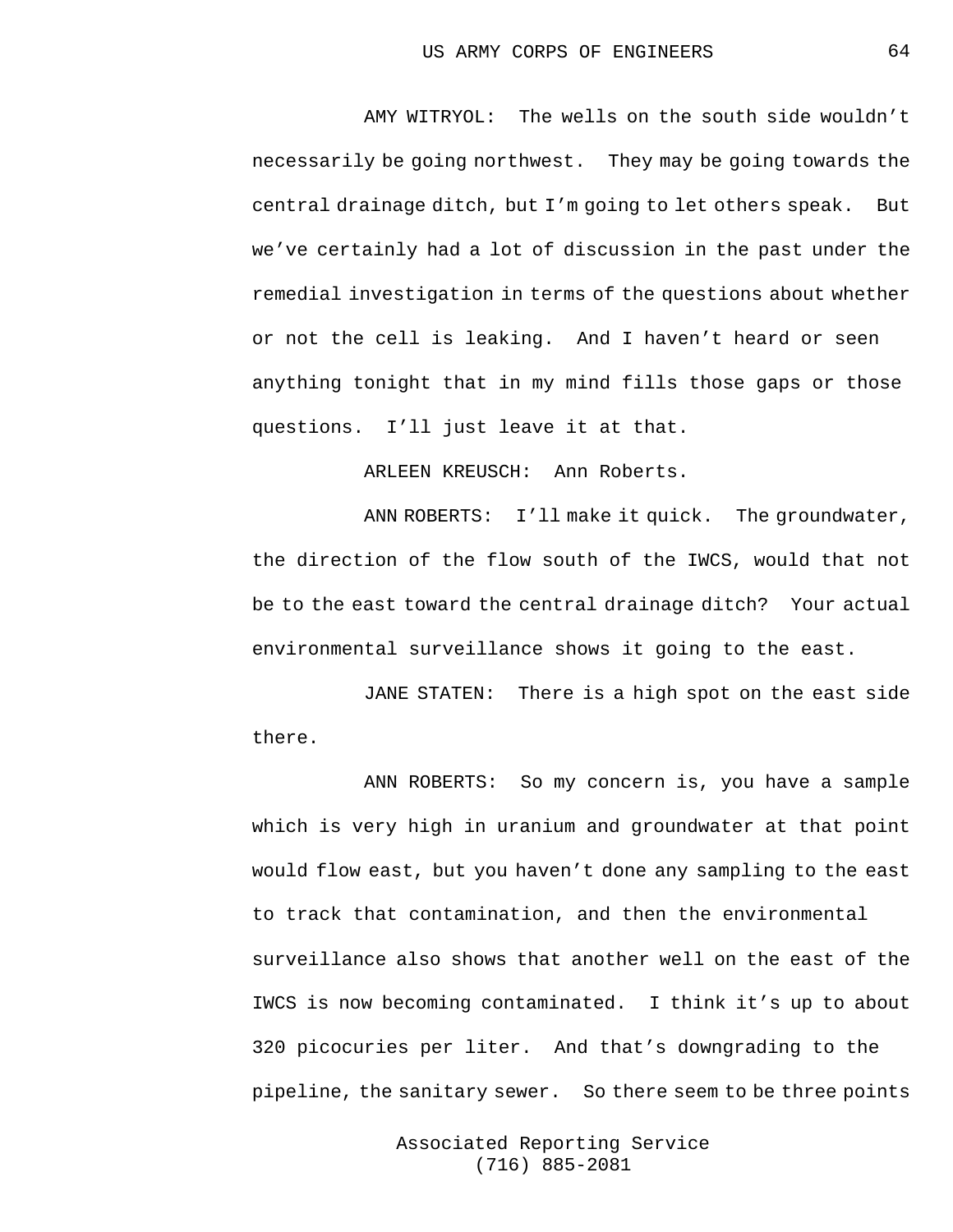all very high in uranium which are connected by pipelines. I think the concern is that contamination is going to escape by the central drainage ditch in that direction, which is a major pathway off-site, and there doesn't seem to be any consideration of the severity of the uranium detections.

I know you've talked about the -- you think it may be storage of materials, but if you look at the footprint of the storage of materials, there is only one point that you have detected high levels of uranium, and that's close to a pipeline that comes out of the old building 409. So again, there seems to be mounting evidence that the pipelines are playing a major role in helping contamination to move about the site. Well, I'm concerned that the groundwater level doesn't appear to take into account the central drainage ditch, is that correct?

ERIC EVANS: No. It accounts for the central drainage ditch.

ANN ROBERTS: Including direction of groundwater flow around it, it discharges to the central drainage ditch?

ERIC EVANS: I will have to check. I can find out at one of the breaks. I don't have the groundwater flow map but I can look that up for you.

ANN ROBERTS: Because that's a major concern, I think.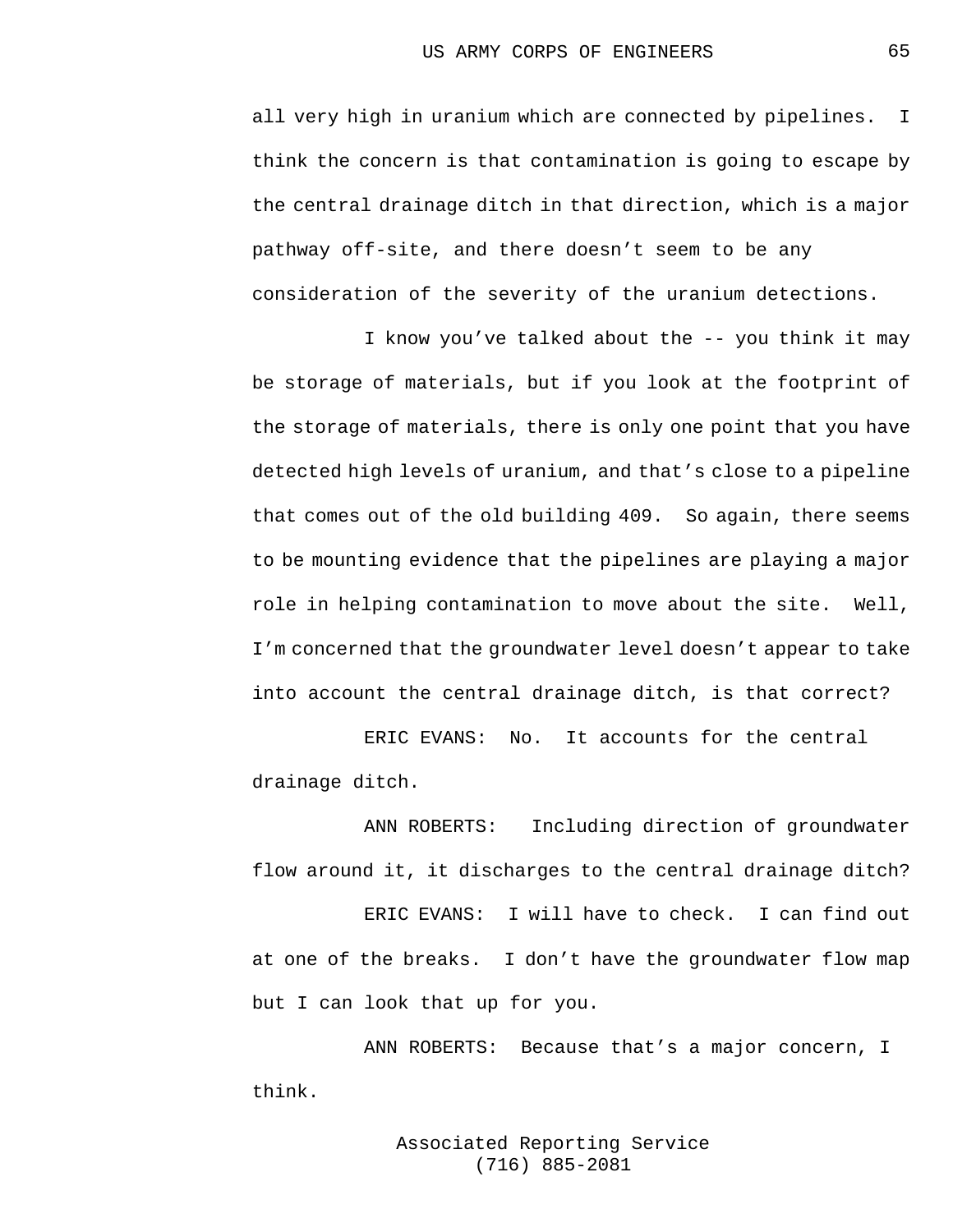ERIC EVANS: But it is in the model and does collect groundwater and it's in the model of the boundary, groundwater does flow to the central drainage ditch. I'll see if I can pull up one of the figures on my computer.

ANN ROBERTS: Right. But you see the concern that there is a pathway for off-site migration, if indeed the pipelines are acting as pathways. For instance, have the water lines been sealed where they come off the NFSS?

HALLIE SERAZIN: Yes. That was discussed at a previous meeting. We had located all the pipelines --

ANN ROBERTS: Water lines?

HALLIE SERAZIN: Water lines? Well, we --

ANN ROBERTS: I'm -- because you didn't investigate the water lines as part of the underground utility investigation.

HALLIE SERAZIN: No, no, no. I know. I'm talking about the perimeter of the NFSS.

ANN ROBERTS: Right.

HALLIE SERAZIN: We did locate, I think there was a total of five lines and those have all been sealed.

ANN ROBERTS: So just to clarify, the water lines have been sealed.

MICHELLE BARKER: No. That was the sanitary sewer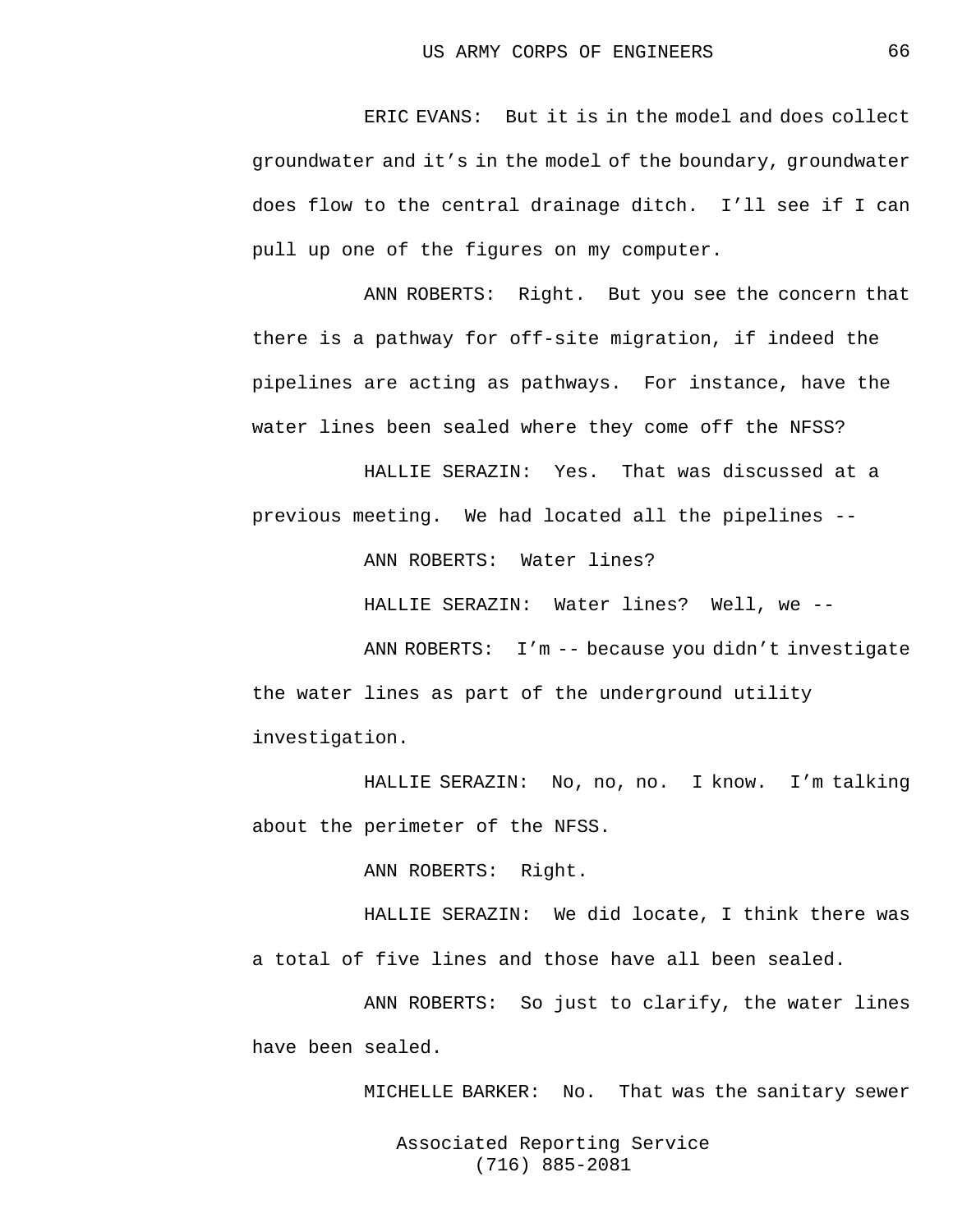and the --

HALLIE SERAZIN: I'm sorry. Those were sanitary sewers.

MICHELLE BARKER: Yeah. The water lines, we didn't investigate during remedial investigation because we focused on lines where there was the most probability of contamination to exist.

ANN ROBERTS: So in theory then there is a pathway, if indeed contamination is entering some of the lines, there are open lines off-site.

MICHELLE BARKER: The water line actually extends onto what is now Modern, so there hadn't been a --inaudiblesever there, because there's landfills on the the Modern site. But it's very clearly documented.

ANN ROBERTS: So would it have gone north on –- (Inaudible) --

MICHELLE BARKER: It may have. We were looking at that in the original construction drawings. It appears that that line did, it sort of went north and east.

> ANN ROBERTS: So those lines haven't been sealed. MICHELLE BARKER: Not to my knowledge, no.

HALLIE SERAZIN: Are you suggesting that the pipeline itself is acting as a conveyance, or that the material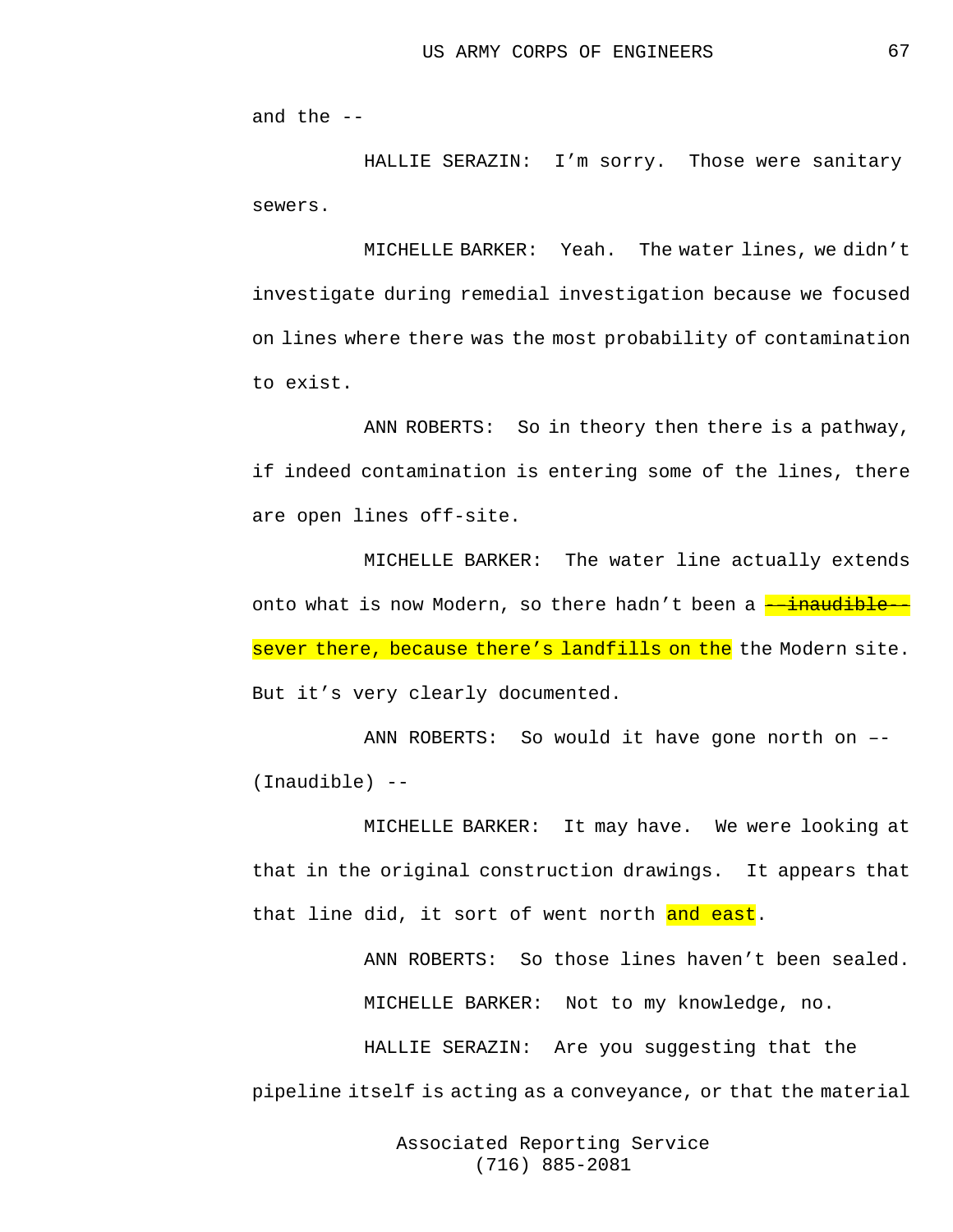around that pipeline would be?

ANN ROBERTS: I think looking at the documentation for the potable water line which passes close to the southeastern corner of the IWCS, that sort of cast iron pipe which would be corroded, there's evidence of corrosion going back 60 years, reports it had been corroded. So there's a possibility you could have material actually going through it, I would have thought.

KAREN KEIL: On the former LOOW we did investigate some of those water lines and they were not really contaminated. The contamination on the former LOOW the lines (inaudible) in the sewer lines, --(inaudible) the acid waste and the other sewer lines.

ANN ROBERTS: Right. But I think there's a difference and this is a fairly active area between the IWCS and the central drainage ditch. That has a big impact.

KAREN KEIL: Keep in mind the central drainage ditch is also –- (inaudible) --

ANN ROBERTS: Are you monitoring it immediately down gradient of the monitoring well which is showing high levels of contamination?

MICHELLE BARKER: We have, the southernmost sample is right coming onto the site, so we do have a down gradient.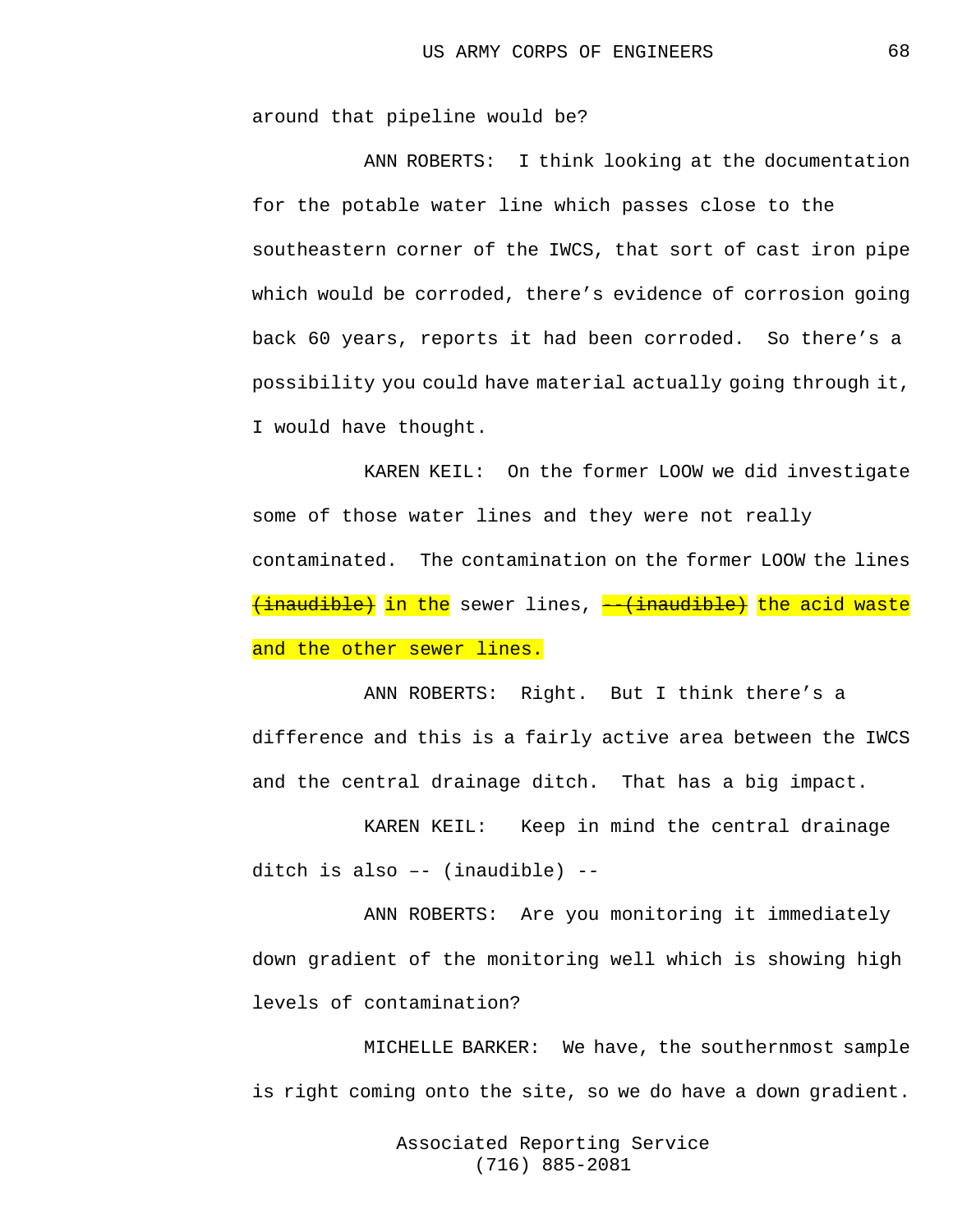ANN ROBERTS: No. I'm talking about if well OW11 is increasing dramatically in the uranium; if you headed northwest towards the central drainage ditch, would that not be a good point to maybe pick up contamination?

MICHELLE BARKER: We do have one sample where the (inaudible) South 31 ditch comes into the central drainage ditch which is just south of that OW11B well. So you could see to the east of the IWCS there's sort of a blue line that comes down and then goes to the right. In that, where that intersects there's environmental surveillance surface water and  $\frac{1}{100}$  and  $\frac{1}{100}$  sediment sample and just to the northeast of that is that OW11B well.

ANN ROBERTS: But if you went in a northwesterly direction from OW11B it would intersect the central drainage ditch a lot further to the north, so you'd have the best chance of detecting contamination moving through.

MICHELLE BARKER: Yeah. There are plumes further north than that. I think it's where the other -- it's not shown on this but it's for the other ditch (South 16 Ditch) which only goes east and west connects, but that's sort of like around the top quarter of where the cell is, a little further north than that.

ANN ROBERTS: I think I'd just like to make the point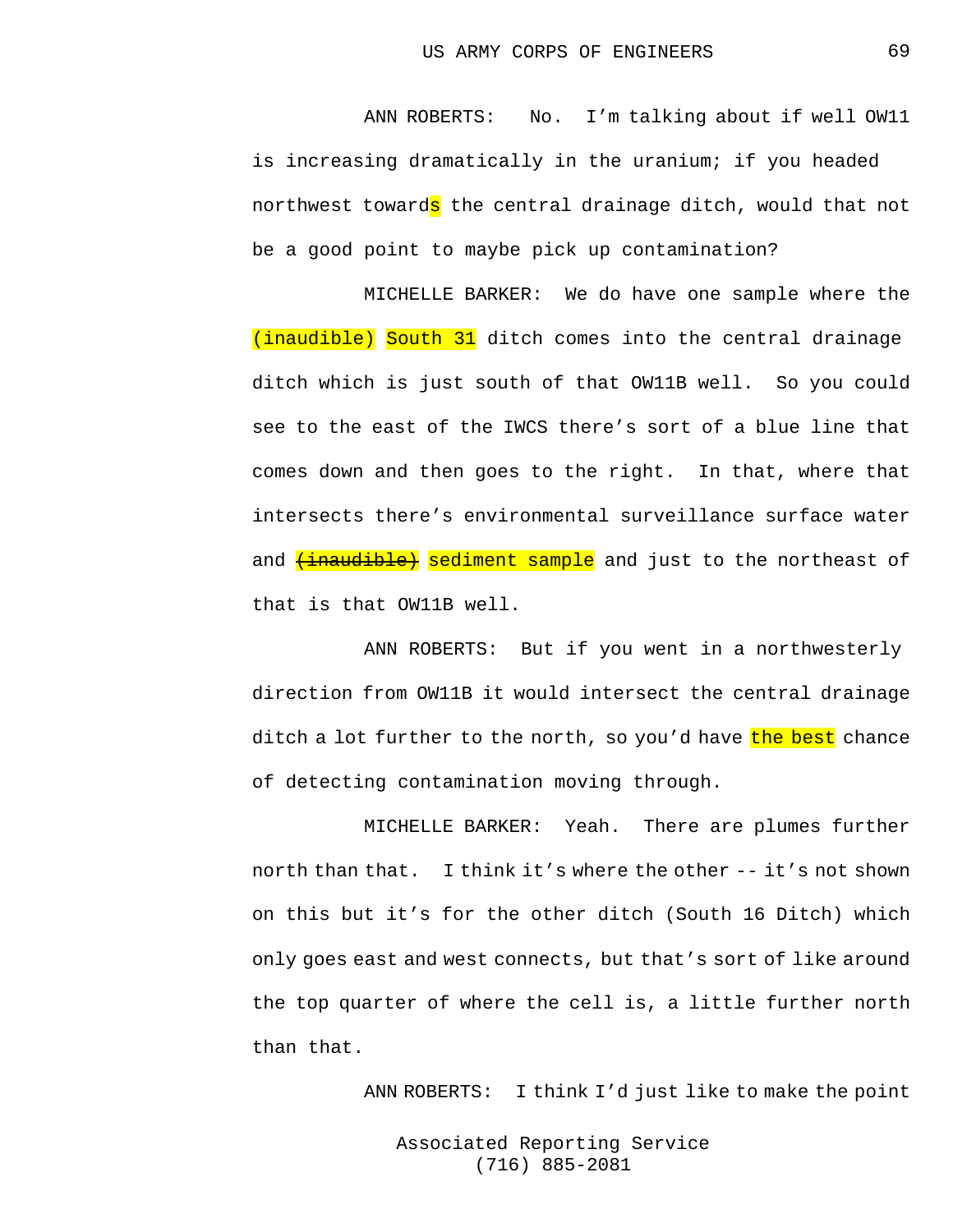that the uranium levels we're seeing south and east are far in excess of what's been recorded previously for preexisting contamination. So I think that is a red flag.

JOHN BUSSE: Ann, I'd like to point out that immediately north of the cell we have installed an automatic sampler, and we worked on that sampling plan with the EPA and conferred with I guess Dr. Boeck and Dr. Gardella last summer. So that automatic sampler is installed so if there is a rain event and there's runoff we are picking it up, so just for your awareness.

ANN ROBERTS: But if it's not positioned at exactly the right point are you not going to miss stuff, because it will be diluted?

JOHN BUSSE: It's immediately north of the IWCS so any runoff that would come off or any kind of impacts into that central drainage ditch would be picked up.

KAREN KEIL: We have a total of five sampling points in the central drainage ditch. One right in center there, right when it enters the site, and one at the junction of the South 31 ditch, and at the next ditch up, the South 16 ditch, which is still just below the northern limit of the IWCS, and one right above IWCS and then one as it goes right off-site. So there's five total.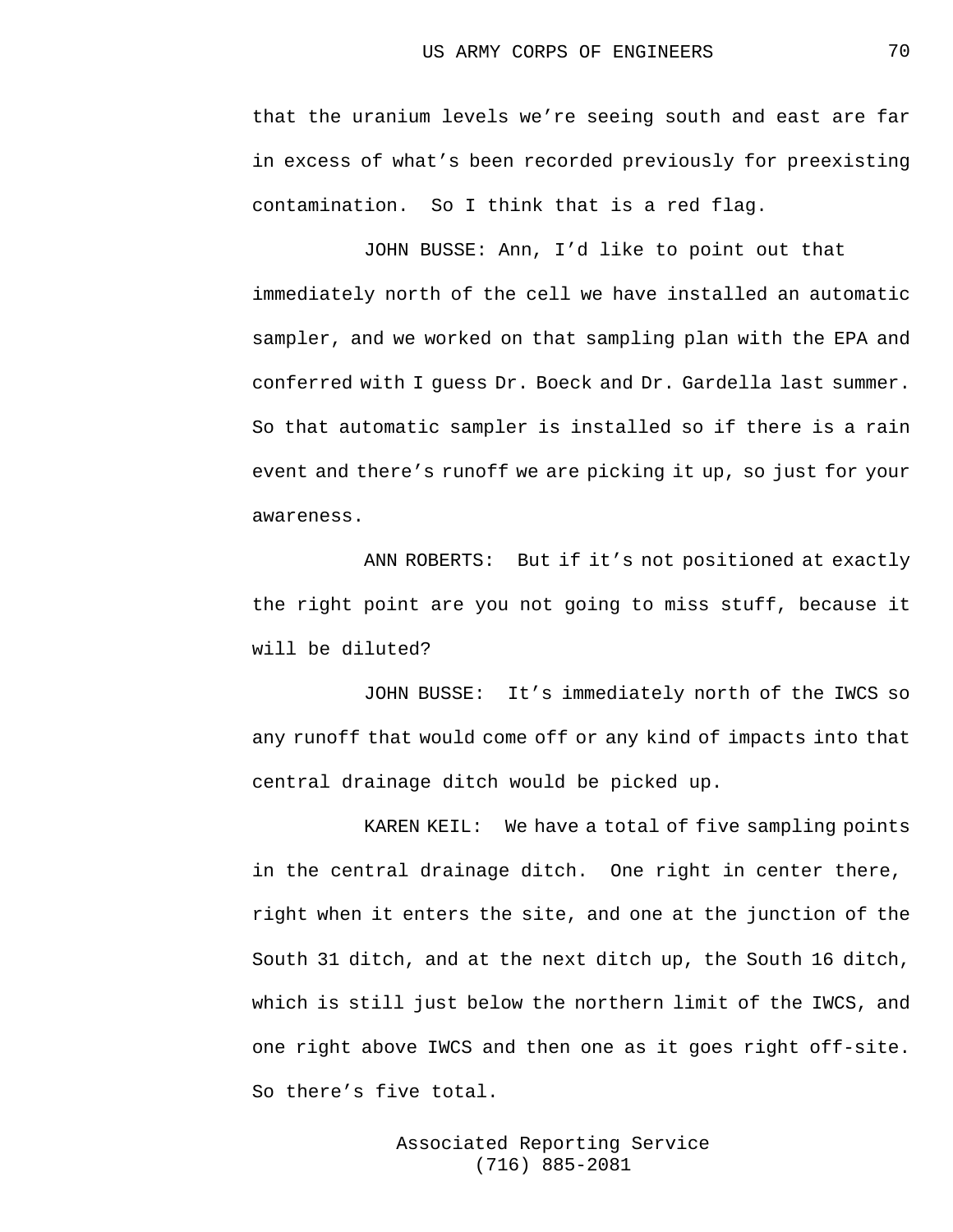MICHELLE BARKER: And the one that John's talking about I think is in addition to those five. But we look forward to your input on that area, really, if that's an area that you're concerned about.

ARLEEN KREUSCH: Additional questions before we move on?

AMY WITRYOL: Just for the record, I have a lot of questions but I'm going to save them until after the public meeting.

## ARLEEN KREUSCH: Okay. Thank you.

HALLIE SERAZIN: Okay. So we received several questions from the community regarding the integrity of the IWCS such as, is the IWCS cap settling, how is the cap maintained to ensure that there is minimal rain water getting in and minimal radon getting out, what is the source of the dissolved uranium in groundwater and areas in the vicinity of the IWCS, and do underground pipelines within the IWCS present a pathway for release of radiological materials placed in the IWCS. The RI Addendum examines several lines of evidence to assess the integrity of the IWCS and we'd like to take a look at each of these activities listed on the slide in a little more detail. So the RI Addendum examined ground surface elevation data collected in the vicinity of the IWCS. Since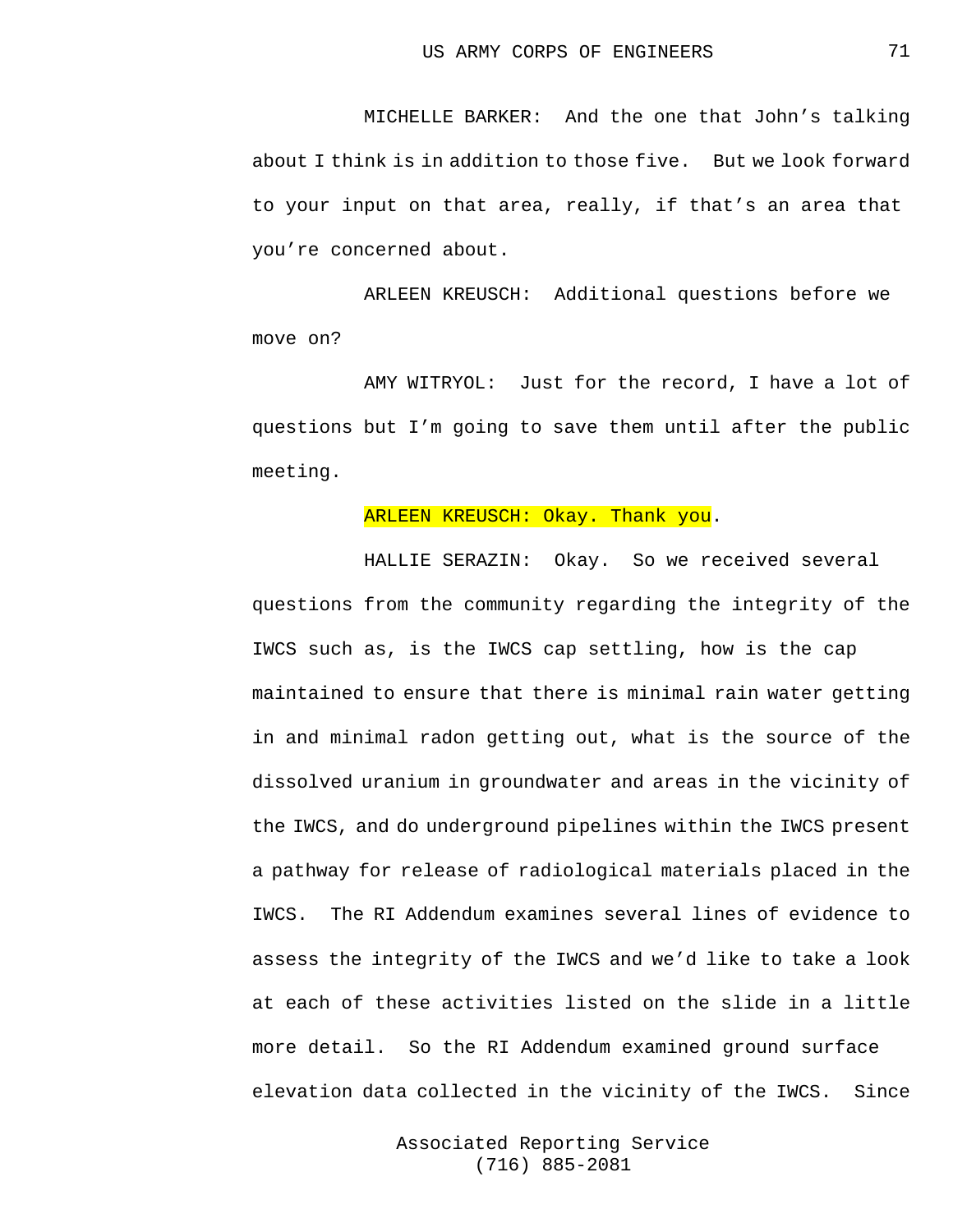the IWCS was constructed or completed in 1991 ground surface elevations have been measured four times. Comparison of the results from the first three surveys was presented in the RI, the 2007 RI report. The RI Addendum adds results from the fourth survey and compares results for all four survey events. In this figure you can see the former structures enclosed within the IWCS and the IWCS cutoff walls, and this grid that's laid over it is the survey grid. Samples were taken, or ground surface elevations were measured at the intersection of all those lines. All four survey events showed minimal settling of the IWCS cap. The average change in elevation across all four surveys was plus or minus 1.2 inches, which demonstrates that the IWCS cap is stable.

The RI Addendum included a summary of cap maintenance activities and Environmental Surveillance Program monitoring results. The IWCS cap consists of various layers of material including clay, and is designed so that minimal rain water gets in and minimal radon gets out. Visual cap inspections are conducted at least once a month and to date no issues have been discovered during cap inspections. The cap inspectors look for things like ponded water, visible settling, desiccation cracking, insects or other pests, weeds, burrowing animals, and we haven't found any of those issues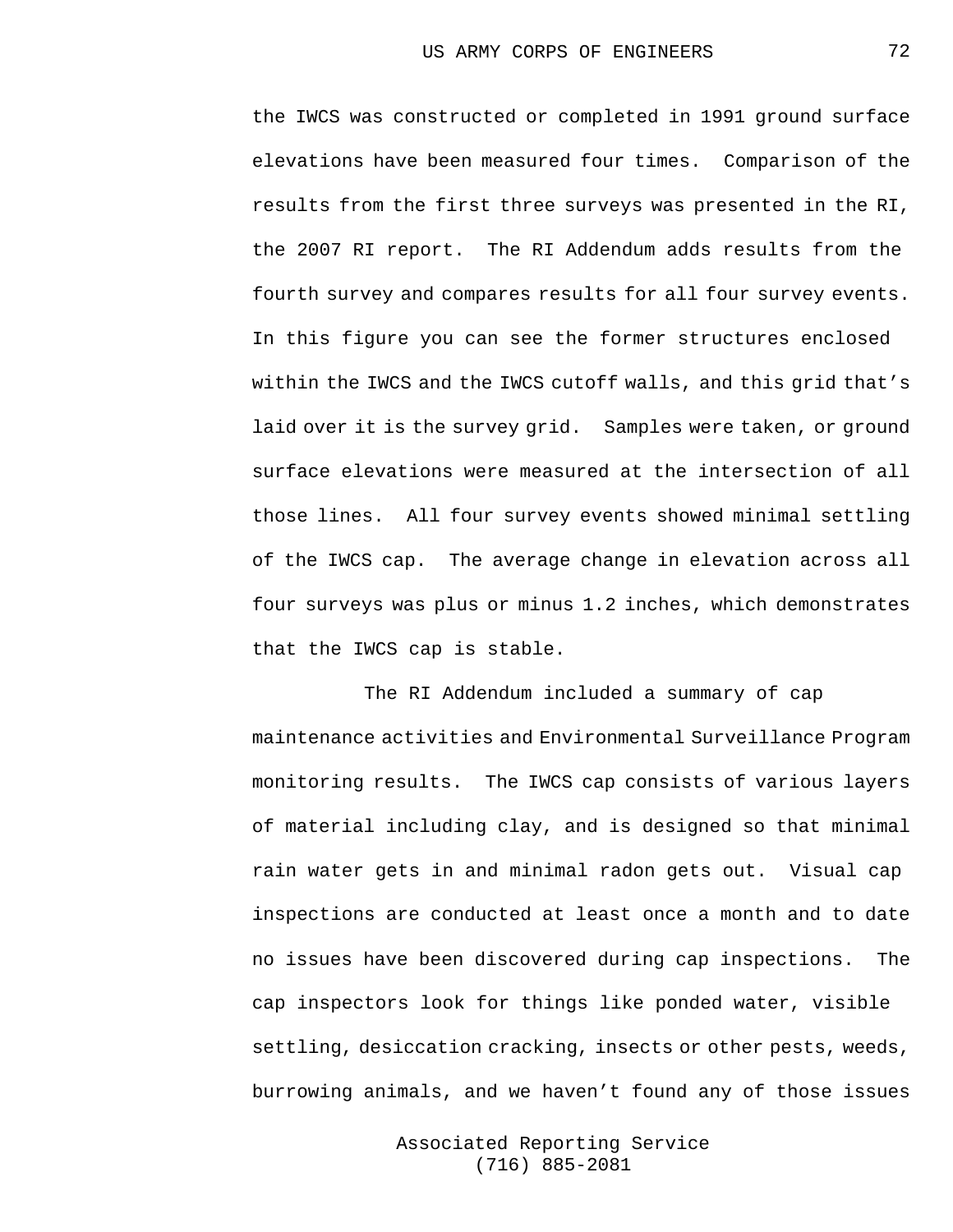to date. A layer of grass covers the IWCS to prevent erosion and desiccation cracking and the grass layer is maintained through aeration, dethatching, fertilization, irrigation and other turf maintenance procedures, some of which you see here.

The NFSS Environmental Surveillance Program was initiated by the Department of Energy in 1981, which was prior to the construction of the IWCS. The program was established to monitor environmental media and ensure protection of human health and the environment. The Environmental Surveillance Program has been expanded over time and currently monitors groundwater, surface water, sediment and air for radiological parameters such as radon and external gamma radiation. Key components of the Environmental Surveillance Program that provide the best indication of cap performance include radon-222 flux monitoring, external gamma radiation monitoring, and radon gas monitoring. The radon-222 flux monitoring is the most direct indicator of cap performance and integrity because it's measured using radon flux canisters placed directly on the surface of the IWCS. You see one of these, that's what the radon flux canisters look like and this is a graphic that shows the location of how they are placed on the IWCS. Radon-222 levels are comparable to background levels and demonstrate the continued effectiveness of the IWCS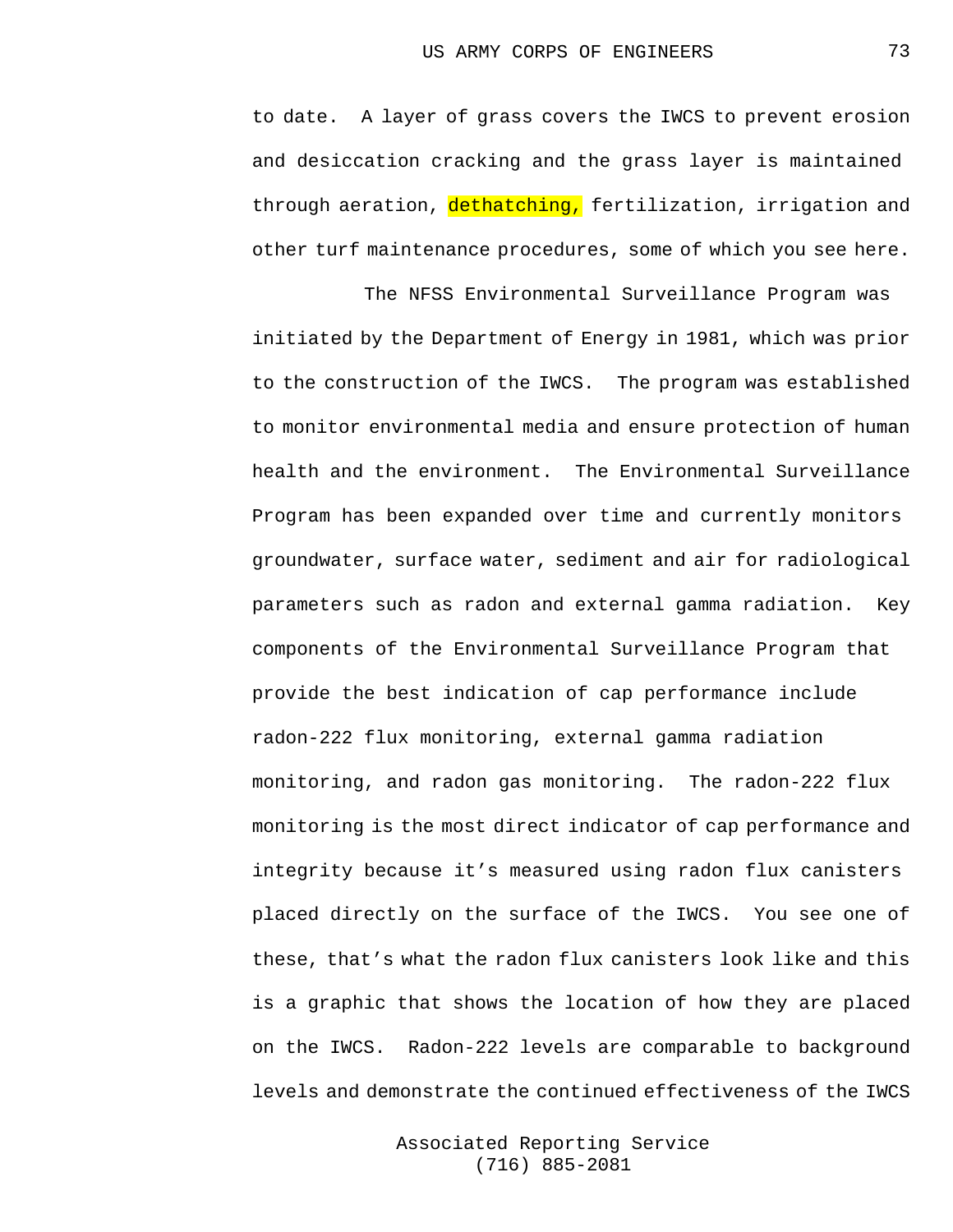cap in reducing potential for radon migration and exposure. External gamma radiation is monitored using radon detectors located around the IWCS and at the perimeter of the site. One of the contributors to gamma radiation is radium 226 which is currently stored in the IWCS. That external gamma radiation detector is pictured here. It's the right one. The detectors are used to measure external gamma radiation doses and are switched out twice a year. External gamma results continue to be at or near background levels and are well below the Department of Energy guideline levels. Inhalation is the most serious pathway for exposure to radon, so radon gas monitoring is performed at 5.6 feet above ground level, which is the height used to represent the human breathing zone. Radon gas monitoring is conducted using rad track detectors. That's what this looks like right here. It's the white canister here. The top right photo shows one of the detectors being changed out, so you can see how far above the ground it is. And it's right at or within the human breathing zone. Results of the radon gas monitoring continue to be well below the Department of Energy off-site limit.

To evaluate the possibility that wastes stored within the IWCS are contributing to groundwater contamination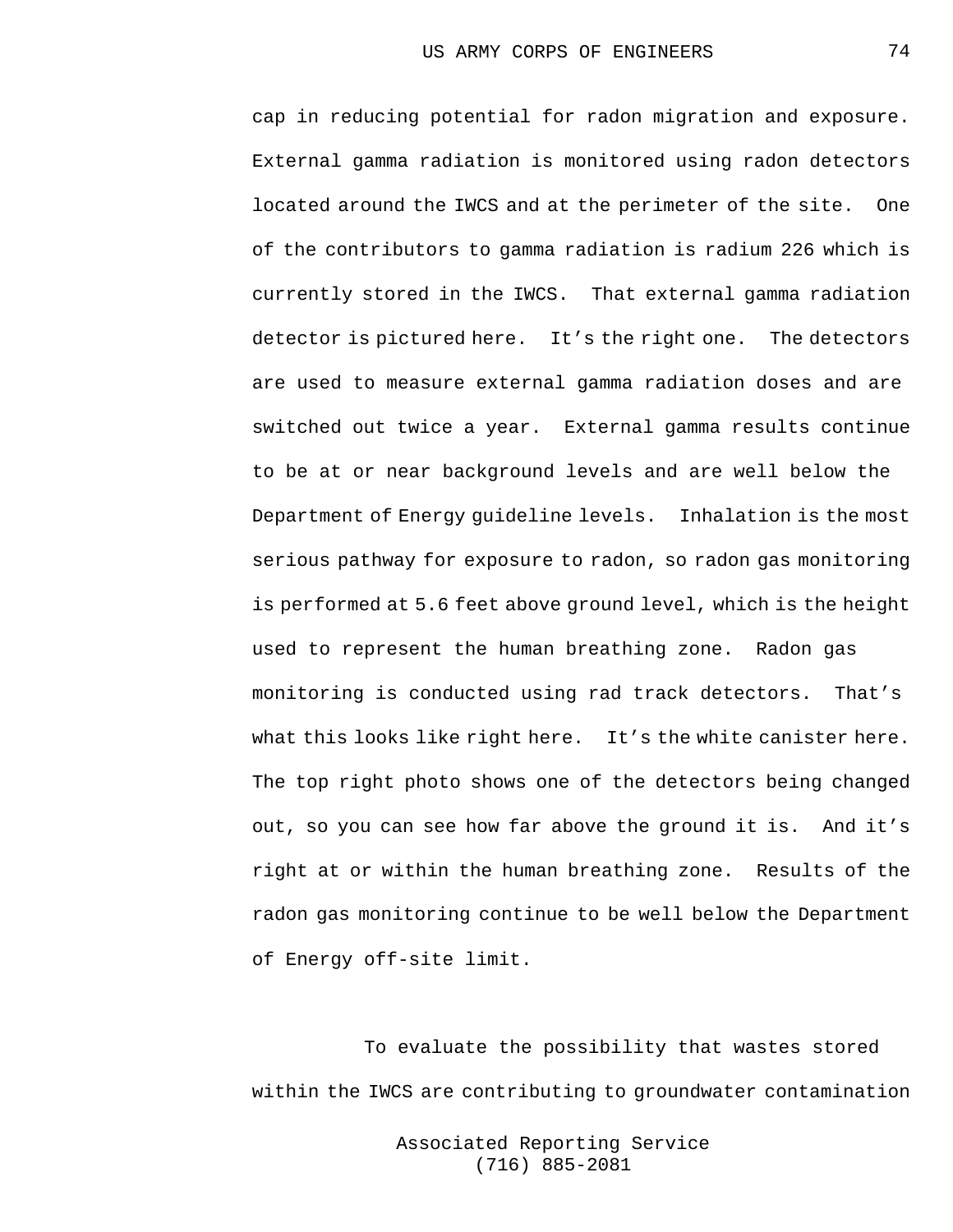the RI Addendum included a review of historic aerial photographs and groundwater trending data. This data and the historic evidence indicate that uranium contaminated groundwater in the vicinity of the IWCS is due to activities conducted prior to IWCS construction and these releases were later cut off by installation of the surrounding slurry wall. This figures shows how closely the historic operational areas correlate with existing impacts to groundwater. The figure shows that the Department of Energy estimated -- I'm sorry. The figures shows the area that the Department of Energy estimated to be radiologically contaminated prior to remediation. The area of actual contamination was larger so when the Department of Energy evaluated the contamination the areas that were removed were actually more extensive than what is shown on this figure. These additional removals also match the footprint of the uranium contaminated groundwater. The noted operational releases on the slide here include a suspect area, a suspect spill area north of the IWCS which was identified by radiological surveys of the area. Runoff from the former R-10 pile which is now enclosed in the IWCS but it ran west, spills of pitch blend or uranium ore residues north and east of the IWCS and the surface storage area for contaminated scraps off of the IWCS down there. If the IWCS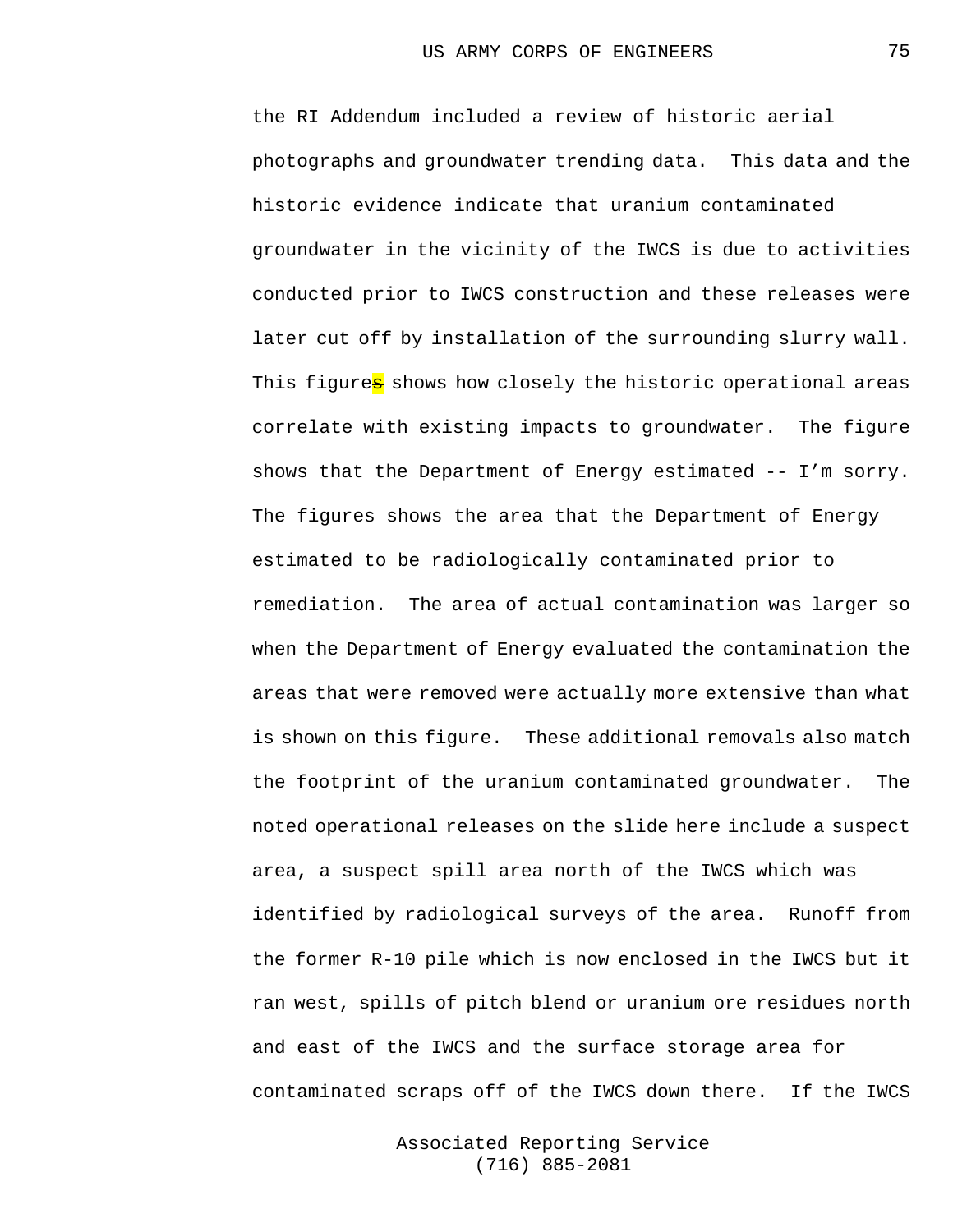was performing as designed, groundwater sampling results at wells used to monitor cell integrity would be expected to show increasing concentrations of radio nuclides over time. To further assess this possibility, the RI Addendum looked at long term concentration trends in groundwater using data collected from 1997 through 2010. The RI Addendum looked for evidence of increasing or decreasing trends of uranium and radium in groundwater near the IWCS. No clear trends of increasing radionuclide concentrations were observed in groundwater in the vicinity of the IWCS. This slide shows an example of the graph used to study trends in groundwater. The data for this well, Well A45, shows a declining trend of uranium concentration. Well A45 is located just outside the slurry wall on the northeast corner of the IWCS. Long term trends in groundwater data for total uranium shows steady states and declining concentration levels which is evidence that the IWCS is performing as designed. The Corps plans to conduct additional field activities during the balance of Feasibility Study including an investigation of the integrity of underground utility lines south and east of the IWCS as we've just discussed. In the meantime the Corps will continue to closely monitor groundwater contamination near the IWCS as part of the Environmental Surveillance Program. Enhancements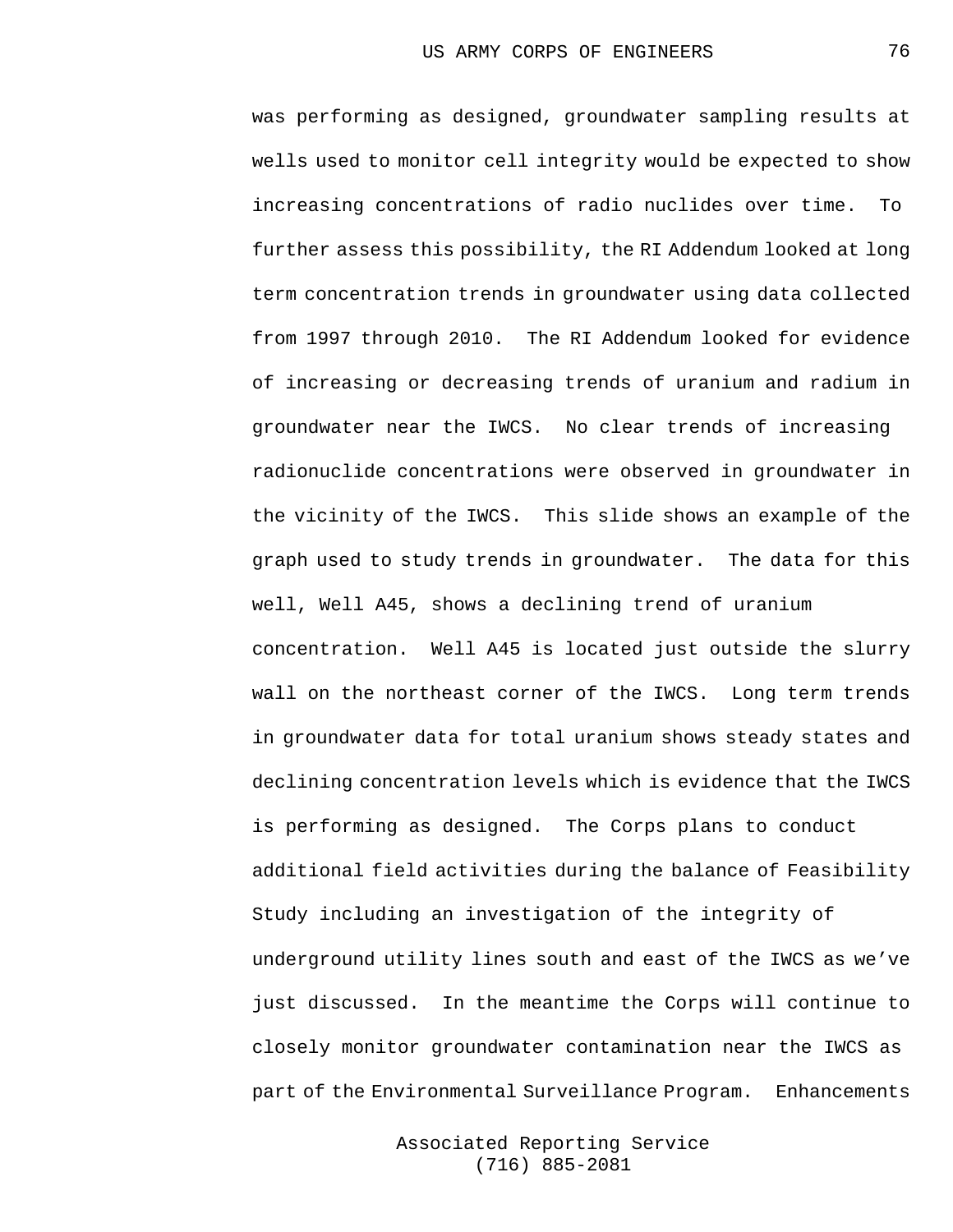already made to the Environmental Surveillance Program in the fall of 2010 include the addition of 21 groundwater monitoring well locations; 17 of these 21 wells are located in the vicinity of the IWCS.

In further evaluating pipelines in the vicinity of the IWCS the RI Addendum first looked at as-built drawings for the former LOOW freshwater treatment plan buildings which are now located in the southern section of the IWCS. These drawings show that the pipelines were built without bedding material which may act as conduits for contaminant release. In addition the drawings show that the LOOW freshwater treatment plant building foundations and connecting pipelines are located in the upper clay till. The clay's low permeability reduces the potential for contaminant releases outside the pipelines. The RI Addendum also looked at historic photos and engineer drawings for the IWCS. These documents show the pipelines connecting the former -- the former LOOW freshwater treatment plant buildings were removed, filled and the ends plugged. This further reduces the possibility of contaminant migration for the pipelines within the IWCS. During IWCS construction pipelines extending through the, what we now call the cutoff wall, were cut both inside and outside the wall itself and portions of the pipeline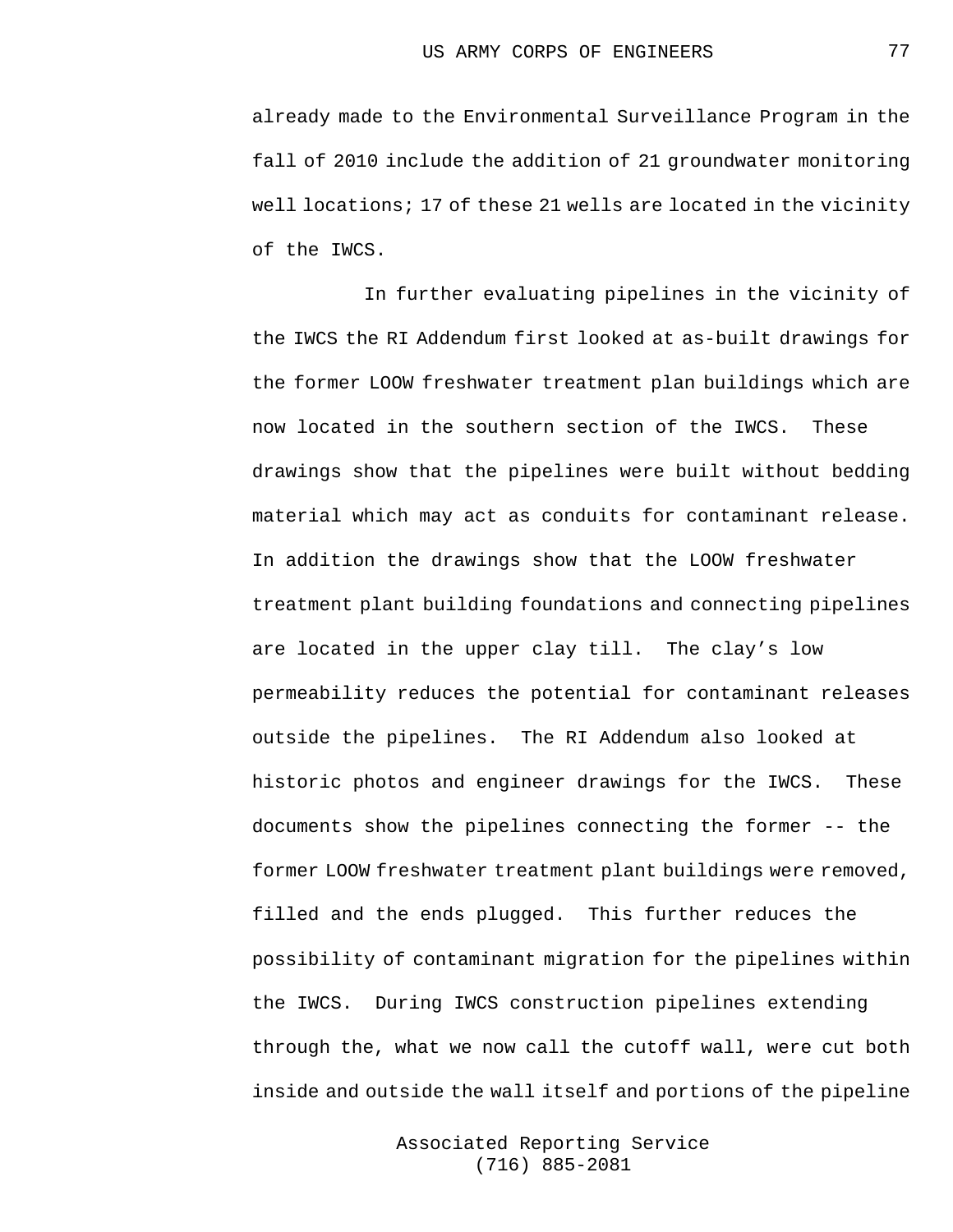were removed, the portions that would have extended through the wall itself. So the pipelines are not transporting contaminants through the IWCS cutoff wall.

As previously mentioned, last week the Corps had a conference call with some members of the community. One item that continues to be a community concern is the pipeline. Again, as part of the field work for the Balance of Plant Feasibility Study the Corps intends to investigate areas in and around the pipelines to address community and stakeholder concerns and to determine whether pipelines may be contributing to groundwater contamination in certain groundwater models, which was the slide we showed, the OW11-B and TWP-A33. Next.

Historic records indicate that between 1952 and 1954 radiological contaminated materials which may have contained plutonium and other fission products were brought to the NFSS from the Knoll's Atomic Power Lab in Schenectady, New York and from University of Rochester in Rochester, New York. Historic records also indicate that in the late 1950s the majority of the KAPL materials were shipped for burial at Oak Ridge Natural National Laboratory in Tennessee. However, since comments regarding the potential for plutonium and fission products at the NFSS were received the issue was further investigated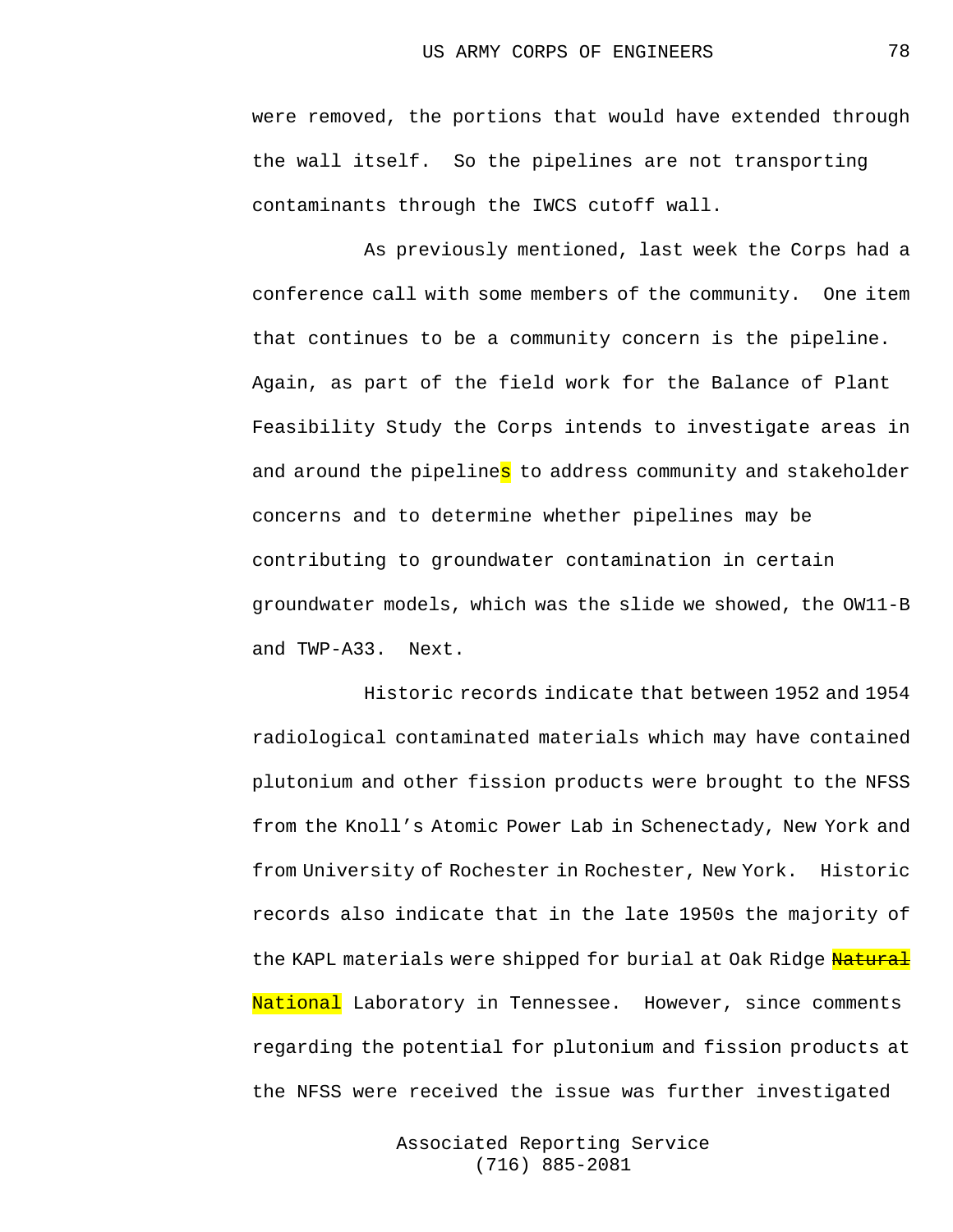during the RI Addendum. The predominant radionuclides expected at the NFSS include radionuclides from the decay series for naturally occurring uranium. Since plutonium was not part of these decay series the RI database included limited analysis for plutonium. During the RI plutonium analysis was completed for 59 samples collected from the areas where the KAPL material and the materials from the University of Rochester were known to have been stored, specifically the Baker-Smith Area and building 401. The RI Addendum included plutonium results for an additional 107 samples of various environmental media which were collected to supplement that RI data.

As part of the investigation for plutonium and other fission products, the RI Addendum included a review of available historic records concerning radiological materials brought to the NFSS, results for 17 samples that were collected as part of the RI and were later analyzed for plutonium and those results were inadvertently excluded from the RI. They're reported here. And then also plutonium results for an additional 90 samples collected during the RI Addendum investigations.

In total, during the RI and RI Addendum field investigations, 166 samples of various environmental media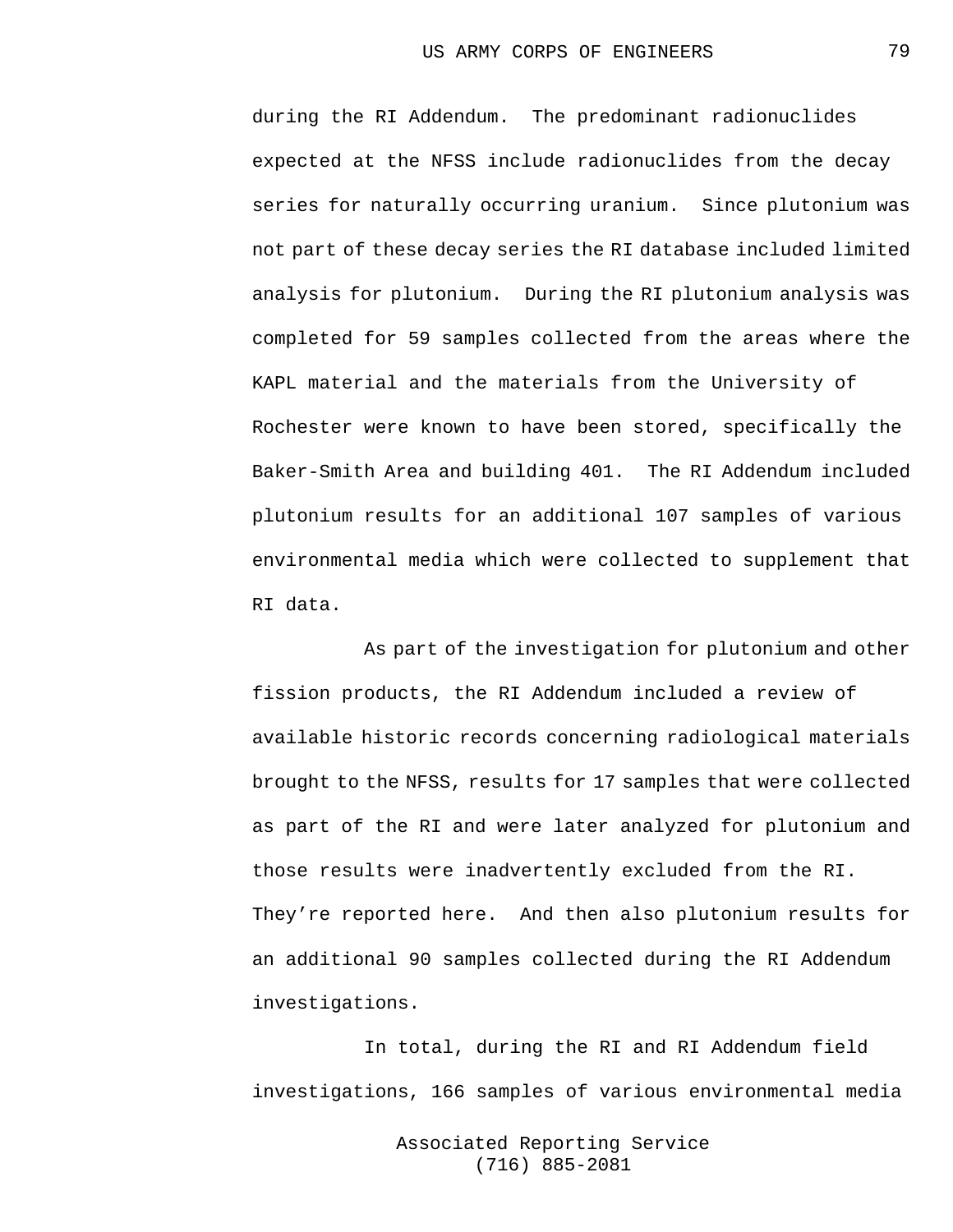were analyzed for plutonium. Plutonium was not detected in any of the 90 RI Addendum samples; 7 of the RI samples were reported as having detectable levels of plutonium which are highlighted on the slide in green. They're in dark triangles but we drew the green circles around them so you could kind of pick them out a little easier. However, 2 of these 7 detects were later recorded as false positive results; 2 other samples showed uncertain results but could not be fully discounted. These 2 samples came from subsurface soil and soil beneath a building foundation slab. The 3 remaining samples were surface samples that contained plutonium at or near levels that you would expect to see due to atmospheric fallout from testing of nuclear weapons and are unrelated to the Niagara Falls Storage Site operations. Whatever the source of the plutonium may be, plutonium concentrations observed at the NFSS do not exceed health risk based levels so it poses little to no risk to humans. Based on the low number and concentration of plutonium detections as well as the analytical uncertainties of the measurements at such low concentrations, plutonium is not believed to be a significant or widespread contaminant at the NFSS. Since the investigation for plutonium provided evidence that its presence on site is negligible, it can be considered a low risk radio nuclide at the NFSS. However, we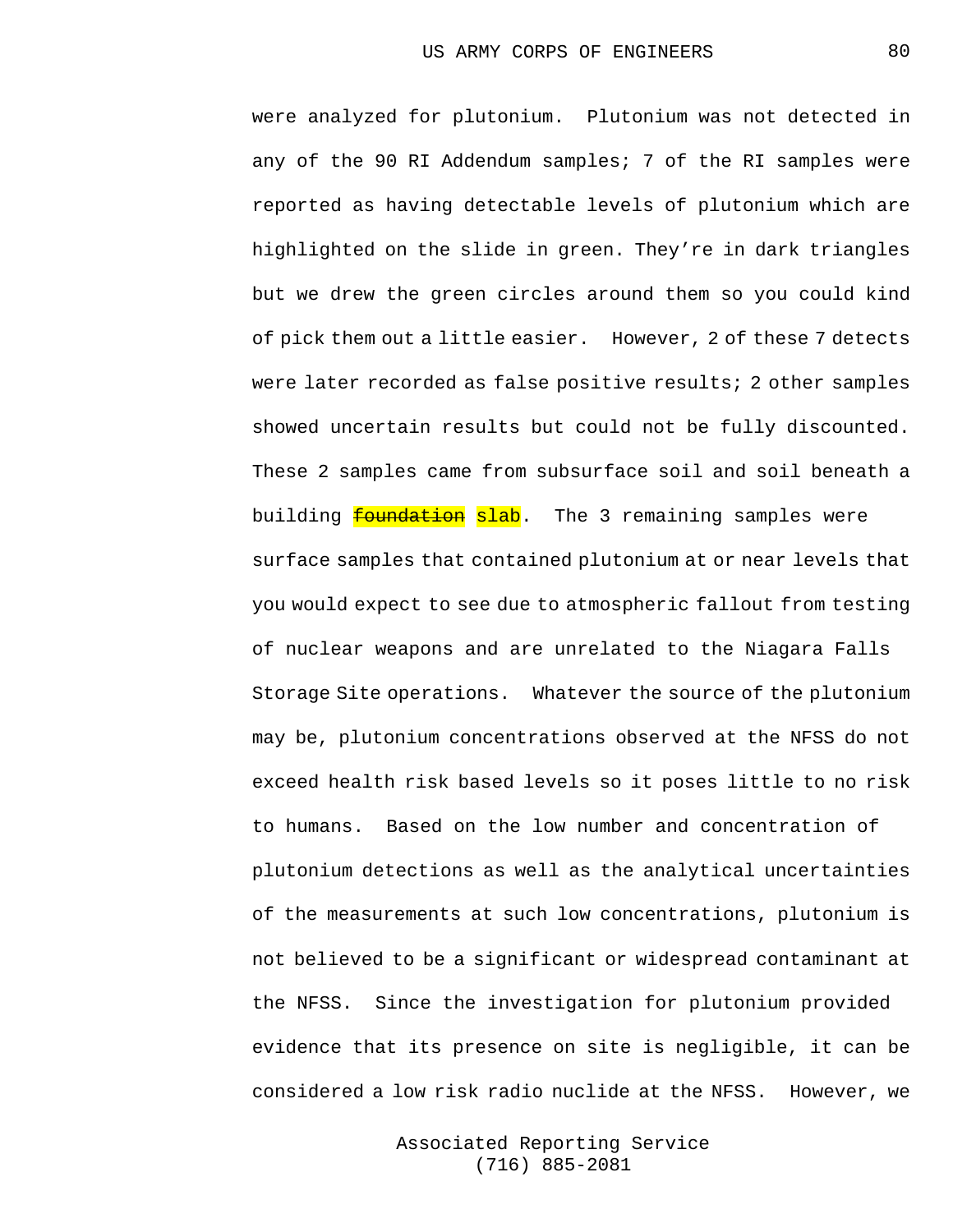do intend to continue to analyze for plutonium as we progress into the Feasibility Study.

In preparation for the IWCS Feasibility Study the Corps released fact sheets describing the objective of a series of technical memoranda. Public comments were received on these objectives and the comments are being considered during development of the technical memoranda. The public will once again be provided the opportunity to comment as each technical memoranda is released, and responses to those comments will be posted on the project website and will also be considered during development of the Feasibility Study.

Throughout the remedial process the Corps continues to maintain the website. It will monitor environmental media at the site and report monitoring findings from the Environmental Surveillance Program in its annual report. Now we're open to discussion for any question on those last points.

AMY WITRYOL: Could you go back to slide 42, I think, or 43. The one with the green shaded circles. Okay. I don't have that slide in my hand now.

HALLIE SERAZIN: Right. You don't. This was a last minute addition. Basically it's the slide before it but we added the green highlighting just so that your eye could more easily pick up those 7 detects.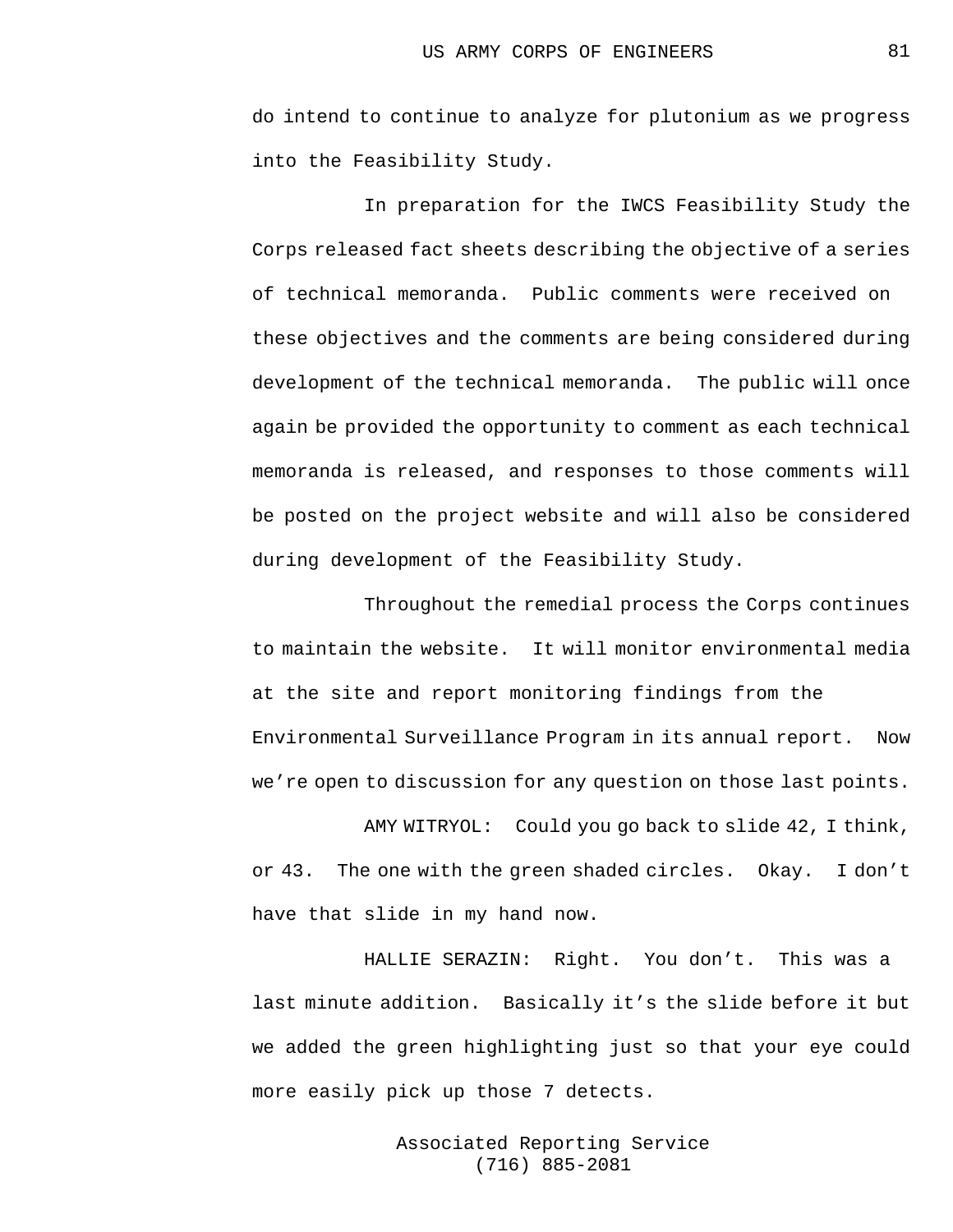AMY WITRYOL: Could you send us a copy or post it  $\cap$ n --

HALLIE SERAZIN: The whole presentation will be posted on the project website.

AMY WITRYOL: Okay. And I had a couple of other comments. There was a slide saying that there was no clear trend in the analysis of groundwater and this, it's slide 39, selected well A-45. At our last meeting or the meeting before we talked about the need to trend the samples taken in the fall on a different trend line from the samples taken in the spring and the particular well that was being discussed which I think was the well that Ann was referring to earlier between the cell and the central drainage ditch. Those trend lines were going up if they were measured fall to fall to fall to fall to fall, spring to spring to spring to spring to spring, and I remember we talked with Jane and Paul Giardina about that. So I'm a little confused by this particular slide,it conflicts with that data. And to me suggests that the cell is leaking. That's why I make a point out of it.

HALLIE SERAZIN: This, I mean, granted, we did not separate them seasonally as you suggest, but I think that what we're showing here is a long term trend and so between 1998 and 2010 you do see seasonal fluctuation there. However,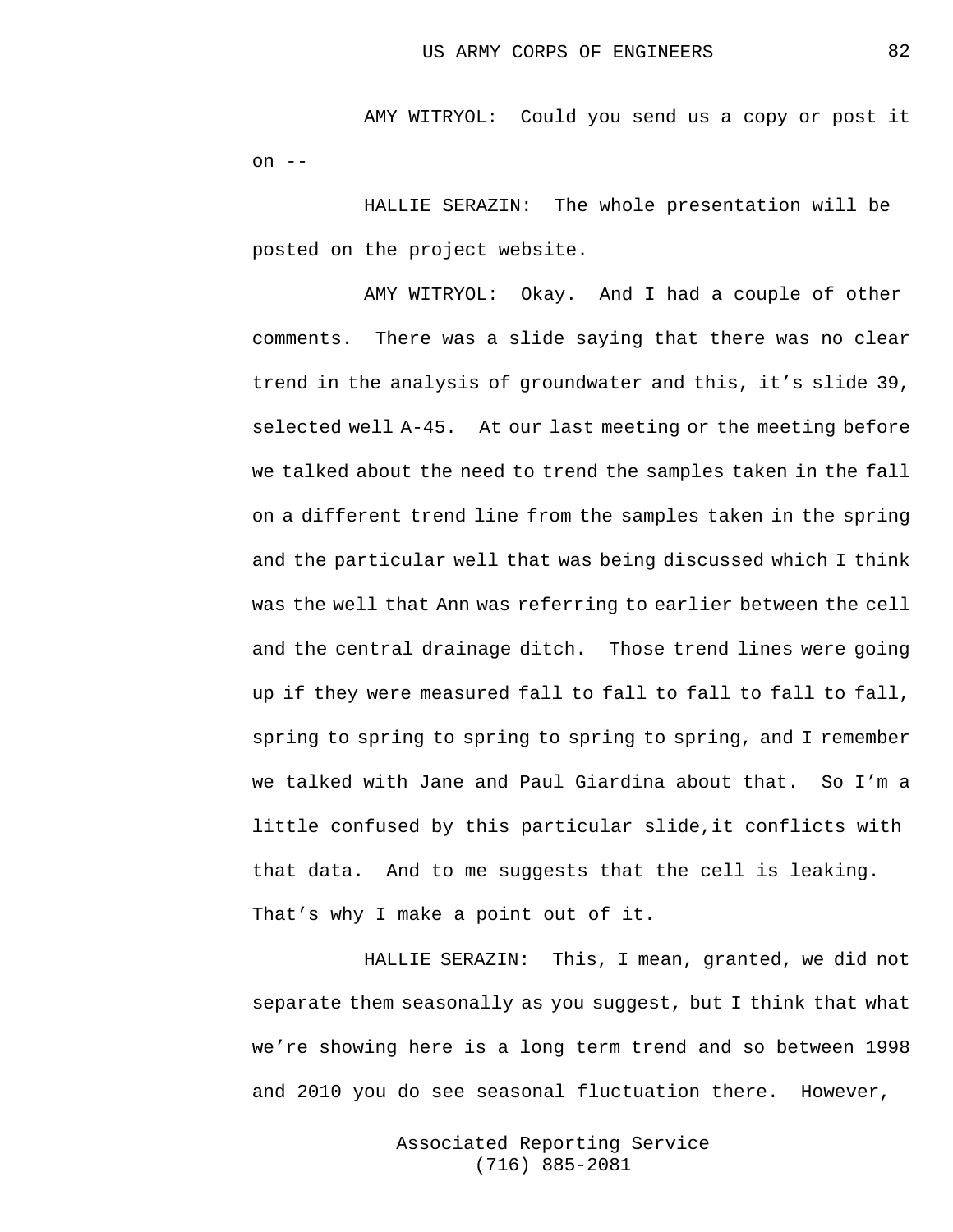putting all that data together, which you know, the blue, the dashed green line here in the middle, that kind of integrates all those findings statistically, you do see an overall downward trend in this particular well. Yes, Ann.

ANN ROBERTS: Just a comment. I think if you put up on the screen the equivalent analysis for well OW11-B, that's the one well that has an upward trend. The RI Addendum identifies it as a strong upward trend. The reading that Amy was talking about has actually increased up to 320 (micrograms per liter) now. So to say that there is no increase in trends total uranium in groundwater, I mean, you said in the vicinity of the IWCS. I think really it's a bit like cherry picking and saying the immediate vicinity. OW11-B is slightly further out but it is linked by pipelines, so I think that gives a false sense of confidence, that you know, it implies that none of the wells are actually showing an upward trend, yet OW11-B is very definitely.

MICHELLE BARKER: Just a point of clarification. OW11-B is definitely showing, it's an increasing trend. I think we differ in, you know, here we say no increasing trends for uranium for groundwater in the immediate vicinity of the IWCS. I think we feel comfortable saying that because we have wells closer to the south, that are not showing that trend.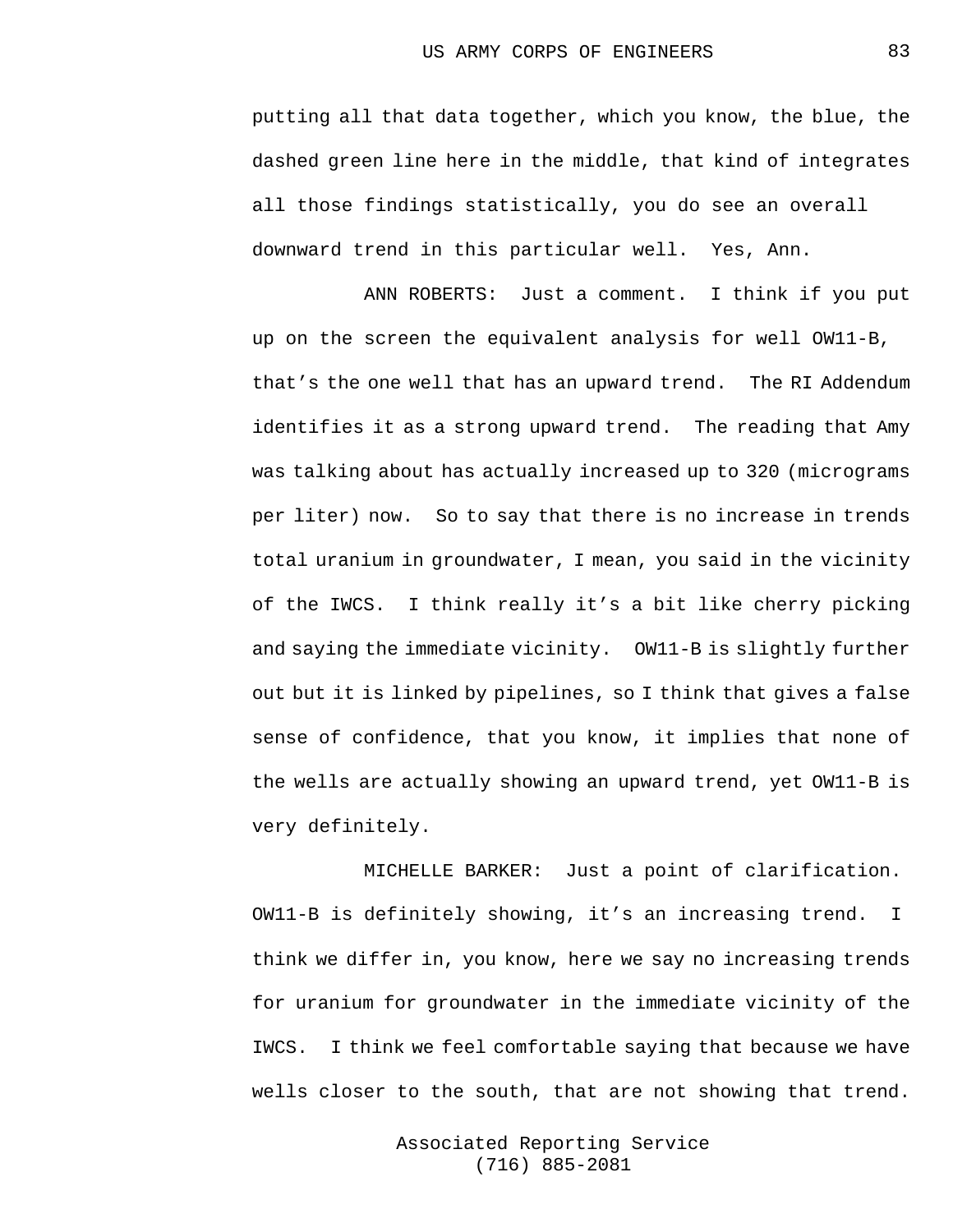So I think that's where we differ in our interpretation of that.

ANN ROBERTS: Just to come back on that, I think the fact that you have so many pipelines abundant in our area means that there could be preferential pathways so you won't pick up the normal contamination the way you normally would because it won't be migrating in the same way. So that doesn't really lessen my concern that because there is a well slightly closer that it hasn't picked up the leakage.

AMY WITRYOL: And I would add to that that if you've got a pipeline, now this is a 30 acre cell, and the dots that we're looking at proportionately on these slides are enormous in comparison to the relative size of the 6-inch well to the size of this 30-acre facility. So if you've got a well further out that's connected by a pipeline and the other end of the pipeline near the IWCS is closer to where the cell is leaking, then any of the other wells around that 30 acre area, I'm not comfortable that just because the closest wells aren't showing contamination, that doesn't give me any comfort.

It reminds me of a comment from a teammate on my high school field hockey team. She played halfback and she said how reassuring it was to know if the ball slipped by her, I was right behind her to let the ball slip by me as well. When I look at the wells, that's kind of how I feel, because it's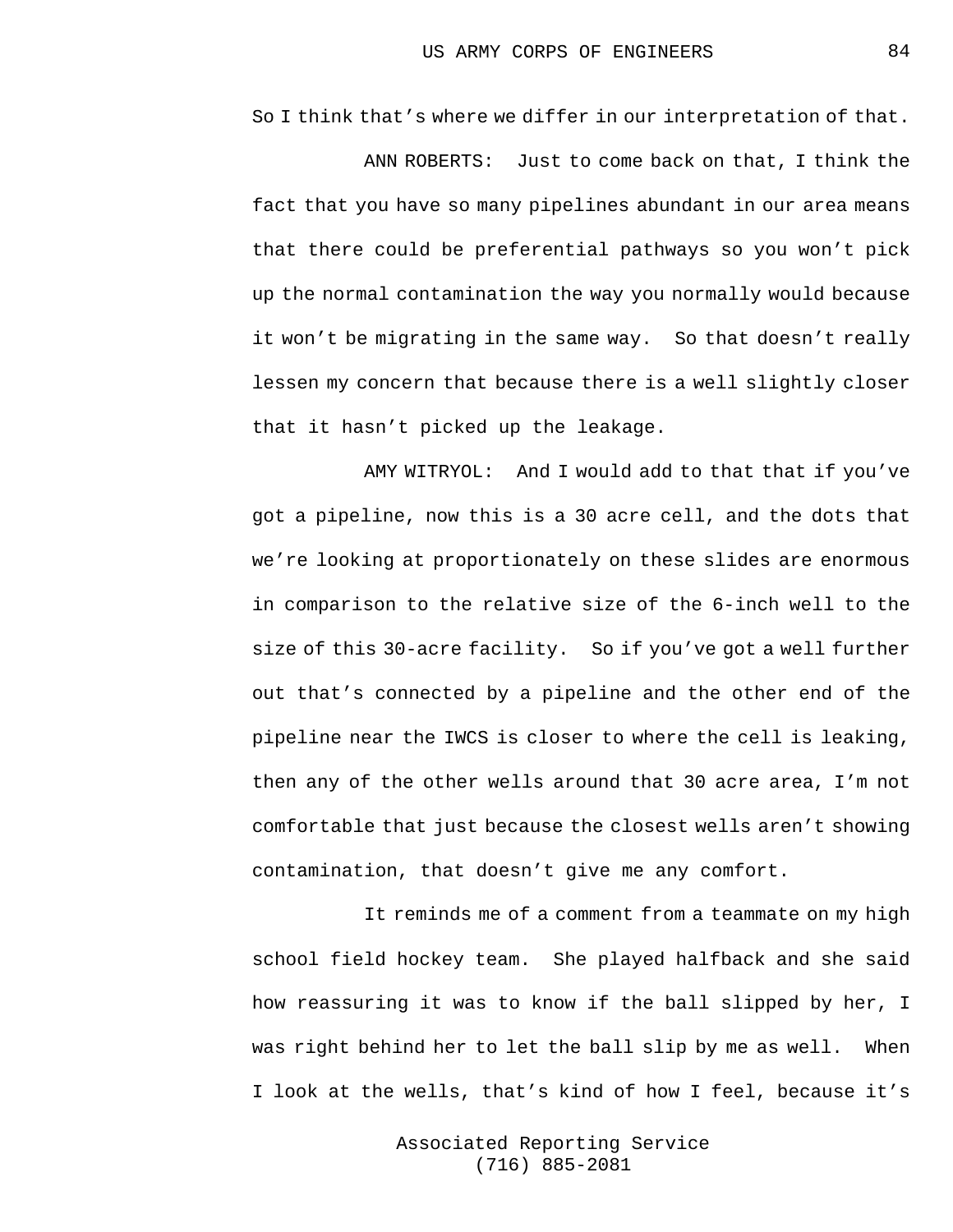a very big field out there. So I would urge the Corps to look at, when they look at the pipelines and see these high detections that Ann is looking at, look at the other end of the pipeline and its proximity to the IWCS because I didn't see any wells that would pick up the contamination in those particular pathways.

KAREN KEIL: I think when we talked, Ann, on the phone, we're pointing out here that there's no pipeline that crosses that dike. I mean, all the pipes that have been breached, when the dike was put in, the dike wall, all the pipelines were cut off. So there is no direct pipeline going into the IWCS any longer so there's no direct connection with the pipeline.

AMY WITRYOL: But if you've got the pipeline near the area of the IWCS that's leaking that could be picked up and then more quickly transported it doesn't necessarily mean that the pipeline is attached to the IWCS but if it's attached to an area that's near the IWCS that's leaking, and there's no well in between that area and that particular portion of the well –- (Inaudible) --

JANE STATEN: Hallie, it might be worthwhile to pull up that slide showing all the wells south of the cell, and pointing out some of those, because it's hard to tell from back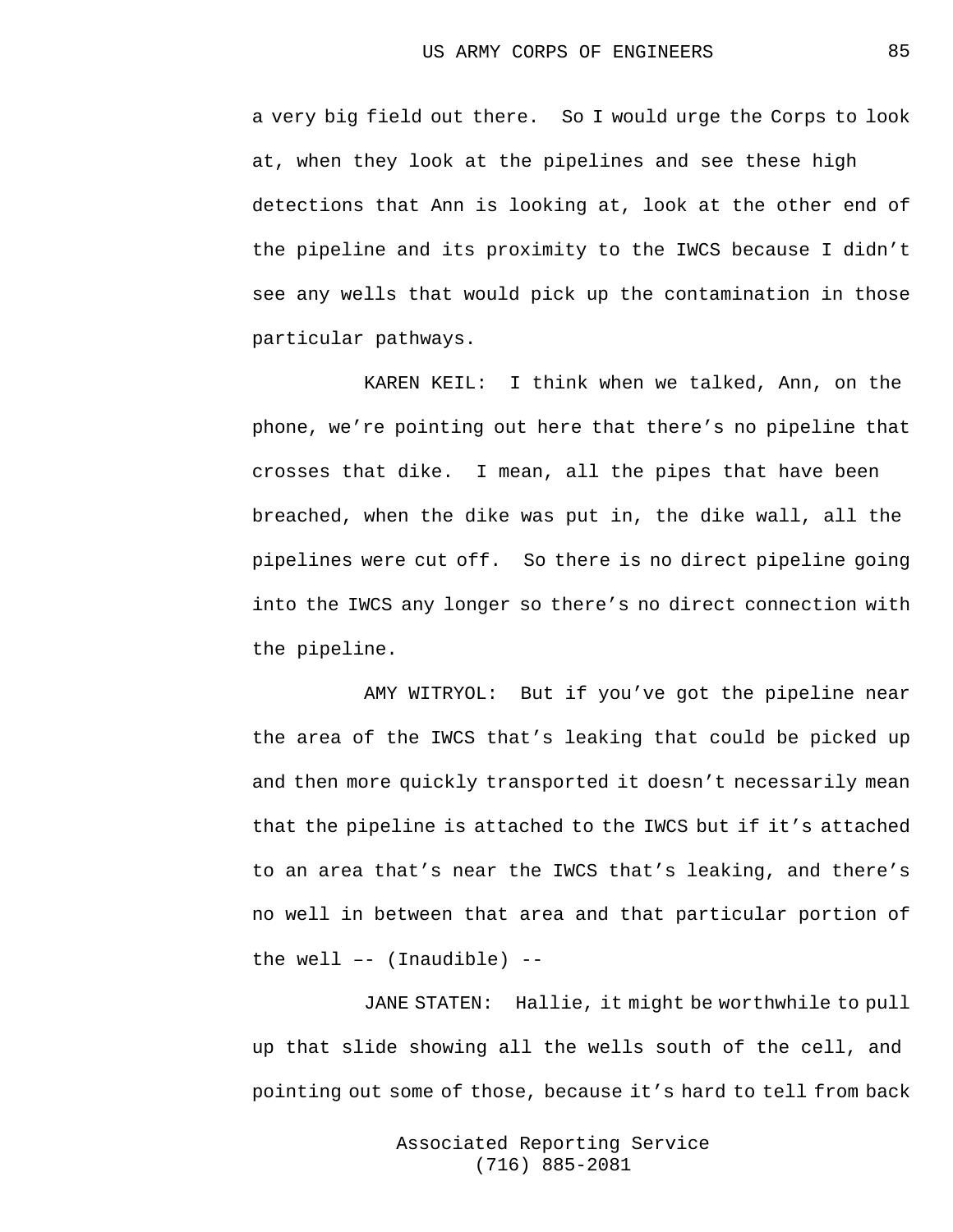here. I certainly couldn't read it if I didn't have a hard copy here. Maybe you could point out some of the wells and the concentrations and where they are relative to that temporary well point A-33.

HALLIE SERAZIN: Okay. Here's the well point that seems to be of concern. It's a temporary well point A-33 and it did have a very elevated concentration of total uranium - 958 micrograms per liter. However, if you look just north of that, which would be in the line between the IWCS and that elevated level, we have a well here that has 28.2 (micrograms per liter).

> JANE STATEN: And what well is that? HALLIE SERAZIN: That's OW06-B.

JANE STATEN: Okay. And that is a well that is part of our Environmental Surveillance Program and we did trend that well for uranium and the data shows a downward trend for that particular well. So we've been monitoring that for a long time.

HALLIE SERAZIN: Continuing on down here, now this would be southeast of the well of concern but we're at 19 (micrograms per liter) here. Other ones you see 8.3, 9.2, 8.3 (micrograms per liter) so in this area, I mean, there's a reason that this area of contamination is configured this way.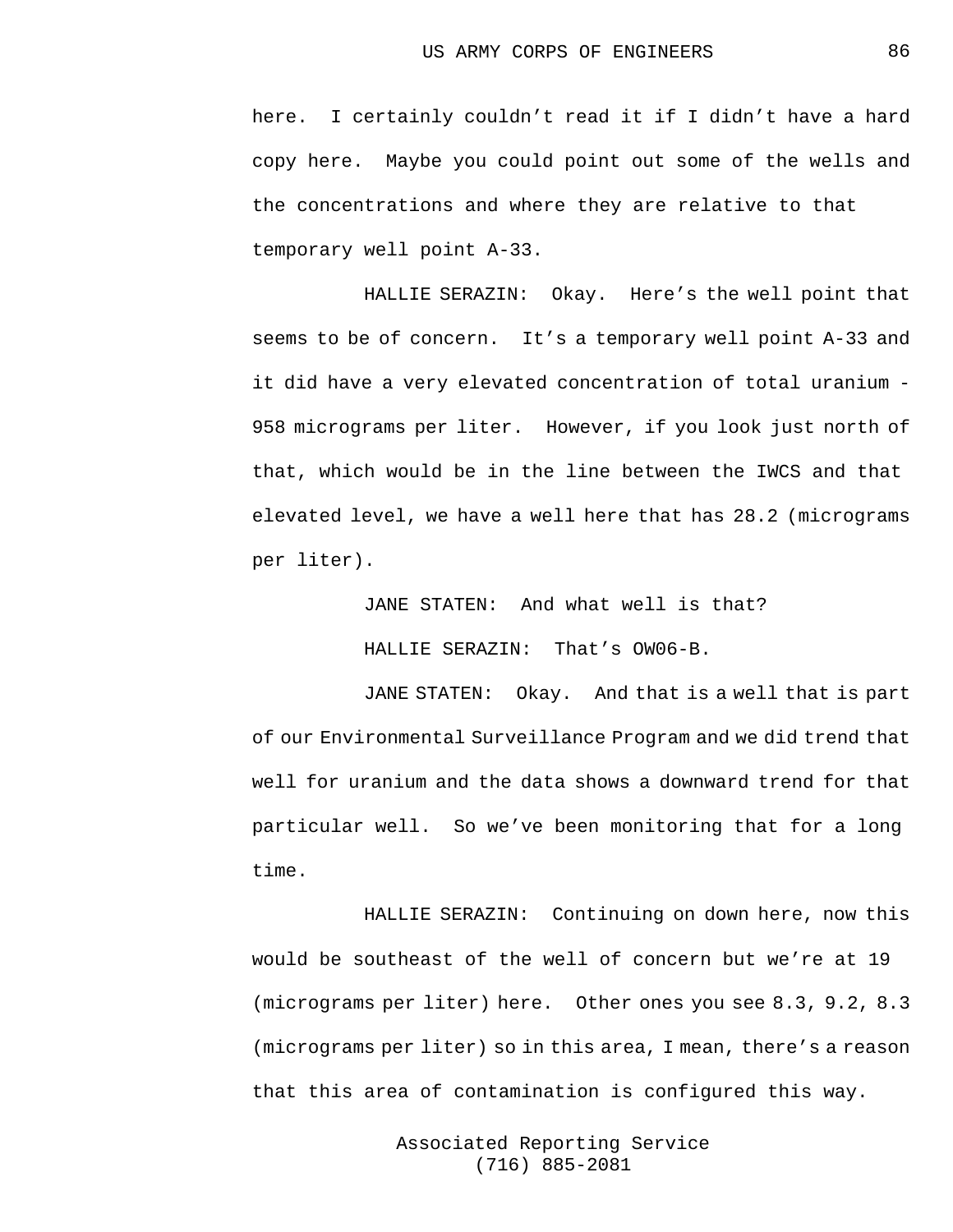JANE STATEN: And then maybe you could move up along the east there, there's another well NW --

HALLIE SERAZIN: Which one?

JANE STATEN: MW862, west of OW11-B. On the east side of the IWCS.

HALLIE SERAZIN: Okay. Up on the east side here, this is at 12.6 (micrograms per liter). And we're not disputing that this level out here at OW11-B is elevated. We're saying that we have intermediate wells, wells located between the IWCS and that elevated level that are lower.

ANN ROBERTS: But they are all connected by pipelines, the elevated levels.

HALLIE SERAZIN: You're saying this is connected by  $-$ 

ANN ROBERTS: I'm saying that the TWP-833 is on a pipeline which is not shown on your diagram. There is another pipeline coming out of building 409 that's not shown.

MICHELLE BARKER JANE STATEN: And that leads to the 10-inch water line, I believe.

ANN ROBERTS: And then the 10-inch water line connects further up where it intersects the sanitary sewer. That's were the contamination was highest in the RI. And that is immediately a gradient of the well OW11-B which is now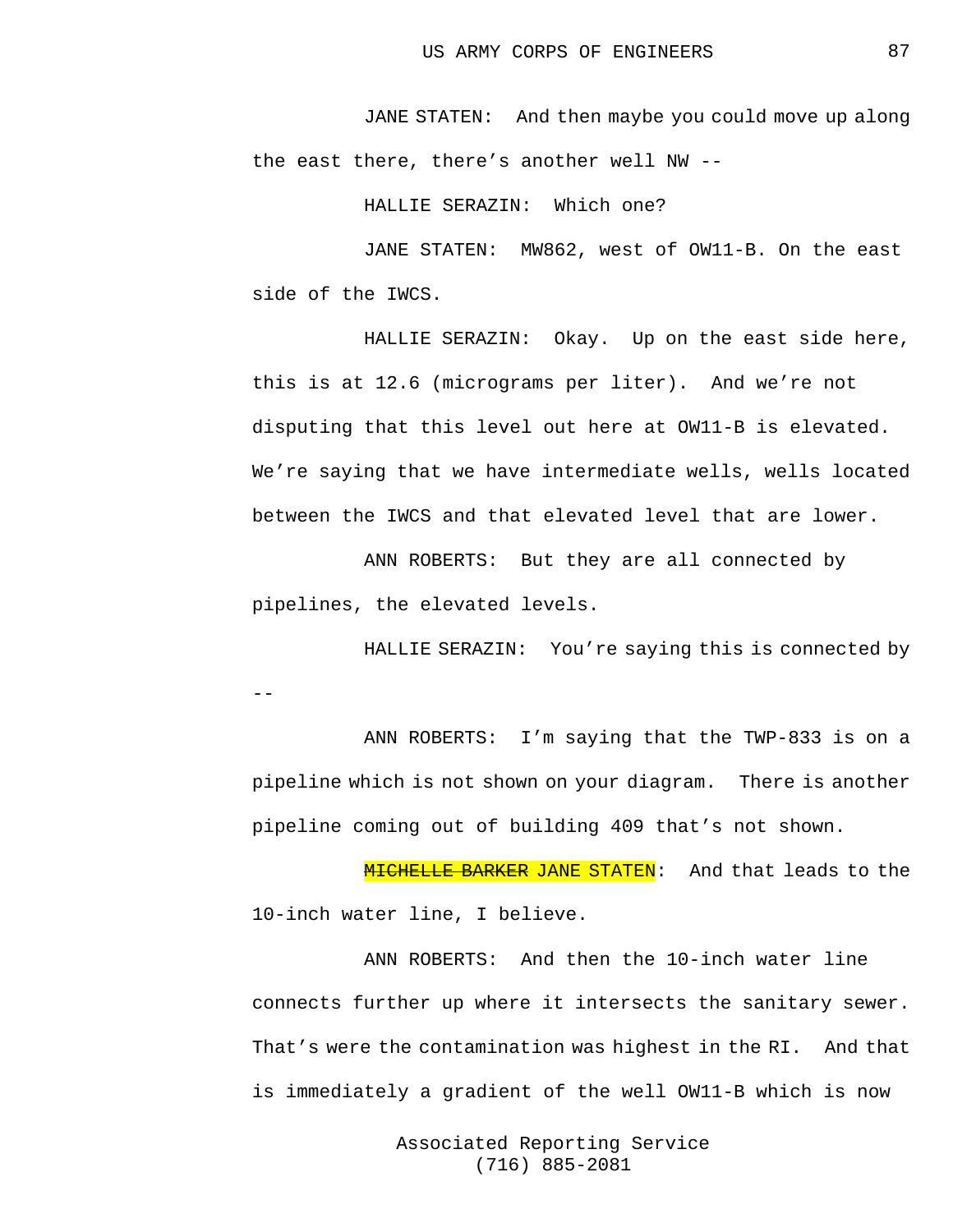showing 320 picocuries per liter. There is a connection.

AMY WITRYOL: And I'm not sure I agree that there are wells in between the area of leakage of the cell and the southernmost part of that pipeline that comes down, you know, angled like this from the direction of the central drainage ditch and the well of concern, what was it, well OW11-B, Ann? Yeah. So, I mean, if you've got leakage from the building south into that other structure and it picks up the pipeline it bypasses the other wells.

HALLIE SERAZIN: You know, I think these are plausible theories. And I think the Corps –

AMY WITRYOL: And we discussed them a couple of times over the past couple of years so I have to reiterate my disappointment that the public didn't see the Sampling and Analysis Plan before it was instituted and obviously therefore didn't have an opportunity to comment on it, even though we did raise this point before that sampling plan was created.

MICHELLE BARKER: Yes. We're adjusting that now and I know Ann is really actively involved in looking at this area and is going to be sending the Corps some recommended well locations, so in that case this is -- that was the past. This is an opportunity now to adjust the areas that you're concerned with.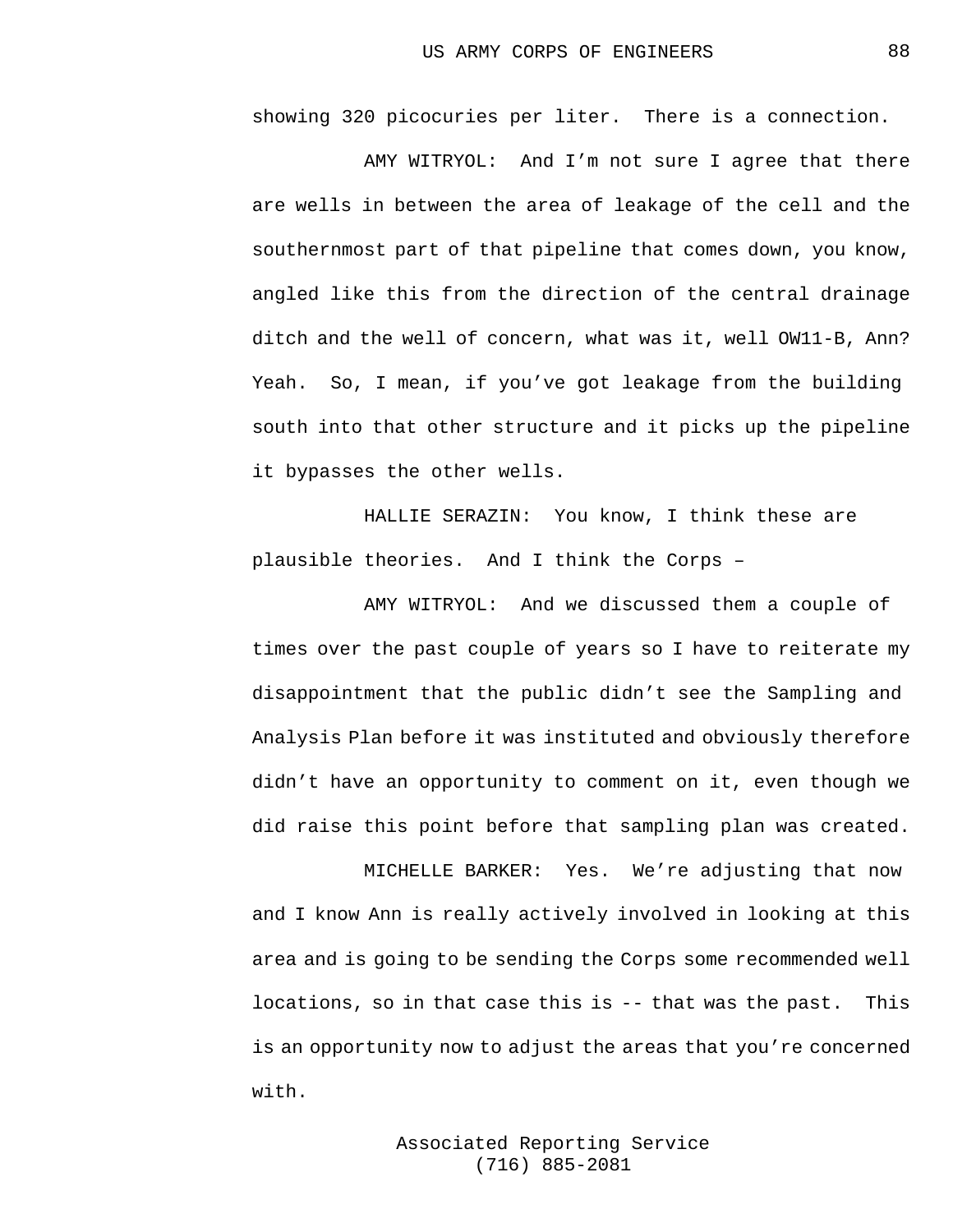AMY WITRYOL: Well, I guess my concern is that the cell is leaking and I was told at the beginning of the meeting that regardless of those conclusions the Army Corps' position is going to continue to be that the cell is not leaking. My tendency is to look at the information and follow where it leads me as opposed to predetermine the outcome. If you've predetermined the outcome that the cell is not leaking I'm wondering why we're going to spend millions of dollars doing that investigation.

HALLIE SERAZIN: Amy, if the concern is that pipelines are acting as a conduit for contamination, that's a different, that's a separate issue from saying that we think the IWCS is leaking, and I think that's what we're trying to point out with the slide. You can't just look at this elevated point and this elevated point and connect the dots. If that is in fact a pipeline that, and we agree that that is a plausible theory, but that particular pipeline does not penetrate into the IWCS. So that's not evidence that the cell itself is leaking.

AMY WITRYOL: Well, I would say that there is no evidence that it's not leaking because the other end of that pipeline connects to another conduit where there is, from what I can see, no well between that southern wall, and if leakage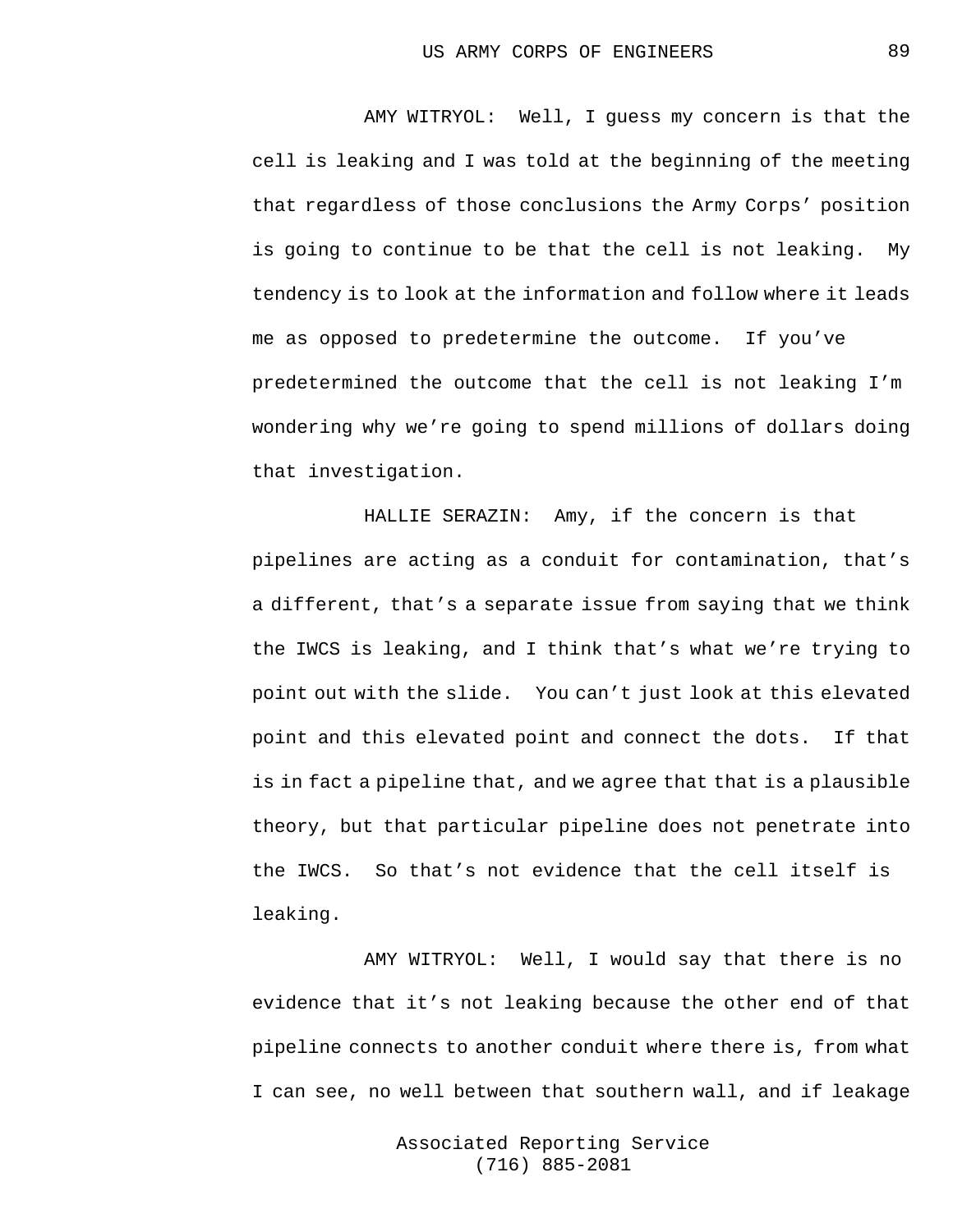is going south or southeast wouldn't hit any wells before picking up that pipeline and then zooming up towards the central drainage ditch. So I guess again I would reiterate because this didn't get looked at for reasons that are still unclear to me, there's not enough information to conclude that the cell is not leaking.

I mean, it's just troubling that the area that we focused on, not just now but earlier, several times, was somehow overlooked, you know, before coming to this conclusion. And even the agencies, DEC and EPA after the Remedial Investigation concluded that there wasn't enough data to reach the conclusion that the cell is not leaking. And therefore, the precautionary approach predicts us, you know, compels us to say that until you can demonstrate that the cell is not leaking, and we're looking at some very, very high levels, well above what we would expect for preexisting contamination, we should fill those data gaps to demonstrate that the cell isn't leaking.

HALLIE SERAZIN: And I guess I would say that we have a lot of data already, and it's wrong to look at a single well point in isolation. This is a data set. This is an area of contamination and we're trying to understand it. We're trying to figure out where we can optimally drill wells to get the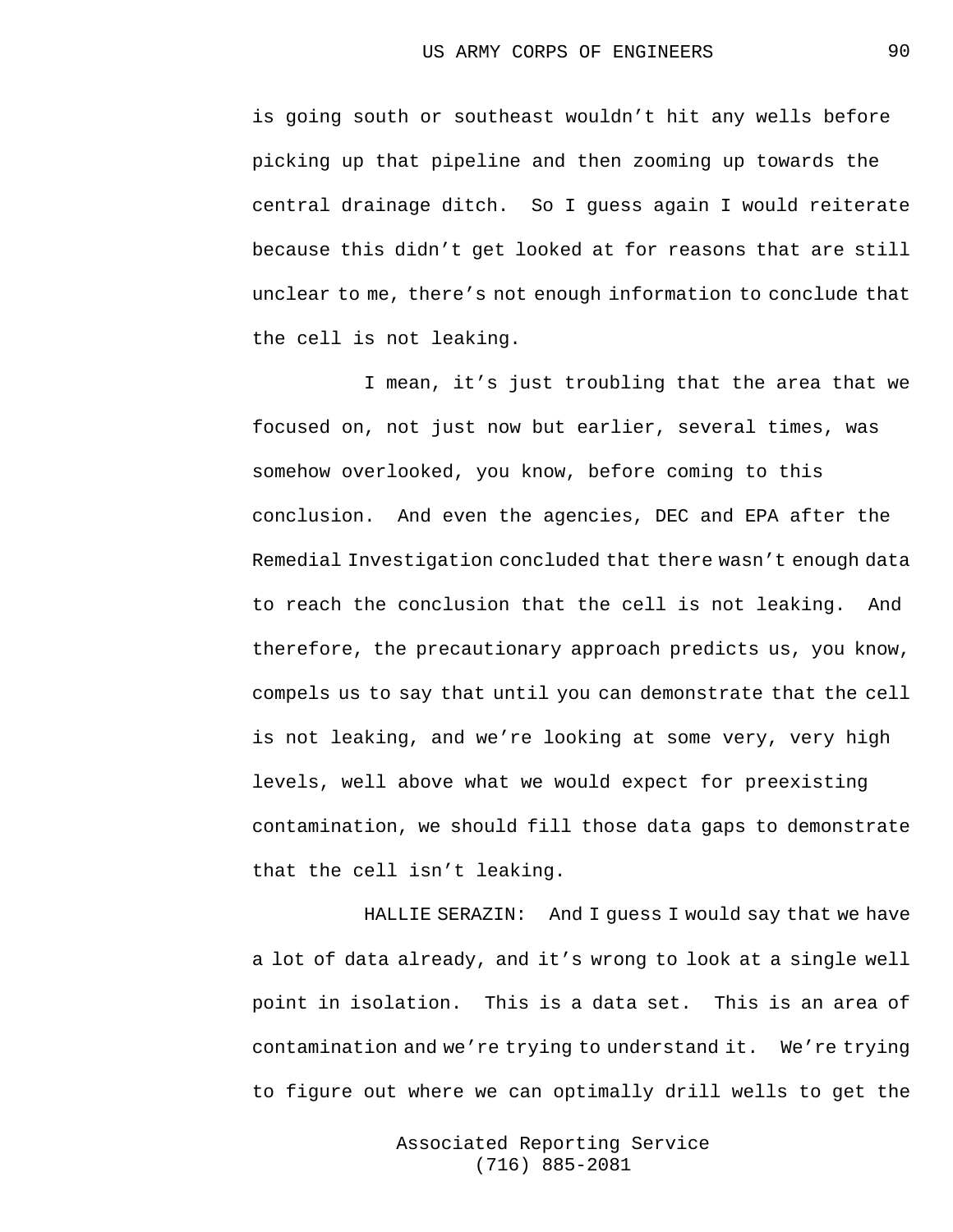best data, to get the clearest understanding. And that's kind of an ongoing iterative process and it's still ongoing. And you know, we welcome your interest in this and your theories about how contamination is moving and we intend to act on that.

AMY WITRYOL: Well, I appreciate that and I agree with that statement. I still haven't heard an explanation for why the public was excluded from seeing a draft and being able to comment on a Sampling and Analysis Plan, but it sure would go a long way towards giving us an assurance this evening that going forward before data is collected our input is going to be solicited, and in addition I'd like to ask, is there any data, any sampling that's been collected, where the data has not been QC'd and released yet to the public, because we did have some inadvertently excluded data from the last report that has now found its way into this report. Has there been any samples collected under FUDS or FUSRAP related to radiological investigation that has not yet been shared with the public because it hasn't been analyzed or QC'd?

JOHN BUSSE: There are some Environmental Surveillance Program samples that have been collected that are still in the process of being validated. They will be released as soon as the validation is complete and we ean do our analysis.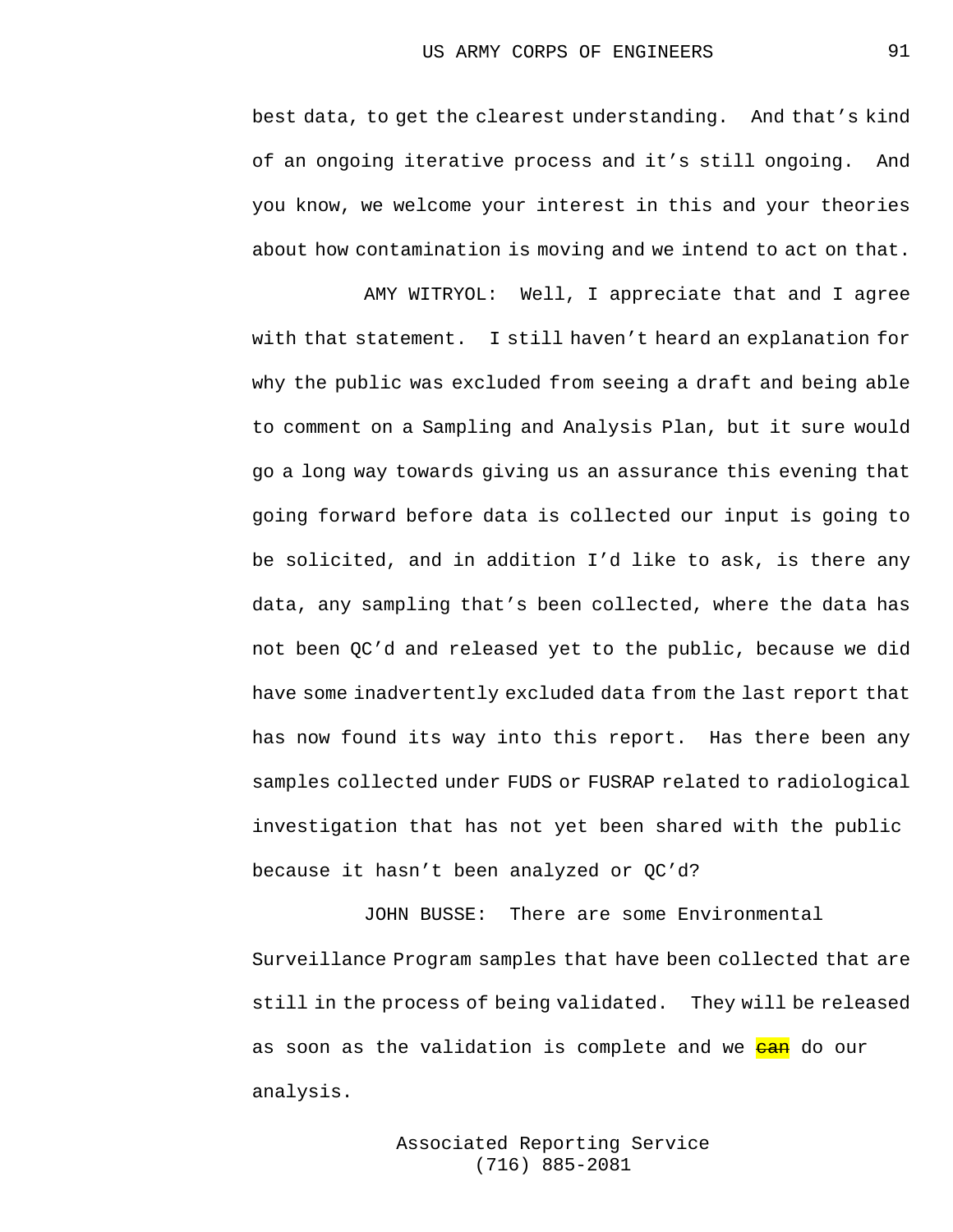AMY WITRYOL: And when do you expect that?

JOHN BUSSE: I would expect that probably within the next couple months.

AMY WITRYOL: And anything other than the Environment Surveillance data?

JOHN BUSSE: That's all that I am aware of. That's all that we have outstanding.

AMY WITRYOL: Okay. And --

JOHN BUSSE: And yes, we are seeking your input on well locations to alleviate some of your concerns regarding the pipelines. We'd like to address that.

AMY WITRYOL: But with respect to any data collection, any investigations, will the public be engaged?

JOHN BUSSE: The public will be engaged.

AMY WITRYOL: In advance as opposed to after the fact?

JOHN BUSSE: We actively sought out, and during our discussions with Ann last week we actually asked for input for well locations so --

> AMY WITRYOL: I understand that. JOHN BUSSE: -- if you guys want to provide those

 $-$ 

AMY WITRYOL: I just want the assurance that what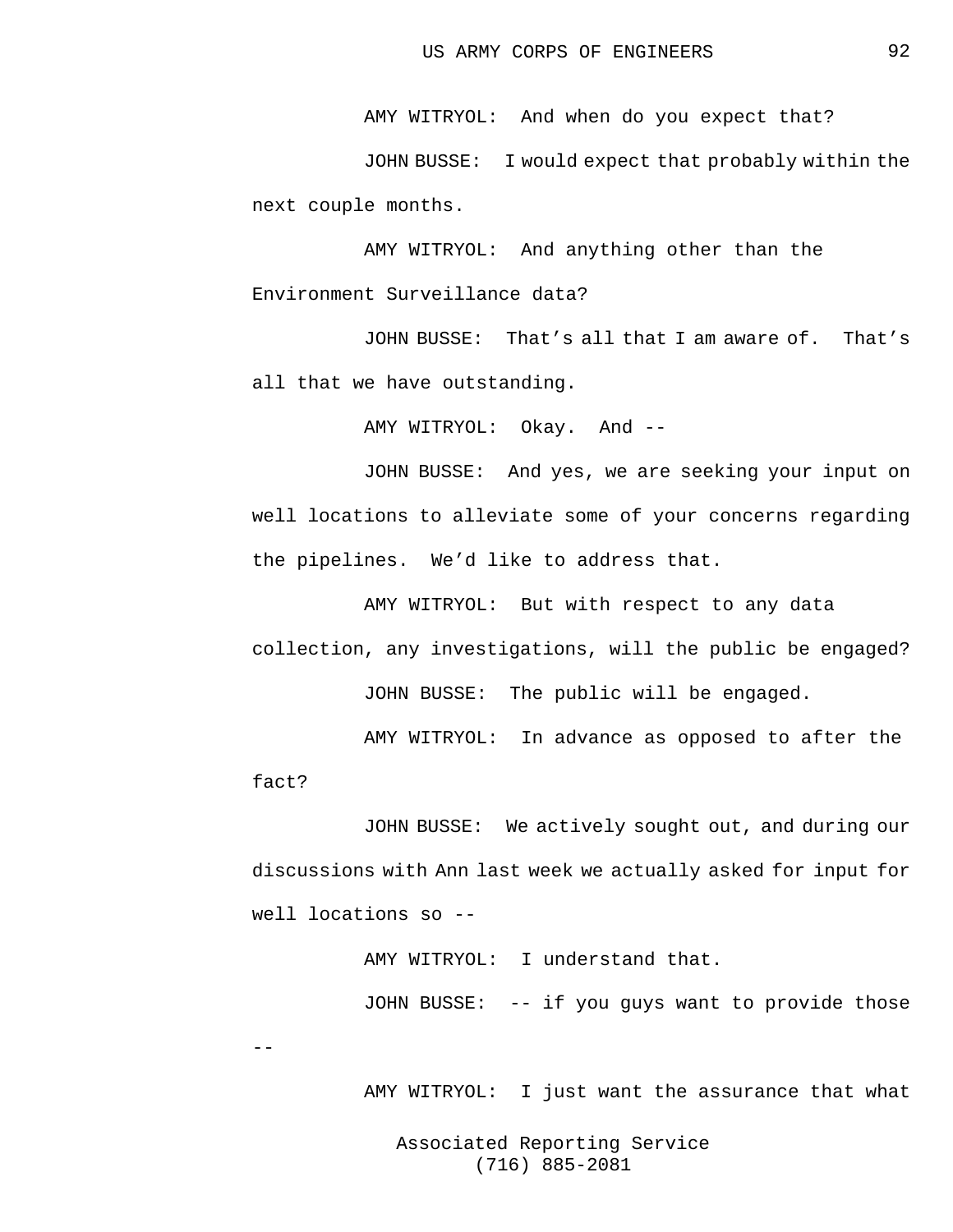happened on the last Sampling and Analysis Plan regardless of inviting comments on a specific well location that going forward all of the field work for investigation on the site will include solicitation of input from interested stakeholders.

JOHN BUSSE: We will release the sampling plan and seek stakeholder comments.

> AMY WITRYOL: Thank you. JOHN BUSSE: You're welcome.

GUY <mark>ZAZAK-ZACZEK</mark>: Hello. My name is Guy <mark>ZAZAK-</mark> ZACZEK and I'll keep this kind of short. I rarely speak but it's kind of the same statement or question I ask all the time. There's lots of data here and there's many, many intelligent people sitting around the table here trying to digest all this. Okay. A lot of the data you're presenting is in 2-D. In other words, if I take the question that Jerry Wolfgang had, the comments that Tim made in terms of the aquifer, et cetera, Bill Boeck was still talking about, well, this building is the what, off site for the railroad site. You see, I mean just in that one example you have three different data sets all on the same area. I can go and Google maps and I can bring up an intersection on a street and I can get a street view and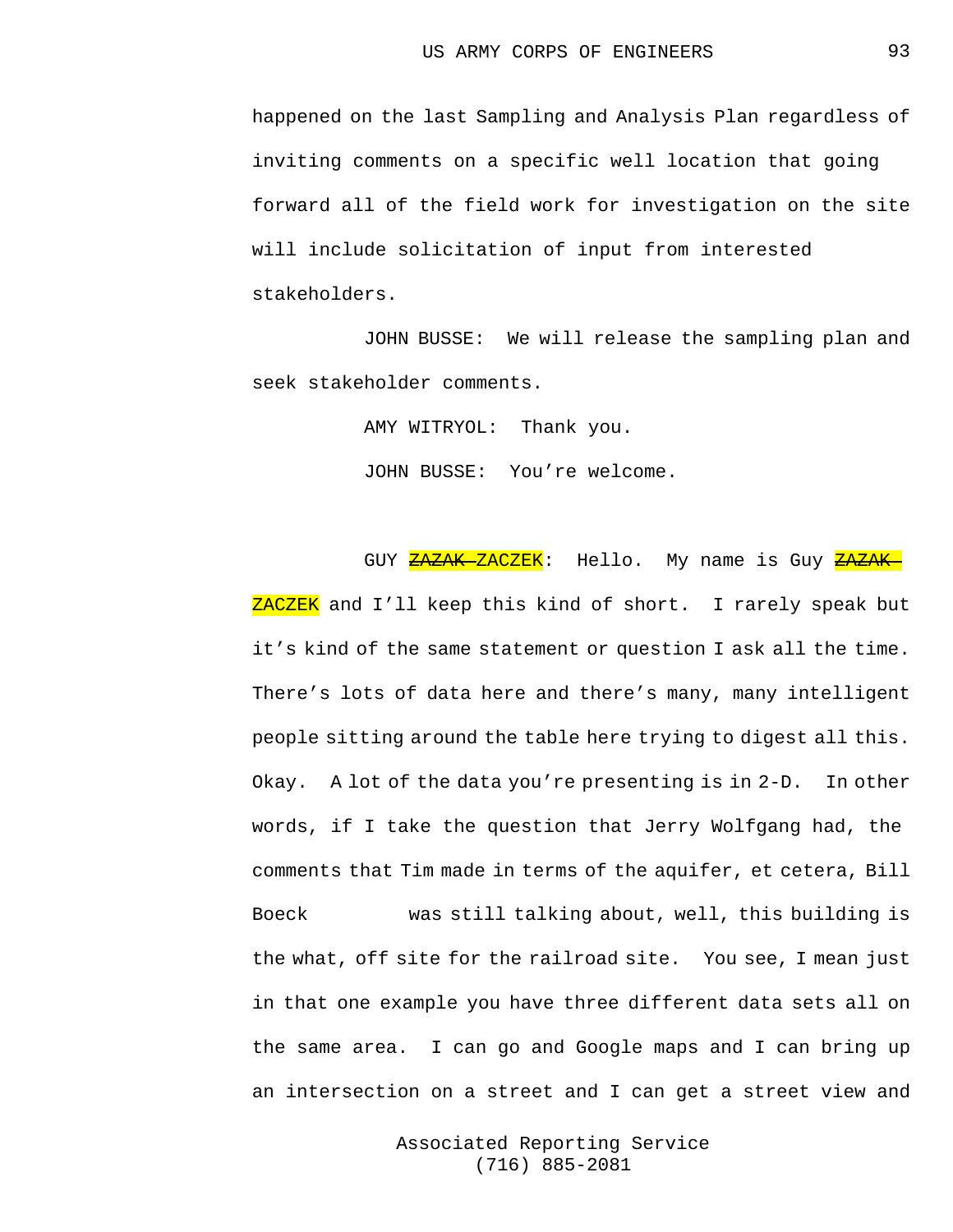I can get pictures of it. The only thing I can't get is sort of like subsurface areas. The trending you did was fantastic. It took many thousands of points and you run it through the computer and it shows you over 10,000 years. But that 3-D model you showed to begin with, although it wasn't of this site specifically, was much better than all of that, because if I can't see there's -- for example, that was, it used to be the sewage treatment plant, a water treatment plant. The pipes there will actually pitch towards the left, towards the treatment plant. So if there is a general movement it's going to go towards the treatment plant versus the water pipes and everything else that could be either which way, but it's got to be disturbed soil even though the bedding material may not be gravel or sand or whatever else. These are complex issues to kind of take a look at, okay. Plus the weather. Plus you're talking about spring and fall. You have a different level of water table going up and down. And when I looked at the trends I didn't look so much at the lateral migration because I didn't expect it to move much, but when you looked at the elevations, okay, over 10,000 years this stuff only went down 40 feet. You know, I'm just thinking, it hit what, it hit the Lockport dolomite and actually what, stopped. That is a little kind of like suspect. Okay. If you go to Fernald,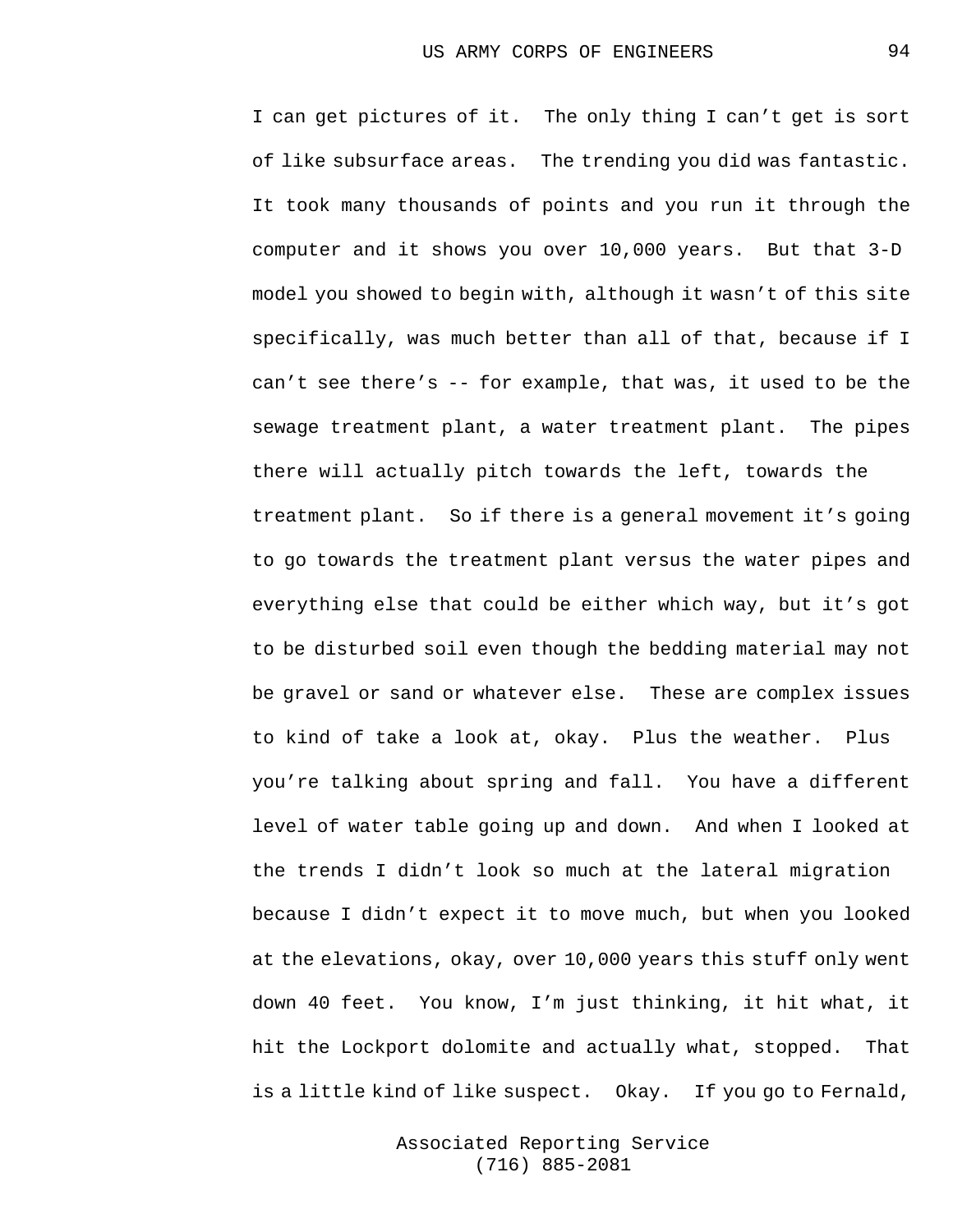the Fernald site, which is much farther, okay, you can look at it and stand in one area, on the computer obviously, okay, and just click on it and say, give me a 360 view to see what this looks like right now. And you'll see the fence line on one side and you'll see the containment area on another side and you'll see where they're building little things for birds, et cetera, et cetera. It looks pretty good. I congratulate you. Little things, like for example, did you notice that except for one picture everything there showed you which was north. That wasn't like that last year and it certainly wasn't like that a couple years ago. So you have that orientation that's fantastic. But when you bring up these pictures, there are some new people in the room here, okay, they might not notice what are or were those circular structures.

And see how the containment wall goes through it, okay. And you can't put three times more data on that. Four times now we've gone back to this map, right, because we have the most information on there, but having more information is not the answer. Having something that's layered, remember when you looked at the graph and it says it's going down. Okay. And you gave the well number. Nobody can pick a well number and say where that is. But then somebody said, well, that's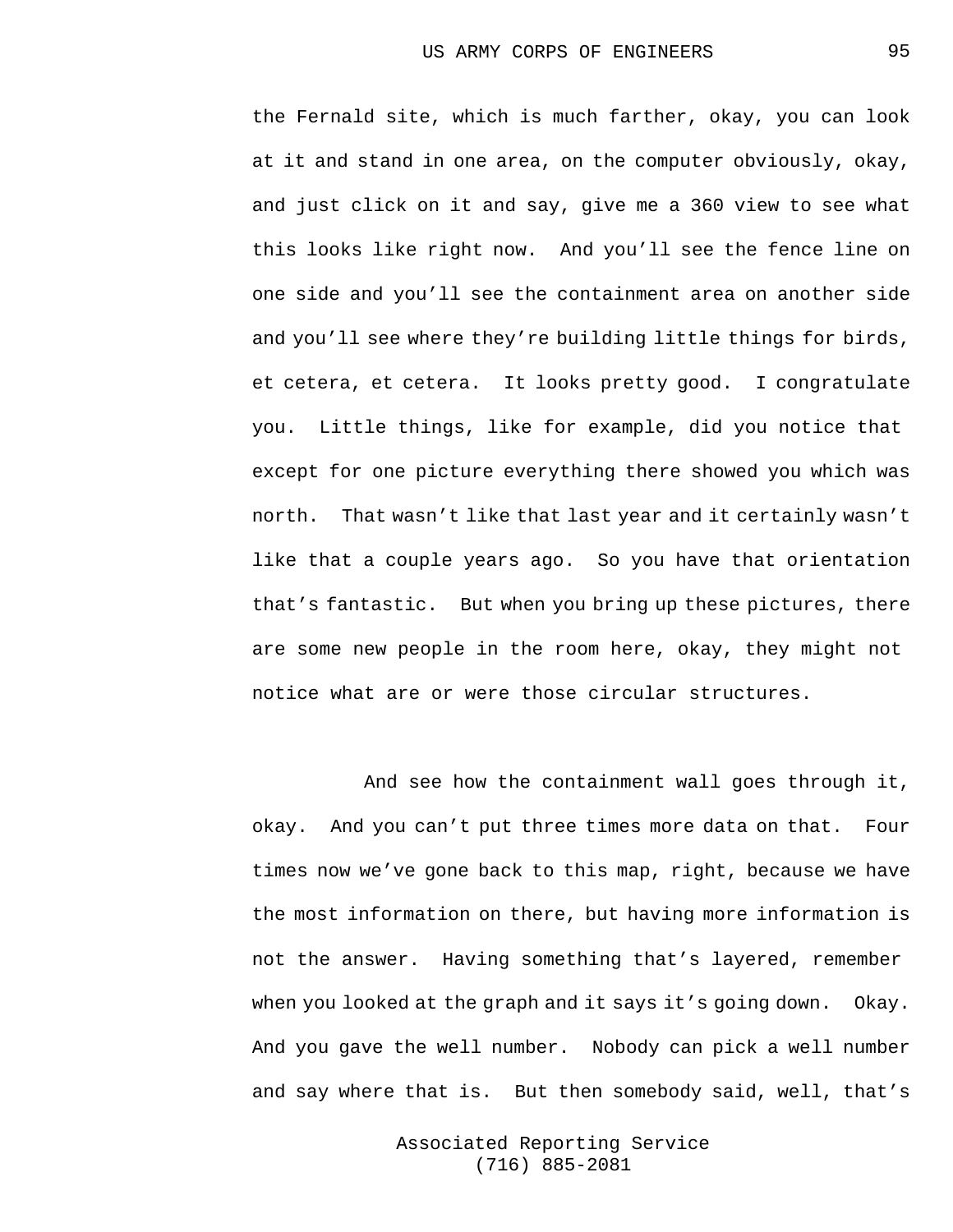on the east side of the what, of the unit. Well, that's not where we think the contamination is actually moving. So you get the general idea? If you had a data point where we could go to after this meeting, the website is fantastic, okay, but if I had a website and I could look it, and like for example, originally we were looking at the Baker something area, okay, and this point is on the one side of the black line and the other point is on the other side of the black line. It's called layers. Most of you guys know that, okay. If one layer just said who owned the property, if one layer said, here's where the existing fence is and we might suggest, okay, that no matter who owns the property the fences should be over here. That would be a layer. The subsurface, okay, would be a separate layer put on top of this. Just like with Bill Boeck, okay. We've kind of looked at black and white pictures of this thing over here and really tried to figure out what is this. My opinion is those two parallel buildings, okay, I'm pretty sure, I'm not positive that was the pipe shop. So it could have been offloading of what, materials that actually came in, okay, or it could have been what, some work that was actually done and they brought up, because I used to work at Occidental Chemical, okay, when you bring in pipes they're not exactly clean. And you see where that gives you a different viewpoint of maybe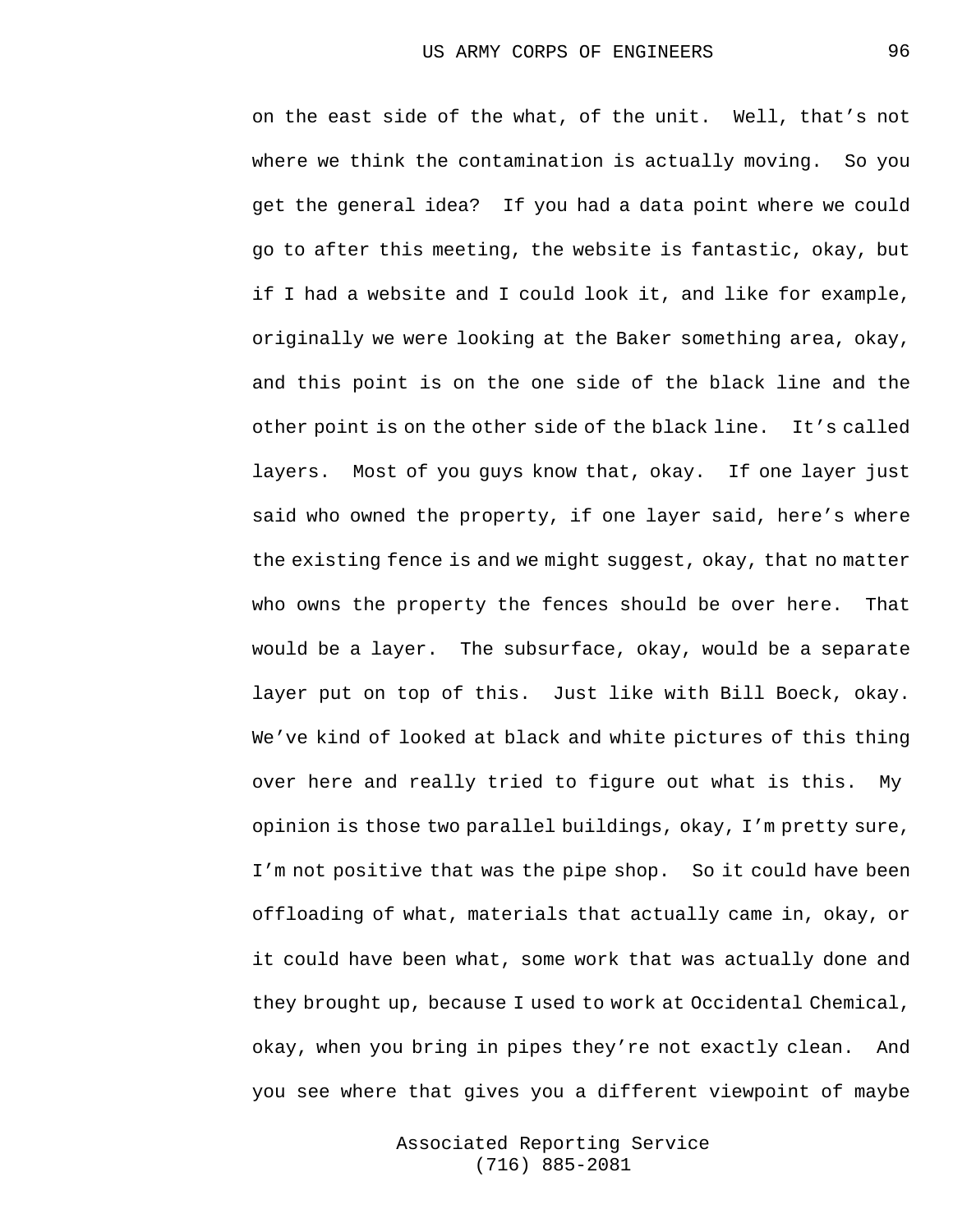where the source point of this contamination is, because you now have hundreds of thousands of points over time, et cetera, et cetera, but when you reference them they still tend to be in the separate three inch folders, that if you don't go back four or five years, okay, you don't see how they relate together. Does that make a point? It wasn't a question but everyone who's here is very talented and you did a very good section of the presentation, but the more it's melded together, pulled together, then it makes it clearer, okay, in terms of what we're looking at.

Are we looking at the solvents, are we looking at the plutonium, are we looking at products of decay from the uranium, are we looking at radium actually leaving the site because of what's under the cap. Each one could be on the same geographic area but it's a different layer, and all together they tell one story but they're different viewpoints of the same story. And I think when you remediate you use what, the same data sets when you're actually doing a remediation. That's all.

ARLEEN KREUSCH: Thank you, Guy. Dr. Boeck? DR. BOECK: I have two questions on slides 39 and 40. 39 is an analysis of groundwater trends. Do you have the plaque of the well that was taken as your background well?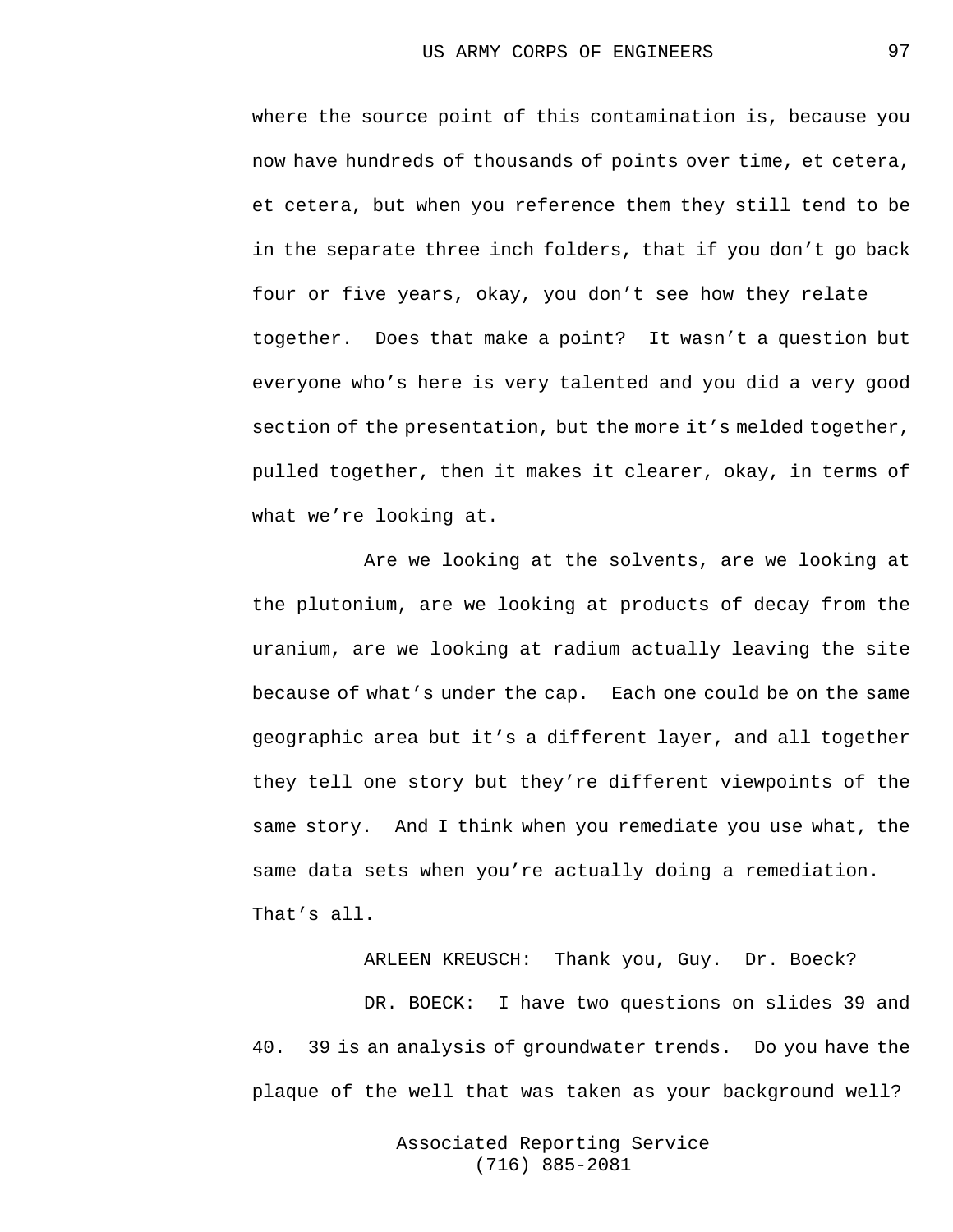JOHN BUSSE: Probably not available.

DR. BOECK: But I was a little surprised to see that the trend is upward on your background well. You might want to check that choice of a background location. And on the next slide, you show around the hashed in area, the preexisting buildings which in fact are in there and buried, and you show the pipeline on the left and the right of 411. What you don't show is that same pipeline going into the area to the north and across the top of that and into the central drainage ditch. That was done in a previous phase of construction and I have not seen diagrams indicating the disposition of that particular pipeline. It's under the R-10 radioactive material, and my guess is it may be in place simply because they didn't want to take the R-10 up. But in the top of that building is a valve pit.

HALLIE SERAZIN: You're saying it's up in here?

DR. BOECK: Yeah. There's a valve pit right in the center of that building. There's a pipeline coming into it and a pipeline leaving it, leading to the central drainage ditch. These were water reservoirs and if you had to empty the reservoir these were the pipes that did it. That's what they're there for. Okay. End of comment.

ARLEEN KREUSCH: Okay. Thank you, Dr. Boeck.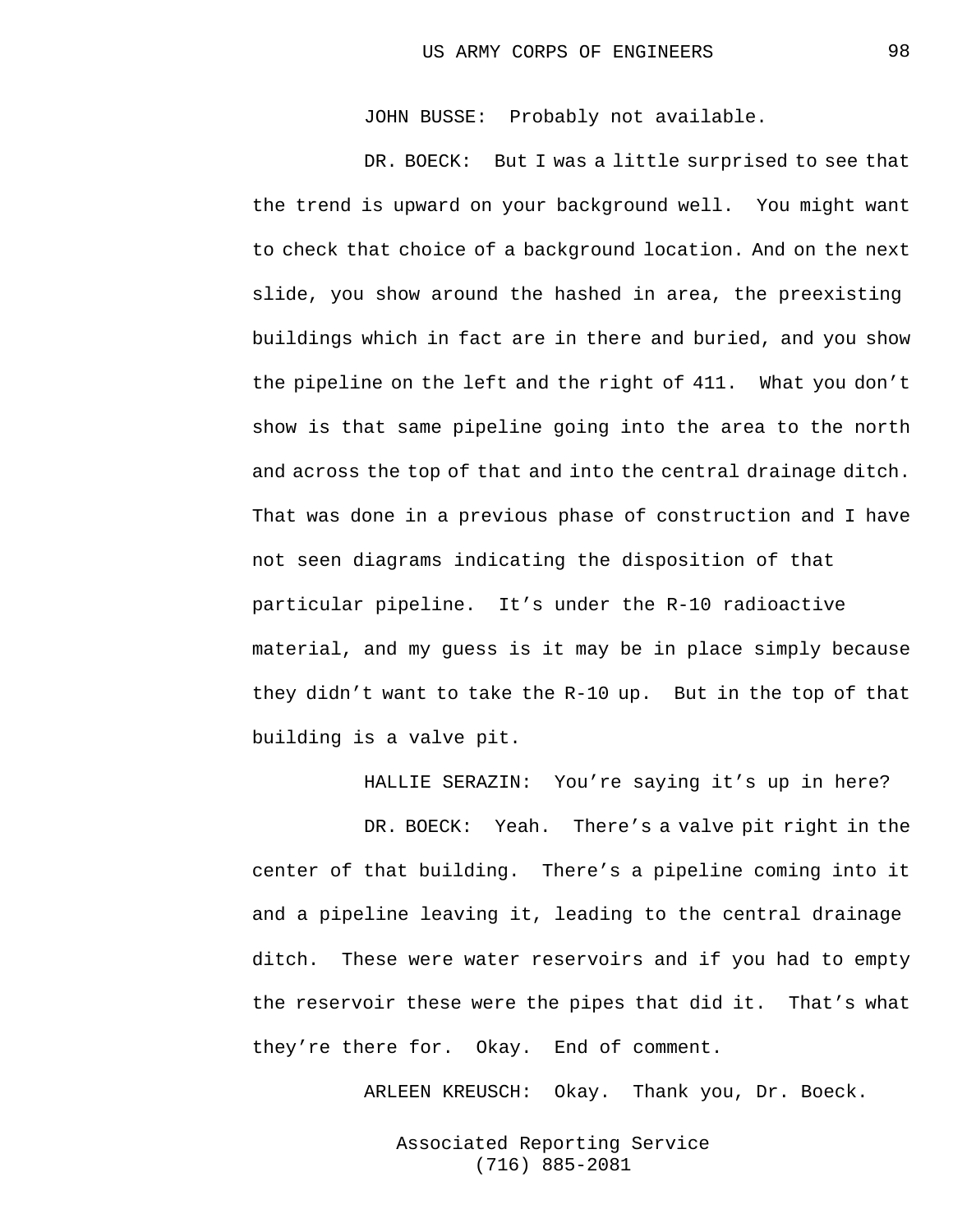Does anybody have anything to add or respond to Dr. Boeck at all? Okay. Additional questions, comments?

(No response)

JOHN BUSSE: I want to thank everybody for coming out, and Ann, Dr. Boeck, Amy, with all your questions and putting us through the test, I do appreciate it. Keeps us on our toes. I also would like to take this opportunity to introduce Doug Sarno. He has been awarded a contract to serve as the technical facilitator for the Feasibility Study going forward, so during the poster session here at the end if you could introduce yourself to him, maybe get to know him a little bit, I think it would be worthwhile and he'll be a useful asset for us as we move forward on this project. So I thank everybody for coming out and the tea will be available in the back.

ARLEEN KREUSCH: There's cookies and coffee on the side, too, if anyone would like to eat those.

(Meeting concluded)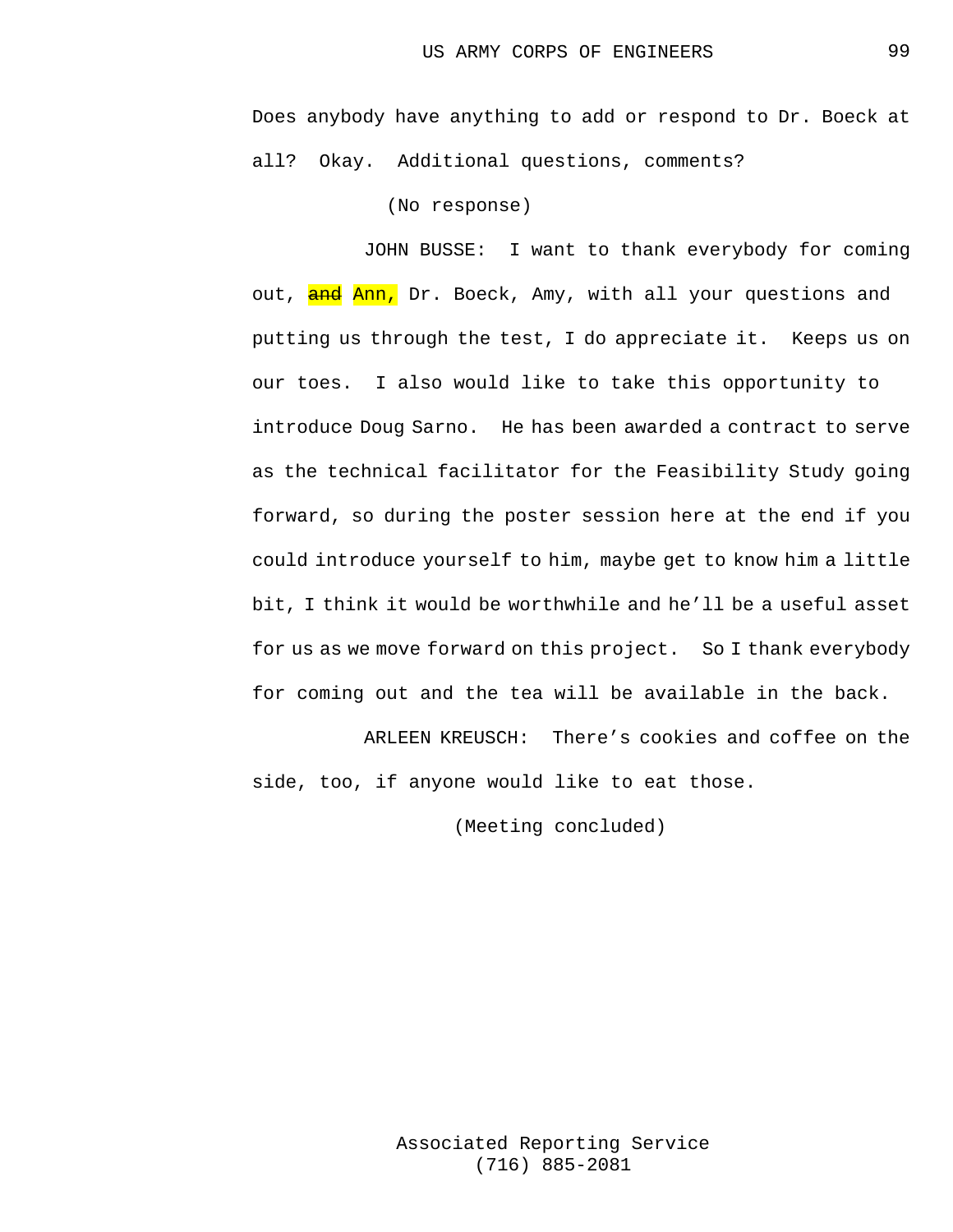## CERTIFICATE

I, RHETT L. BAKER, certify that the foregoing transcript of proceedings in the matter of US Army Corps of Engineers, Re: Niagara Falls Storage Site Formerly Utilized Sites Remedial Action Program Remedial Investigation Report Addendum.

 Held in Lewiston, New York was recorded on a SONY BM-146 Confer Corder, and transcribed from same machine, and is a true and accurate record of the proceedings herein as best as we could do due to the fact that some people were not on microphones properly.

Highlighted text was revised following review of the audio portion of the video meeting record.

> RHETT L. BAKER Associated Reporting Service Post Office Box 674 229 West Genesee Street Buffalo, New York 14201-0674 Date: 6/26/11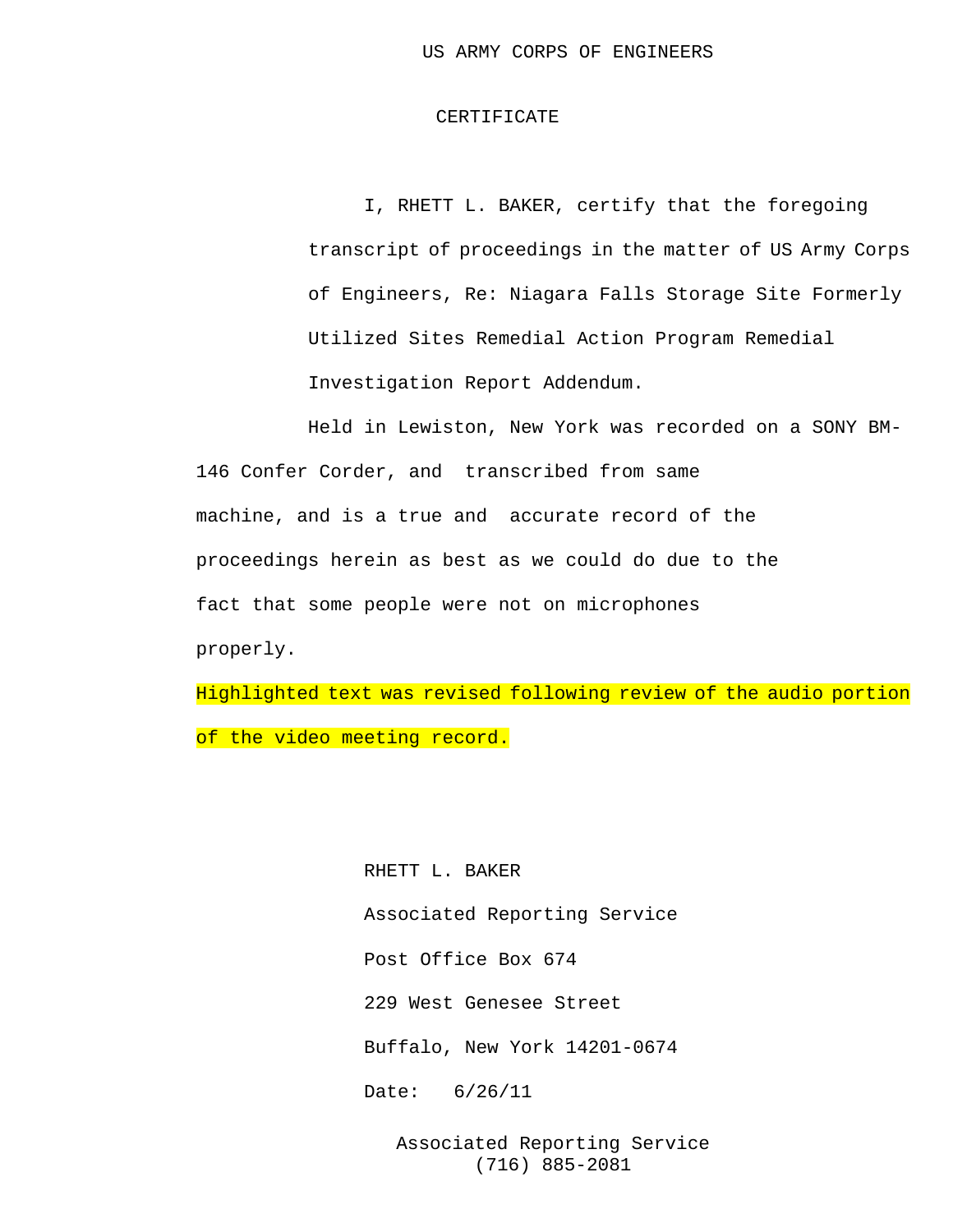US ARMY CORPS OF ENGINEERS